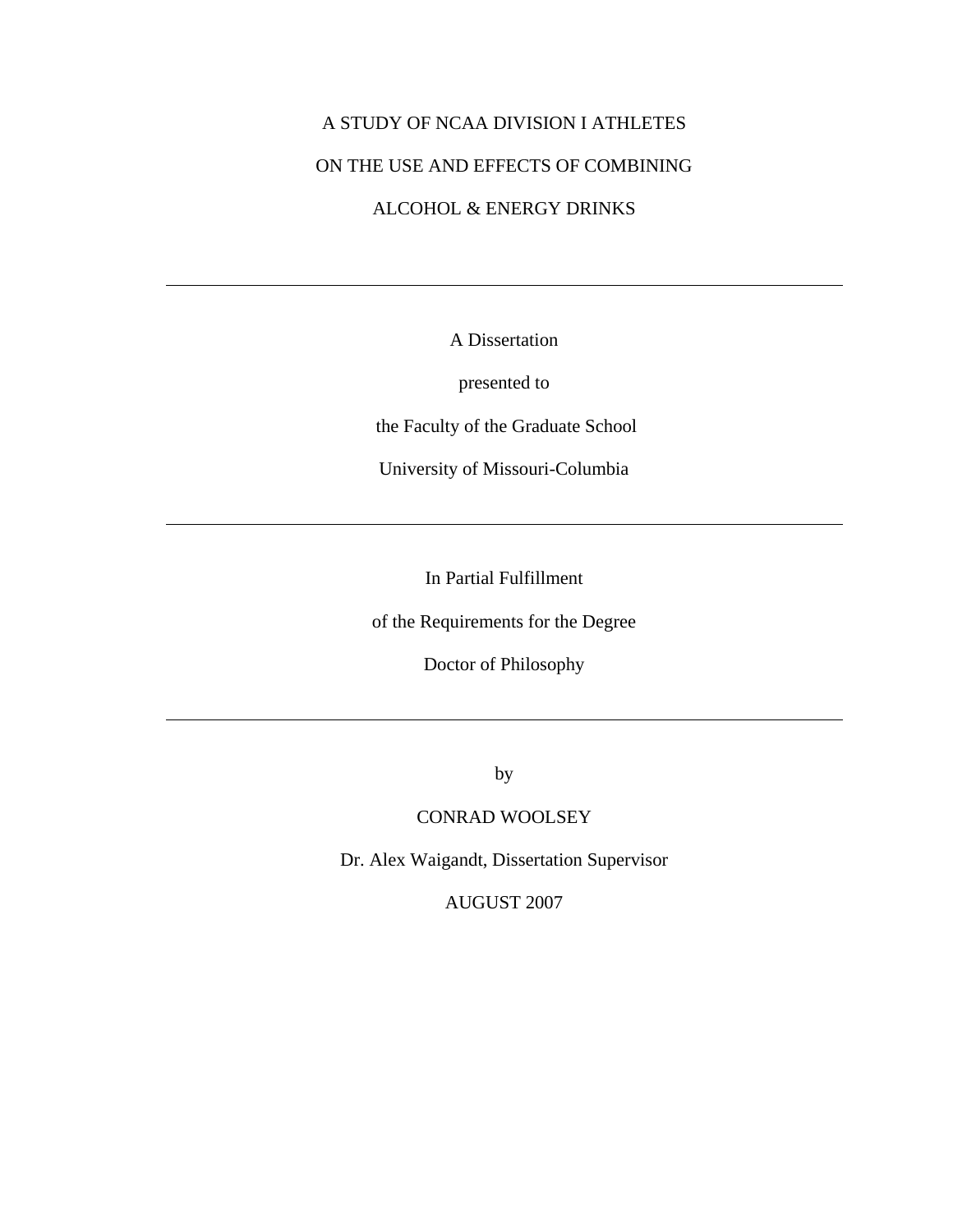The undersigned, appointed by the Dean of the Graduate School, have examined the dissertation entitled

# A STUDY OF NCAA DIVISION I ATHLETES ON THE USE AND EFFECTS OF COMBINING ALCOHOL & ENERGY DRINKS

Presented by Conrad Woolsey

A candidate for the degree of Doctor of Education

And hereby certify that in their opinion it is worthy of acceptance.

\_\_\_\_\_\_\_\_\_\_\_\_\_\_\_\_\_\_\_\_\_\_\_\_\_\_\_\_\_\_\_\_\_\_\_\_\_\_\_\_\_\_\_\_\_\_\_\_\_\_\_\_\_\_\_\_\_\_\_\_\_\_\_\_\_\_\_\_\_\_\_\_ Dr. Alex Waigandt

\_\_\_\_\_\_\_\_\_\_\_\_\_\_\_\_\_\_\_\_\_\_\_\_\_\_\_\_\_\_\_\_\_\_\_\_\_\_\_\_\_\_\_\_\_\_\_\_\_\_\_\_\_\_\_\_\_\_\_\_\_\_\_\_\_\_\_\_\_\_\_\_ Dr. Niels C. Beck

\_\_\_\_\_\_\_\_\_\_\_\_\_\_\_\_\_\_\_\_\_\_\_\_\_\_\_\_\_\_\_\_\_\_\_\_\_\_\_\_\_\_\_\_\_\_\_\_\_\_\_\_\_\_\_\_\_\_\_\_\_\_\_\_\_\_\_\_\_\_\_\_ Dr. Richard H. Cox

\_\_\_\_\_\_\_\_\_\_\_\_\_\_\_\_\_\_\_\_\_\_\_\_\_\_\_\_\_\_\_\_\_\_\_\_\_\_\_\_\_\_\_\_\_\_\_\_\_\_\_\_\_\_\_\_\_\_\_\_\_\_\_\_\_\_\_\_\_\_\_\_ Dr. Richard T. McGuire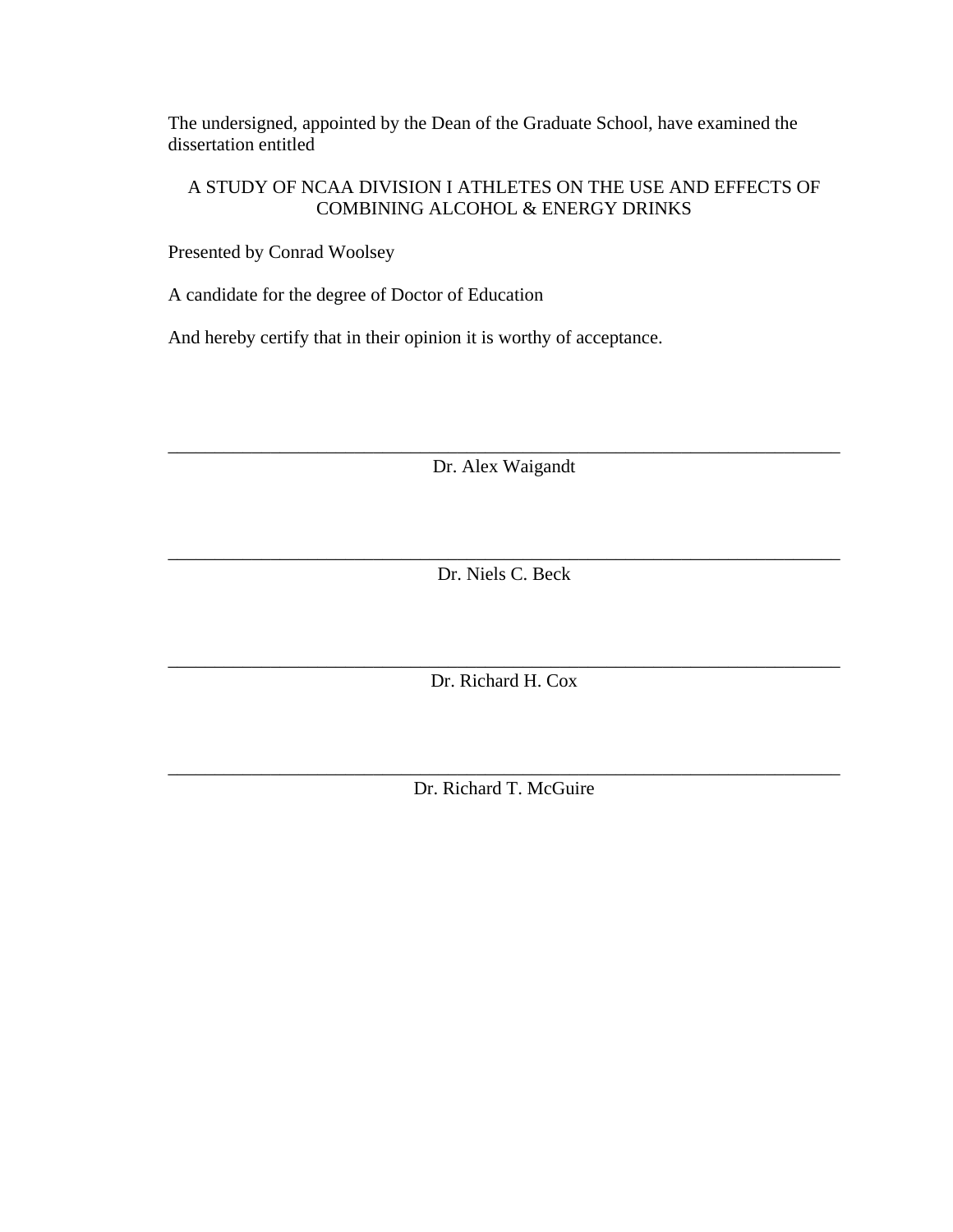# ACKNOWLEDGEMENTS

 A special thanks to my Committee Chair, Dr. Alex Waigandt, for his positive support, timely help, and useful suggestions. Thank you to the rest of my Committee Members, Dr. Niels Beck, Dr. Richard H. Cox, and Dr. Richard McGuire for their help and flexibility. To all of the student athletes who participated in the study and athletic personnel who helped me, I owe a tremendous debt of gratitude. Thank you to my family and parents Dr. Wayne and Nancy Woolsey and brother Tucker Woolsey for their love and support throughout my life and college career. Finally, a very special thanks to my aunt and uncle Dr. Barb and Dr. Ron Woolsey for their advice, help and support throughout this project. Without all of you this would not have been possible.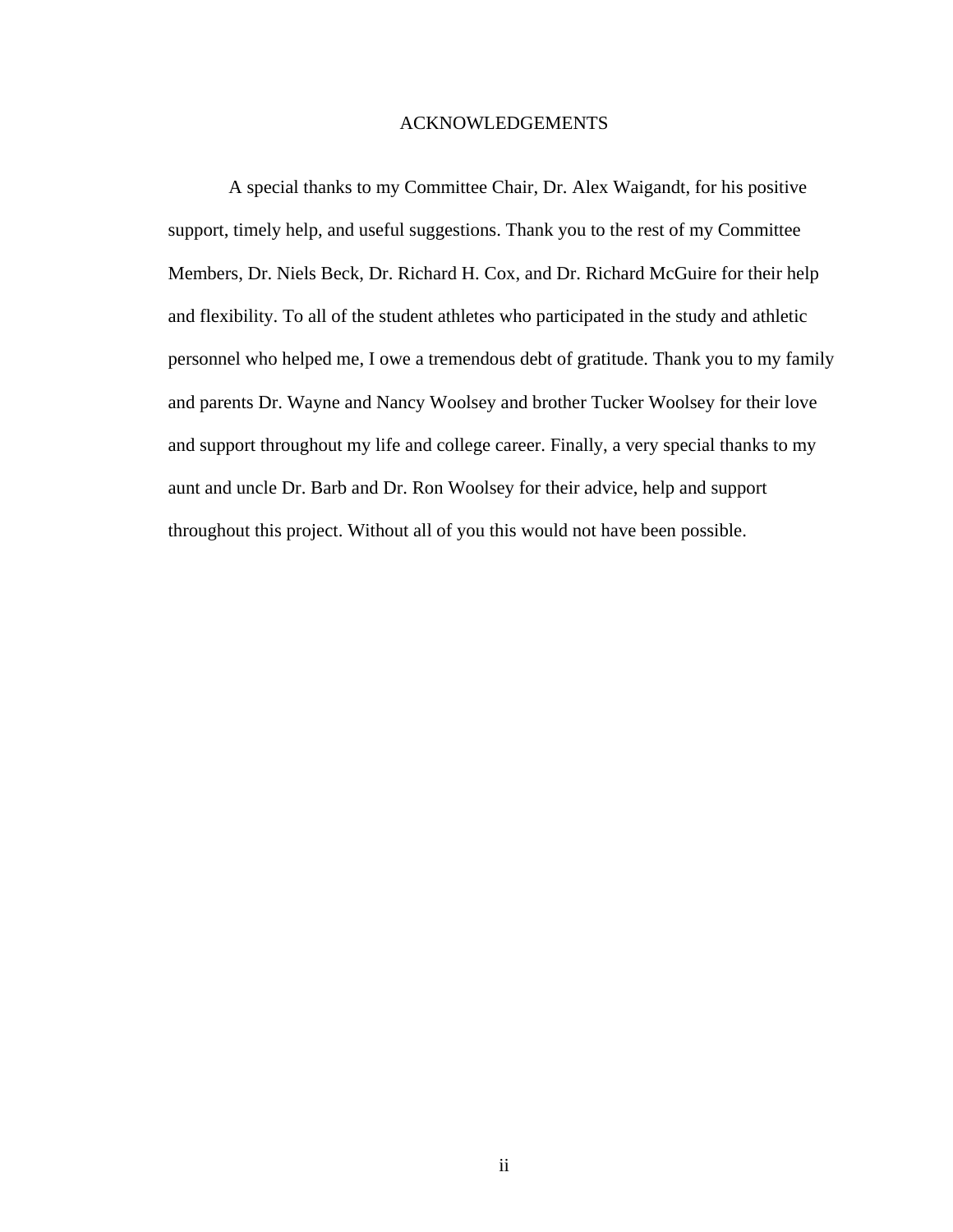# TABLE OF CONTENTS

Part 1 Preliminary Materials

| Part 2 Body of Dissertation                                 |
|-------------------------------------------------------------|
|                                                             |
| <b>Review of Literature</b>                                 |
|                                                             |
|                                                             |
| Participants                                                |
| Instruments                                                 |
| Procedure                                                   |
| Data Analysis                                               |
|                                                             |
|                                                             |
|                                                             |
|                                                             |
|                                                             |
| Part 3 Appendix                                             |
|                                                             |
|                                                             |
| List of Materials:                                          |
|                                                             |
|                                                             |
|                                                             |
| Brief Comprehensive Effects of Alcohol – 27-item Version114 |
| Brief Comprehensive Effects of Combined Use115              |
|                                                             |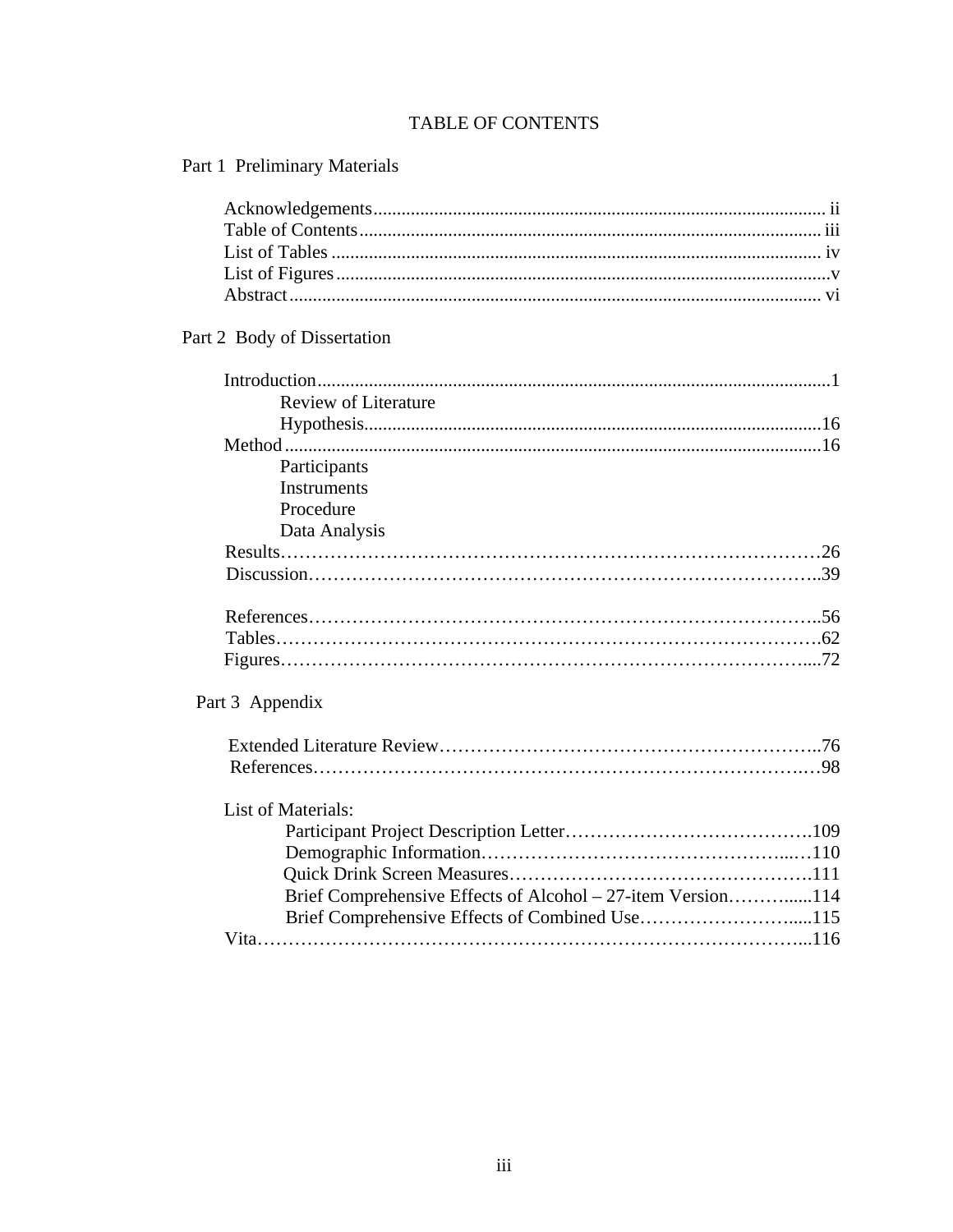# LIST OF TABLES

| Table | Page                                                                        |
|-------|-----------------------------------------------------------------------------|
| 1.    |                                                                             |
| 2.    |                                                                             |
| 3.    | Hypothesis 3 Alcohol Only Distribution by Gender and Sport $(n = 281)$ 64   |
| 4.    | Quick Drink Screen Descriptive Statistics for the Combined Use Sample65     |
| 5.    | <b>Quick Drink Screen Independent Samples t-test Descriptive Statistics</b> |
| 6.    | Quick Drink Screen Independent Samples t-test Descriptive Statistics        |
| 7.    | Paired Samples t-test Results of Variables within the Combined Use          |
| 8.    | Paired Samples t-test Results of Variables within the Combined Use          |
| 9.    | Independent Samples t-test Results for Alcohol Risk Taking Variables        |
| 10.   | Independent Samples t-test Results for the Combined Use Risk Taking         |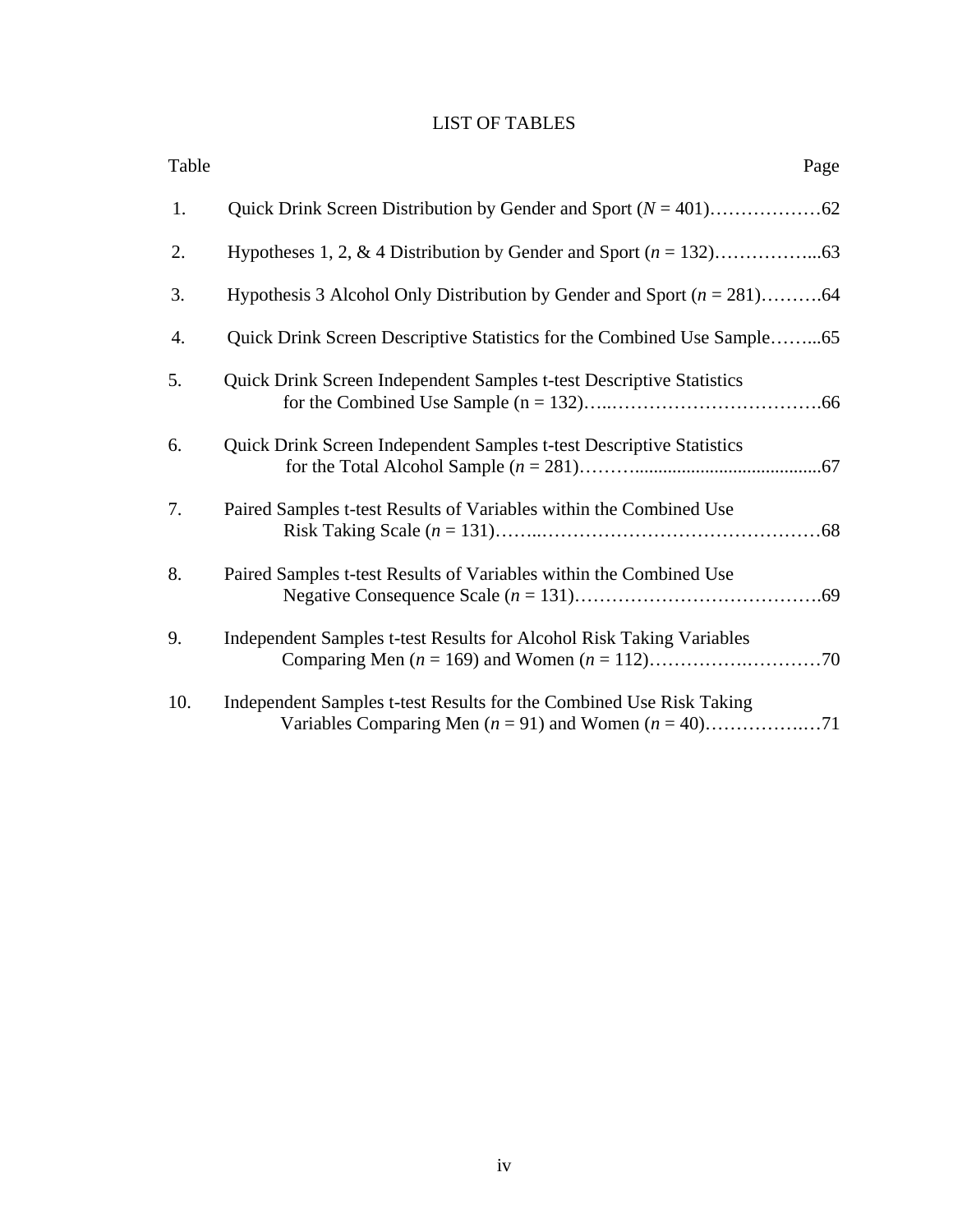# LIST OF FIGURES

| Figure |                                                                    | Page |
|--------|--------------------------------------------------------------------|------|
| 1.     | Combined use expectancy risk taking and negative consequence items |      |
| 2.     | Men and women alcohol only expectancy risk taking items modified   |      |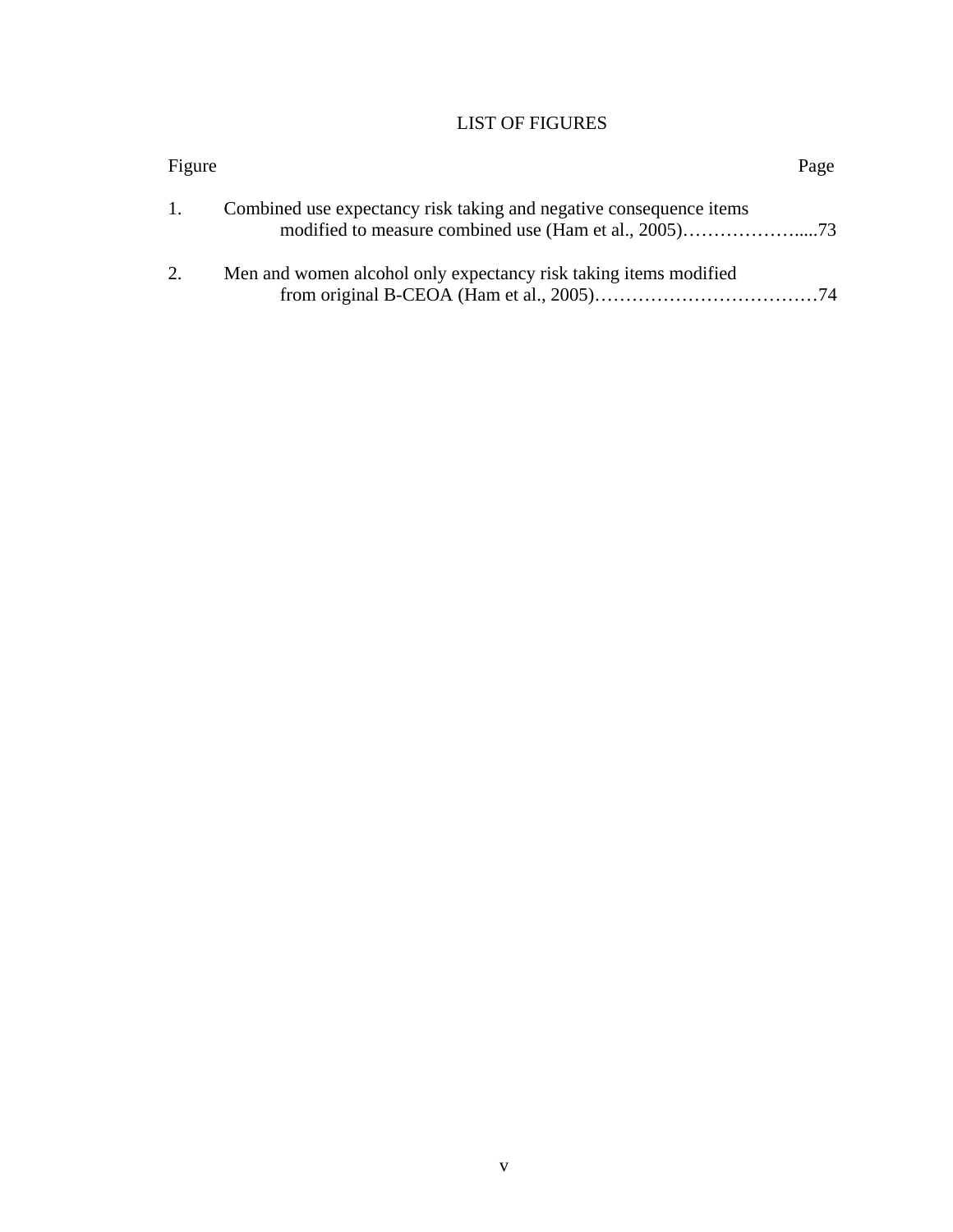# A STUDY OF NCAA DIVISION I ATHLETES ON THE USE AND EFFECTS OF COMBINING ALCOHOL & ENERGY DRINKS

#### Conrad Woolsey

Dr. Alex Waigandt, Dissertation Supervisor

# ABSTRACT

The three main purposes of this study were (a) to determine the quantityfrequency rates of alcohol use, combined use (using an energy drink within plus or minus four hours of consuming alcohol), and energy drink use in a population of D-I athletes, (b) to compare reported risk taking behaviors and negative health consequences within combined users  $(n = 132)$ , and  $(c)$  to investigate differences between men and women on reported risk taking behaviors. A total of 401 student athletes from a large Division-I university participated in the study. From the complete Quick Drink Screen (QDS) sample of 401 athletes, 315 or 78.55% used alcohol, 150 or 37.41% combined, and 194 or 48.62% used energy drinks within the past year. Results indicated that combined users consumed significantly more alcohol than athletes that used alcohol only. However, combined users consumed nearly double the amount of alcohol when they did not combine energy drinks with alcohol. Yet, results of the Brief Comprehensive Effects of Alcohol (B-CEOA) and Combined Use (B-CEOCU) expectancy measures still indicated that when athletes combined they took significantly more risks and experienced significantly more negative consequences. Results also indicated that men took significantly more risks than women while drinking alcohol only and combining.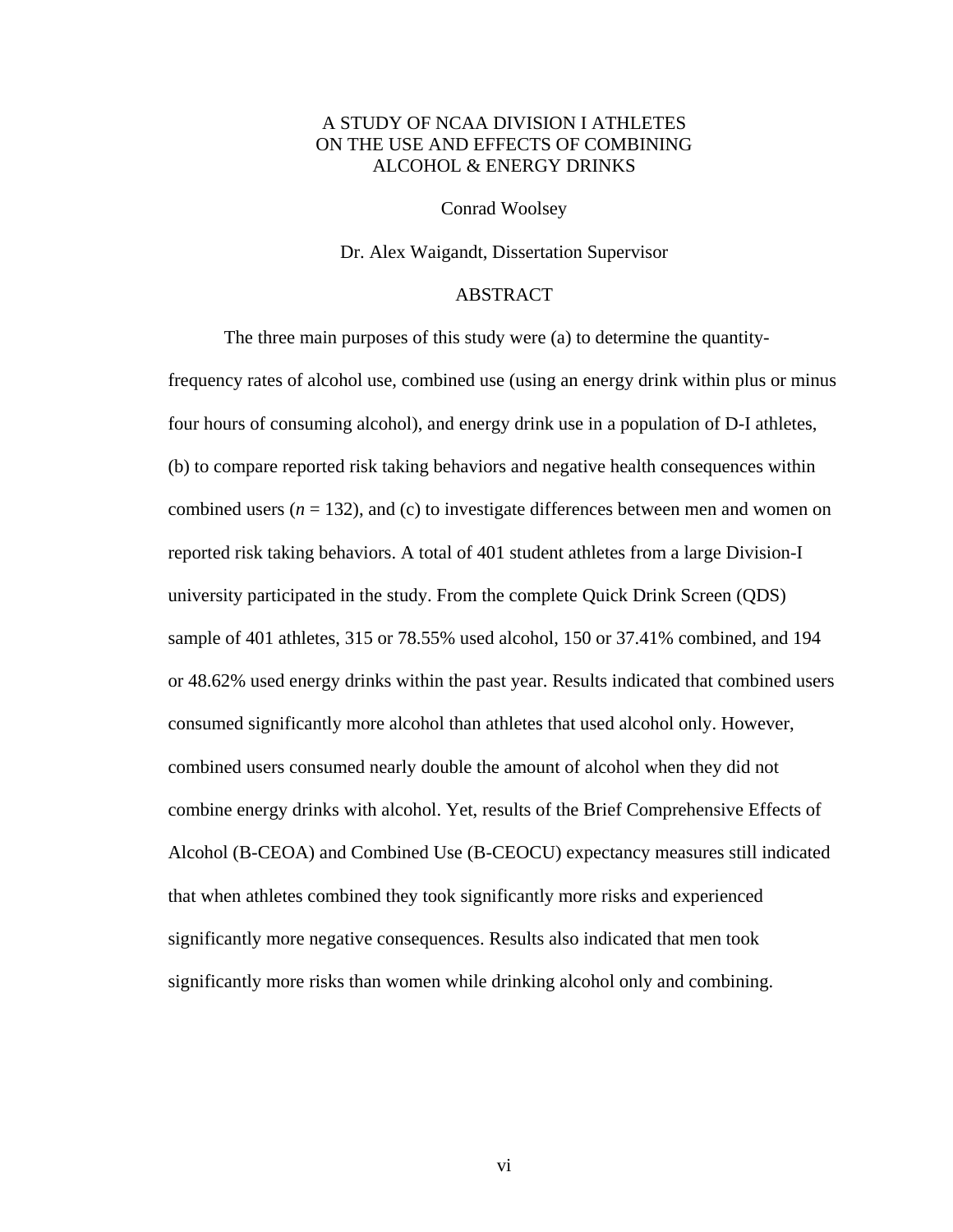# A STUDY OF NCAA DIVISION I ATHLETES ON THE USE AND EFFECTS OF COMBINING ALCOHOL & ENERGY DRINKS

The concept behind combining stimulants with alcohol to reduce its depressant affects dates back many decades. In the past, people have combined caffeine, amphetamines, or other stimulants with the general idea that stimulants would antagonize the depressant effects of alcohol. Following the same concept, the new trend has been for people to use energy drinks. While the dangers of using energy drinks has recently been highly publicized in the news, currently no formal studies have been conducted on the combined use of alcohol and energy drinks in college students. According to reports by researchers, the use of energy drinks and combined use of energy drinks with alcohol has become increasingly popular in several countries (Ferreira et al., 2006, 2004a, 2004b, 2004c). In 2000, almost 1 billion cans of Red Bull® were sold in more then 100 countries, 260 million of them in the United Kingdom. In 2006, more than 3 billion cans were sold in more then 130 countries, clearly showing a dramatic increase in popularity (Wikipedia, 2007). Additionally, the energy drink market has recently exploded with several different brands of energy drinks which are also gaining popularity (Bauer & Smith, 2006). This increase is likely due to the increased accessibility and marketing of energy drinks in establishments that serve alcohol (Irmak et al., 2005; Shiv et al., 2005). With energy drink commercials touting, improved performance, enhanced stamina and mood, and "giving you wings" it is a possibility that several people have started to expect energy drinks to reduce the depressor effects of alcohol (Wikipedia, 2007). Furthermore, with many new energy drinks now containing higher levels of stimulants and energy drink sales increasing by roughly 80% in the last year, the health risks associated with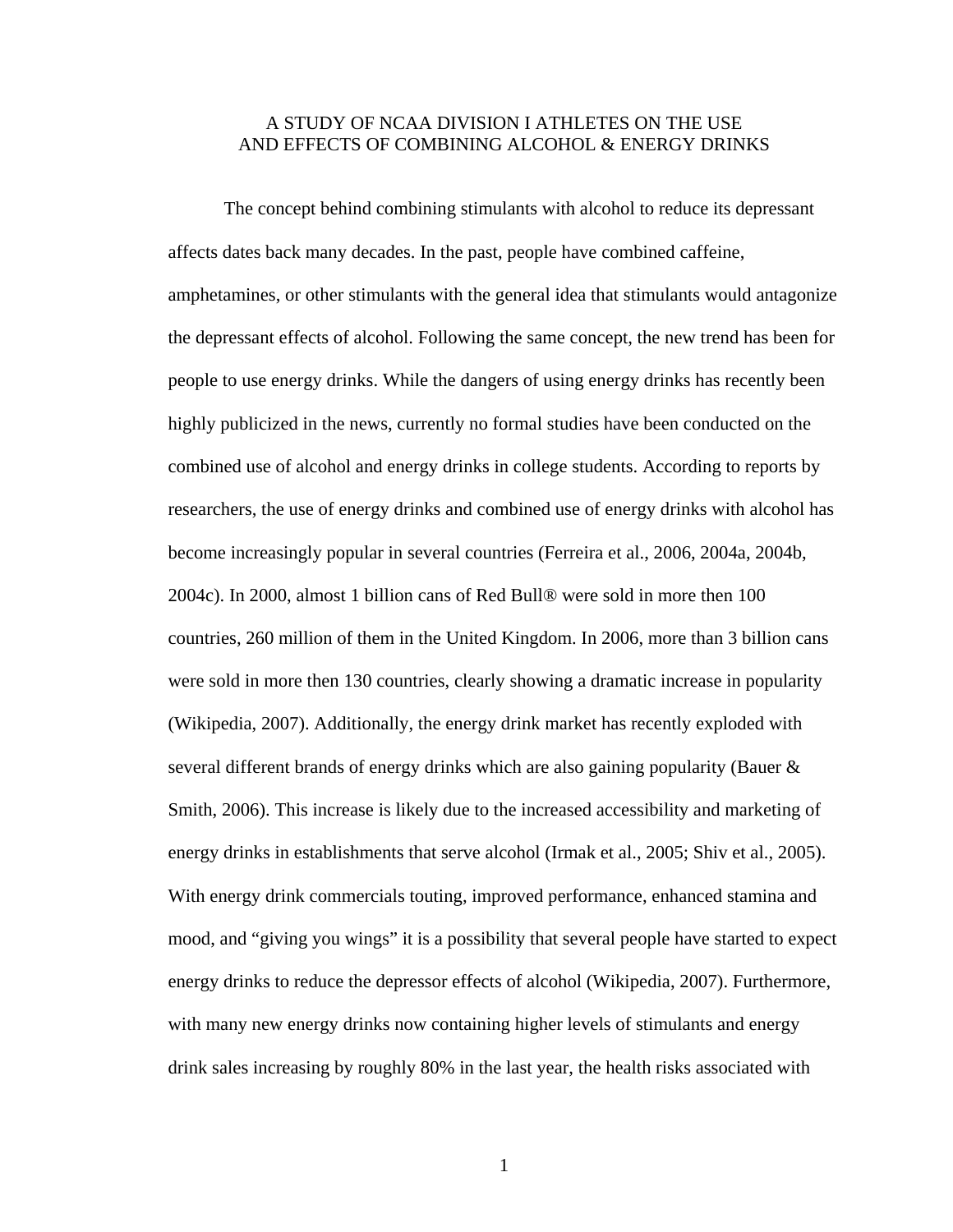using energy drinks could be higher than ever (Bauer & Smith, 2006). In 2004, a general supplement use survey conducted on student-athletes from a major division I university  $(N = 203)$ , indicated that energy drinks were the most commonly used supplement by athletes (Froiland et al., 2004). However, to date, little research has been published on the consumption rates of energy drinks.

In the last few decades, there has been a close examination of college student alcohol use. Research indicates that the majority of college students consume alcohol, and a substantial percentage of those that drink are binge drinkers (The Core Institute, 1998; Wechsler et al., 1994). As a whole, college students have already been identified as an at risk population for problems associated with alcohol. Within this group of at-risk drinkers, athletes have been identified as the heaviest users and to be the most at-risk for serious problems associated with alcohol (Leichliter et al., 1998; Nelson & Wechsler, 2001; Wechsler et al., 1997). Previous researchers have revealed that college athletes are more likely to consume larger amounts alcohol and to drink more frequently than other college students (Nelson & Wechsler, 2001; Wechsler et al., 1997; Leichliter et al., 1998). In a national study conducted by Nelson & Wechsler (2001) results indicated that athletes have significantly higher rates of binge drinking than non-athletes. Research has shown that college athletes participate in more alcohol risk taking behaviors than other college students (Leichliter et al., 1998; Wechsler et al., 1994, 1995, 1997; Nattiv & Puffer, 1991). It has also been discovered that among college students, athletes experience a greater percentage of negative consequences from using alcohol (Leichliter et al., 1998, Wechsler et al., 1994, 1995). Wechsler, Davenport, Dowdall, Grossman, & Zanakos (1997) also discovered gender differences, with more male athletes reporting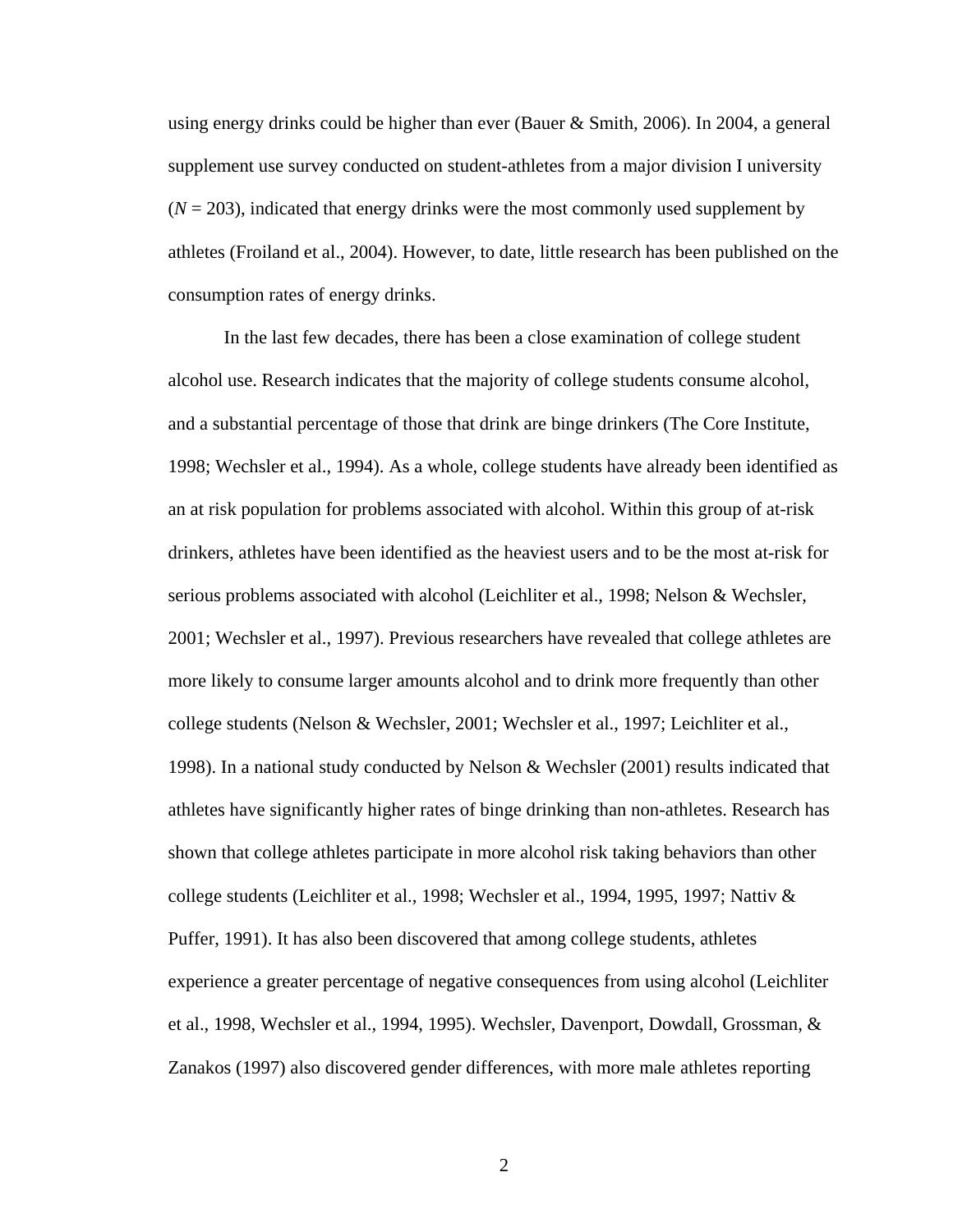binge drinking than female athletes. Several studies have indicated that women generally consume less alcohol, engage in high-risk or "heavy episodic drinking episodes" less frequently, and experience fewer negative consequences than men on college campuses (Engs & Hanson, 1985; Presley et al., 1995, 1996a, 1996b; Wechsler et al., 1994).

While athlete alcohol consumption and risk taking behaviors have been highly researched, the quantity-frequency rates of the combined use of alcohol and energy drinks has not been studied. Additionally, athlete risk taking behaviors and negative consequences while combining alcohol and energy drinks has not been previously researched. Therefore, the 3 main purposes of the current study were to measure athlete combined usage rates, risk taking behaviors, and negative consequences while combining. Differences between men and women were also investigated.

In the review of literature section, prior research studies related to athlete alcohol and energy drink use are summarized. Nearly all of the current alcohol studies on athletes compare athletes to non-athletes. Therefore, the findings comparing these groups were presented. Previous research related to athlete risk taking behaviors and negative health consequences is also presented. Results of the studies that have been conducted on the combination of energy drinks and alcohol are also summarized. Lastly, relevant research on the instruments used in this study is also described. Additional details to the summarized studies within this literature review and the ingredients found within energy drinks are presented in the extended literature review section.

Since the inception of energy drinks, many athletes have used them with the belief that the ingredients contained within them could enhance their performance. If athletes believe that energy drinks alone will enhance their performance, then what do they think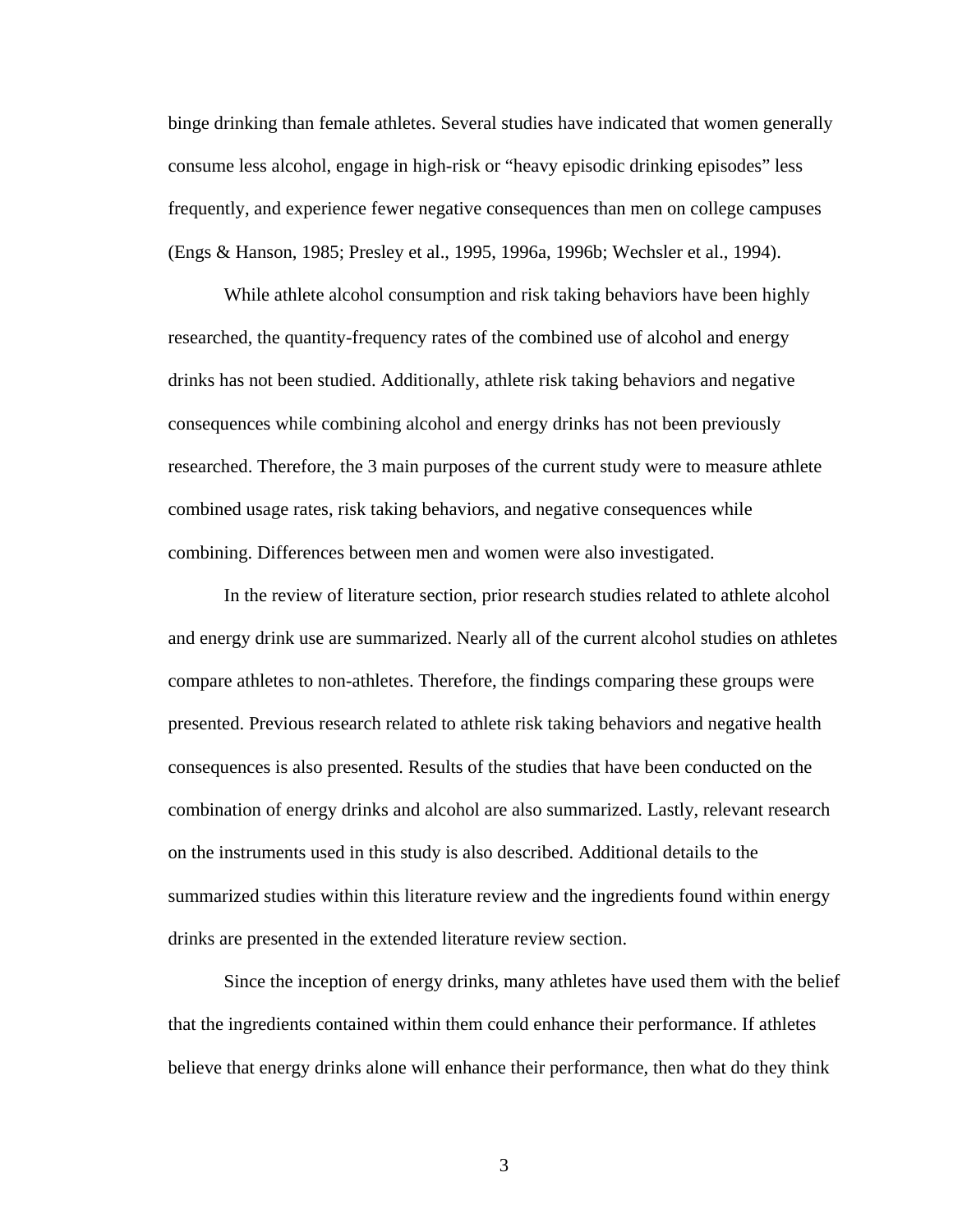energy drinks will do for them when combined with alcohol? A general question of this investigation is: Do college athletes expect energy drinks to reduce the negative affects and improve the positive affects of alcohol? This investigation specifically examines athlete risk taking behaviors and negative consequences that result from using alcohol and energy drinks. This investigation was conducted to better understand the following questions: (a) Do athletes take more risks when they combine alcohol and energy drinks; (b) Do athletes suffer from more negative consequences when they combine; (c) Are there differences between men and women on risk taking behaviors associated with alcohol and combined use? To better understand these research questions, user expectancies of using alcohol were compared to when they combined alcohol and energy drinks.

#### *Energy Drink Studies*

Since its inception, in 1987, Red Bull® has been the most heavily marketed and sold energy drink (Wikipedia, 2007). Possibly for this reason, the main ingredients found within it have also been used in many of the energy drink research studies (Seidl et al., 2000; Warburton et al., 2001; Scholey & Kennedy, 2004a, 2004b; Deixelberger-Fritz et al., 2003; Ferreira et al., 2004a, 2004b, 2006). The ingredients within Red Bull® are [sucrose,](http://en.wikipedia.org/wiki/Sucrose) [glucose,](http://en.wikipedia.org/wiki/Glucose) [sodium citrate,](http://en.wikipedia.org/wiki/Sodium_citrate) [taurine](http://en.wikipedia.org/wiki/Taurine), [glucuronolactone,](http://en.wikipedia.org/wiki/Glucuronolactone) [caffeine](http://en.wikipedia.org/wiki/Caffeine), [inositol](http://en.wikipedia.org/wiki/Inositol), [niacinamide,](http://en.wikipedia.org/wiki/Niacinamide) [calciumpantothenate,](http://en.wikipedia.org/w/index.php?title=Calciumpantothenate&action=edit) [pyridoxine HCL,](http://en.wikipedia.org/wiki/Pyridoxine_HCL) [Vitamin B12](http://en.wikipedia.org/wiki/Vitamin_B12), [natural and artificial](http://en.wikipedia.org/w/index.php?title=Natural_and_artificial_flavors&action=edit)  [flavors](http://en.wikipedia.org/w/index.php?title=Natural_and_artificial_flavors&action=edit), and [colors](http://en.wikipedia.org/wiki/Colors) (Wikipedia, 2007). Many research studies have been conducted on the traditional main ingredients found within energy drinks (caffeine, taurine, and glucuronolactone), which supports energy drink manufacturers claims of increased performance, endurance, concentration, reaction time, and enhanced mood (Seidl et al.,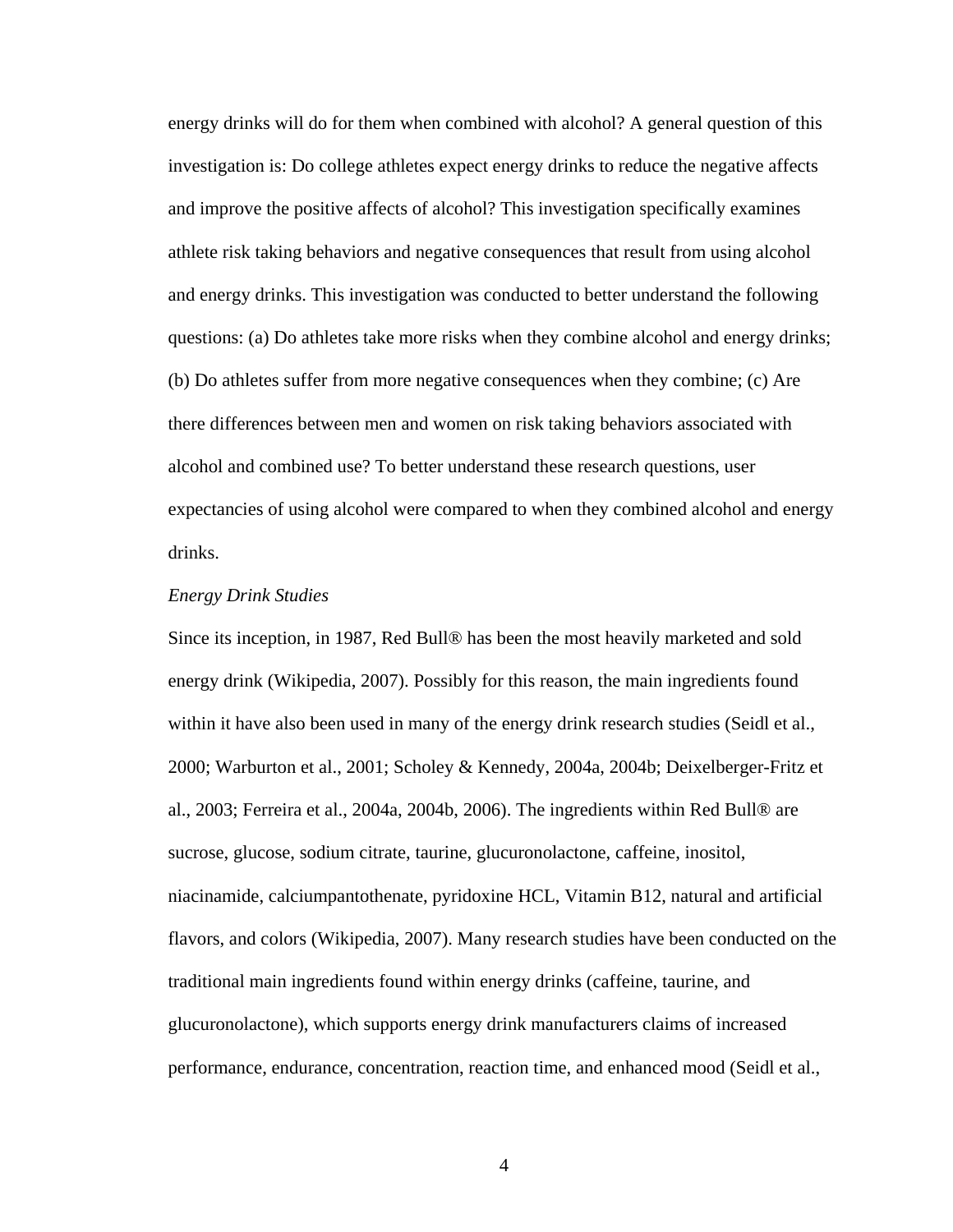2000; Warburton et al., 2001; Scholey & Kennedy 2004a, 2004b; Deixelberger-Fritz et al., 2003). Researchers have noted a synergistic affect when the individual ingredients within energy drinks are mixed together (Deixelberger-Fritz et al., 2003; Scholey  $\&$ Kennedy, 2004a, 2004b; Ferreira et al., 2006). Results indicate that the whole energy drink results in significant improvements in "secondary memory" and "speed of attention" (Scholey & Kennedy, 2004a). Energy drink studies have also identified improvements in aerobic and anaerobic performance (Alford et al., 2001), sustained attention and reaction time (Deixelberger-Fritz et al., 2003; Alford et al., 2001; Warburton et al., 2001), improved mood and mental performance (Smit & Rogers, 2002; Deixelberger-Fritz et al., 2003), improved driving performance (Reyner & Horne, 2001, 2002) and alertness (Alford et al., 2001; Warburton et al., 2001; Reyner & Horne, 2001, 2002).

It has been found that user expectancies, or what one believes energy drinks will do for them, has a considerable effect on outcomes (Irmak et al., 2005; Shiv et al., 2005). However, there are several scientific reports concluding that energy drinks do improve physical and mental performance (Alford et al., 2001; Seidl et al., 2000; Smit and Rogers, 2002; Deixelberger-Fritz et al., 2003). In controlled studies with energy drinks alone, experiments have shown improvements in motor reaction time, concentration, short term memory, subjective sensation of alertness, and physical vigor (Alford et al., 2001; Seidl et al., 2000). Additional information explaining the methods and results of energy drink studies can be found in the extended literature review section.

 *Combined Use Studies*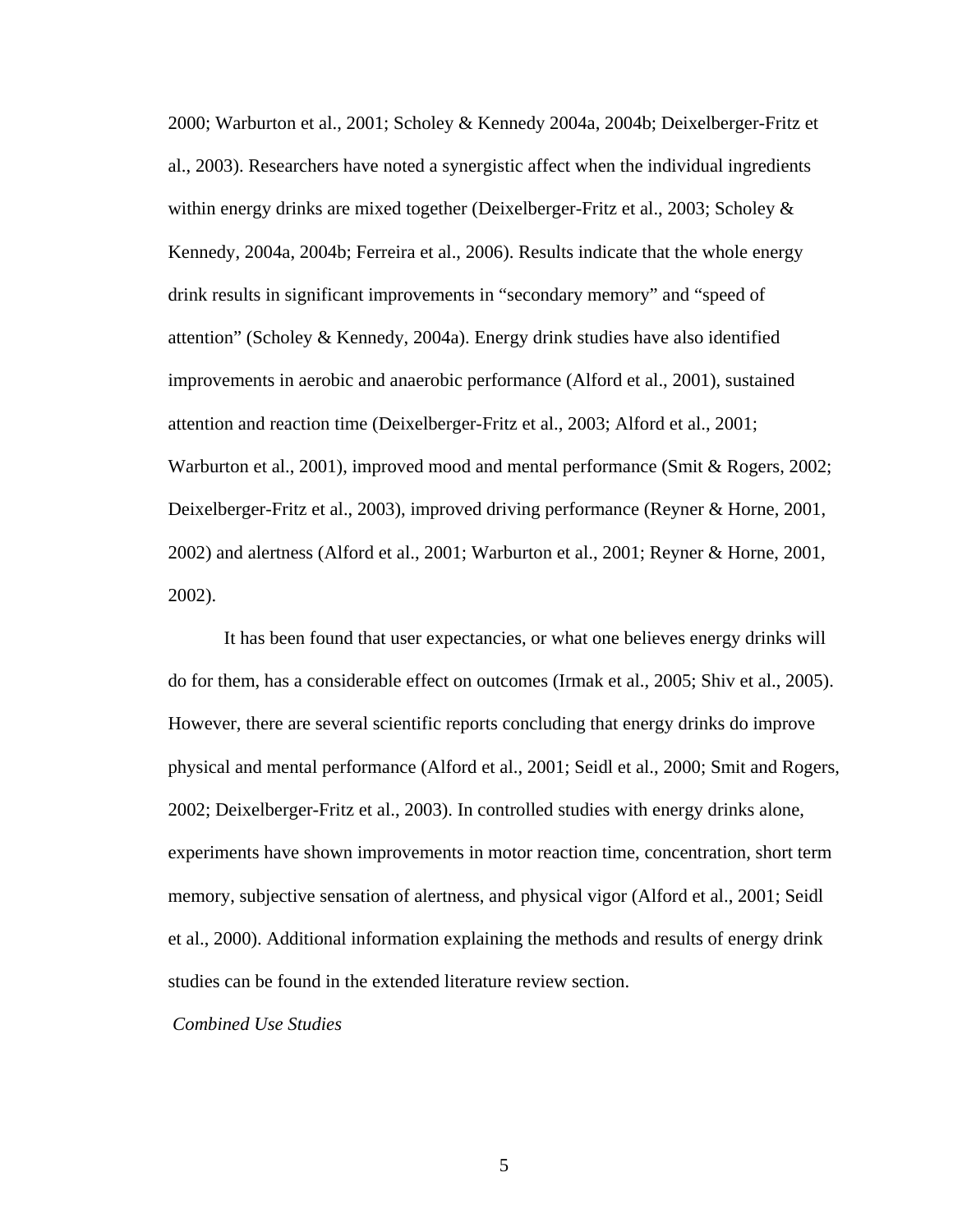When energy drinks are combined with alcohol, combined users frequently report that energy drinks reduce the depressant effects of alcohol and increase its' stimulating effects (Ferreira et al., 2006). In the study, "*Can energy drinks affect the effects of alcoholic beverages? A study with users.*" Ferreira, Mello, & Souza-Formigoni (2004a) were the first to examine combined users perceived effects of energy drinks and alcohol. In their study, the sample consisted of 136 volunteers aged  $24 \pm 6$  years, who had reported at least one previous use of energy drinks. Volunteers at drinking establishments answered a questionnaire on their pattern of use of energy drinks and alcoholic beverages. The majority of the sample (76%) reported combining energy drinks with alcohol. 79% of the sample also reported using energy drinks alone. Out of those who combined alcohol and energy drinks, 14% reported feeling no difference, 38% increase in happiness, 30% euphoria, 27% uninhibited behavior, 24% increase of physical vigor, and 11% experienced insomnia (Ferreira et al., 2004a, p. 51). The researchers found a high variability in the number of lifetime uses of energy drinks  $(14 \pm 16)$ , but there was a consistency in the number of cans ingested per occasion  $(1.5 \pm 0.7)$ . The researchers concluded that "the effects of energy drinks are variable, most likely depending on the dose used and individual sensitivity" (Ferreira et al., 2004a, p. 51).

Ferreira, Mello, Pompe´ia, & Souza-Formigoni (2006) continued research on the effects of energy drink consumption on alcohol. Their research study, "*Effects of energy drink ingestion on alcohol intoxication*" investigated whether energy drinks reduced the depressant effects of alcohol. Ferreira et al. (2006) used small doses of alcohol and energy drinks and measured participants breath alcohol concentration, subjective sensations of alcohol intoxication, objective effects on coordination, and visual reaction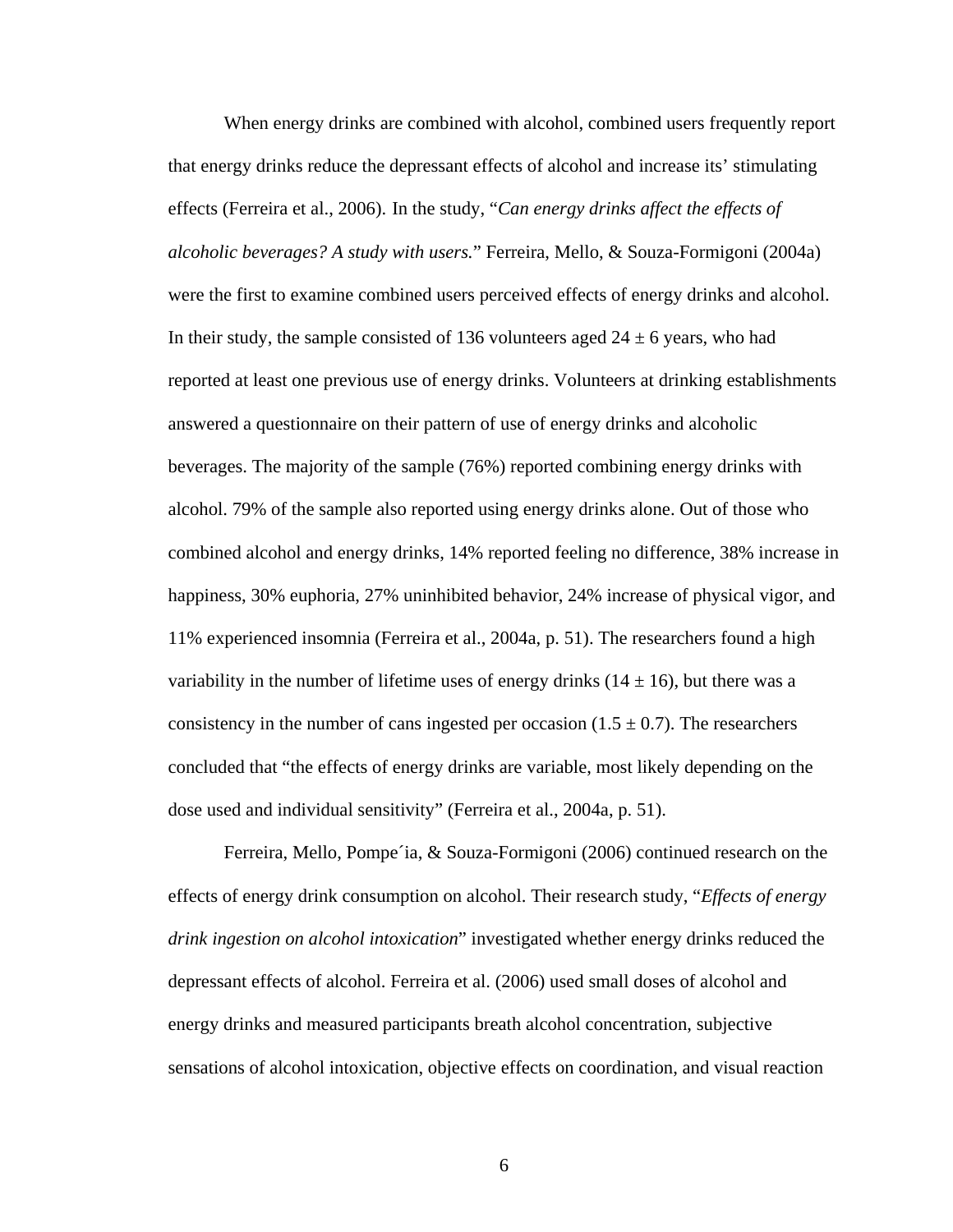time (Ferreira et al., 2006, pp. 599-602). Results indicated a considerable difference between subjects' perceptions of what energy drinks would do for them compared to the objective measures of motor coordination and visual reaction time (Ferreira et al., 2006, pp. 600-602). Specifically, participants perceived that energy drinks reduced the depressant affects and increased the excitatory affects of alcohol, yet their physical performance remained unchanged. Suggesting that combined use reduces user sensations of tiredness and sleepiness, but actual capabilities on motor coordination and visual reaction time are still significantly impaired (Ferreira et al., 2006, pp. 600-602). It is important to examine the combined use of energy drinks and alcohol as it may lead to an increase in risk taking behaviors such as drinking and driving and increased alcohol consumption (Riesselmann et al., 1996; Ferreira et al., 2006). To date, little human scientific evidence exists on the complex interaction between the "whole energy drink" or all of the components found within energy drinks and alcohol (Ferreira et al., 2006, 2004a, 2004b).

#### *Athlete Alcohol Consumption*

Research indicates that college athletes are more likely to consume larger amounts of alcohol and to drink more frequently than other college students (Nelson & Wechsler, 2001; Wechsler et al., 1997; Leichliter et al., 1998). Several research studies have consistently shown that athletes exhibit higher rates of alcohol consumption and related consequences. Furthermore, several studies have indicated that college athletes report higher alcohol use and misuse than non-athletes (Hildebrand et al., 2001; Leichliter et al., 1998; Nelson & Wechsler, 2001; Wechsler et al., 1997). Hildebrand, Johnson, & Bogle et al. (2001) found that 28.5% of athletes compared to 13.8% of non-athletes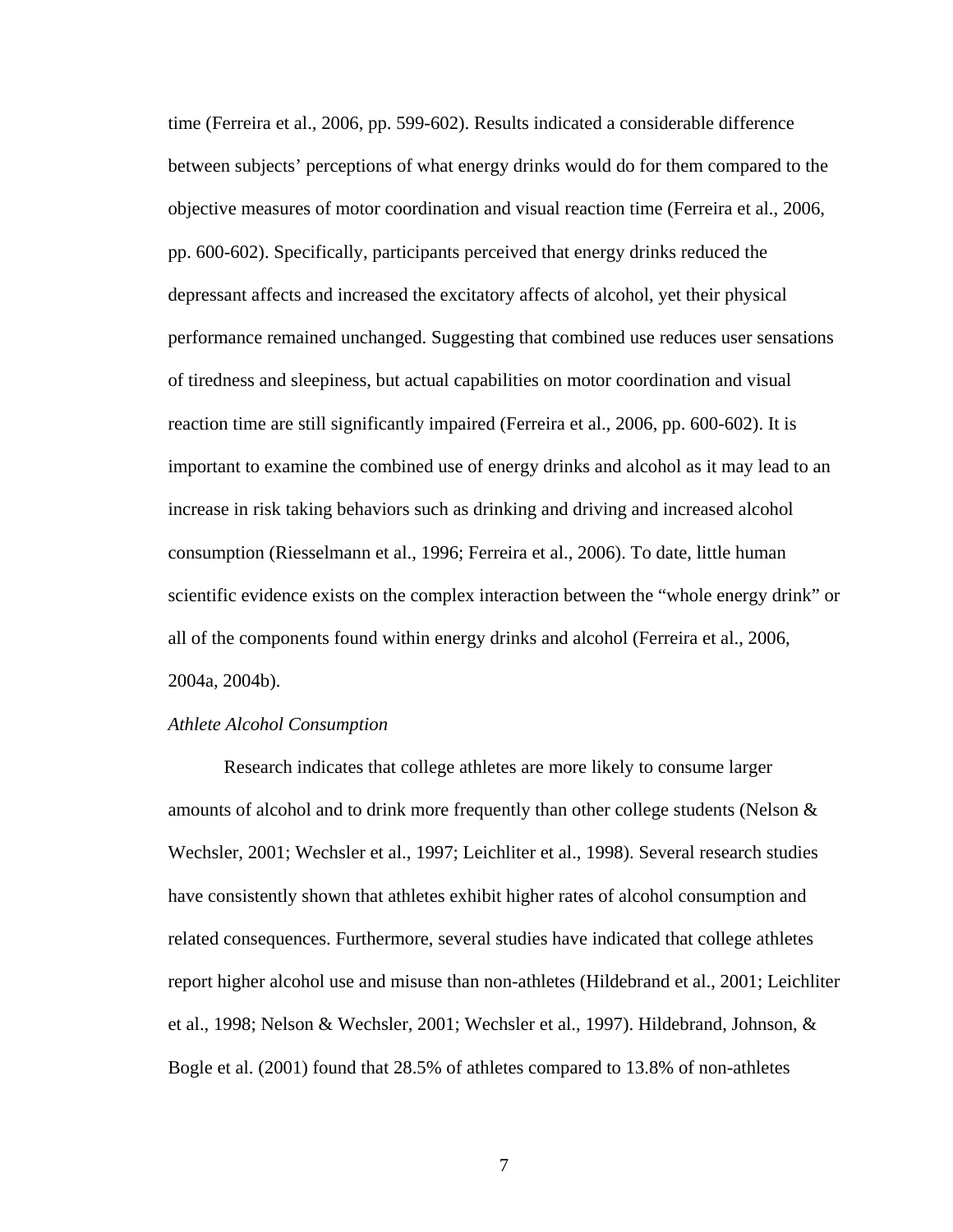reported drinking heavily. Leichliter, Meilman, Presley, & Cashin (1998) reported that college athletic team members consume roughly one-third more drinks per week  $(M =$ 9.66) than other college students ( $M = 6.37$ ) not involved in sports. Student athletes also report more alcohol-related risk taking behaviors and consequences from activities such as drinking and driving and unsafe sexual practices (Leichliter et al., 1998).

A study conducted by the National Collegiate Athletic Association (2001) showed that 78.3% of college athletes had used alcohol within the previous year. A similar NCAA study ( $N = 13$ , 914) by Green, Uryasz, Petr, & Bray (2001) reported that 80.5% of surveyed student athletes consumed alcohol within the past year. In another national study conducted by Nelson & Wechsler (2001), athletes reported significantly higher rates of binge drinking than non-athletes. Their findings indicated that 49% of men not competing in intercollegiate athletics reported binge drinking in the 2 weeks prior to the survey compared to 57% of the male athletes. Similarly, 40% of female non-athlete students reported binging, compared to 48% of female athletes (Nelson & Wechsler, 2001). Male and female athletes have also been shown to be significantly more likely to use larger amounts alcohol and to binge more often than those not involved in athletics (Wechsler et al., 1997). Wechsler, Davenport, Dowdall, Grossman, & Zanakos (1997) also discovered gender differences, with more male athletes reporting binge drinking than female athletes. Refer to the extended literature review section for additional information on these studies.

#### *Athlete Energy Drink Consumption*

Very little energy drink consumption quantity-frequency research has been conducted. Currently, two studies have examined the amount of use of energy drinks,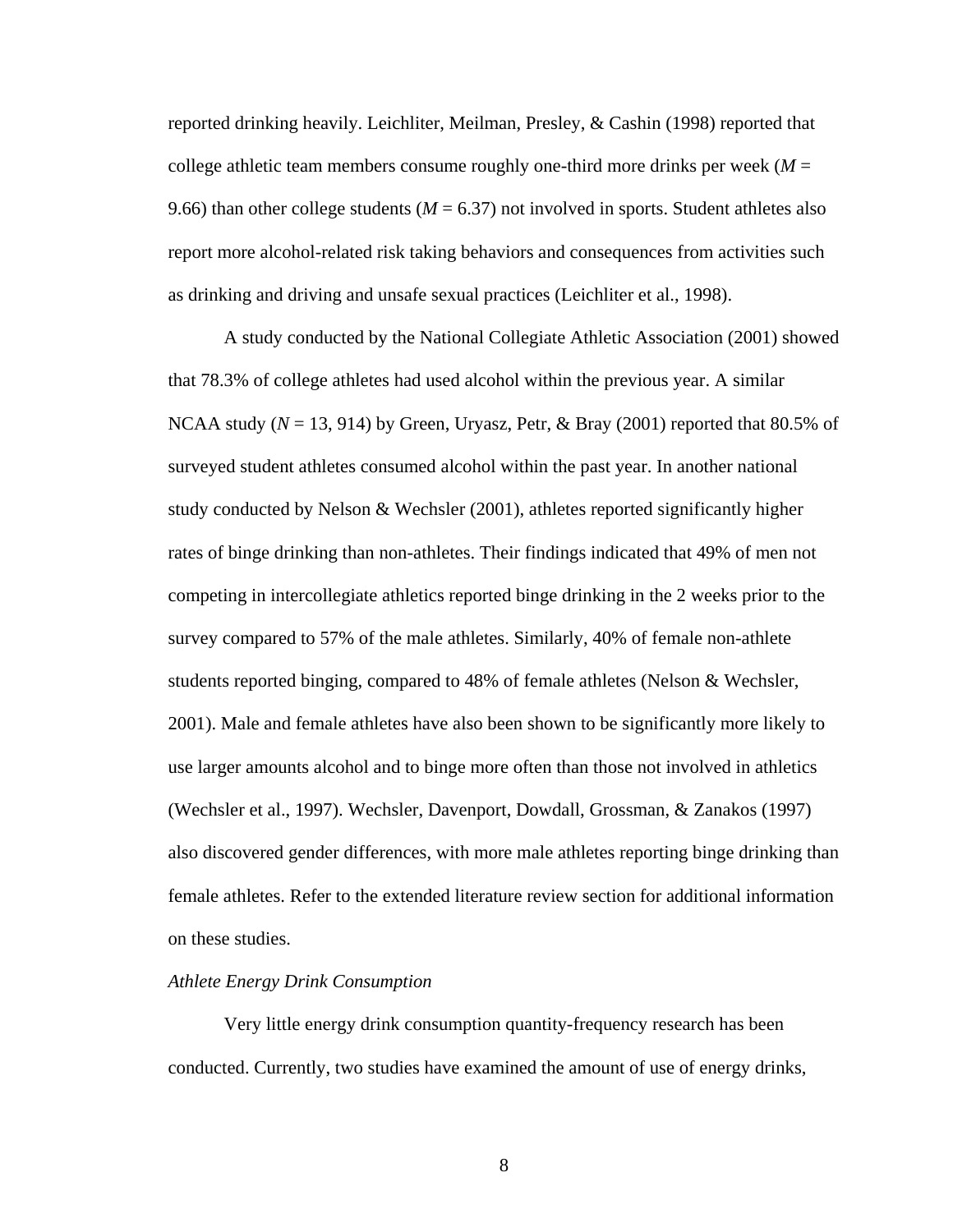with one pertaining to athletes (Ferreira et al., 2004a, Froiland et al., 2004). In 2004, a general supplement use survey conducted on student-athletes from a major division I university, showed that energy drinks were the most commonly used supplement by these athletes (Froiland et al., 2004). From a total sample of 115 men and 88 women ( $N = 203$ ), nearly 73% reported using energy drinks as a nutritional supplement. However, in this study, the researcher also included Gatorade®, Powerade®, and All-Sport® along with Red Bull®. Therefore, this finding is potentially of low significance since it would be expected that most athletes would use these electrolyte replacement drinks.

#### *Athlete Risk Taking Behaviors*

A number of studies have focused on risk taking behaviors among college athletes. Risk taking behaviors are any attitude or behavior that potentially endangers a person's physical health, safety, or life (Bunsen, 1991; Clark et al., 1990). Numerous research studies have indicated that college athletes participate in more alcohol risk taking behaviors when compared to other college students (Leichliter et al., 1998; Wechsler et al., 1994, 1995, 1997; Nattiv & Puffer, 1991). In a comparative risk taking study of athletes versus non-athlete controls, Nattiv  $\&$  Puffer (1991) found that athletes engaged in more high risk lifestyle behaviors. Some of these behaviors included: higher alcohol consumption, more frequently driving while intoxicated, more frequently riding with a driver who is intoxicated, less use of contraception, higher incidence of sexually transmitted disease, more sexual partners, and more health problems.

Previous research has shown that college athletes are predisposed to have high risk taking personalities (Benjamin et al., 1996; Nattiv & Puffer, 1991; Zuckerman, 1983, 1996). Athletes have been classified as a group of individuals with novelty-seeking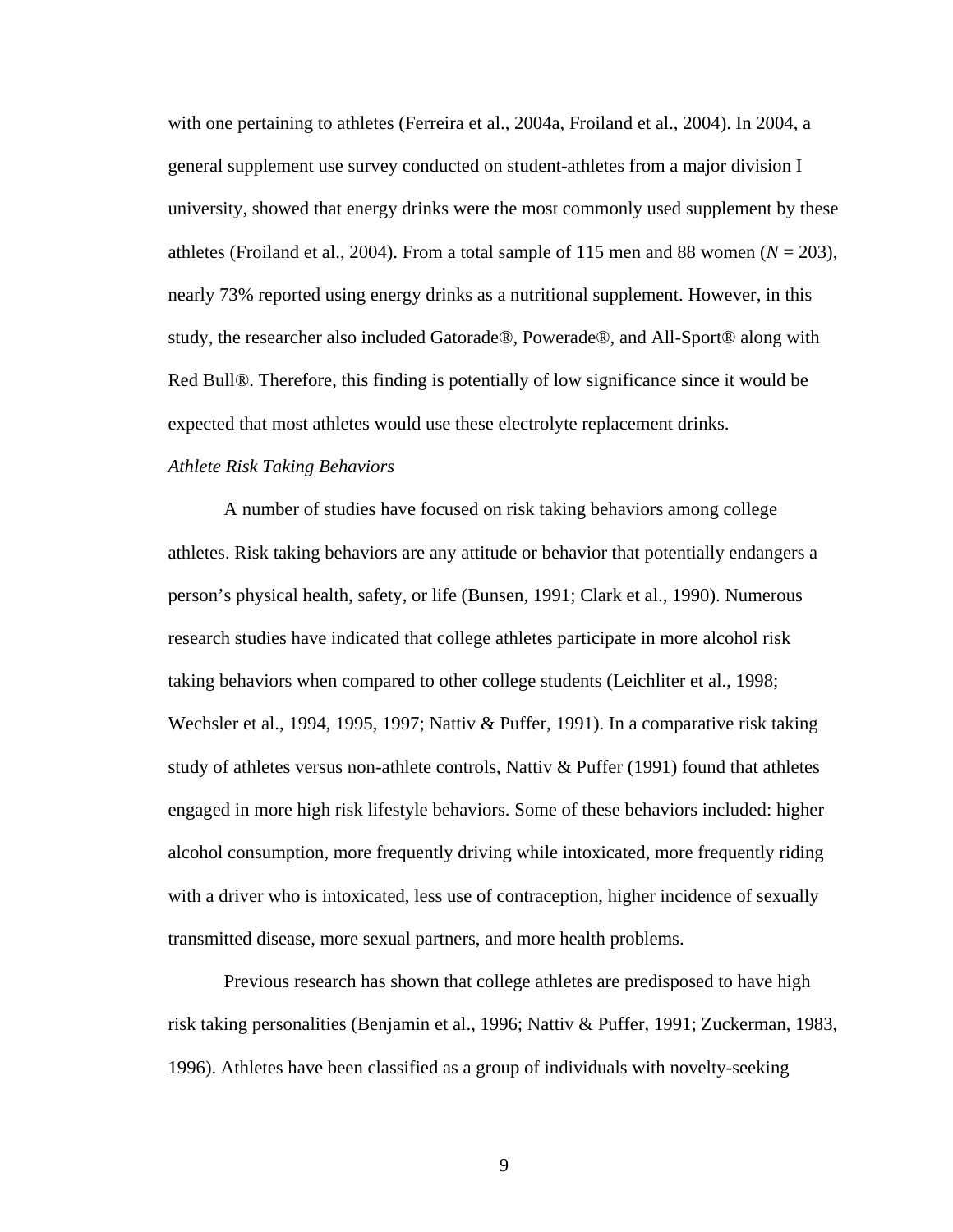personalities, which has been defined as "having risk-taking traits involving driving habits, behaviors, gambling, financial activities, alcohol and drug use as well as sports" (Benjamin et al., 1996, p. 81). A number of common personality characteristics have been cited to be associated with both college athletic participation and involvement in risk taking behaviors. Some of these characteristics include high levels of sensation seeking, extraversion, and a learned bias to expect optimistic outcomes (Zuckerman, 1971; Kerr, 1991a; Jackson & Mathews, 1988; Kane, 1971). Previous research has suggested a high correlation between sensation seeking and risky sexual behavior (Horvath & Zuckerman, 1993) and risky driving behavior (McMillian et al., 1989). Along these lines of research, college athletes have been shown to be more likely than other college students to participate in risky sexual behaviors and to drive under the influence of alcohol (Nattiv & Puffer, 1991; Leichliter et al., 1998). For example, in the Leichliter et al. (1998) survey, 42.6% of team leaders and 36.9% of team members, reported driving under the influence of alcohol, compared to 30.4% of non-athletes. Results of studies on drinking and sexual behavior have shown that men and women differ in their beliefs about the effects of alcohol on sexual responding (Leigh, 1990; Mongeau & Johnson, 1995). Expectations of sexual enhancement and disinhibition were related to the initiation of sexual activity, number of sexual encounters that took place while drinking, and the amount of alcohol consumed (Leigh, 1990). In previous B-CEOA expectancy research, there has been a trend for greater expectancies related to enhanced sexuality from drinking to be related to greater alcohol related problems (Ham et al., 2005).

Extraversion is another personality characteristic that has been linked to athletes and increased levels of risk taking behavior. Extraversion has been defined as, "the act,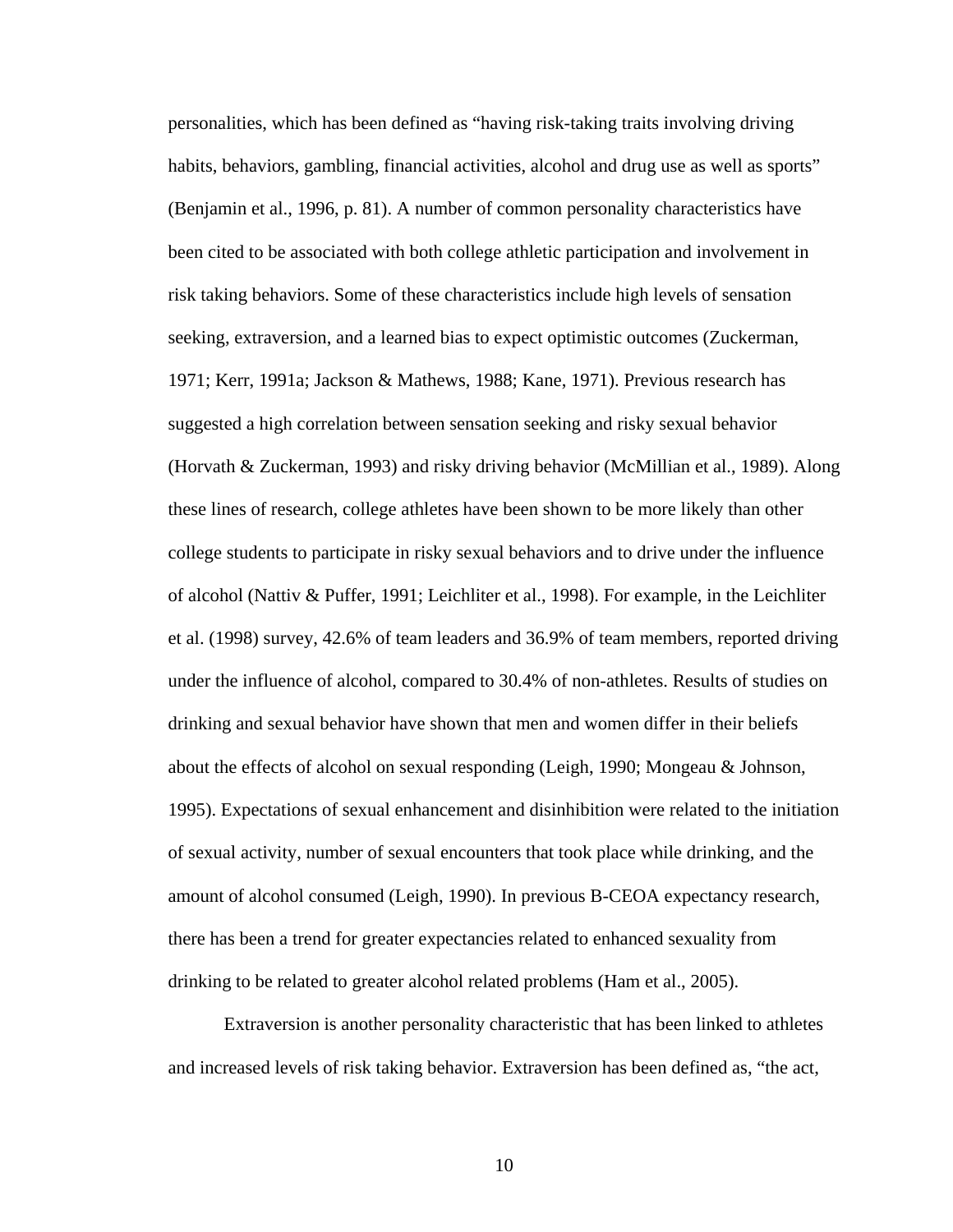state, or habit of being predominantly concerned with and obtaining gratification from what is outside of the self" (Merriam-Webster, 2007). It is particularly important to note that extraversion has been linked with the increased use of alcohol and stimulants (Jackson & Mathews, 1988; Kane, 1971).

#### *Negative Consequences*

Research indicates that among college students, athletes experience a greater percentage of negative consequences from using alcohol (Leichliter et al., 1998; Wechsler et al., 1994, 1995). In the Leichliter et al. (1998) sample of 51,483 students from 125 U.S. colleges, results indicated significant differences among the groups for 18 out of 19 negative consequences experienced in the past year from alcohol use. Of this sample for every consequence except one "thought about suicide", team leaders reported the most consequences and team members were more likely to experience consequences than non-athletes**.** Following a trend, as athletic involvement increased, the results indicated an increase in the percentage of consequences experienced including athletes being hurt or injured as a result of drinking alcohol (Leichliter et al., 1998). Additionally, 17.5% of team leaders and 16.6% of team members reported being taken advantage of sexually, compared to nearly 10% of non-athletes.

Among college students, research has indicated that drinking motives are significantly associated with experiencing negative alcohol-related consequences (Carey & Correia, 1997; Kassel et al., 2000; Lecci et al., 2002). Within intercollegiate athletes, drinking motives were found to be useful predictors of negative alcohol-related consequences (Martens et al., 2003). Findings by Martens, Cox, & Beck (2003) suggested that athletes "drinking for negatively reinforcing reasons (i.e., coping motives)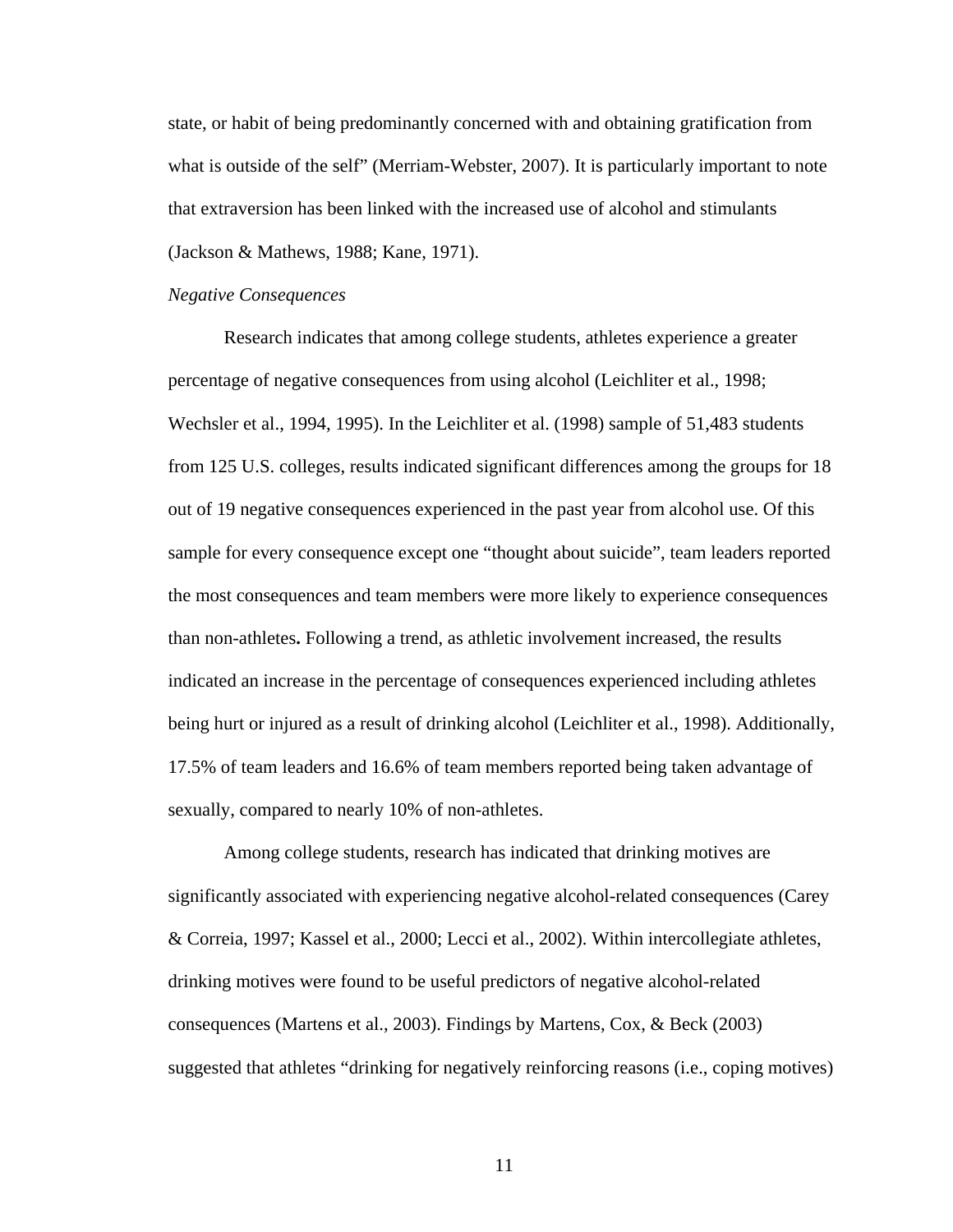is generally the strongest motivational predictor of alcohol-related consequences," while social and enhancement motives can also be strong predictors (p. 825).

#### *Expectancy Instrument Research*

Alcohol outcome expectancies refer to the beliefs that people hold about the effects of consuming alcohol (Brown et al., 1980). These expectancies are thought to influence and help predict drinking behavior (Ham et al., 2005). Several studies support the relationship between expectancies and problematic drinking behavior (Brown, 1985; Martin & Hoffman, 1993; Reis & Riley, 2000; Wood et al., 1992). Expectancies are important in understanding drinking behavior, and can provide direction for problem drinking prevention and intervention (Ham et al., 2005).

According to Dimeff, Baer, Kivlahan, & Marlatt (1999) the original 38-item CEOA has been found to be a sound and comprehensive measure, but its administration time can be too lengthy for clinical purposes. Because of the limited time allotted for a college alcohol intervention program called the Alcohol Skills Training Program (ASTP), a shorter version of the CEOA called the Brief Comprehensive Effects of Alcohol (B-CEOA) was developed (Addictive Behaviors Research Center, 1997). The B-CEOA contains a subset of 15 items which measure expectancies and valuations from the original CEOA (Ham, et al., 2005). The use of the B-CEOA has been supported by studies at Dalhousie University (*N* = 581) and University of Nebraska-Lincoln (*N* = 734), in which comparisons were made among the psychometric properties of the original CEOA and the B-CEOA (Ham et al., 2005). Results of these studies, which will be discussed in greater detail in the methods section to follow, show empirical validity for the use of the B-CEOA, as an effective alcohol measure. To date, no studies have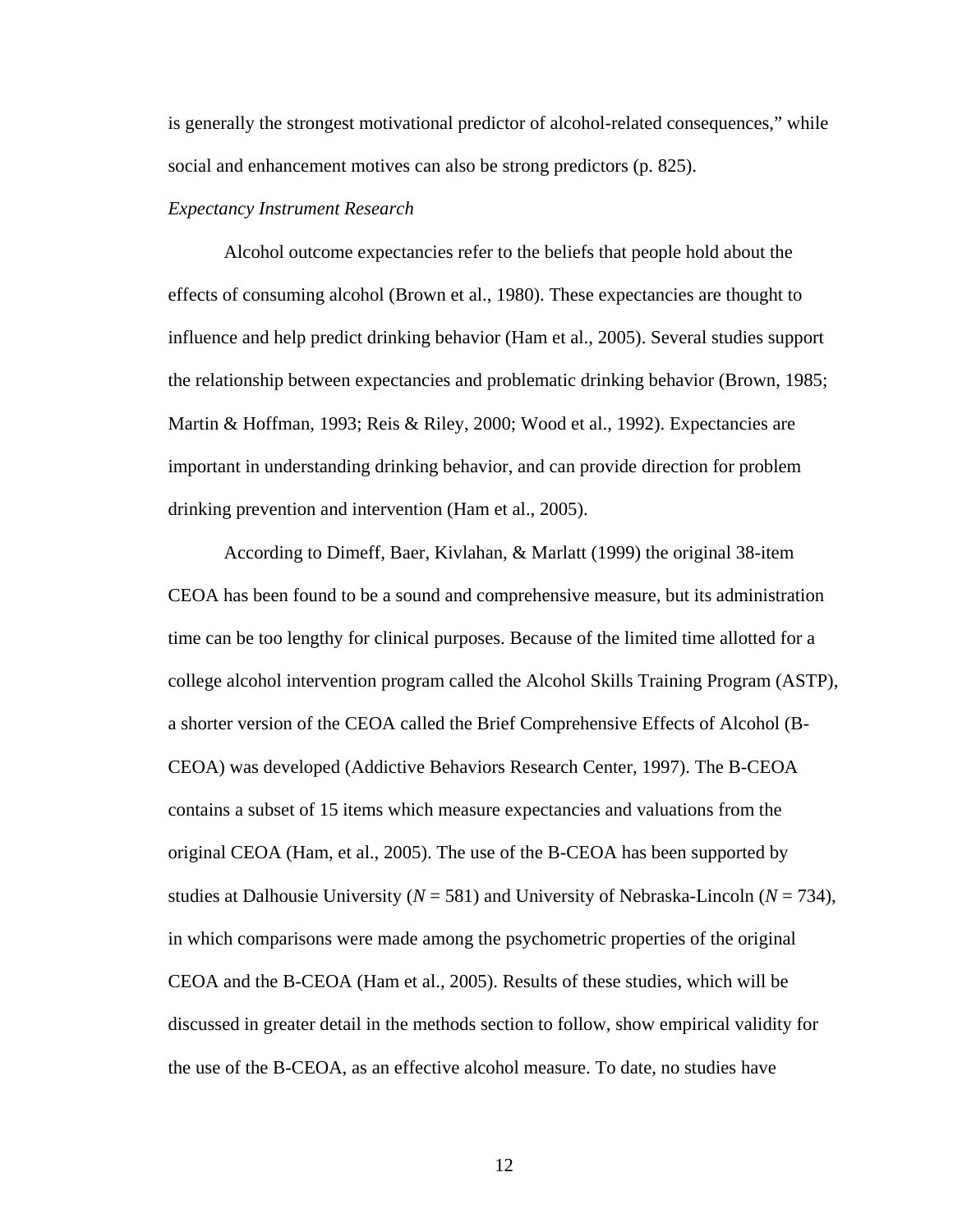addressed college student-athlete expectancies of the combined use of alcohol and energy drinks. The current study is the first to compare athlete's expectancies of using alcohol only to combining alcohol with energy drinks.

#### *Statement of the Problem*

In previous research, users have reported that energy drinks reduce the negative affects and increase the stimulating effects of alcohol (Ferreira et al., 2006). By researching how widespread this belief is one can determine how energy drinks may be leading to increased risk taking behaviors and negative health consequences in college athletes. By investigating athlete's expectations of combined use it will help determine why athletes are using this combination. This research could help protect future athletes from experiencing the negative consequences of using energy drinks and alcohol. By better understanding athletes' expectancies of using energy drinks and alcohol, we may be able to help athletes more effectively.

Little human subject research has been conducted on the combined use of energy drinks and alcohol. No previous combined use quantity-frequency research has been conducted on athletes. Additionally, the current study was the first to compare athlete's expectancies of using alcohol to the combined use of energy drinks and alcohol. In this study, combined use was defined as using an energy drink within plus or minus four hours of consuming alcohol. This time period was determined by examining results from previous energy drink studies, which showed that the effects of energy drinks continue for several hours after they are consumed (Ferreira et al., 2006; Scholey & Kennedy, 2004b; Liguori & Robinson, 2001). The synergistic affects of the ingredients within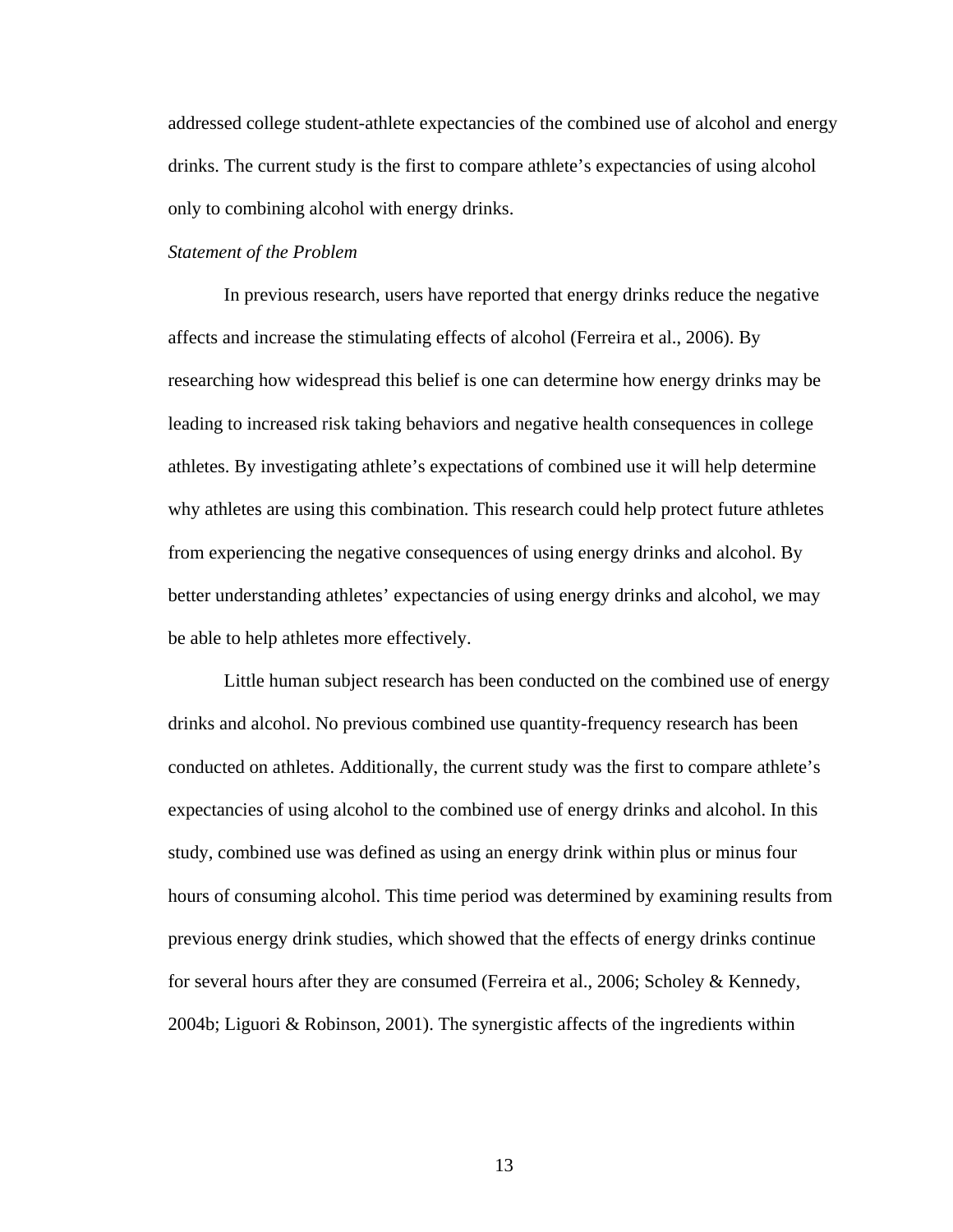energy drinks and the half life of caffeine (4-6 hours) were also considered (Graham, 2001).

The energy drink market has recently exploded with several different brands of energy drinks. With the availability increasing and several energy drinks becoming more powerful, the health risks associated with using energy drinks is potentially greater than ever. Since previous researchers have suggested that the combination of energy drinks and alcohol is dangerous (Ferreira et al., 2006), and athletes have been shown to be likely to drink both of these substances (Froiland et al., 2004; Leichliter et al., 1998), there is clearly a need for this study. Contributions from this study may help protect future athletes and other individuals that consume energy drinks with alcohol.

#### *Purpose of the Study*

The first purpose of the study is to determine the quantity-frequency rates of alcohol use, combined use, and energy drink use in a population of D-I athletes. Athletes were chosen for this study because they are already considered to be an at risk population for drinking alcohol and using energy drinks. The second purpose of the study is to compare reported risk taking behaviors and negative health consequences within subjects that use alcohol by itself and combine energy drinks with alcohol on separate occasions. By using within subjects comparisons between the alcohol (B-CEOA) and combined use (B-CEOCU) expectancy measures, possible differences in reported risk taking behaviors and negative health consequences were investigated. The third purpose of the study was to investigate possible differences between men and women on reported risk taking behaviors with alcohol use and combined use.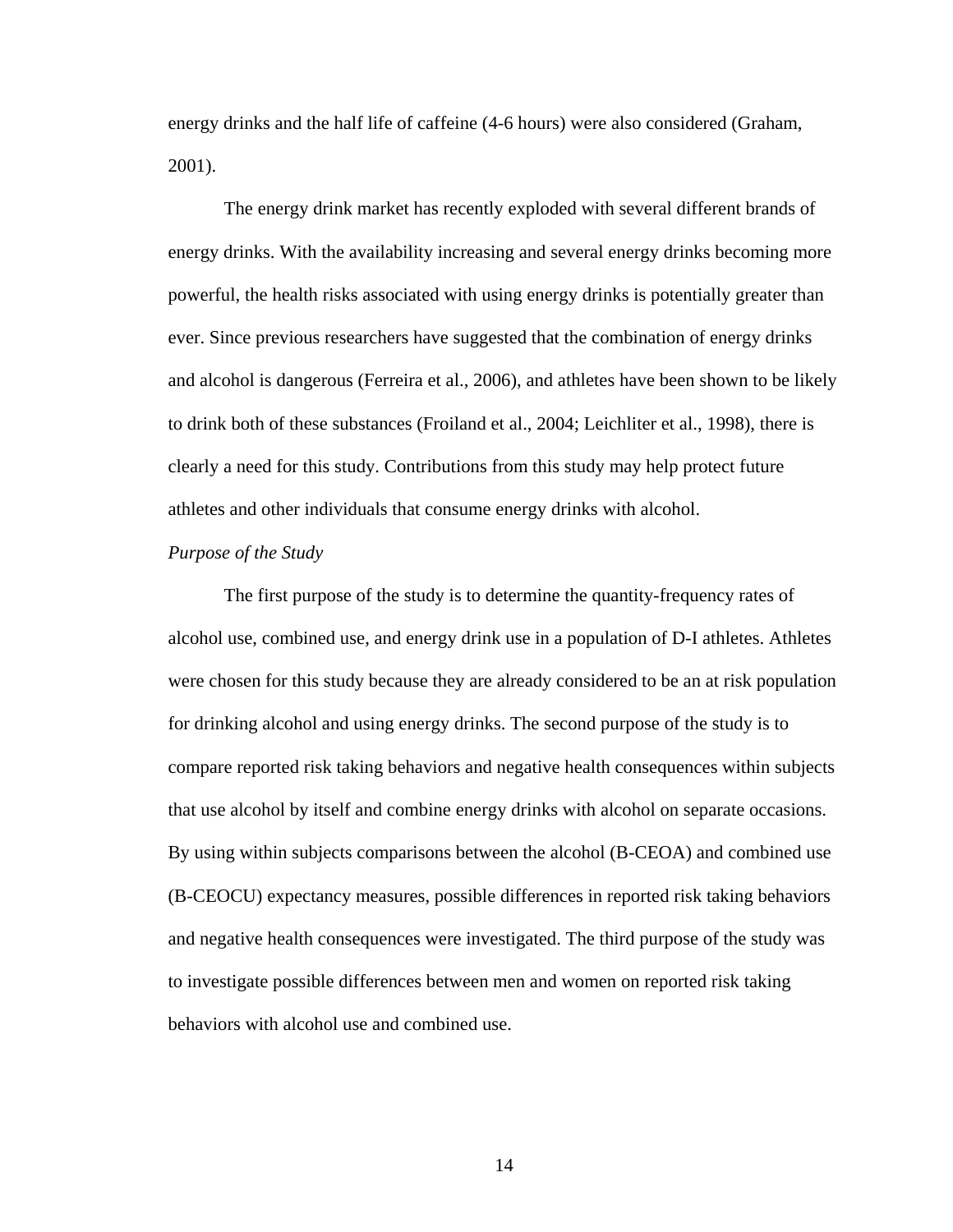The instruments of this study were designed to specifically answer the research questions. The Quick Drink Screen (QDS) measures were designed to determine the quantity-frequency rates of alcohol, combined use, and energy drink use. The QDS instruments were also used to determine which athletes use both alcohol and combine energy drinks with alcohol on separate occasions. Once this group was determined by using the QDS quantity-frequency measures, comparisons were made between these athletes' reported risk taking behaviors and negative health consequences on the alcohol (B-CEOA) and combined use (B-CEOCU) expectancy measures. The expectancy measures of the study were created to measure differences in risk taking behaviors and negative health consequences within the same user. Separate comparisons were also made between men and women on alcohol risk taking behaviors  $(n = 281)$  and combined use risk taking behaviors  $(n = 131)$ .

The research questions of this study were: 1) What are the quantity-frequency rates of alcohol, combined use, and energy drinks in a population of D-I athletes? 2) In athletes that use both alcohol and combine, is there a significant difference in reported risk taking behaviors? 3) In athletes that use both alcohol and combine, is there a significant difference in reported negative health consequences? 4) Is there a significant difference between men and women on alcohol risk taking? 5) Is there a significant difference between men and women on combined use risk taking?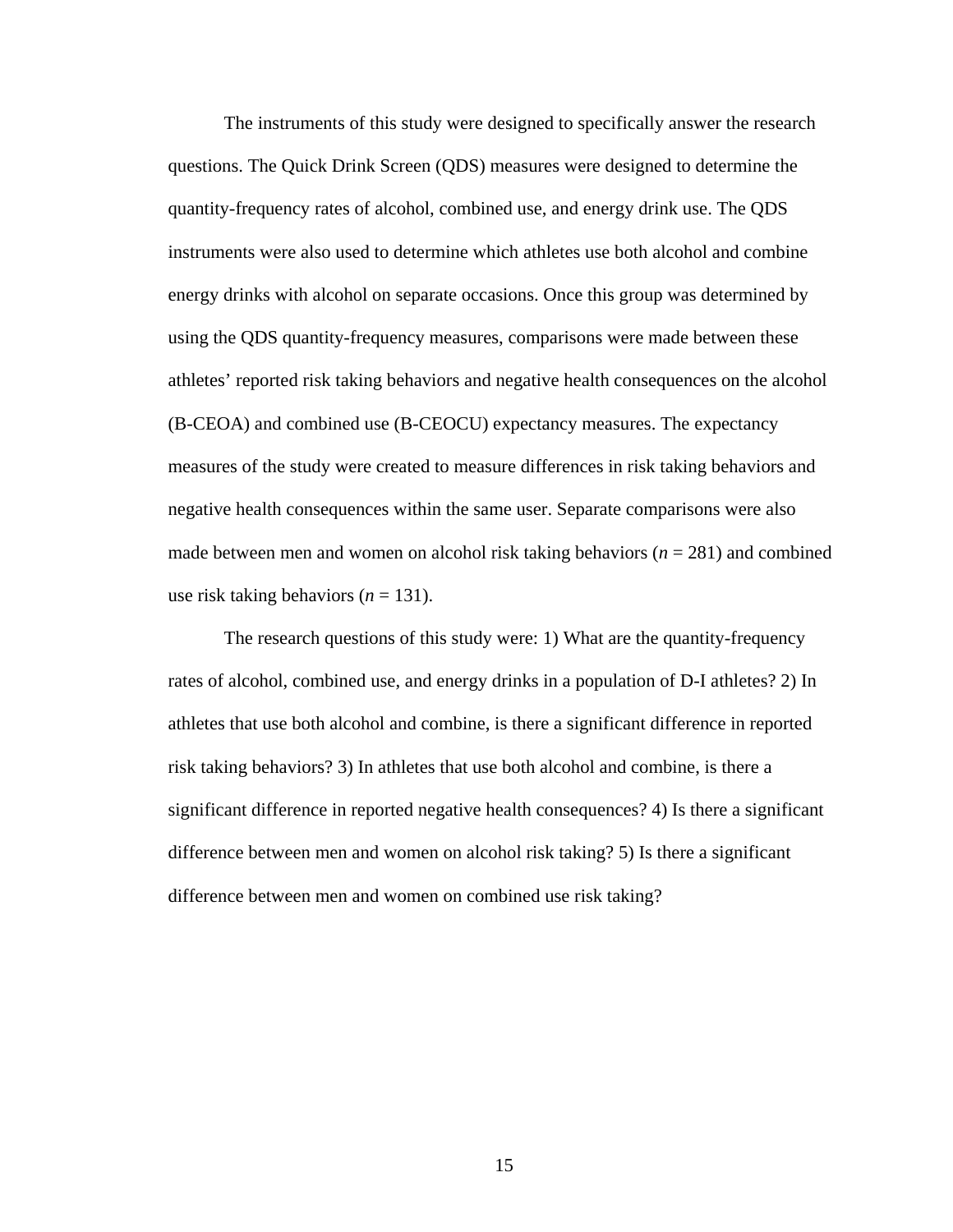#### *Hypothesis 1*

Within combined users (those that use alcohol by itself and combine) there will be significant differences in reported risk taking behaviors when they use alcohol by itself compared to when they combine alcohol and energy drinks.

#### *Hypothesis 2*

Within combined users, there will be significant differences in reported negative consequences when they drink alcohol by itself compared to when they combine alcohol and energy drinks.

#### *Hypothesis 3*

There will be significant differences in reported risk taking behaviors between men and women on alcohol use.

#### Hypothesis 4

There will be significant differences in reported risk taking behaviors between men and women on combined use.

## Method

The Method Chapter consists of four subsections. In the participants section characteristics of the sample and how they were obtained are described. Descriptions of the measures and their psychometric properties are discussed in the instruments section. The instruments included in this section are revised versions of the Quick Drinking Screen (QDS) and the Brief Comprehensive Effects of Alcohol (B-CEOA). Both instruments were originally created to measure alcohol use only. Therefore, to meet the purposes of this study, slight modifications were made to both instruments to appropriately measure combined use within subjects. Lastly, the statistical techniques are discussed in the data analysis section.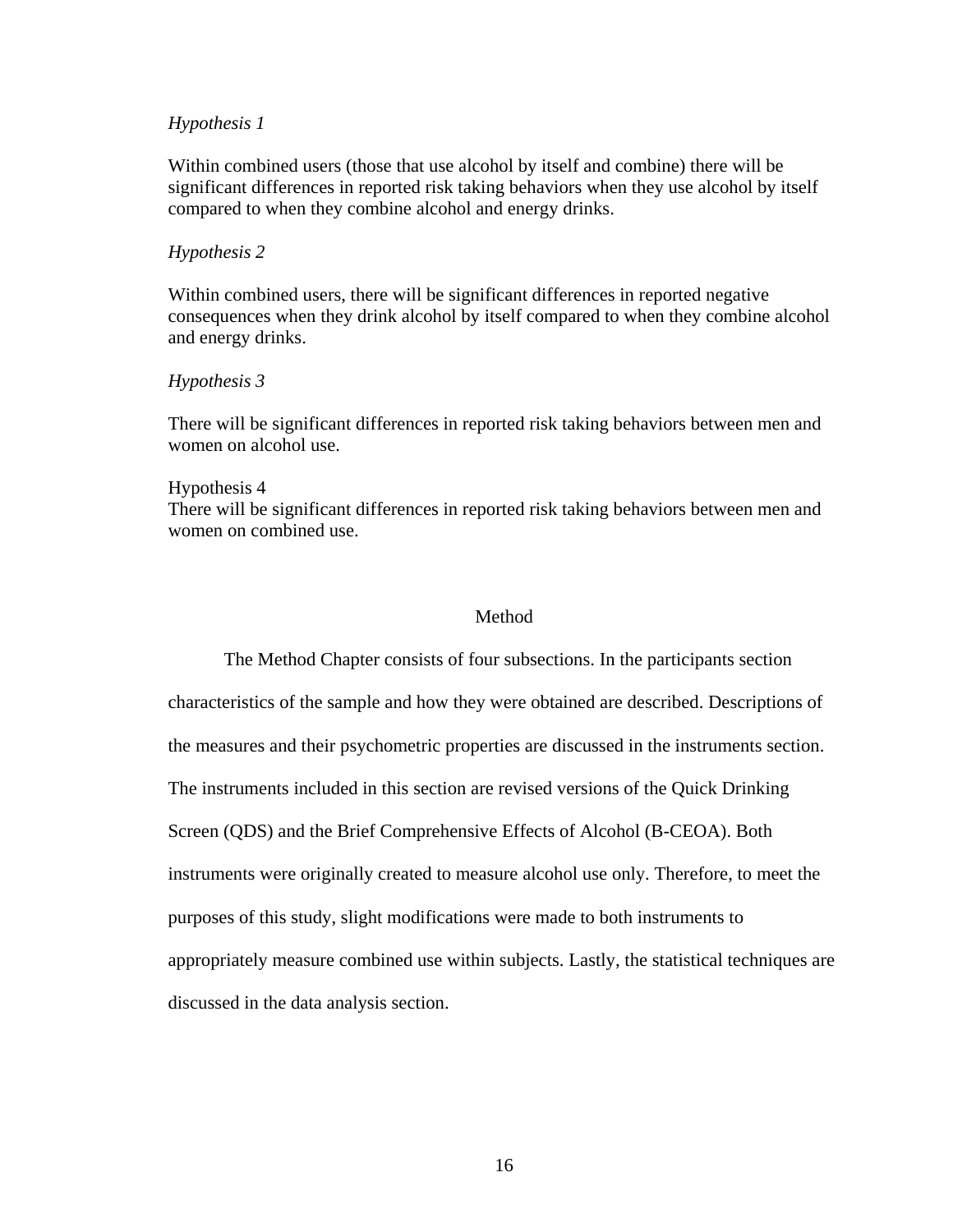# *Participants*

 The participants in this study were 257 male and 144 female NCAA studentathletes, mainly consisting of eighteen to twenty three year olds from a large Midwestern Division-I university. The total sample consisted of 401 student-athletes from every men's and women's NCAA sport offered by the university including: football, golf, gymnastics, baseball, basketball, soccer, softball, swimming and diving, track and field, tennis, wrestling, volleyball. Table 1 shows the distribution by gender and sport for the total sample and quantity-frequency measures; Tables 2 and 3 show the distribution by gender and sport for the research hypotheses. This population of student-athletes was asked to voluntarily participate in the study during organized team meetings. The researcher met with each team individually and scheduled meeting times with coaches and athletic department academic coordinators. All participants were treated ethically and fairly according to APA guidelines and the campus Institutional Review Board. *Instruments*

*Quick Drinking Screen*. The Quick Drinking Screen (QDS) is a quantityfrequency and daily estimation measure that provides a retrospective estimate of a person's average alcohol consumption. The QDS contains a total of five items and participants answer four questions about their average alcohol use. The fifth item (Drinks per week in past year) is figured by the researcher by multiplying the participant's answers to questions 1 (days drinking per week) and 2 (number of drinks per day). The Quick Drink Screen was chosen for this investigation for three main reasons. First, it shows high reliability and consistency rates similar to that of the Timeline Followback (TLFB) measure (Sobell et al., 2003). Second, the QDS takes 3-5 minutes to administer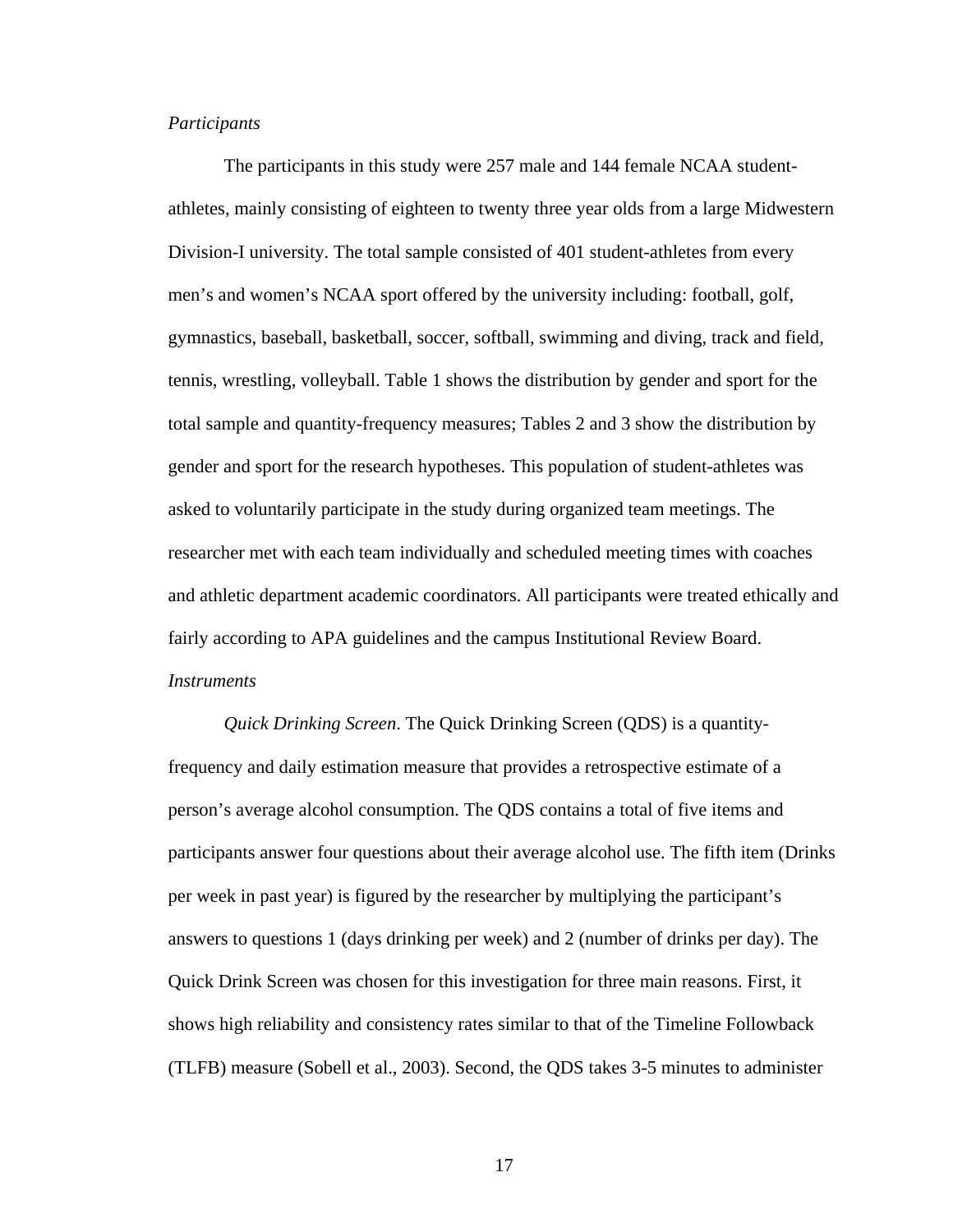versus 20-30 minutes for the TLFB. In turn, allowing the primary researcher to reliably measure the quantity-frequency rates of alcohol, combined use, and energy drinks over an entire year. Since athlete drinking patterns typically vary during different times of the year, depending on training, practice, and competition schedules, the time period of one year was chosen to not miss athletes' sporadic drinking patterns and times of increased consumption such as Spring Break. Since some athletes may go months without consuming alcohol, it was important to measure alcohol and energy drink consumption over an entire year.

The most well known daily estimation method for alcohol use is the Timeline Followback (TLFB) method. However, many researchers have noted that the main problem with using the TLFB is that it takes 20-30 minutes to administer, making it impractical when there are time constraints (Miller & Del Boca, 1994; Sobell et al., 2003; Sobell & Sobell, 2003). To remedy this problem, the Quick Drink Screen (QDS) was developed to reliably assess alcohol consumption in a consistent and timely manner (Sobell et al., 2003; Sobell & Sobell, 2003). In a study (*N* = 825) to determine the construct validity of the QDS, Sobell, Agrawal, Sobell, Leo, Young, Cunningham, & Simco (2003) compared the Quick Drink Screen to the previously established Timeline Followback method. Supporting the use of the Quick Drink Screen, results showed remarkably similar aggregate alcohol use data between the two instruments (Sobell et al., 2003, Sobell & Sobell, 2003). In this study, results from the QDS were strikingly similar and consistent with results from the TLFB method on the 5 variables measured (Sobell et al., 2003, p. 860). When compared to the TLFB method the QDS measure demonstrated good internal consistency and reliability as alpha coefficients for the variables, days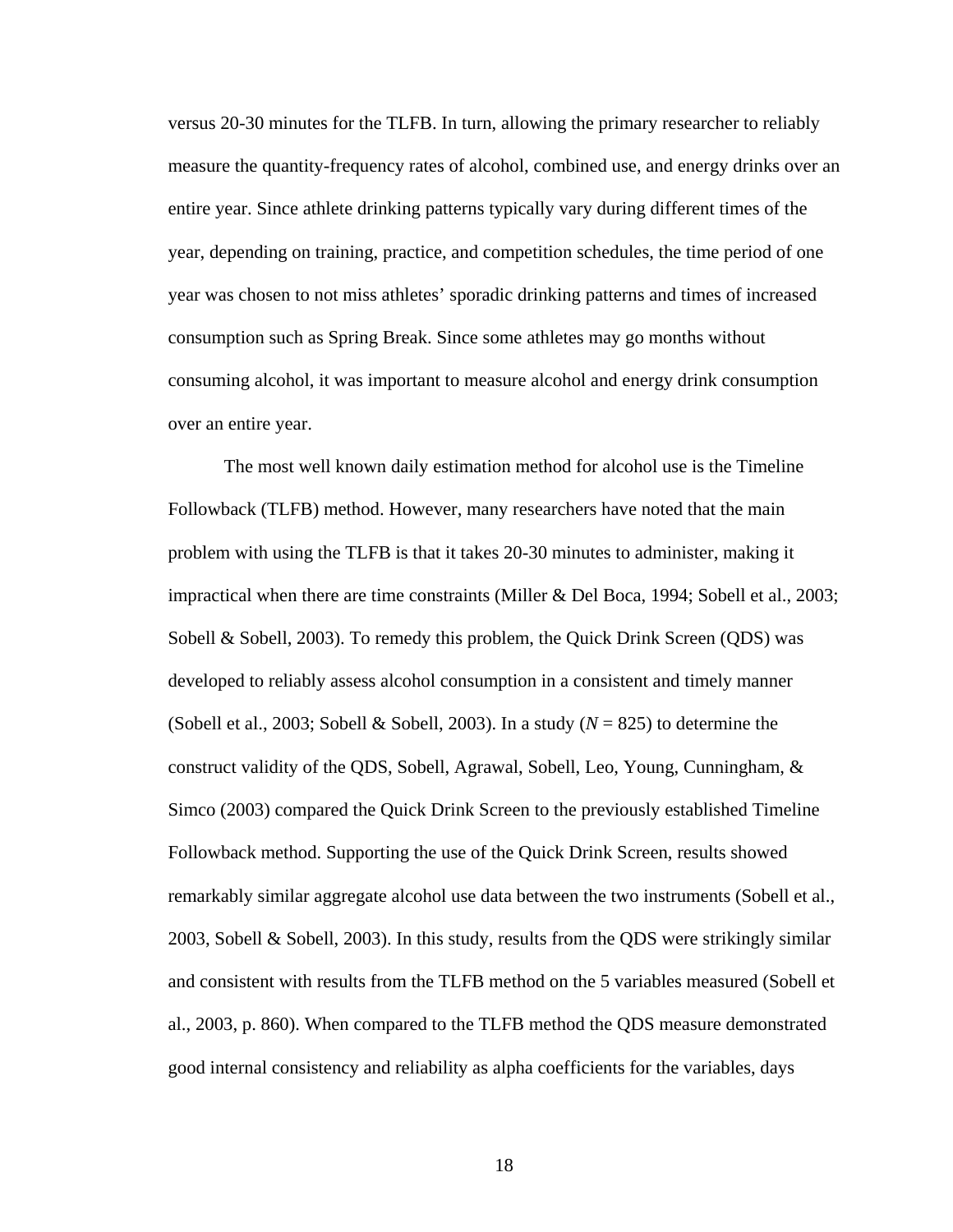drinking per week, drinks per week, and drinks per day in the past year were reported as .82, .74, and .68 respectively (Sobell et al., 2003, p. 860). Furthermore, all of the intraclass correlations were shown to be significant ( $p < .001$ ). More impressive than the results of the statistical tests was the close relationship between the means and standard deviations of the drinking variables (Sobell et al., 2003, p. 860). Additionally, the agreement between the two measures was not indicated to be related to repetitive response patterns (Sobell et al., 2003).

There is no known quantity-frequency measure for energy drinks or combined use. Therefore, for the purposes of the current investigation, the language of the Quick Drink Screen instruments were modified to make the item stems consistent with the variables being measured. To accurately measure the combined use of alcohol and energy drinks and energy drinks only it was necessary to slightly modify the original instrument. Examples of the QDS instruments are shown in the Appendix.

*Brief Comprehensive Effects of Alcohol (B-CEOA).* The B-CEOA was developed by the University of Washington research group for use in their ASTP brief college alcohol intervention (Addictive Behaviors Research Center, 1997). The original 38-item Comprehensive Effects of Alcohol (CEOA) is a sound and comprehensive measure (Fromme et al., 1993). However, it can be too lengthy for clinical purposes or when other instruments are used (Dimeff et al., 1999; Ham et al., 2005). To remedy this problem, the Brief Comprehensive Effects of Alcohol (B-CEOA) was created. The B-CEOA contains a subset of 15 items which measure expectancies and valuations from the original CEOA (Ham, et al., 2005). The use of the B-CEOA has been supported by studies at Dalhousie University ( $N = 581$ ) and University of Nebraska-Lincoln ( $N = 734$ ) in which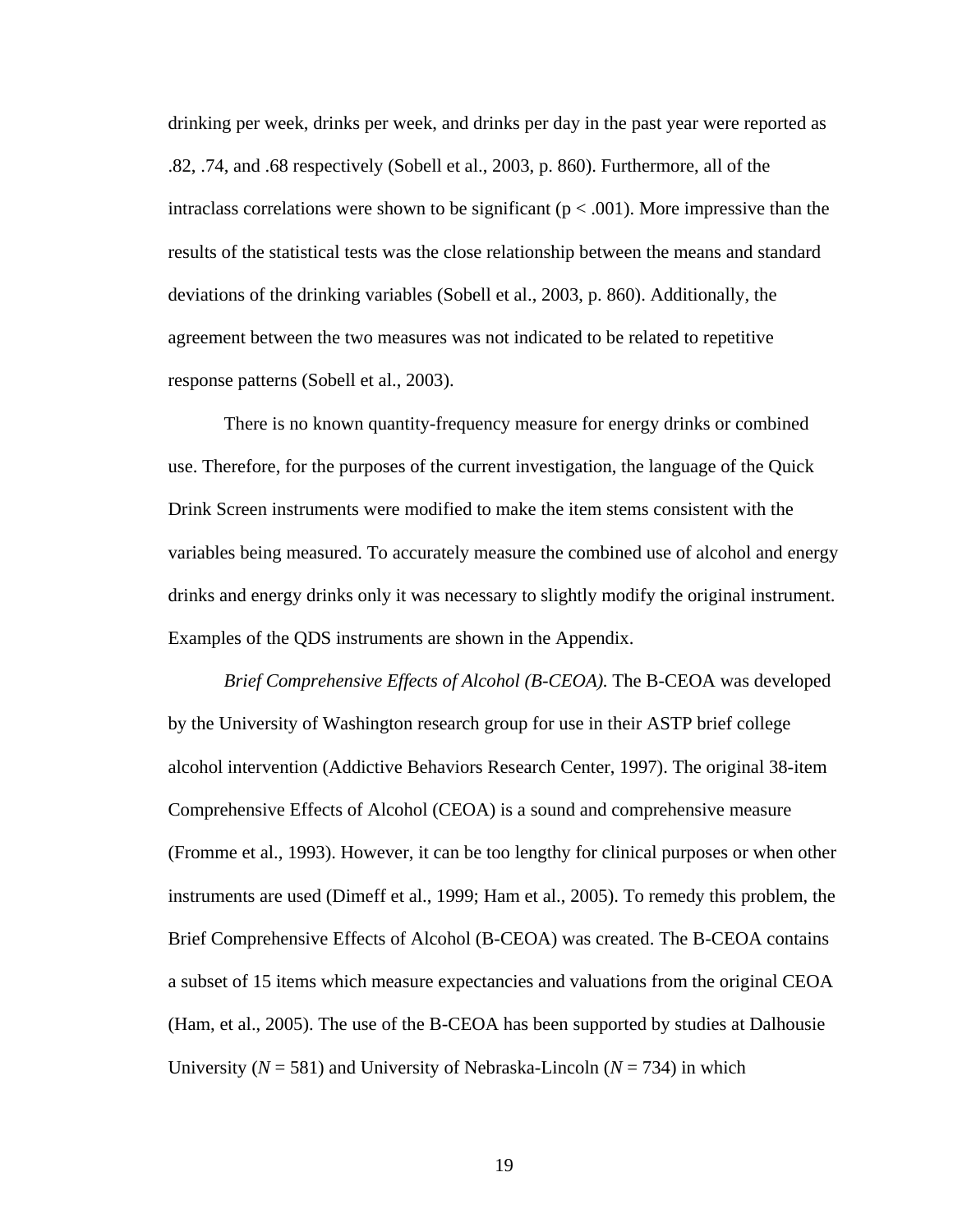comparisons were made between the psychometric properties of the original CEOA and the B-CEOA (Ham et al., 2005).

In the Dalhousie University study, the convergence between the factor structures using exploratory statistics provides support for the four-factor structure of alcohol expectancies and the three-factor structure of alcohol valuations for the B-CEOA (Ham et al., 2005). When comparing the CEOA to the B-CEOA the internal consistencies and alpha's were similar using both models. The internal consistencies for the full-scale CEOA and the B-CEOA were comparable ranging from .66 to .84 for the CEOA and .60 to .81 for the B-CEOA (Ham et al., 2005). Conversely for the valuation factors, internal consistencies ranged from .70 to .86 for the CEOA and .61 to .81 for the B-CEOA (Ham et al., 2004).

For the purposes of measuring combined use risk taking and negative consequences, the 27-item B-CEOA and B-CEOCU were used to assess athlete's expectancies when using alcohol and combining. Participants followed the original B-CEOA instructions while answering the 27-item B-CEOA and Brief Comprehensive Effects of Combined Use (B-CEOCU). Participants indicated their expectancies or "degree of agreement" that a particular effect will happen to them if they were under the influence of alcohol or combined use on a 1-4 scale ranging from  $1 =$  disagree to  $4 =$ agree. Additionally, participants indicate whether an effect would be desirable or undesirable to them on a second 1-4 scale ranging from bad  $=1$  to good  $= 4$  (Ham et al., 2005). Each measure was administered on a separate page and the wording was changed from alcohol use to combined use for the B-CEOCU while otherwise keeping the same format. To avoid confusion, participants answered for alcohol use first and then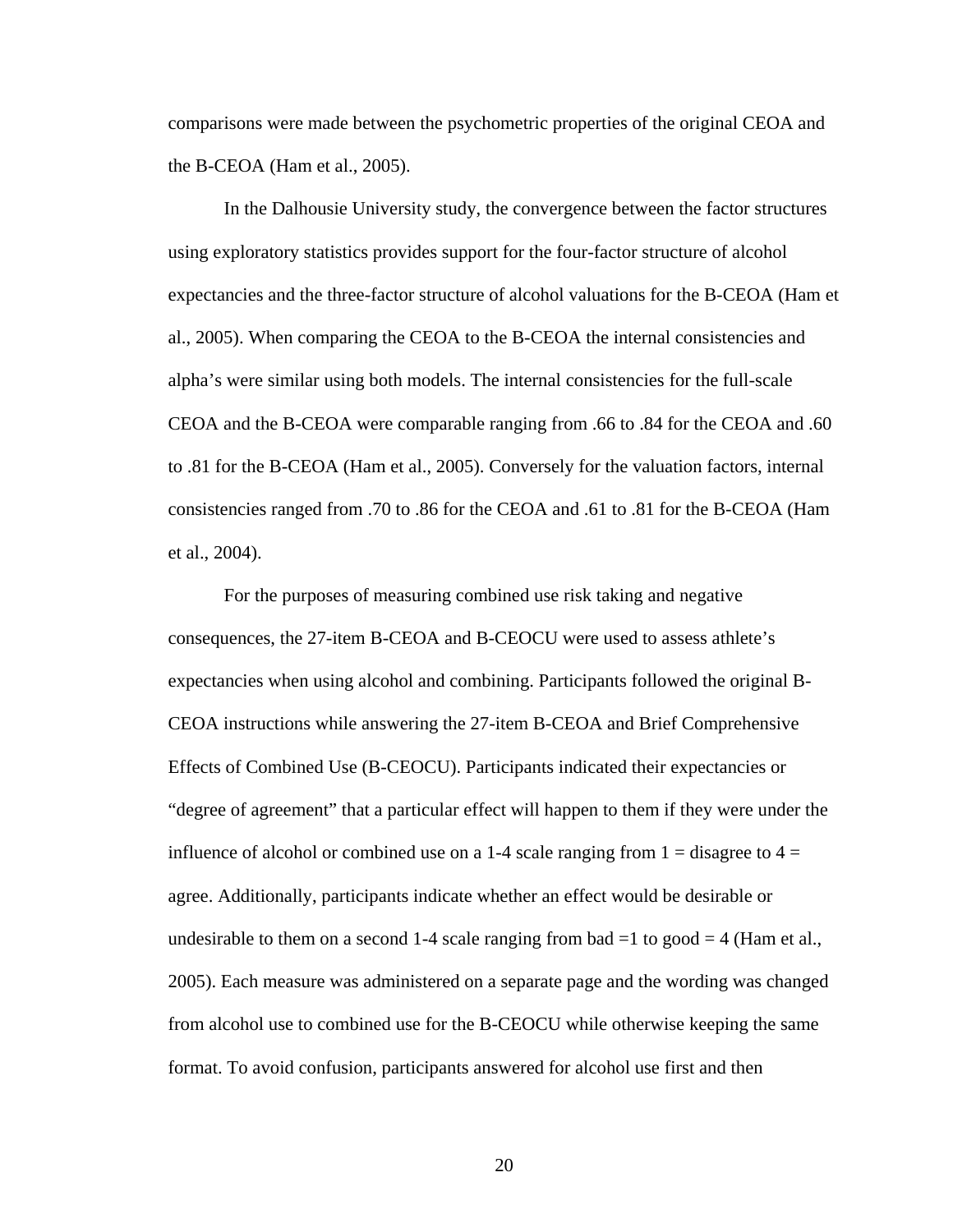combined use. Varying the order of administration was considered, but it was not changed because it was thought that it would confuse the athletes. To avoid potential problems athletes were briefed that they would be answering the same questions for alcohol and combined use.

Since the original 15 item B-CEOA was created to measure alcohol expectancies only, a considerable amount of time and collaboration went into adding 12 additional questions to appropriately measure risk taking behaviors and negative consequences of combined use. This made the Brief Comprehensive Effects of Combined Use (B-CEOCU) a total of 27 items, with the original 15 item B-CEOA being left completely in tact. Athlete's expectancies while using alcohol and combining were compared using paired samples t-tests to investigate possible differences in risk taking behaviors and negative consequences within subjects. Comparisons between the alcohol (B-CEOA) and combined use (B-CEOCU) measures were made on 10 selected risk taking behaviors and 10 selected negative health consequences between the athletes that used alcohol and combined alcohol with energy drinks. The other items were used to check the consistency and validity of respondents answers. The selected items for the risk taking and negative health consequences scales are shown in Figures 1 and 2. The complete B-CEOA and B-CEOCU measures that were used in the study are displayed in the Appendix.

## *Procedure*

 Prior to the investigation, the researcher obtained permission and approval from the campus Institutional Review Board, athletic department's director of compliance, team coaches, and academic coordinators. Team meeting times were scheduled with team coaches or academic coordinators for each individual team. Participants were recruited as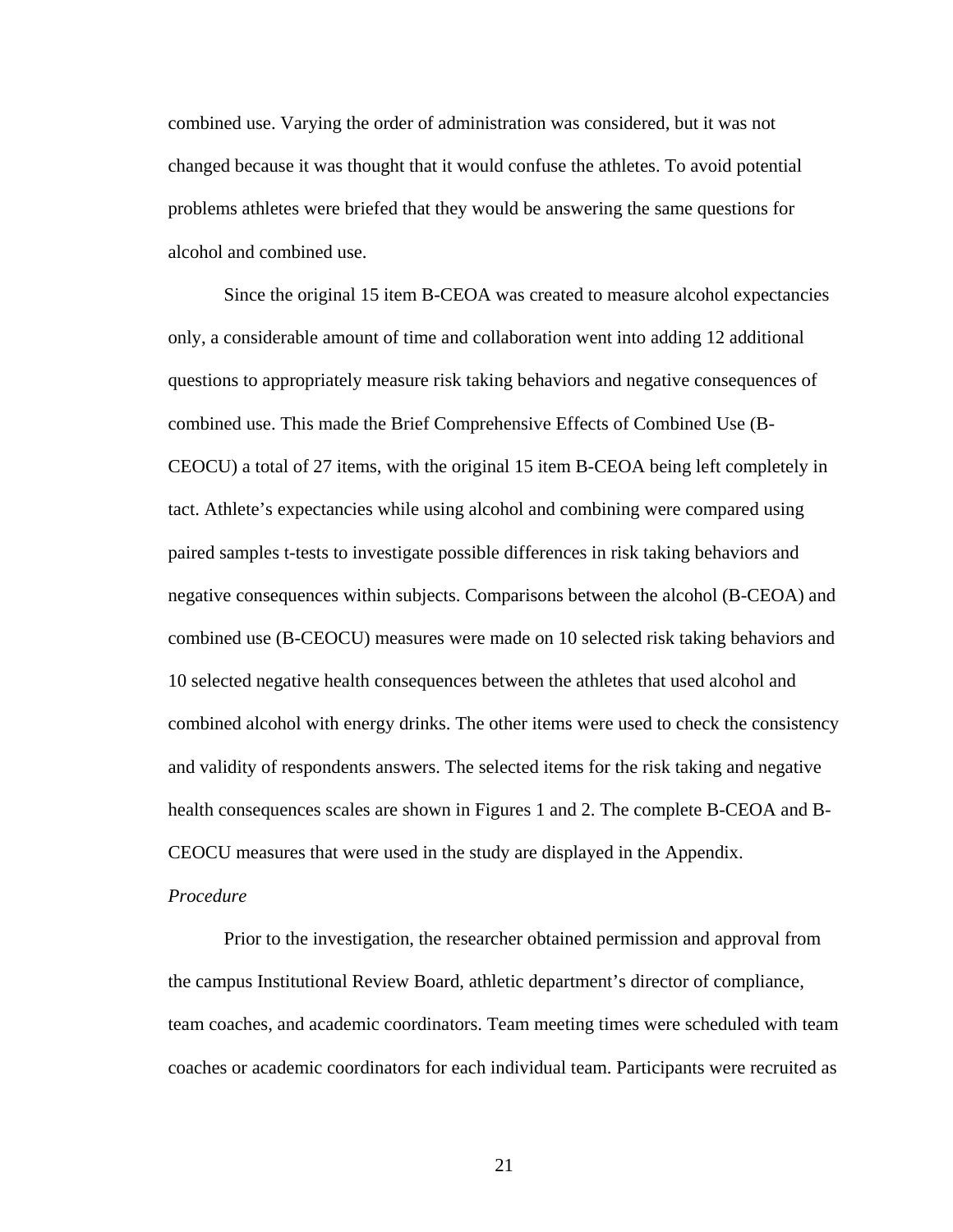entire teams at a designated time established by that teams coach or academic coordinator. These voluntary meetings took place in designated meeting rooms or appropriate locations before or after team practice. In late August, a pilot for the study was conducted on the football team, in which it was determined that the survey needed to be shortened for better results. Originally, the study contained a separate measure for negative consequences. After making changes, the football team was re-tested with the shortened instrument in February, 2007 approximately 6 months after the pilot study was conducted. Graduating seniors did not take the survey twice, but were replaced by transfer students and incoming freshman. For men's and women's basketball, data was collected together at the end of a designated team study hall session. Very few of these participants were used because of potential problems with the data collection.

In sports where coaches have men and women athletes, data were collected together on both of the men's and women's teams. Prior to data collection a copy of the project description, describing the voluntary study and each participant's rights, was given and presented to each athlete. Prior to the administration of the study, the coaches and all athletic administrative personnel were asked to leave the area to protect the privacy of the athletes. It was stressed to the student-athletes that their participation in the research project was completely voluntary and that there would be no consequences if they chose not to participate. Athletes were assured that the information would be confidential and not used in any way to make evaluative decisions about them. Participants were asked to sit at least one seat apart to help maintain anonymity among participant answers. Due to the size of the football team, the researcher was unable to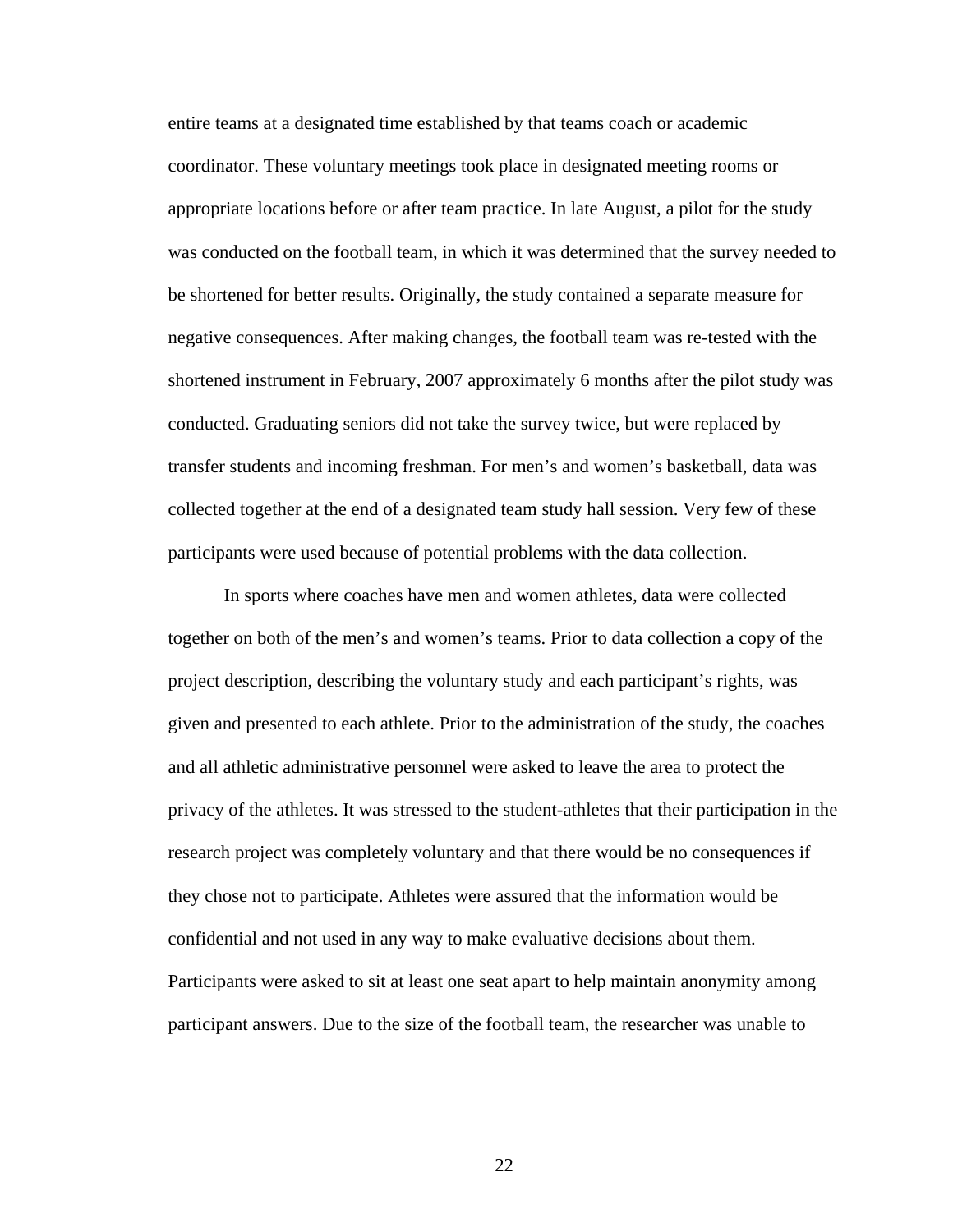have every football participant sit one seat apart. After the initial introduction, the survey packet took approximately 20 minutes to complete.

Athletes were given a six page packet containing demographic information, the alcohol, combined use, and energy drink QDS quantity-frequency measures, and both 27 item alcohol (B-CEOA) and combined use (B-CEOCU) expectancy measures. At this time, the researcher went through the packet with the athletes to describe the directions for each instrument and answered any questions prior to beginning the survey. The researcher made special note to clearly define what is considered one alcoholic drink (12 oz. of beer, 1.5 oz. of 80 proof liquor, 4-5 oz. of wine), what specifically is to be considered an energy drink (Red Bull®, Rockstar®, Monster®, Full-Throtle®, Amp®, SoBe®, and others), and what is considered to be one energy drink (8 oz. of drink containing caffeine, taurine, and B-vitamins). There was a clear distinction made that an energy drink is a drink that is high in caffeine, taurine, and B-vitamins, and participants were specifically told that coffee was not be included. To help ensure honesty of respondent's answers, all participants were asked to fill out the entire instrument regardless of if they had used alcohol or energy drinks in the last year. Data for each instrument was collected in the same order throughout the study. Reversing the order of the instruments was considered, but it was determined that this could potentially confuse to the participants. Athletes were briefed that they would be answering the same questions for alcohol and combined use.

The first purpose of the study was to determine quantity-frequency rates of alcohol, combined use, and energy drink use in a population of D-I athletes. Each participant, filled out quantity-frequency information for alcohol only, combined use, and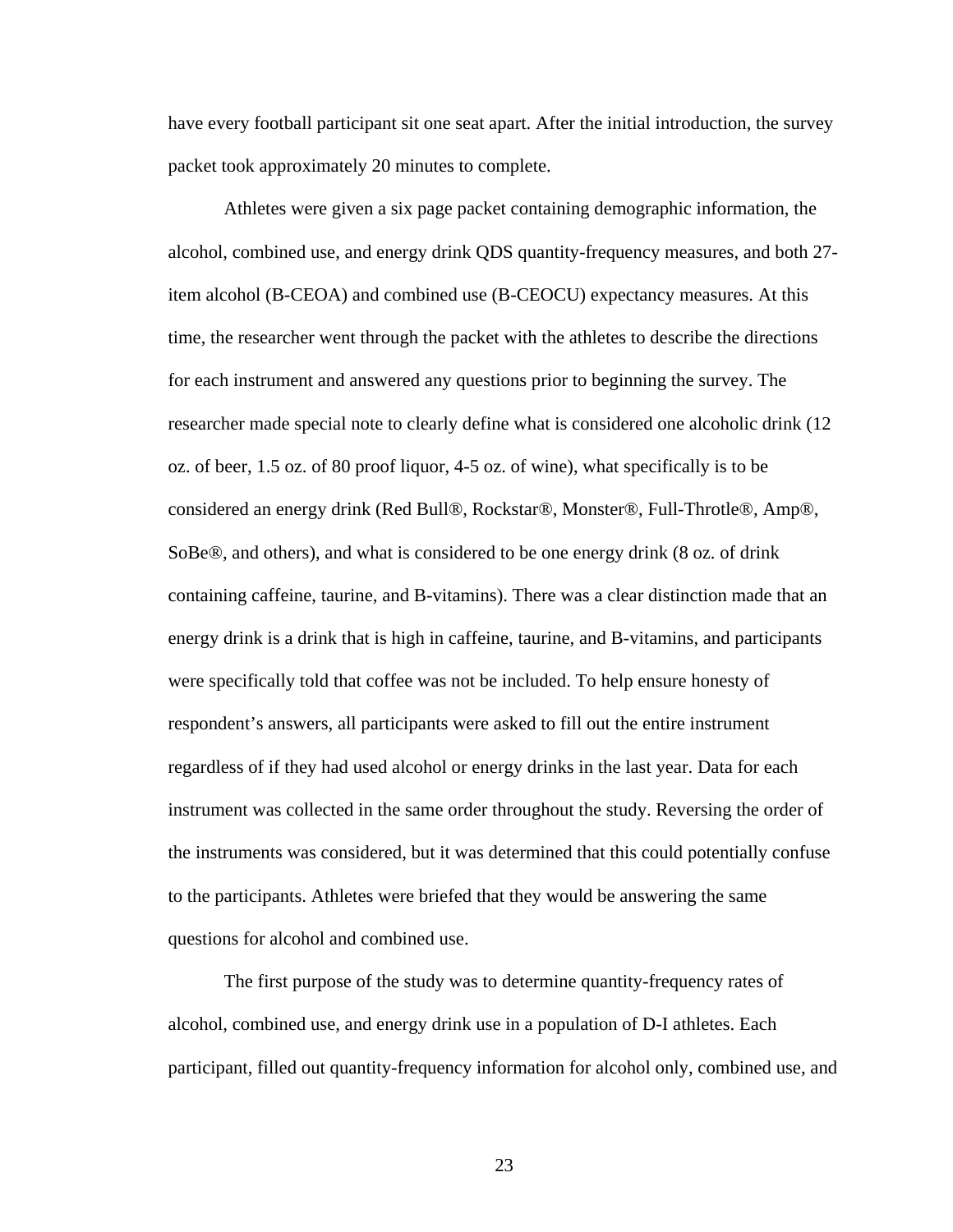energy drink only use in that specific order. Combined use was considered as using an energy drink within four hours before or after consuming alcohol. The order of administering the Quick Drink Screen (QDS) instruments was carefully considered. 'Energy drink only' use was measured last to prevent participants from being confused about the definition of combined use. After the quantity-frequency measures were completed, each participant filled out the alcohol only B-CEOA and combined use B-CEOCU expectancy measures, regardless of if they had or had not used the substances.

The second purpose of study was to compare reported risk taking behaviors and negative health consequences within subjects that use alcohol by itself and combined alcohol with energy drinks on separate occasions. The alcohol and combined use Quick Drink Screen quantity-frequency measures were used to determine the groups of athletes used to answer the hypotheses of the study. To increase the viability of the study, the data from participants that reported not using in the past year or using just alcohol were separated from the 'combined use' sample  $(n = 132)$ . To test hypotheses 1 and 2, comparisons were made between the B-CEOA and B-CEOCU expectancy measures on 10 selected risk taking and negative health consequences variables, which are shown in Figure 1. The 'total alcohol use sample'  $(n = 281)$  was used to answer hypotheses 3 which compared the alcohol risk taking behaviors of men and women that had used alcohol in the past year.

To calculate risk taking and negative health consequences, a numerical score of 1- 4 was given to each expectancy question ( $1 = Disagree$ ,  $2 = S$ lightly Disagree,  $3 =$ Slightly Agree,  $4 =$  Agree) The risk taking behavior variable contains 10 items for a total of 40 possible points, with higher scores indicating more risk taking. The negative health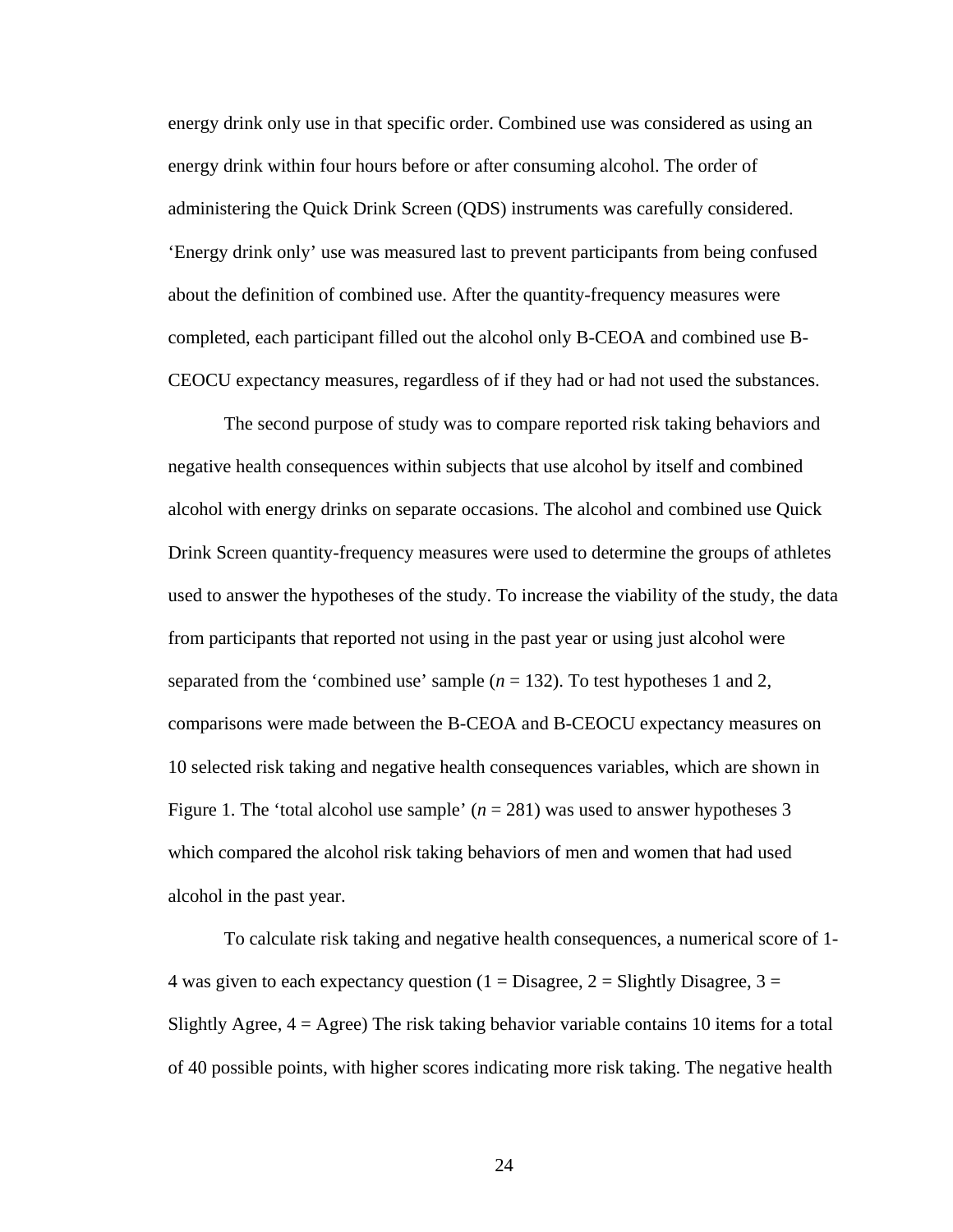consequences variable also contains 10 items for a total of 40 points, with higher scores indicating more negative health consequences. The selected items for the independent variables of risk taking and negative health consequences are shown in Figures 1 and 2. Other test items such as "I would feel peaceful" and "I would act aggressively" were used to screen the data.

# *Data Analysis*

Descriptive statistics were used to report quantity-frequency information for the alcohol, combined use, and energy drink Quick Drink Screen (QDS) measures. The QDS measures were used to calculate each athlete's average drinks per week in the past year, number of binge drinking episodes, and the greatest number of drinks in one day for alcohol, combined use, and energy drinks. Total scores for each quantity-frequency question were calculated and reported.

To test hypotheses one and two on combined users, paired samples t-test were used to compare mean differences in reported risk taking behaviors and negative health consequences within subjects that use both alcohol by itself and combined alcohol with energy drinks. To increase the viability of the study, the expectancy data from those not using in the past year or using alcohol only were separated from the sample and reported in the descriptive statistics. Total scores from the 10 selected risk taking items and 10 selected negative health consequences items were used to address the research questions. Higher scores indicate more risk taking behavior or more negative health consequences. To test hypothesis three, an independent samples t-test was used to compare the mean score of men and women on the alcohol expectancy questionnaire (B-CEOA). For this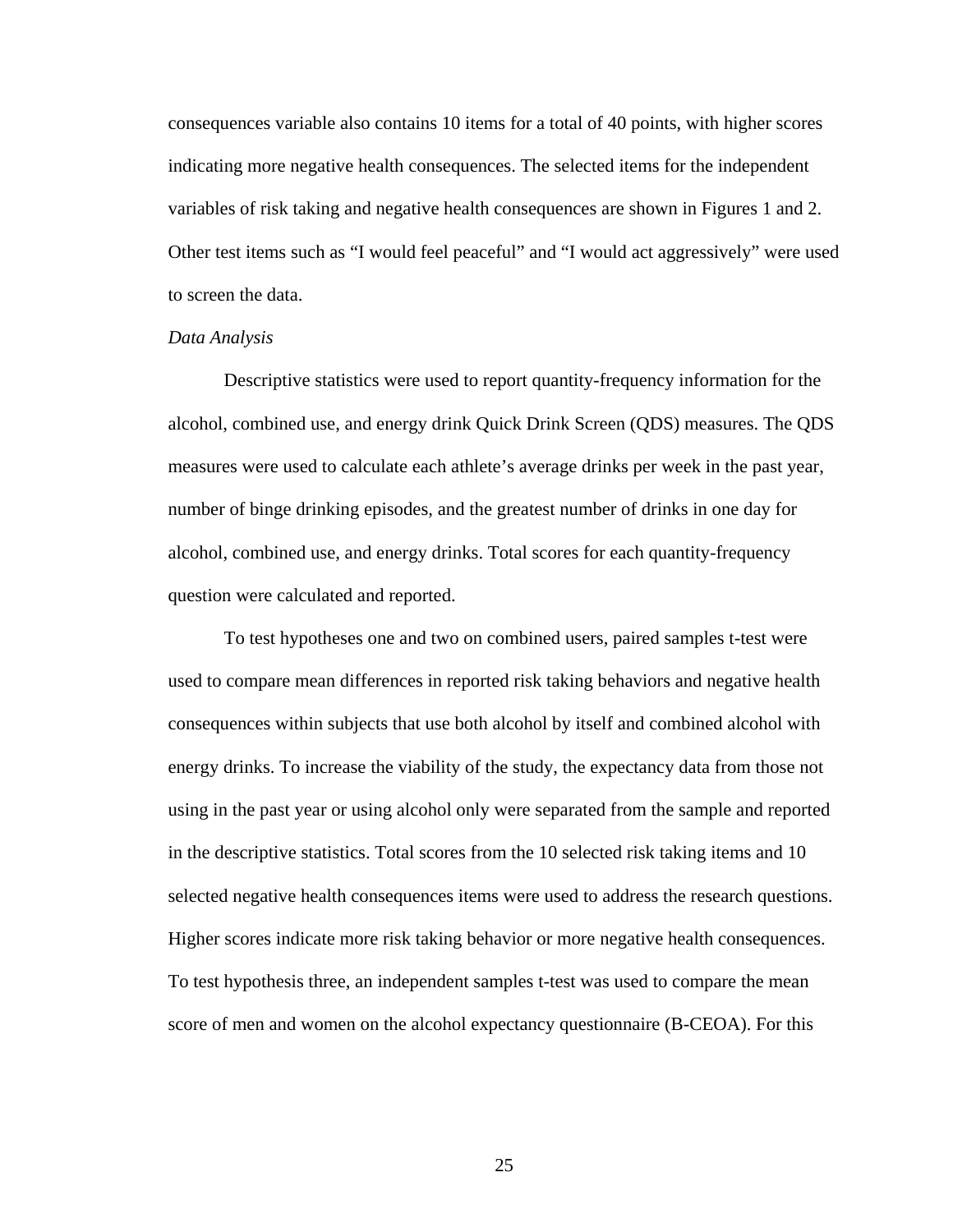hypothesis, one item from the original risk taking scale was removed (I would sober up quicker) and replaced with "I would be loud, boisterous, or noisy" (see Figure 2). To test hypothesis four, an independent samples t-test was used to compare the mean score of men and women on the alcohol (B-CEOA) and combined use expectancy measures (B-CEOCU). The Brief Comprehensive Effects of Alcohol (B-CEOA) and Brief Comprehensive Effects of Combined Use (B-CEOCU) data were entered into the Statistical Package for Social Sciences (SPSS) for analyses.

## Results

This results chapter details and summarizes the statistical analyses utilized to quantify the research questions and hypotheses of the study. Initially, results of the data screening process will be reported for each of the data sets used to answer the research questions followed by the results from descriptive analyses. Subsequently, results of the Brief Comprehensive Effects of Alcohol (B-CEOA) and Brief Comprehensive Effects of Combined Use (B-CEOCU) expectancy measures, which were used to answer the 4 hypotheses, are detailed.

First, the descriptive statistics for the full sample (*N* = 401) Quick Drink Screen (QDS) quantity frequency measures on alcohol, combined use, and energy drinks were reported. Due to the nature of the data collected, several non-user participants did not completely fill out the second part of the survey, but their QDS information was still viable. The complete data set was used to determine the overall amount of alcohol use, combined use, and energy drink use among athletes. Sixty-two participants were removed from the complete data set due to incomplete data on the expectancy measures, which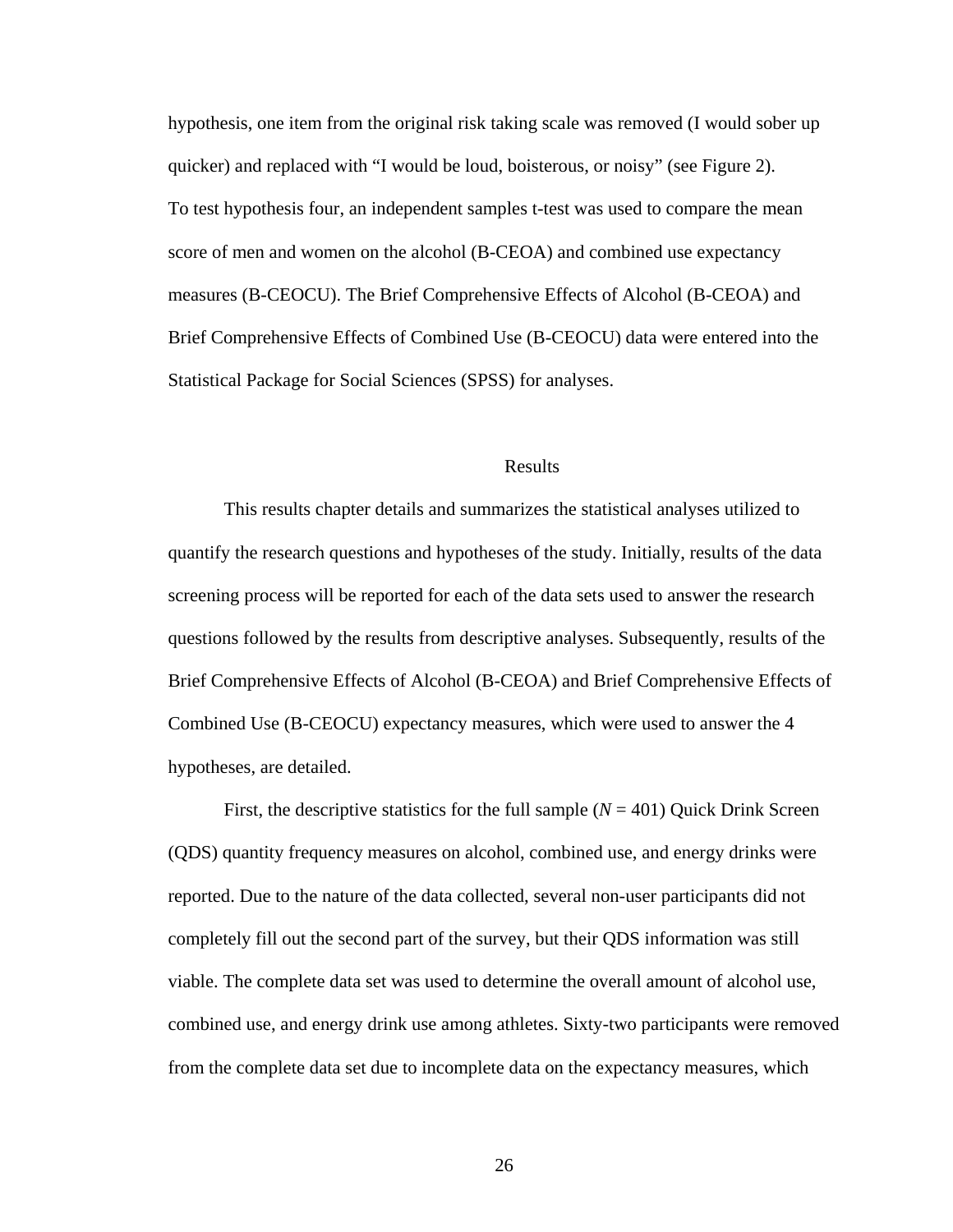resulted in a total of 341 alcohol, combined, and non-user athletes. To answer the research hypotheses, the athletes that used alcohol and combined alcohol with energy drinks were split into two separate data sets. Therefore, the descriptive statistics for the combined users  $(n = 132)$  and total alcohol users  $(n = 281)$  were described. Finally, the results of the 4 research hypotheses comparing risk taking and negative consequences were reported.

#### *Data Screening*

 Prior to analysis, the data were screened for accuracy of data entry, missing values, and normality. First, the descriptive statistics are reported for the complete sample of athletes on the alcohol, combined use, and energy drink Quick Drink Screen (QDS) measures. From a sample of 403 a total of 2 cases were removed for missing or corrupted data for descriptive analyses on the initial QDS quantity-frequency measures. An inspection of the QDS quantity frequency data revealed a trend for participants to answer 0 on question 1 (average days/week) of the QDS measures if they drank less than 1 day per week. Some participants indicated and/or calculated the exact number of how many times in the past year that they consumed alcohol. If the participant wrote down the number of times drinking in one year, the researcher calculated the number that they indicated and divided it by 52 (weeks/year) to calculate the days/week variable. Some participants reported using 0 days/week, and did not indicate the number of times drinking, but did indicate average number of drinks, binge drinking episodes, and other useful information. Therefore, the rest of their data were still included and SPSS was programmed to not include those participants in the average days/week calculation.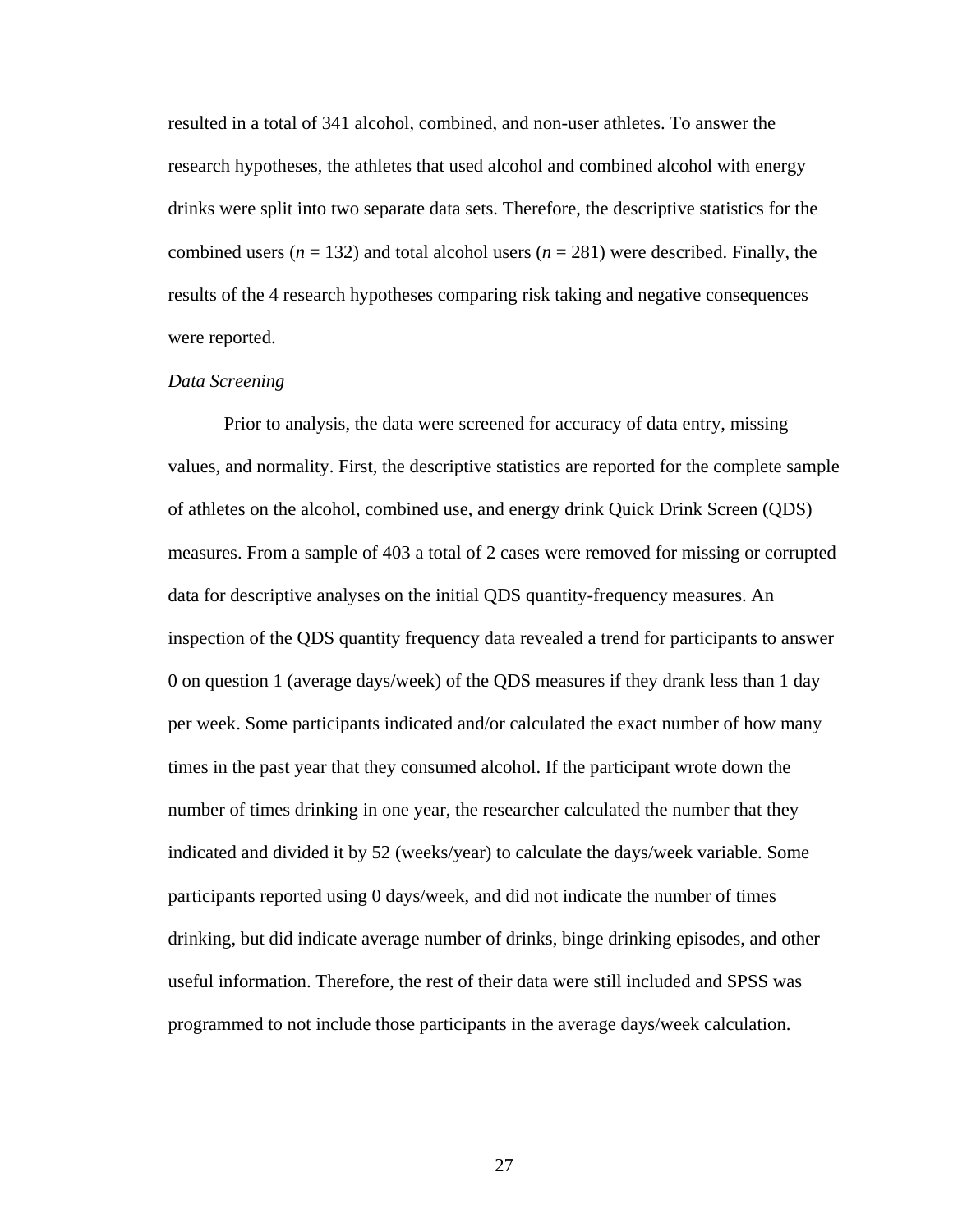#### *Descriptive Analyses*

The complete QDS sample which includes non-users  $(N = 401)$  is described here in terms of relevant characteristics. The data consisted of 257 men and 144 women with an average age of 19.80 ( $SD = 1.31$ ) years, with the top possible age being reported as 23+ years of age. 315 or 78.55% of athletes reported using alcohol within the past year, with 290 or 72.32% of athletes reporting binge drinking in the past year. Of athletes that consumed alcohol ( $n = 315$ ) 290 or roughly 92% reported binge drinking in the past year, with binge drinking being defined as 5 or more drinks on one occasion for both men and women. 165 athletes (41.15%) reported using alcohol and not combining alcohol with energy drinks, 150 athletes (37.41%) reported combining alcohol with energy drinks, and 86 athletes (21.45%) reported not using alcohol or combining. On the energy drink only QDS instrument ( $n = 399$ ), 194 or 48.62% of athletes reported using energy drinks without alcohol. From the Brief Comprehensive Effects of Combined Use (B-CEOCU) sample  $(n = 132)$ , 78.79% or 104 combined users reported using energy drinks without alcohol.

From the initial sample of 403 athletes a total of 62 cases were removed for the analyses on the B-CEOA and B-CEOCU expectancy measures for a total sample of 341 athletes. An inspection of the data revealed some patterns in missing or corrupted data. If participants reported not using alcohol or combining alcohol with energy drinks they were more likely to not completely fill out the expectancy part of the questionnaire. Even though, all of the participants were asked to fill out the entire instrument, it was common for those that only used alcohol to write "I do not use energy drinks" on the second page of questions or to just fill in the blanks in one column without reading the questions.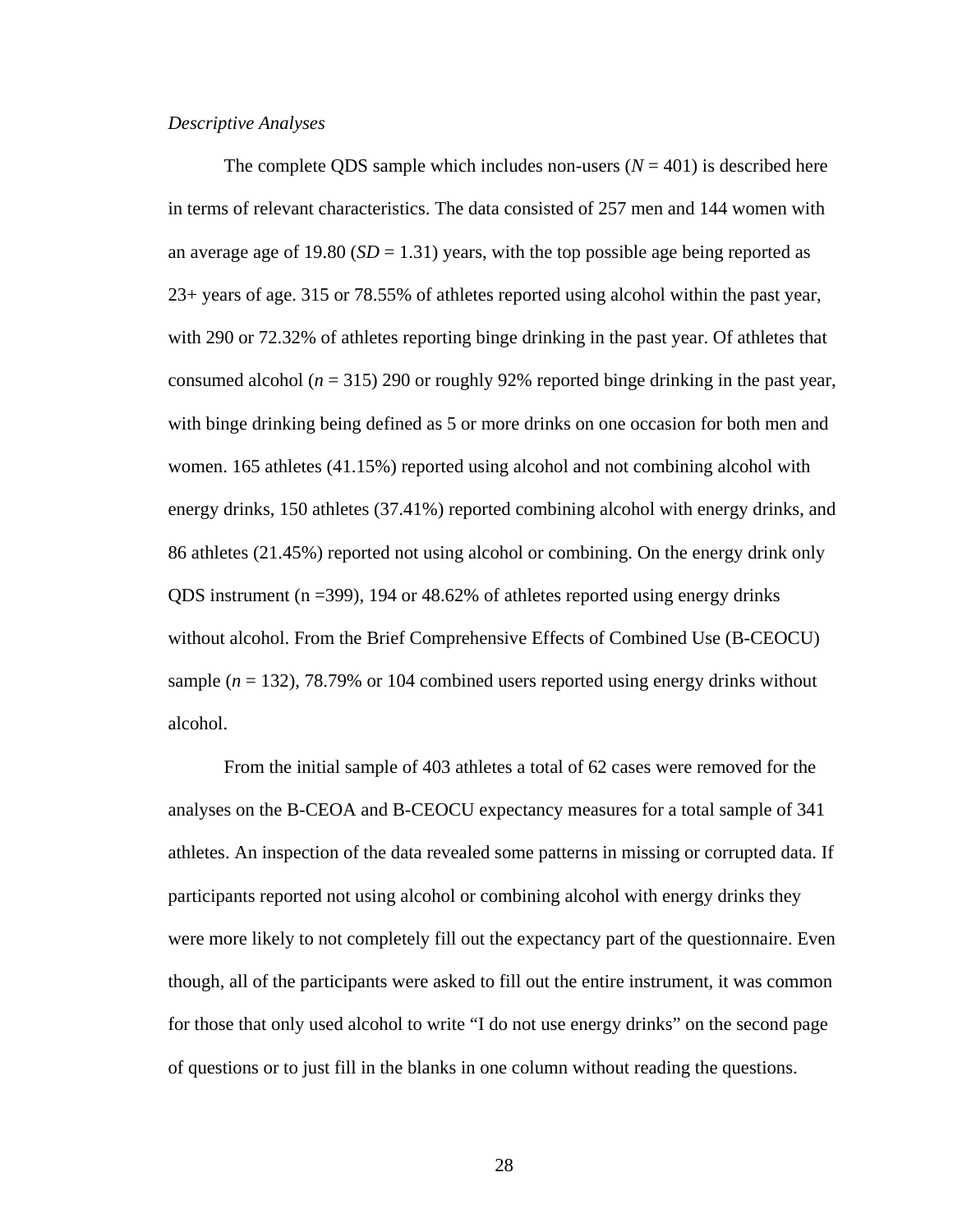There was also a similar trend in the way that users rated their valuations (good-bad) of either alcohol or combined use. Respondents took more time reading and answering about their expectancies (agree-disagree) leaving this data in a usable manner. The data for the valuations was not very good with several participants just marking bad all the way down without reading the questions. As a result, 62 cases were removed for missing or corrupted data from the data set that was used to answer the research hypotheses. It was suspected that the reason for this was the amount of time and thought that it takes to answer these questions. If the respondent did not use alcohol, they were more likely to not take the time to answer the questions seriously. Since non-users were likely to not fill out the expectancy measures, yet their data is still relevant for the quantity-frequency measures, their data were still reported. To remedy the potential problems with the data, only the athletes that used alcohol or combined alcohol with energy drinks were included in the research hypotheses.

Due to the number of cases removed, the screened sample is described here in terms of relevant characteristics. The sample consisted of 149 athletes (78 men, 71 women) that had used only alcohol in the past year and 132 athletes that had combined alcohol with energy drinks (91 men  $= 68.9\%$ , and 41 women  $= 31.1\%$ ), and 60 athletes that used neither or very small amounts of alcohol (two or less drinks total in the past year). Six participants were removed from the alcohol group and put into the neither group because they reported using only one or two alcoholic drinks total within the past year (with only one or less per occasion), which were deemed to not be enough to accurately tell differences on the alcohol expectancy measure.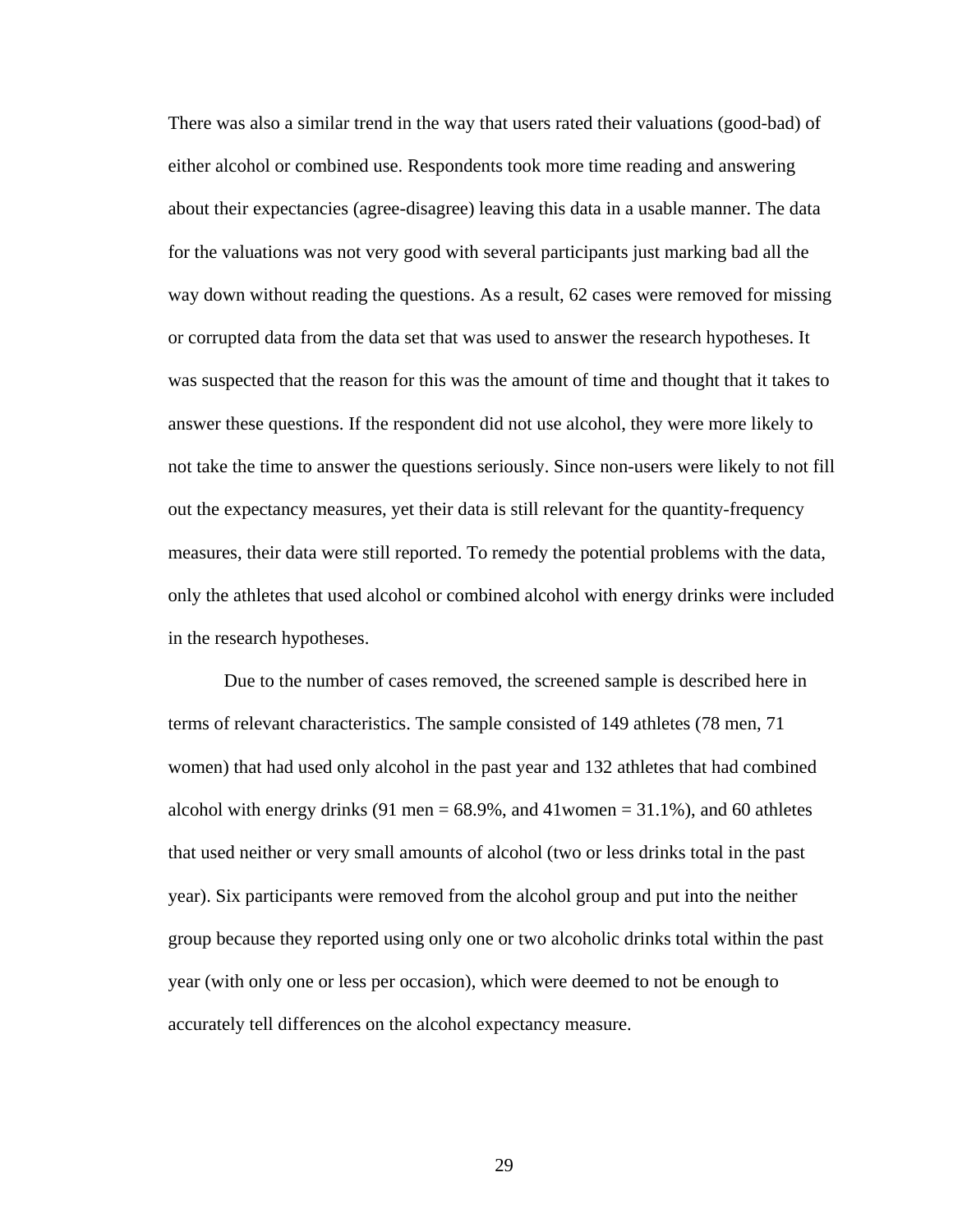To answer the 4 research hypotheses the data were separated into two data sets. First, a combined use data set  $(n = 131)$  for athletes that used both alcohol by itself and combined alcohol with energy drinks. The descriptive statistics for the combined use sample QDS instruments are shown in Tables 4 and 5. Second, a total alcohol use data set  $(n = 281)$  of all the athletes that had used alcohol in the past year. The descriptive statistics for the alcohol only QDS variables are shown in Table 6.

Hypotheses 1, 2, and 4 compared risk taking and negative consequence expectancies of the participants that had combined alcohol with energy drinks (combined users) in the past year. The combined use sample contained 91 men (68.9%) and 41 women (31.1%) with an average age of 20.0 (SD = 1.30) years. The majority of the sample was of Caucasian descent  $(n = 115, 87.1\%)$  with individuals of African-American (*n* = 11, 8.3%), Asian-American (*n* = 3, 1.6%), Latino/Latina (*n* = 2, 1.0%), and biracial/multiracial (*n* = 2, 1.5%) descents comprising the remainder of the sample. The combined use sample consisted of 24 freshman, 39 sophomore, 34 junior, and 35 senior or graduate student-athletes, with 62 athletes from team sports and 70 athletes from individual sports.

When using alcohol by itself, combined users (both men and women together) reported using alcohol an average of 1.76 days per week (*SD* = .95), and consuming an average of 8.60  $(SD = 5.14)$  alcoholic drinks per occasion. While combining, these same athletes reported using energy drinks with alcohol an average of .85 days per week (*SD* = .83), and consuming an average of  $6.28$  (SD = 4.41) alcoholic drinks per occasion. Furthermore, while consuming alcohol by itself combined users greatest number of alcoholic drinks on one occasion was an average of 18.23 (*SD* = 10.56) as compared to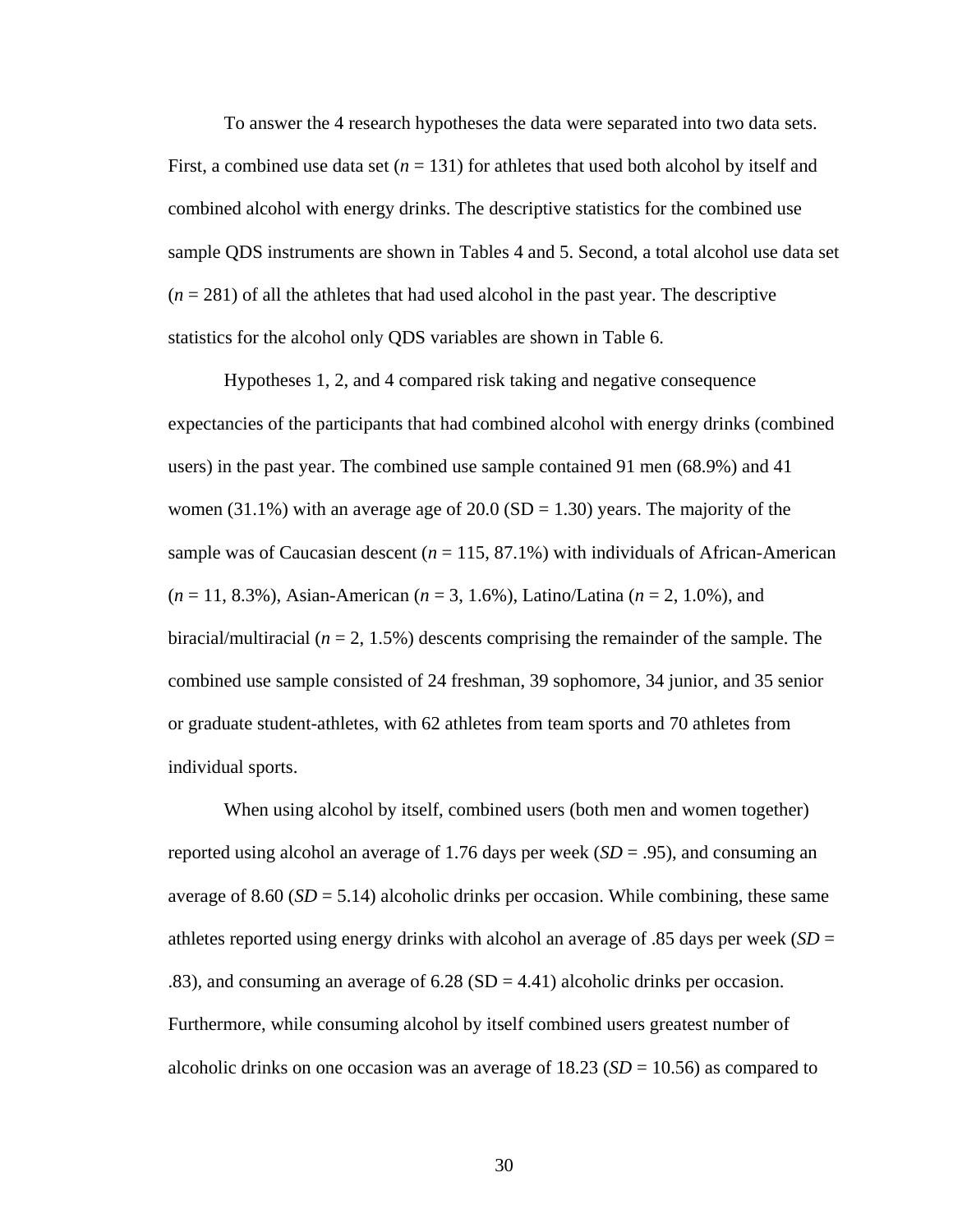10.83 (*SD* = 7.94) when combining. Therefore, athletes consumed considerably more alcohol when they used alcohol only. On average, athletes reported significantly less alcohol use on all of the quantity-frequency variables while combining  $(p < .001)$ .

Within the combined users, 81 athletes reported participating in the high risk taking behavior of consuming 3 or more energy drinks with alcohol (combined energy drink binge), with the average number of binge drinking episodes of  $8.21$  (*SD* = 16.5) times in the past year with the non-binge drinkers included. Without using alcohol considerably fewer participants ( $n = 26$ ) reported having 3 or more energy drinks on one occasion, with the average number of energy drink only binging episodes being 2.69 (*SD*  $= 8.83$ ) times in the past year. When using alcohol, athletes reported using an average of 2.17 energy drinks per occasion  $(SD = 2.18)$  compared to .90 energy drinks  $(SD = .87)$ per occasion without alcohol. Therefore, combined users consumed considerably more energy drinks when using alcohol. The average number of energy drinks without alcohol was below 1 because 47 combined users reported that they had not used an energy drink without alcohol in the past year.

In combined users, significant differences were present between males and females on the average amount of alcohol consumed while drinking alcohol only, *t*(126) = 7.33, *p* < .001 and combining, *t*(122) = 5.32, *p* < .001. Males consumed an average of 10.12 alcoholic drinks (*SD* = 5.33) per occasion when drinking alcohol by itself compared to an average of 7.31 alcoholic drinks  $(SD = 4.75)$  while combining alcohol with energy drinks. Whereas, females consumed an average of 5.17 drinks (*SD* = 2.28) when drinking alcohol by itself compared to 3.91 drinks  $(SD = 2.23)$  while combining. Therefore, men consumed considerably more alcohol than women under both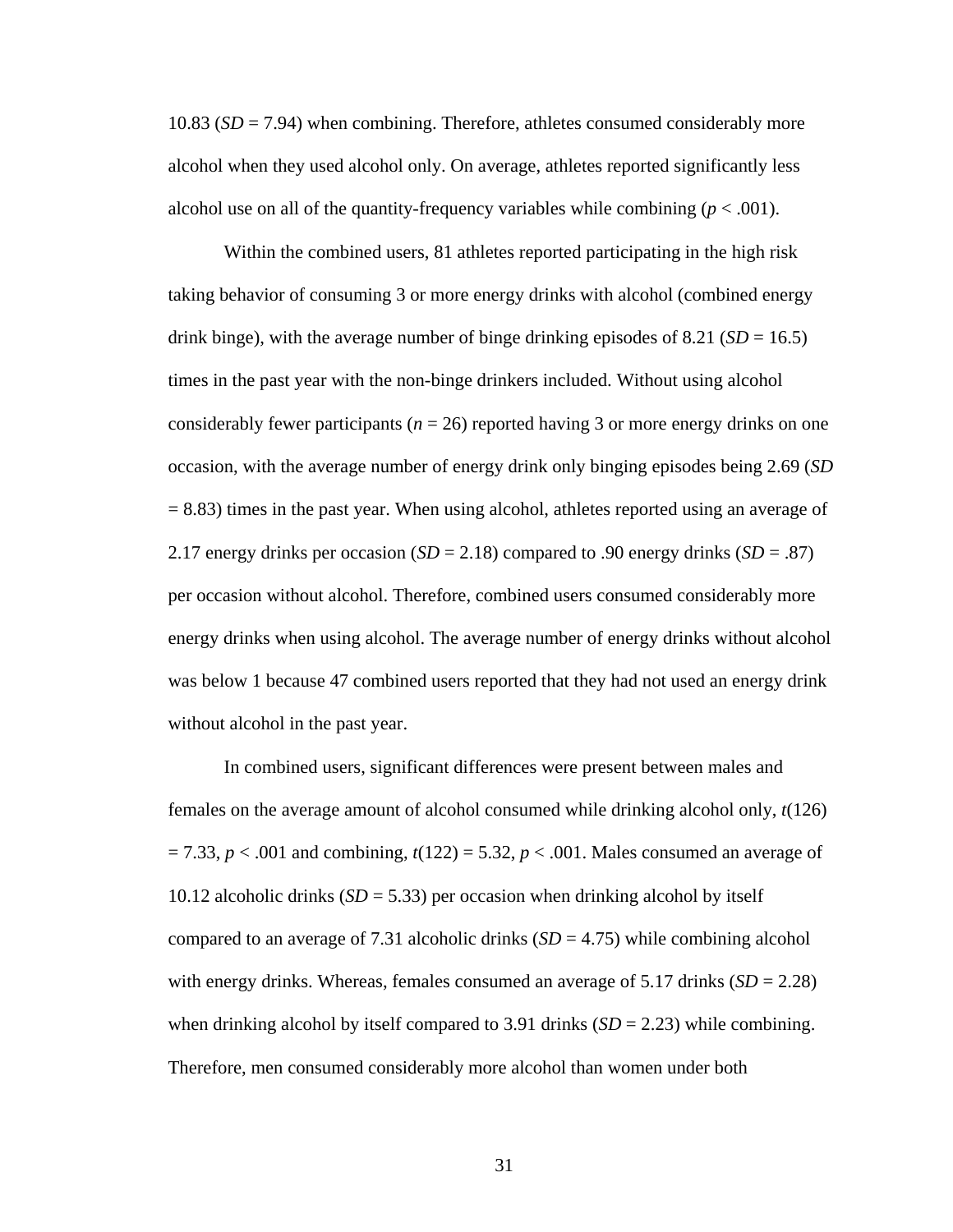circumstances. Significant differences were also present between males and females on the average amount of energy drinks consumed while drinking energy drinks only, *t*(131)  $= 2.14$ ,  $p = .029$  and combining,  $t(131) = 2.23$ ,  $p = .028$ . While drinking energy drinks only, males consumed an average of 1.06 energy drinks (*SD* = .92) per occasion compared to .56 energy drinks  $(SD = .65)$  for females. While combining energy drinks with alcohol, males consumed an average of 2.39 energy drinks  $(SD = 2.49)$  per occasion compared to 1.70 energy drinks  $(SD = 1.10)$  for females. Descriptive statistics for the combined use sample including the means and standard deviations for the Quick Drink Screen (QDS) variables are shown in Tables 4 and 5.

Hypothesis 3 examined 10 selected risk taking behaviors for alcohol use (see Figure 2) between men and women that reported using alcohol within the past year. The total alcohol use expectancy data set contained a total of 281 participants, with 169 male (60.1%) and 112 female (39.9%) participants. Of those that used alcohol and answered the QDS binge drinking question ( $n = 278$ ), 260 or 93.53% of users reported binge drinking in the previous year. Binge drinking was defined as having 5 or more drinks on one occasion for both men and women. The average age of participants was 19.84 (*SD* = 1.29) years. The majority of the sample was of Caucasian descent (*n* = 244, 86.8%) with individuals of African-American ( $n = 26, 9.3\%$ ), Latino/Latina ( $n = 4, 1.4\%$ ), biracial/multiracial  $(n = 4, 1.4\%)$  and Asian/Pacific Islander  $(n = 2, 7\%)$  descents comprising the remainder of the sample. One respondent did not answer for race. The total alcohol sample consisted of 65 freshman (23.1%), 83 sophomore (29.5%), 70 junior (24.9%), and 63 (22.4%) senior or graduate student-athletes, with 121 athletes from team sports and 160 athletes from individual sports.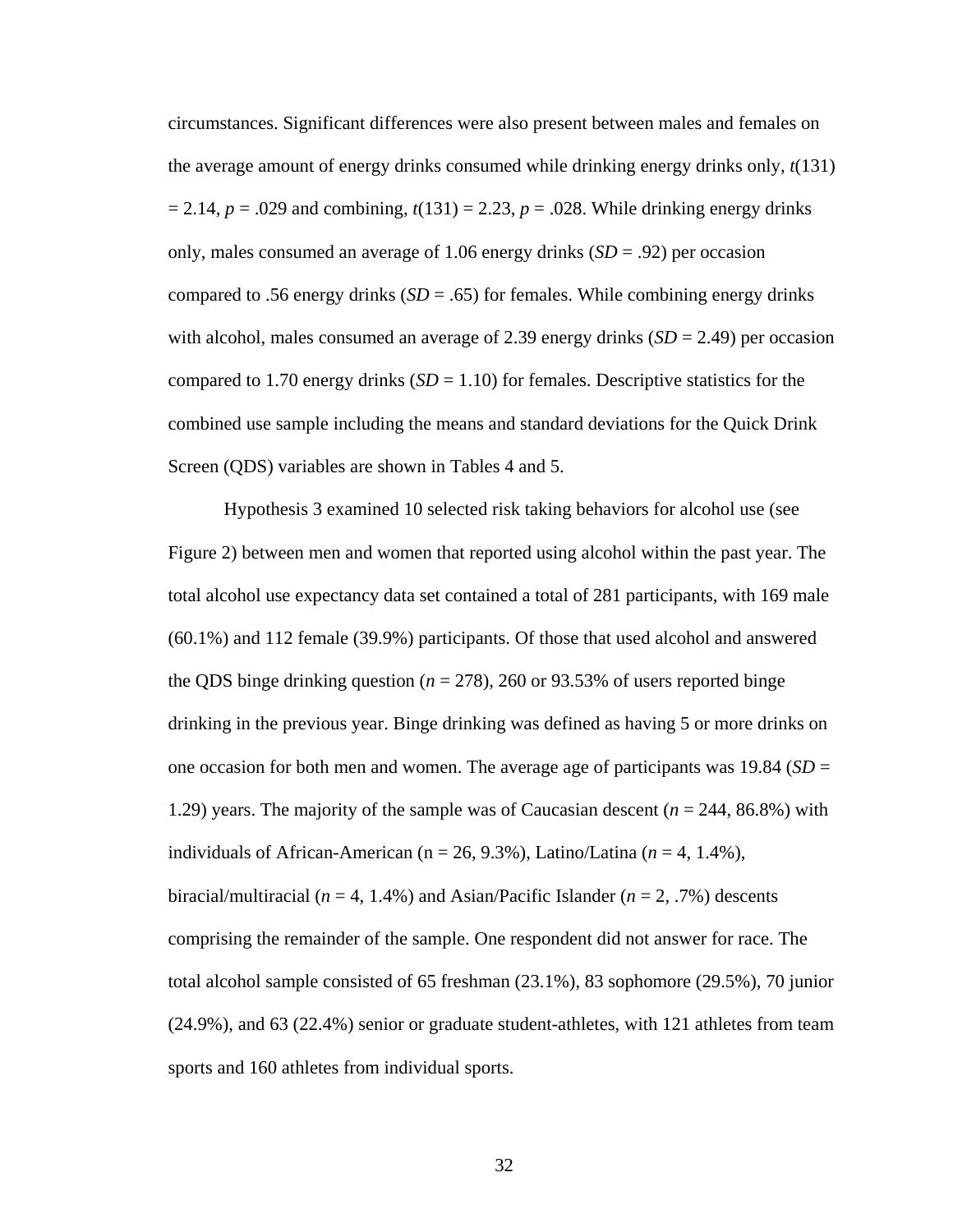Males reported consuming alcohol an average of  $1.58$  ( $SD = 1.06$ ) days per week compared to 1.13 ( $SD = .90$ ) for females. On average, males consumed 8.58 ( $SD = 5.30$ ) alcoholic drinks per occasion compared to 4.56 (*SD* = 2.38) for females. Independent samples t-test results indicated that men drank significantly more often,  $t(264) = 3.86$ ,  $p =$ .002, and significantly more drinks per occasion,  $t(242) = 8.49$ ,  $p < .001$ , than females.

In examining alcohol binge drinking, males reported binging an average of 45.77  $(SD = 49.32)$  times whereas females reported binging an average of 22.87 (*SD* = 40.02) times in the past year. Results indicated that men binged significantly more often than women,  $t(267) = 4.26$ ,  $p < .001$ . On the variable, greatest number of drinks consumed in one day over the past year, males reported an average of  $17.30$  ( $SD = 10.02$ ) drinks compared to 8.63 ( $SD = 4.54$ ) for females. Overall, men drank considerably more alcohol than women roughly doubling in the number of binge drinking episodes and amount of alcohol consumed. Independent samples t-test descriptive statistics for the men and women QDS quantity-frequency alcohol measure are shown in Table 6.

#### *Hypothesis Testing*

Paired and independent samples t-tests were used to compare mean score differences between the risk taking and negative consequence scales. The 10 variables found within the combined user and alcohol only scales are shown are shown in Figures 1 and 2. The means of the 10 variables were summed to create a total risk taking and negative consequence score for both scales. To answer the 4 research hypotheses, t-tests were run to examine the difference between the total scores of the risk taking and negative consequence scales.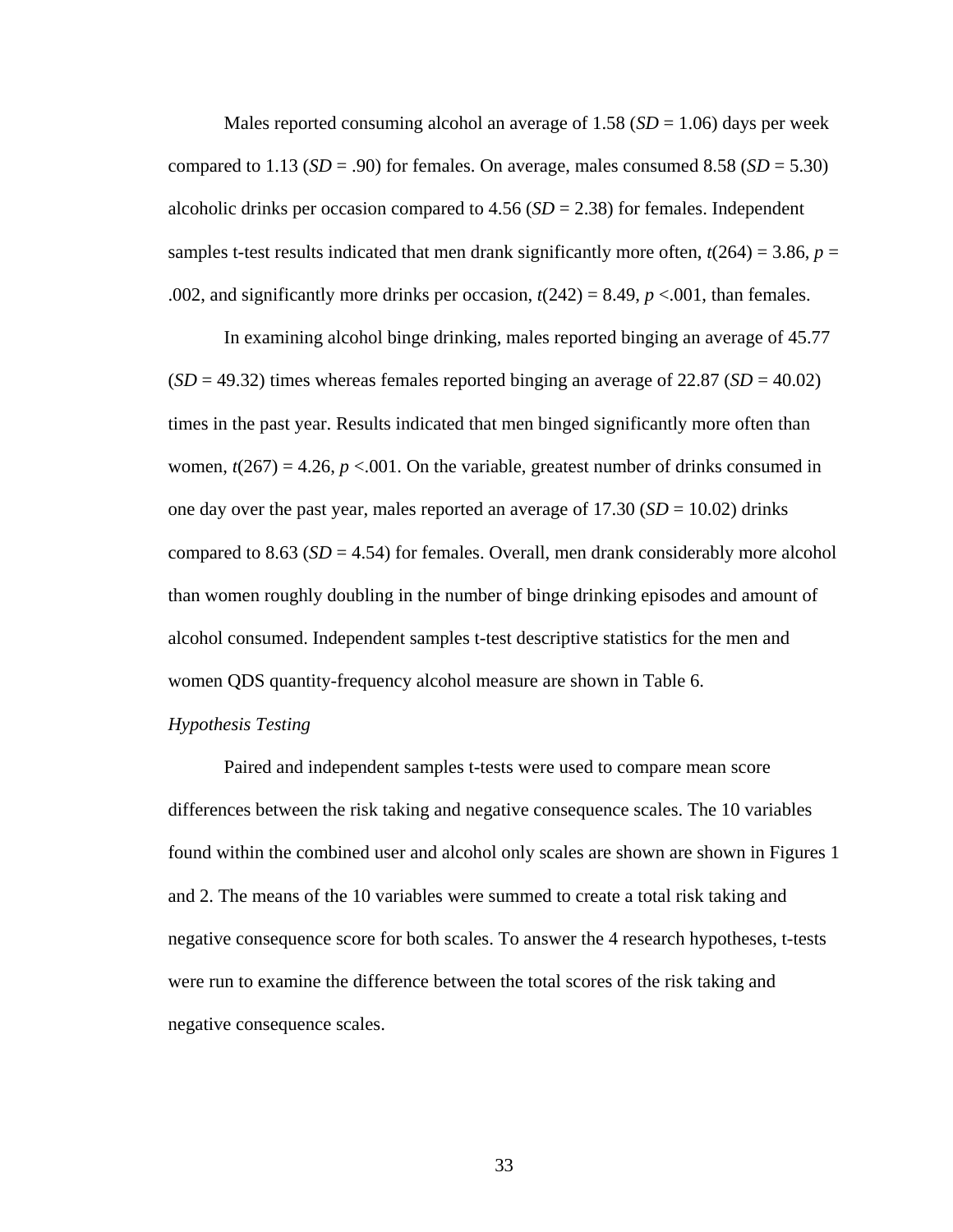The assumptions for the paired and independent samples t-tests were checked prior to conducting the analyses. To check the internal consistency of the scales, Cronbach's Alpha was performed on each of the 10 item risk taking and negative consequence scales. The combined use risk taking scale was internally consistent with a Cronbach's Alpha of .726 for alcohol and .719 for combined use. If the item, I would sober up quicker was removed and replaced with "I would be loud, boisterous, and noisy" the internal consistency would rise from .726 to .750 for alcohol and .719 to .757 for combined use. However, the item, I would "I would sober up quicker" was a highly significant value so the original pre-determined scale was maintained to measure combined use risk taking. For hypothesis 3, when making comparisons between men and women on alcohol use only, the item "I would sober up quicker" was removed and replaced with "I would be loud, boisterous, and noisy." The alcohol risk taking scale comparing men and women was internally consistent with a Cronbach's alpha of .745.

 The combined user negative consequence scale had a Cronbach's Alpha of .639 for alcohol and .737 for combined use. While the Cronbach's Alpha score of .639 appears to be slightly low for alcohol consequences, this was consistent with the internal consistencies found in previous alcohol expectancy research. Previous expectancy research has indicated that user expectancies of consequences are highly dependent on whether the user perceives the effects of alcohol to be good or bad (Ham et al., 2005).

*Hypothesis 1.* Hypothesis 1 stated that within combined users there would be significant differences in reported risk taking behaviors when athletes used alcohol by itself compared to when they combined alcohol and energy drinks. Using a paired samples t-test, hypothesis 1 was tested by comparing the total mean score of the alcohol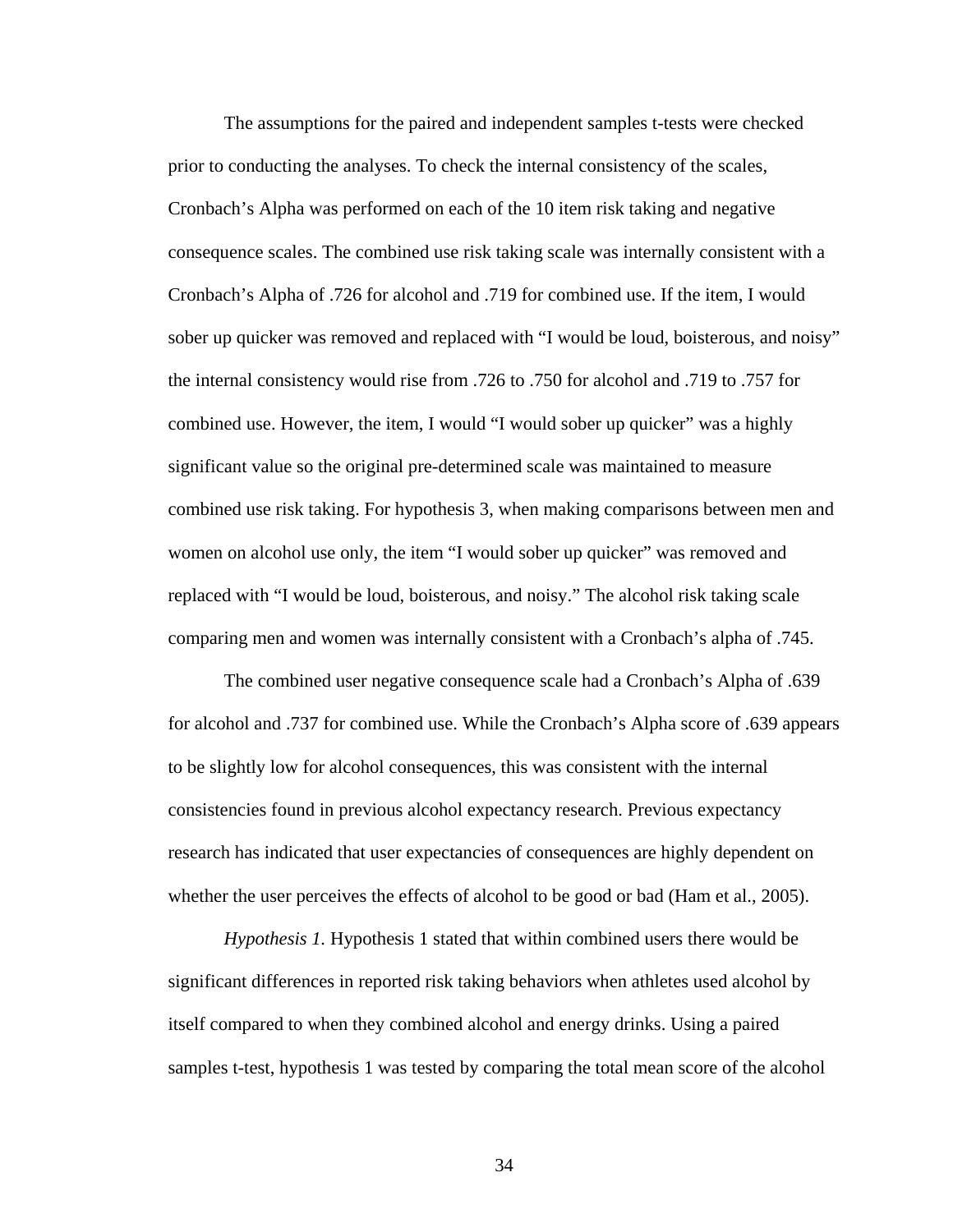risk taking scale to the total mean score of combined use risk taking scale. Prior to analysis, the normality assumption was checked using histograms and the Kolmogorov-Smirnov test, both of which indicated that the data within the risk taking and negative consequence scales were normally distributed. There was a significant correlation between the alcohol and combined risk taking variables, *r*(128) = .701, *p* < .001. Risk taking behaviors were significant,  $t(129) = -5.80$ ,  $p = .001$ , with an effect size of  $-.40$  and a mean difference of -2.05 indicating increased risk taking with combined use. The average mean score on the 10 selected risk taking variables (scored 1-4 with higher scores indicating more risk) was 24.31 for alcohol  $(SD = 4.82, SE = .42)$ , and 26.35 for combined use  $(SD = 5.47, SE = .48)$ , with a 95% confidence interval for this difference in the means of -2.74 for the lower and -1.35 for the upper bounds. Results indicated that athletes took significantly more risks when they combined energy drinks with alcohol compared to when they consumed alcohol only.

Within the combined use risk taking scale, 5 questions showed significant differences between alcohol risk taking and combined use risk taking: I would act aggressively  $t(130) = -3.68$ ,  $p < .001$ . I would be more alert  $t(130) = -9.18$ ,  $p < .001$ . I would feel stronger  $t(130) = -4.55$ ,  $p < .001$ . I would sober up quicker  $t(129) = -2.96$ ,  $p =$ .004. I would drive a motor vehicle  $t(129) = -2.78$ ,  $p = .006$ . Results indicated that athletes were more likely to act aggressively, felt more alert and stronger, thought that they would sober up quicker, and would be more likely to drive a motor vehicle while combining alcohol and energy drinks. Table 7 summarizes the means and standard deviations of the individual variables found within the combined use risk taking scale and the paired samples t-test results.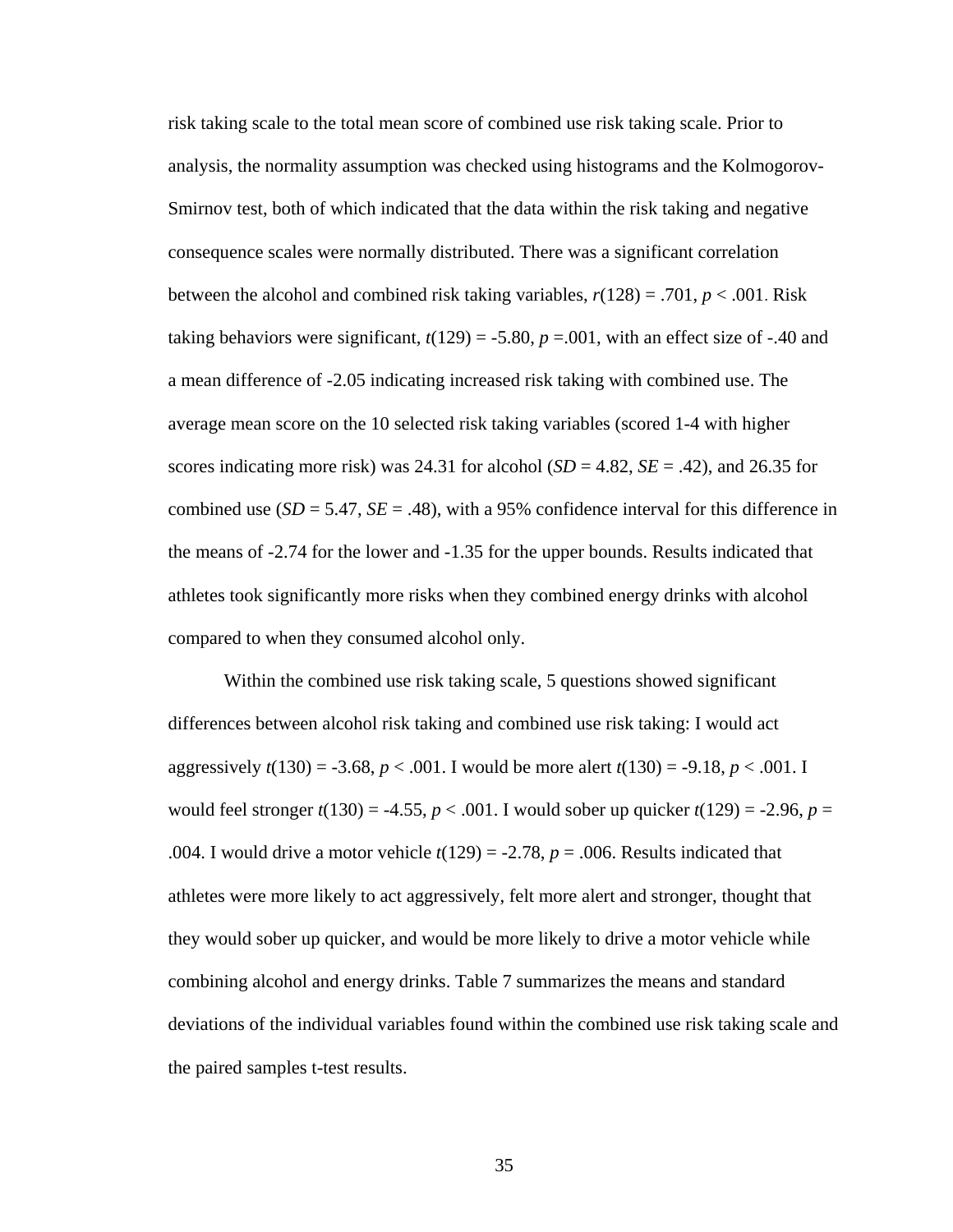*Hypothesis 2.* Hypothesis 2 stated that within combined users, there would be significant differences in reported negative consequences when athletes drank alcohol by itself compared to when they combined alcohol with energy drinks. Using a paired samples t-test, hypothesis 2 was tested by comparing the total mean scores of alcohol consequences to combined use consequences. There was a significant correlation between the alcohol and combined use negative consequence variables,  $r(128) = .735$ ,  $p$  $< .001$ . Negative consequences were significant,  $t(129) = -6.782$ ,  $p < .001$ , with and effect size of -.45 and a mean difference of -2.28 indicating increased negative consequences with combined use. The average mean score on the 10 selected negative consequence variables was 23.88 for alcohol (*SD* = 4.45, *SE* = .39), and 26.15 for combined use (*SD* = 5.62, *SE* = .49), which was significant at the .001 level, with a 95% confidence interval of -2.94 for the lower and -1.61 for the upper bounds. Results indicated that athletes experienced significantly more negative consequences when they combined energy drinks with alcohol compared to when they consumed alcohol only.

Within the combined users negative consequence scale, 5 questions were highly significant including: I would feel dizzy  $t(130) = 3.91$ ,  $p < .001$ . I would be clumsy  $t(130)$ = 5.87, *p* < .001. I would not sleep well *t*(130) = -7.72, *p* < .001. I would be nervous or jittery  $t(130) = -10.82$ ,  $p < .001$ . I would experience a rapid heartbeat  $t(130) = -10.67$ ,  $p <$ .001. Results indicated that when athletes combined alcohol with energy drinks they expected to have significantly more trouble sleeping, being more nervous or jittery, and experiencing a rapid heartbeat. Furthermore, athletes reported that they were significantly less dizzy and clumsy when combining energy drinks with alcohol. Table 8 summarizes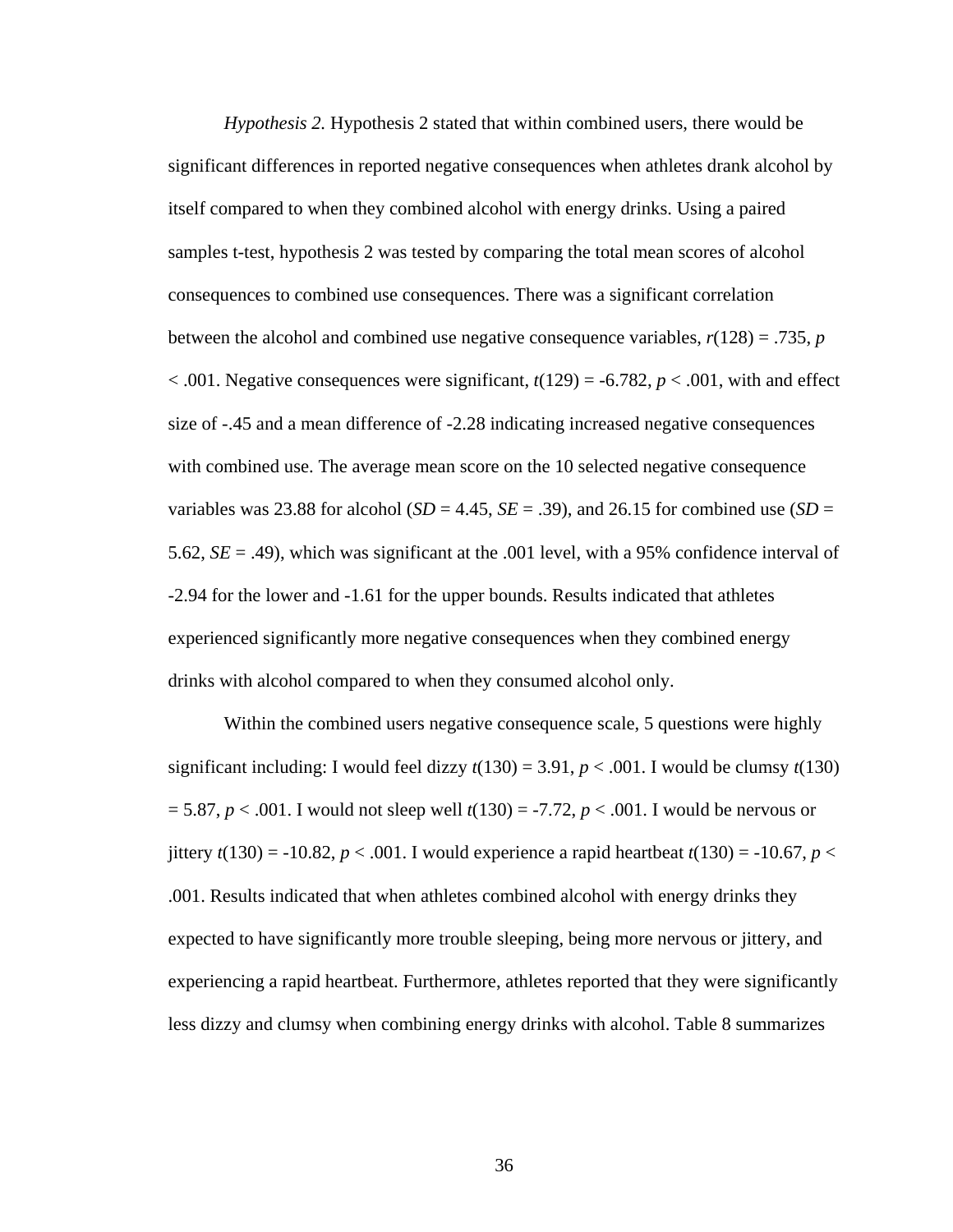the means and standard deviations of the individual variables found within the negative consequence scale and the paired samples t-test results.

*Hypothesis 3*. Hypothesis 3 stated that there would be significant differences in reported risk taking behaviors between men and women on alcohol use. Hypothesis 3 was tested using an independent samples t-test on the total alcohol data set by comparing men's (*n* = 169) and women's (*n* = 111) mean scores on alcohol risk taking. To test the hypothesis, comparing men and women on alcohol use only, the item "I would sober up quicker" was replaced with "I would be loud, boisterous, or noisy" since it was only valid when comparing alcohol to combined use. The alcohol risk taking scale was internally consistent with a Cronbach's alpha of .745. Prior to conducting the analysis, Levene's test of equality of variance was performed and was not significant indicating that equality of variance assumption was not violated. Gender on alcohol risk taking behaviors was highly significant,  $n = 280$ ,  $t(278) = 4.78$ ,  $p < .001$ , with an effect size of .59. The average mean score on alcohol risk taking behaviors was 25.37 for men (*SD* = 5.15, *SE* = .40), and 22.50 for women  $(SD = 4.50, SE = .43)$ , with a mean difference of 2.86. Results indicated that men were likely to take significantly more risks than women while drinking alcohol.

 When examining individual variables, men reported taking more risks on all 10 alcohol risk taking variables. Significant gender differences existed on 5 of the alcohol risk taking variables: I would enjoy sex more  $t(279) = 3.72$ ,  $p < .001$  with a mean difference of .45. I would act aggressively  $t(254) = 3.34$ ,  $p = .001$  with a mean difference of .39. I would feel stronger *t*(279) = 2.84, *p* = .005 with a mean difference of .33. I would drive a motor vehicle  $t(271) = 2.10, p = .037$  with a mean difference of .21. I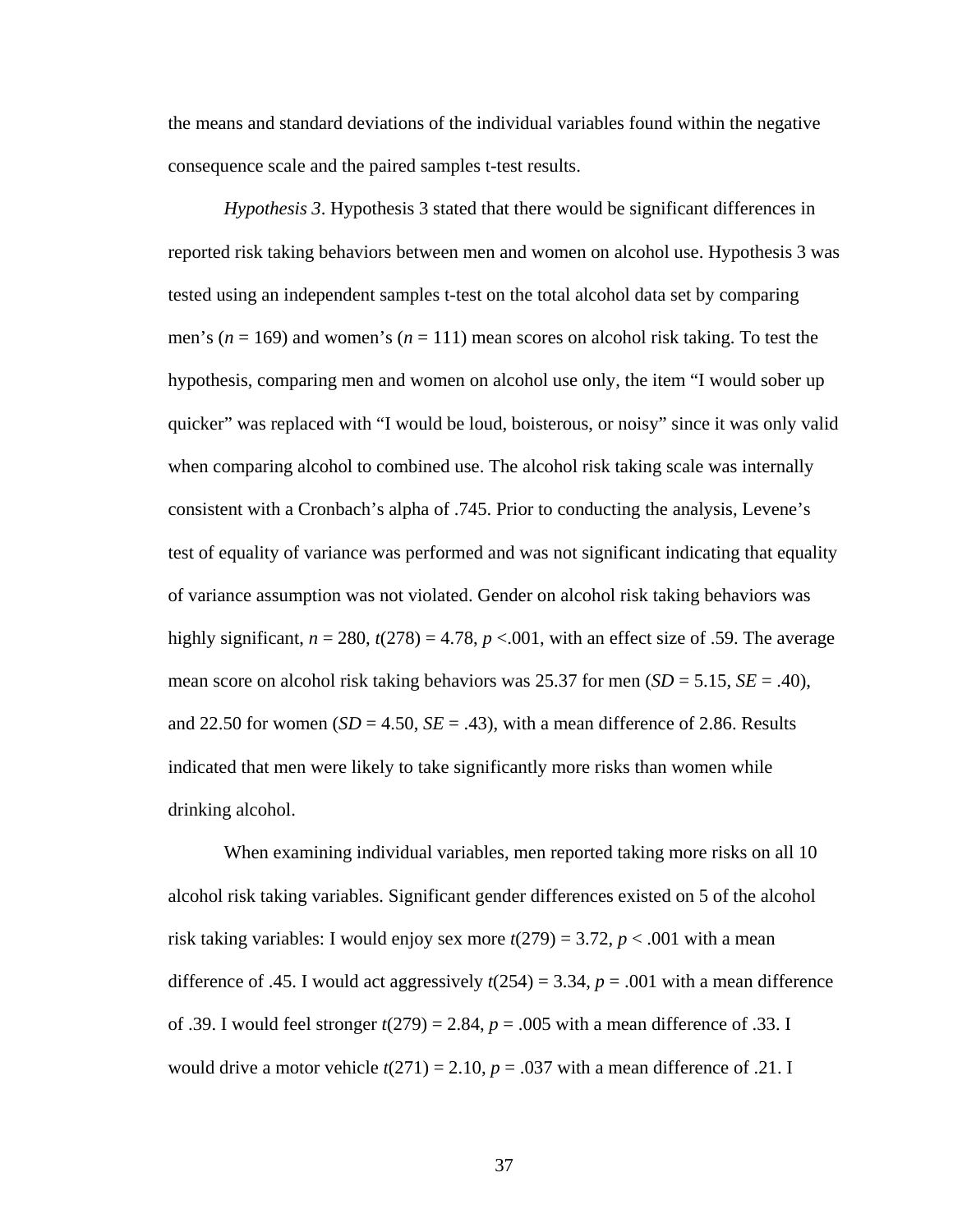would be more likely to fight,  $t(279) = 6.12$ ,  $p < .001$ , with a mean difference of .81. Therefore, men reported being more likely to act aggressively, feel stronger, drive a motor vehicle, and fight while under the influence of alcohol. Table 9 summarizes the means and standard deviations of the variables found within the alcohol risk taking scale and the independent samples t-test results comparing men and women.

*Hypothesis 4*. Hypothesis 4 stated that there would be significant differences in reported risk taking behaviors between men and women on combined use. Hypothesis 4 was tested using an independent samples t-test on the combined use data set by comparing men's ( $n = 91$ ) and women's ( $n = 39$ ) mean scores on combined use risk taking. Prior to conducting the analysis, Levene's test of equality of variance was performed and was not significant; indicating that equality of variance assumption was not violated. Gender on combined use risk taking behaviors was highly significant, *n* = 130,  $t(128) = 4.45$ ,  $p < .001$ , with an effect size of .85. The average mean score on combined use risk taking behaviors was 27.66 for men  $(SD = 5.11, SE = .54)$ , and 23.31 for women  $(SD = 5.10, SE = .82)$ , with a mean difference of 4.35. Results indicated that men were likely to take significantly more risks than women while combining alcohol with energy drinks.

 When examining the variables within the combined use risk taking scale, men reporting taking more risks on all 10 variables. Significant gender differences existed on 4 of the combined use risk taking variables: I would enjoy sex more *t*(129) = 3.19 , *p* = .002 with a mean difference of .64, I would act aggressively  $t(129) = 3.37$ ,  $p = .001$ , with a mean difference of .69. I would drive a motor vehicle  $t(116) = 4.04$ ,  $p = .001$ , with a mean difference of .65, and I would be more likely to fight  $t(129) = 4.82$ ,  $p = .001$ , with a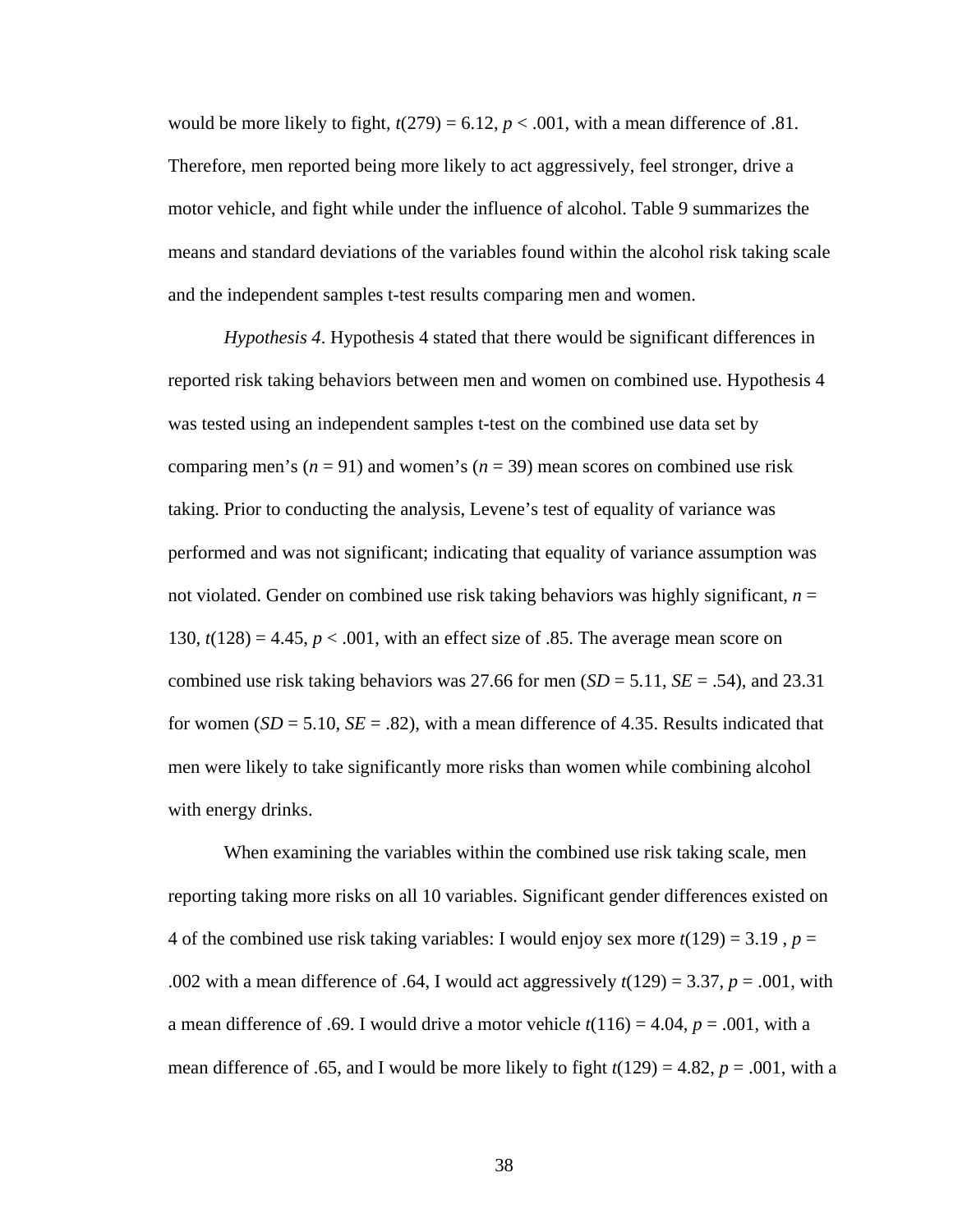mean difference of 1.00. Therefore, men reported that they would enjoy sex more, be more likely to act aggressively, drive a motor vehicle, and to be much more likely to fight than women while under the combined influence of alcohol and energy drinks. Greater mean differences between men and women existed on all 10 variables when energy drinks were combined with alcohol. Table 10 summarizes the means and standard deviations of the variables found within the combined use risk taking scale and the independent samples t-test results comparing men and women.

### **Discussion**

 In this chapter, implications of the results presented in the method chapter will be discussed. First, findings from the QDS quantity-frequency measures will be examined and explained with reference to their support or divergence from previous literature. Second, the findings from the B-CEOA and B-CEOCU analyses will be examined in the context of the research hypotheses and explained with reference to their support or divergence from previous expectancy research. Then, theoretical, research, and practical implications of the study will be explored. Finally, limitations of the study will be reviewed and the significant findings summarized.

#### *Discussion of Quick Drink Screen Quantity-frequency Instruments*

A national study conducted by the National Collegiate Athletic Association (2001) showed that 78.3% of college athletes had used alcohol within the previous year. A similar study by Green, Uryasz, Petr, and Bray (2001) reported that 80.5% of surveyed student athletes consumed alcohol within the past year. The overall response rate was 64.3% with 637 out of 991 NCAA schools reporting with usable data on 13,914 student-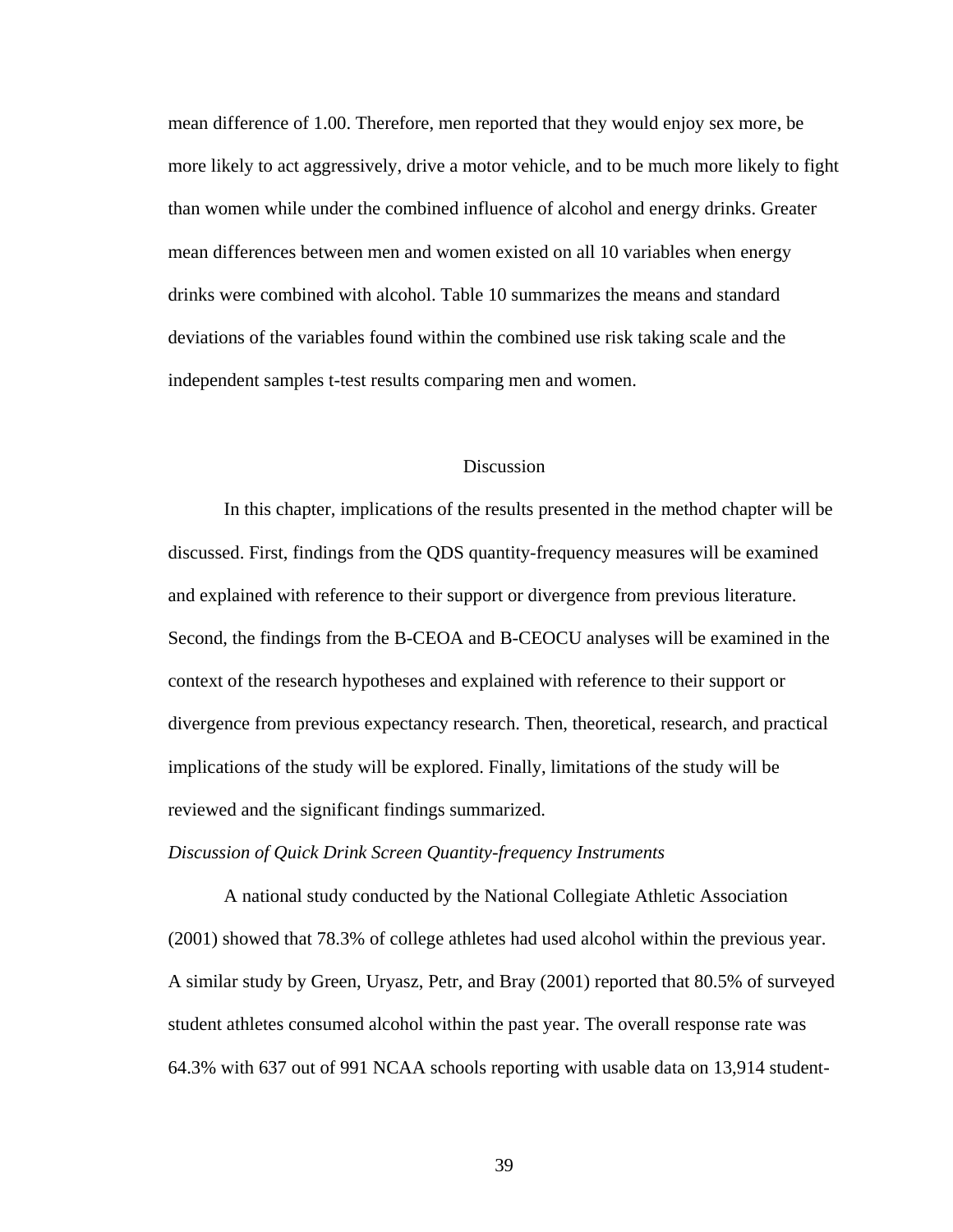athletes. Although on a much smaller scale, in the current study  $(N = 401)$ , 315 or 78.55% of athletes reported using alcohol within the past year, which is strikingly consistent with national research studies conducted by the NCAA. Leichliter et al. (1998) reported that college athletic team members consumed an average of 9.66 alcoholic drinks per week. In the current study, college athletes  $(N = 401$  including non-drinkers) consumed an average of 9.31 alcoholic drinks per week over the past year.

In the Froiland, Koszewski, Hingst, & Kopecky (2004) general supplement use survey conducted on student-athletes (*N*= 203) from a major Division I university, nearly 73% reported using energy drinks as a nutritional supplement. However, electrolyte replacement drinks such as Gatorade® and Powerade® were included. With these drinks included it would be expected for the usage rates to be even higher. Possibly suggesting that their may have been some confusion or disagreement among the athletes as to what exactly constitutes an energy drink. In the current study, on the energy drink QDS instrument (*n* =399), 194 or 48.62% of athletes reported using energy drinks without alcohol. In this study, energy drinks were clearly defined as canned beverages including the main ingredients of B-vitamins, caffeine, taurine, and examples were given of such drinks (Red Bull®, Rockstar®, Full-Throtle®, Amp®, Monster®, etc). It was specifically indicated that coffee, drinks high in caffeine, or electrolyte replacement drinks were not to be included.

From the complete sample  $(N = 401)$ , including those that did not drink, 290 or 72.32% of athletes reported binge drinking in the past year. Within participants that reported drinking, 92.06% reported binge drinking in the past year. Binge drinking was described as 5 or more drinks at one time for both men and women, as opposed to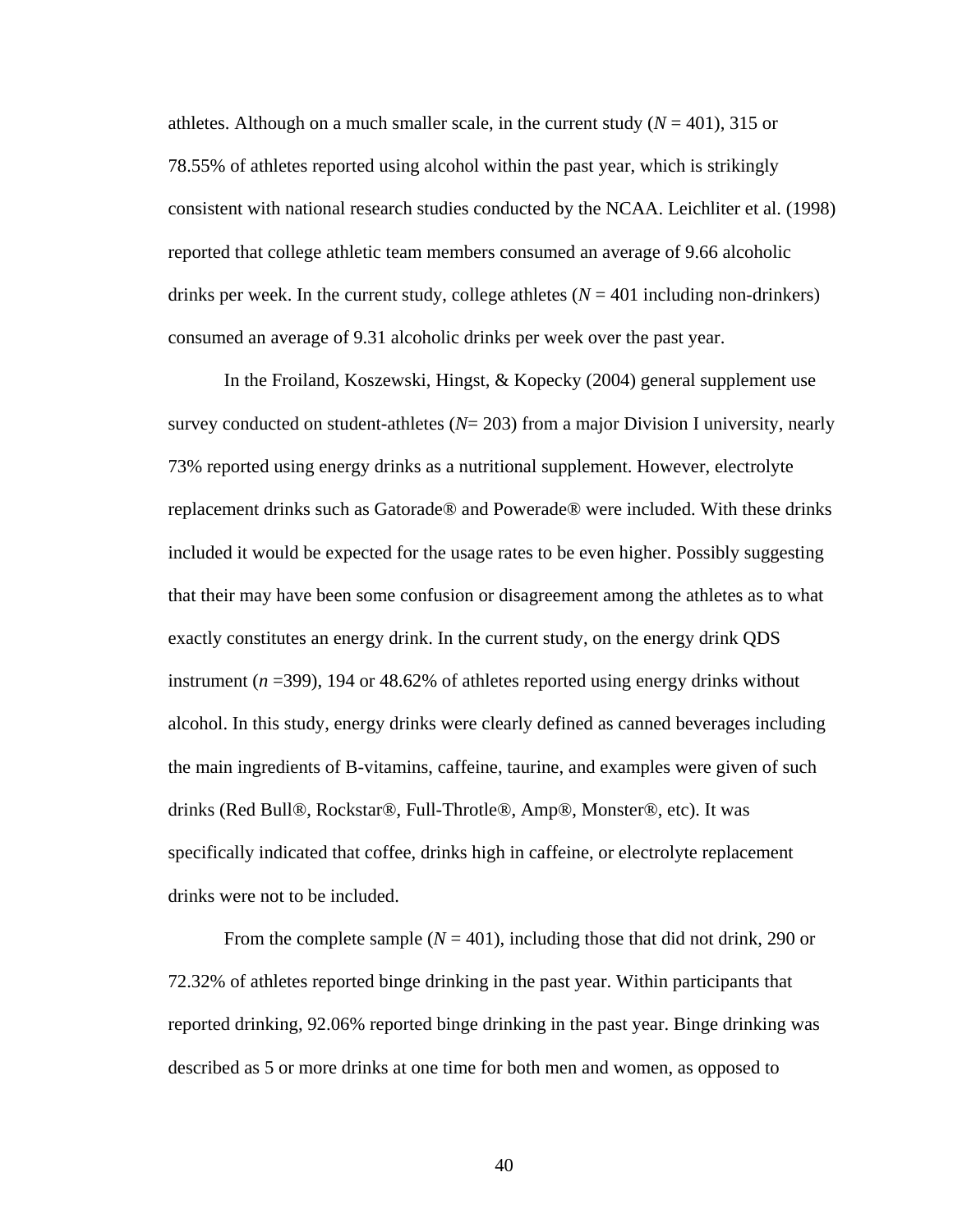traditional alcohol research where binge drinking is considered 5 drinks for men and 4 drinks for women. The binge drinking rates would have been slightly higher if this distinction would have been made for men and women on this question. However, this distinction was not made because the primary objective of the QDS quantity-frequency instruments was to measure the amount of combined use of alcohol and energy drinks and to sort athletes into groups to test the research hypotheses.

In previous athlete studies that have examined athlete binge drinking, results showed that roughly 50-60% of athletes had binged in the two weeks prior to the surveys (Nelson & Wechsler, 2001; Wechsler et al., 1997). Possibly because of time constraints, in previous athlete alcohol research studies the time period of one year has generally not been used. However, since athletes drinking patterns can vary considerably depending on whether the athlete is in or out of season, the time period of one year was chosen for the current study.

Wechsler et al. (1997) discovered gender differences, with more male athletes reporting binge drinking than female athletes. In their national study 61% of male athletes reported binging in the past two weeks (Wechsler et al., 1997). In later research by Nelson & Wechsler (2001) 57% men and 48% women reported binge drinking in the two weeks prior to the study. Similar to previous research, males in the current study reported a higher incidence of binge drinking and consumed considerably more alcohol than females. Males ( $n = 166$ ) reported binging an average of 45.77 ( $SD = 49.32$ ,  $SE = 3.83$ ) times whereas females ( $n = 112$ ) reported binging an average of 22.87 ( $SD = 40.02$ ,  $SE =$ 3.78) times in the past year. On the greatest number of drinks consumed in one day over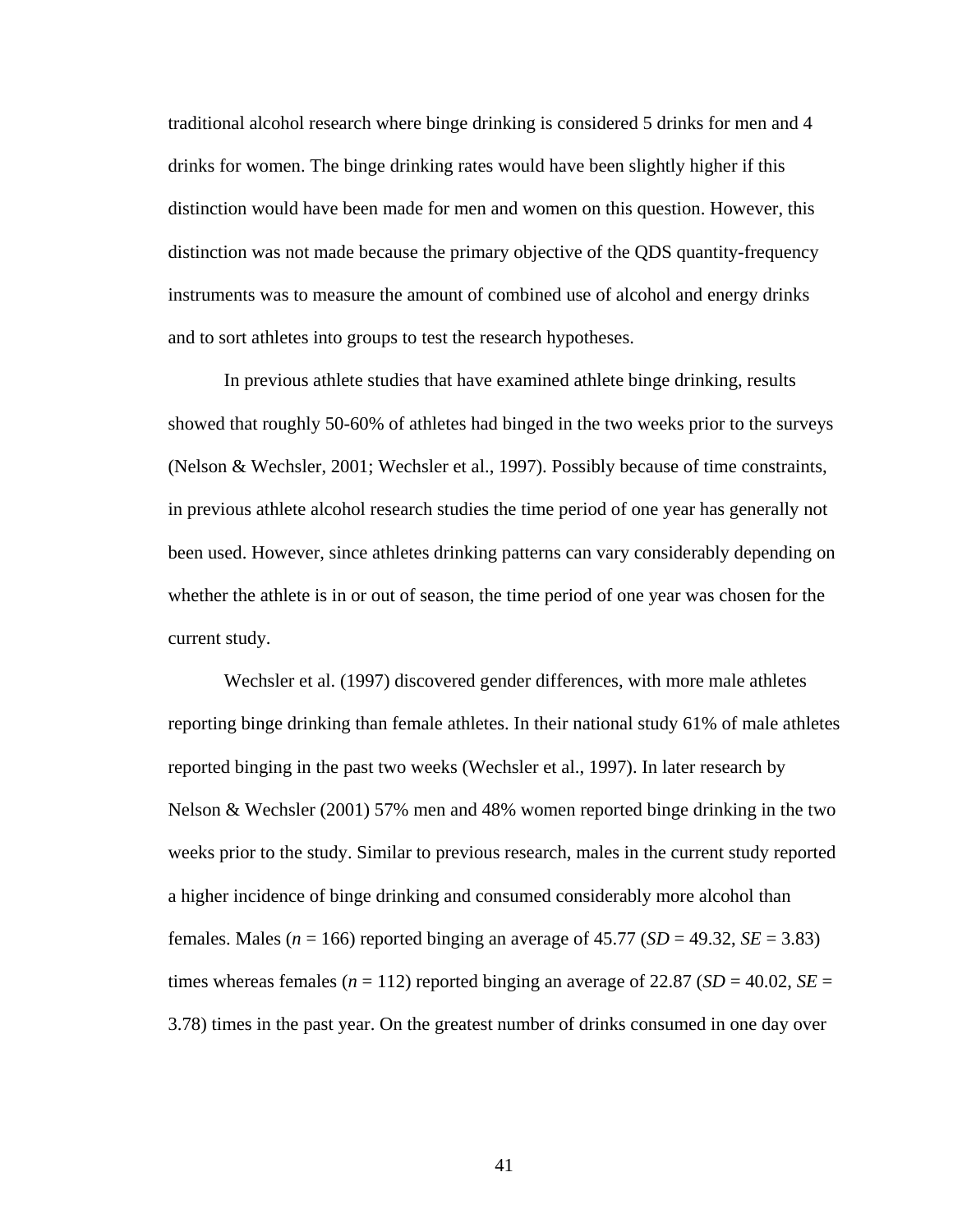the past year, males ( $n = 169$ ) reported an average of 17.30 ( $SD = 10.02$ ,  $SE = .77$ ) drinks compared to 8.63 ( $SD = 4.54$ ,  $SE = .43$ ) for females ( $n = 112$ ; see Table 6).

Ferreira et al. (2006) and Riesselmann, Rosenbaum, & Schneider (1996) stated that it is important to examine the combined use of energy drinks and alcohol as it may lead to an increase in risk taking behaviors and increased alcohol consumption. Results of the current investigation indicated that combined use did lead to an increase in risk taking behaviors. Furthermore, combined users (*n* = 128) did use considerably more alcohol than those that did not combine  $(n = 143)$ , with the average number of drinks being 5.58  $(SD = 3.95)$  for non-combined users and 8.53  $(SD = 5.18)$  for combined users. Therefore, combined users did use more alcohol on average than those that did not combine, thus supporting previous suggestions by Ferreira et al. (2006) that combined use may lead to an increase in overall alcohol consumption. It is important to note however, that while combining alcohol with energy drinks, combined users (*n* = 121, paired t-test) reported drinking less alcohol with the average number of drinks being 8.56 (*SD* = 5.20) for alcohol by itself and  $6.27$  ( $SD = 4.43$ ) for combined use. Yet, even with drinking less alcohol on average while combining, users still reported taking greater risks while combining alcohol and energy drinks.

In combined users, significant differences were also present between male and females on the average amount of alcohol consumed. Males (*n* = 88) consumed an average of 10.12 drinks  $(SD = 5.33, SE = .57)$  when drinking alcohol by itself compared to an average of 7.31 drinks  $(SD = 4.75, SE = .52)$  while combining alcohol with energy drinks. Whereas, females ( $n = 38$ ) consumed an average of 5.17 drinks ( $SD = 2.28$ ,  $SE =$ .36) when drinking alcohol by itself compared to 3.91 drinks  $(SD = 2.23, SE = .36)$  while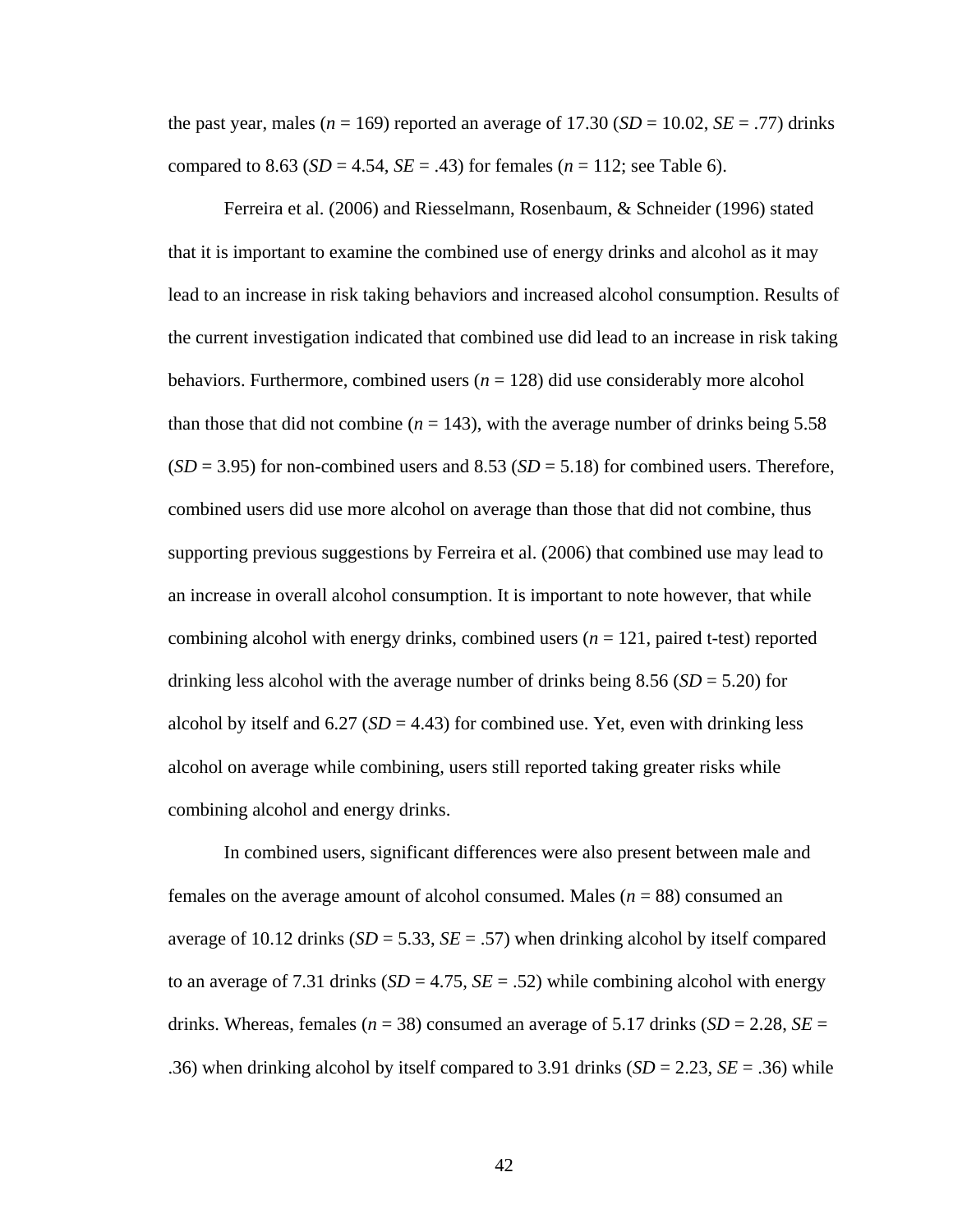combining. Even though combined users reported taking more risks, they drank less alcohol on average while combining, which would disagree with previous research that suggests that the ingredients within energy drinks may lead to increased alcohol consumption. Since combined users are already a group that use alcohol heavily, a plausible reason for this is that energy drinks may be used more on days after heavy drinking to fight the effects of hangovers and lower energy levels the day after drinking. In a reasonable scenario, combined users may drink alcohol only on Friday night, and then combine alcohol with energy drinks on Saturday to fight the hangover and hormonal effects such as reduced serotonin and nor-epinephrine from heavy drinking the night before. From personal interviews with college students this is a common reason cited for using energy drinks.

In previous research, users have reported that energy drinks reduced the negative affects and increased the stimulating effects of alcohol (Ferreira et al., 2004a, 2006). Similar to the findings by Ferreira et al. (2004a, 2006) participants in the current study perceived that energy drinks would reduce the depressant affects and increase the excitatory affects of alcohol on specific questions comparing alcohol to combined use. For example, athletes reported being significantly less dizzy and clumsy  $(p < .001)$  and being significantly more alert  $(p < .001)$  when using energy drinks with alcohol. Furthermore, athletes reported that they would feel stronger, sober up quicker, and be more likely to drive a motor vehicle while combining. Results for those variables were as follows: I would feel dizzy  $t(130) = 3.91$ ,  $p < .001$ . I would be clumsy  $t(130) = 5.87$ ,  $p <$ .001. I would be more alert *t*(130) = -9.18, *p* < .001. I would feel stronger *t*(130) = -4.55,  $p < .001$ . I would sober up quicker  $t(129) = -2.96$ ,  $p = .004$ . I would drive a motor vehicle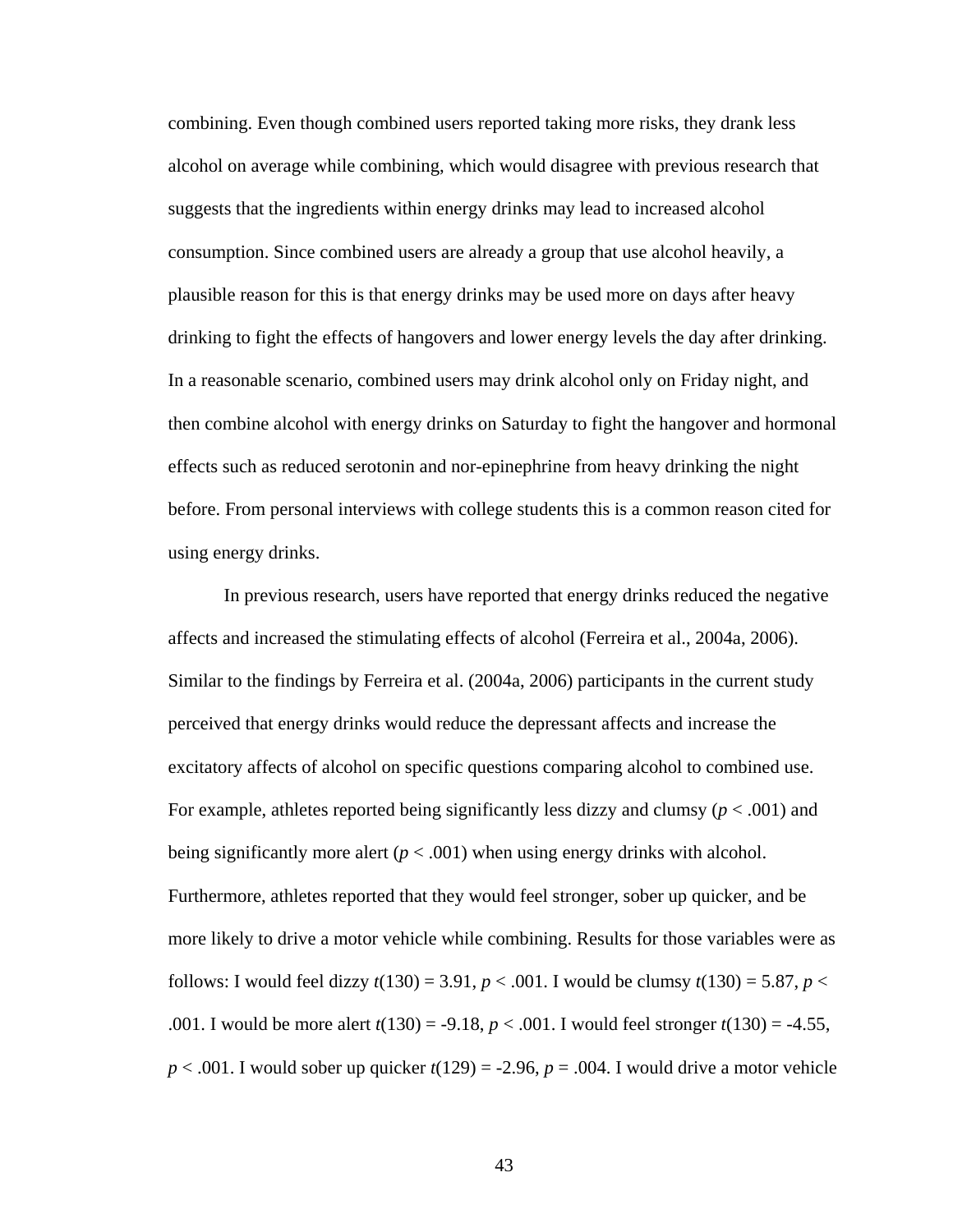$t(129) = -2.787$ ,  $p = .006$ . These findings supported previous findings by Ferreira et al. (2004a; 2006) which showed that combined users perceived that energy drinks would reduce the negative effects of alcohol. However, it should also be considered that these results could be partially related to the amount of alcohol consumed, as athletes also consumed less alcohol on average while combining when compared to using alcohol only.

 Within the study by Ferreira et al. (2006) only small amounts of the energy drink Red Bull® were used, which in a dose dependent manner would scientifically minimize the antagonizing affects of the stimulants found within it. Yet, participants still reported that there was a considerable difference while they combined. Out of 131 combined users, 30 participants used only small amounts of energy drinks with alcohol (1 energy drink or 8 oz.). Yet, again significant differences were still found on users perceptions of energy drinks reducing the depressant effects of alcohol. Thus, results of this study further support the belief that there is a synergistic effect between all of the ingredients found within energy drinks.

Hypothesis 1 stated that within combined users there would be a significant difference in reported risk taking behaviors when athletes use alcohol by itself compared to when they combine energy drinks and alcohol. This hypothesis was soundly supported by the highly significant results of the paired samples t-test which compared the overall means of the alcohol and combined use risk taking scales. Results indicate that athletes took significantly more risks when they combined energy drinks with alcohol compared to when they consumed alcohol only.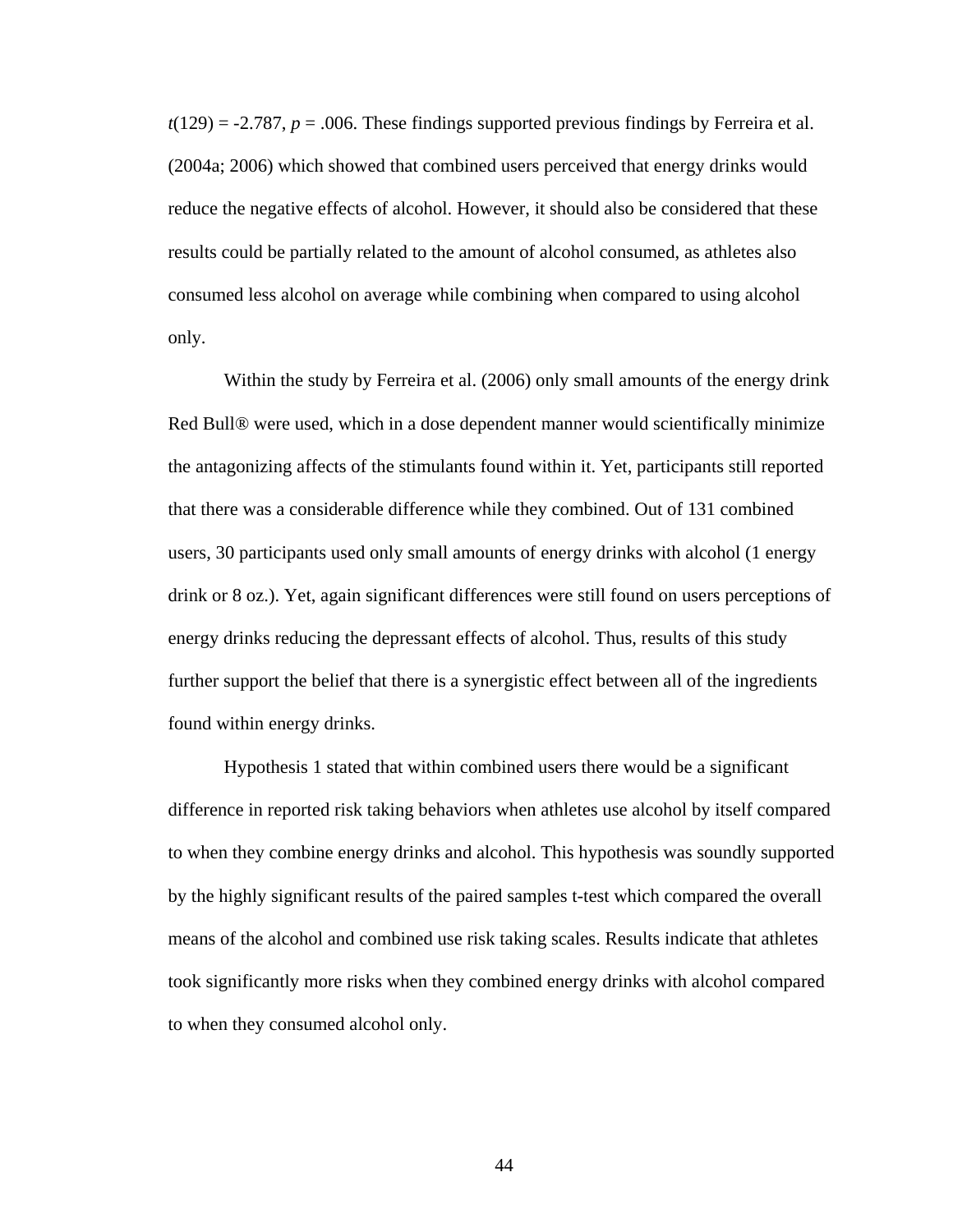Additionally, five items within the combined use risk taking scale showed significant differences between alcohol risk taking and combined use risk taking: I would act aggressively  $t(130) = -3.68$ ,  $p < .001$ . I would be more alert  $t(130) = -9.18$ ,  $p < .000$ . I would feel stronger  $t(130) = -4.55$ ,  $p < .001$ . I would sober up quicker  $t(129) = -2.96$ ,  $p =$ .004. I would drive a motor vehicle  $t(129) = -2.787$ ,  $p = .006$ . Indicating that when athletes combined energy drinks with alcohol they reported that they expected to be significantly more likely to act aggressively, be alert, feel stronger, sober up quicker, and being more likely to drive a motor vehicle under the influence. Results suggest that athletes perceived that energy drinks would reduce the depressant side effects of alcohol. On each item, except for (I would enjoy sex more) athletes reported higher mean scores (taking more risks) when combining alcohol with energy drinks.

Ferreira et al. (2006) and Riesselmann et al. (1996) stated that it is important to examine the combined use of energy drinks and alcohol as it may lead to an increase in risk taking behaviors such as drinking and driving. Results of current investigation suggest that users could be more likely to decide to drive a motor vehicle while combining energy drinks with alcohol. Thus, further supporting previous research that combined use may lead to an increase in driving under the influence.

An interesting finding from the QDS quantity-frequency instruments was the number of participants that only used energy drinks while drinking alcohol. The average number of energy drinks used without alcohol was below 1 because 47 combined users reported that they had not used energy drinks without alcohol in the past year. This is a significant finding as it gives further insight that the use of alcohol can lead to an increase in energy drink use. A likely reason for this is the availability of energy drinks in bars and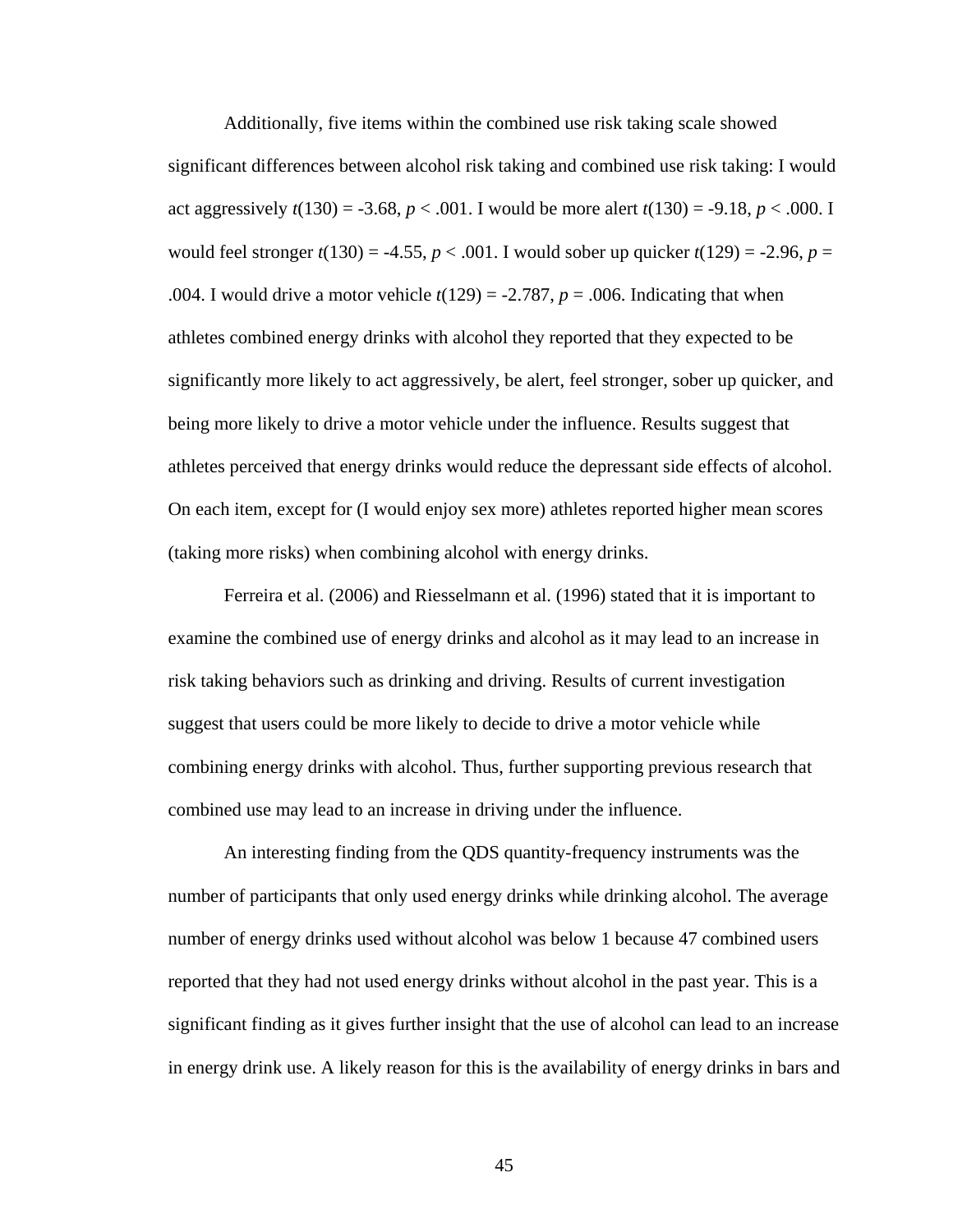the use of energy drinks as a mixer with alcohol. Several athletes self-reported that they only used energy drinks as a mixer with shots, which are known as "Bombs". It is common for bars to have specials on "Bombs" which are commonly mixed with "Yeager" or flavored vodka's.

For combined use comparisons, the item "I would sober up quicker" could have been replaced with "I would be loud, boisterous, and noisy" to increase the Cronbach's alpha from .736 to .750 for alcohol and .719 to .757 for combined use. However, results indicated that the item "I would sober up quicker" was highly significant and the item was thought to be of high value to the study. To ensure that this type of comparison question was logical, participants were briefed that they would be answering for both alcohol and combined use prior to filling out the instruments.

Results with the item "I would sober up quicker" deleted and replaced with "I would be loud, boisterous, and noisy" were similar. There was a significant correlation between the alcohol and combined risk taking variables  $n = 130$ ,  $r(128) = .736$ ,  $p < .001$ . Risk taking behaviors were highly significant at the .05 level,  $t(129) = -4.968$ ,  $p = .001$ . The average mean score on the 10 selected risk taking variables (scored 1-4 with higher scores indicating more risk) was 25.69 for alcohol (*SD* = 5.06), and 27.42 for combined use  $(SD = 5.73)$ , with a 95% confidence interval for this difference of the means of -2.42 for the lower and -1.04 for the upper bounds. With "I would sober up quicker" deleted, results still indicated that athletes took significantly more risks when they combined energy drinks with alcohol compared to when they consumed alcohol only.

Hypothesis 2 stated that within combined users, there would be significant differences in reported negative consequences when they drank alcohol by itself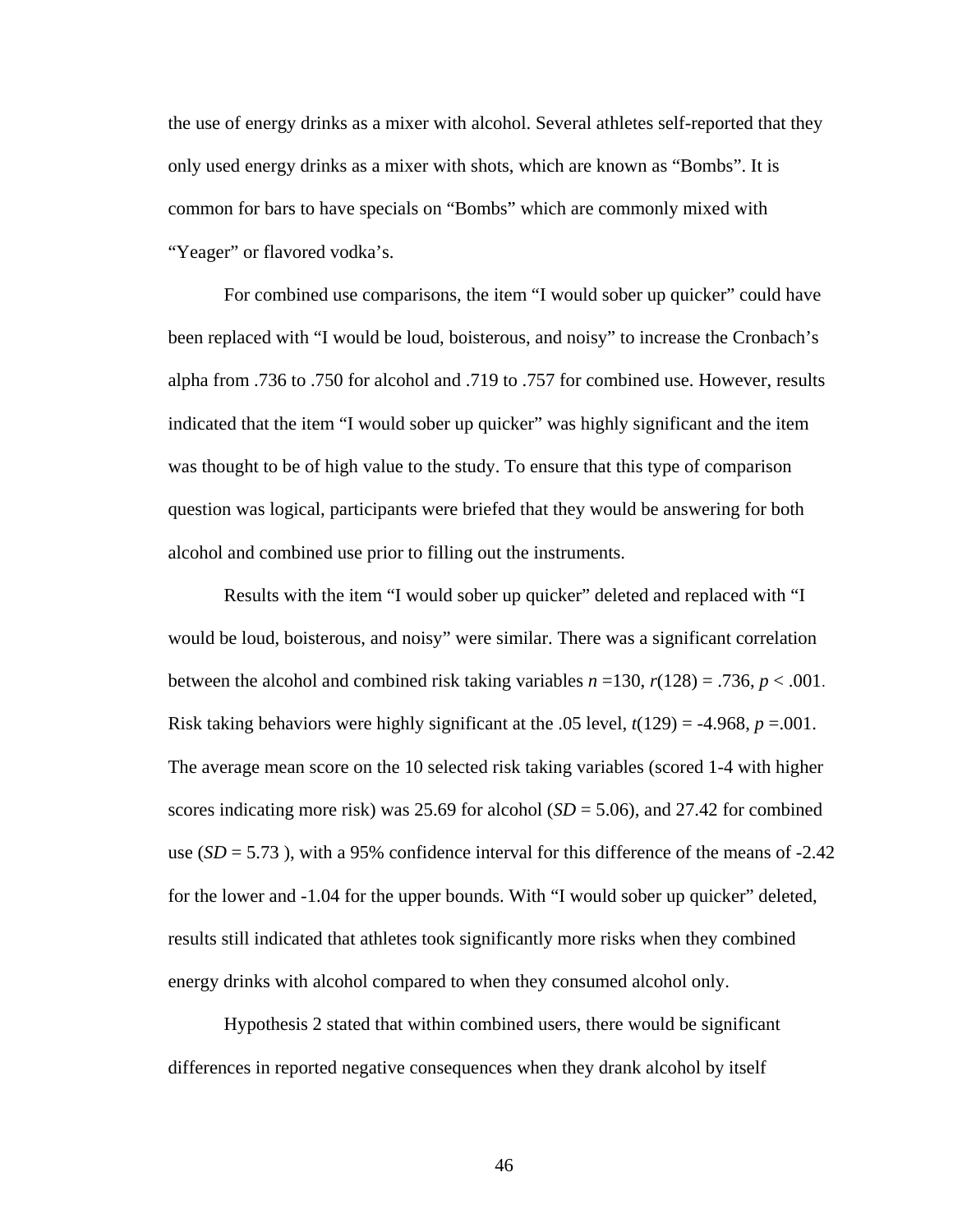compared to when they combined energy drinks and alcohol. This hypothesis was supported by the highly significant results ( $p < .001$ ) of the paired samples t-test which compared the overall means of the alcohol and combined use negative consequence scales. Results indicate that athletes suffered significantly more negative consequences when they combined energy drinks with alcohol compared to when they consumed alcohol only.

Additionally, 5 items within the combined use negative consequence scale were significant including: I would feel dizzy  $t(130) = 3.91$ ,  $p < .001$ . I would be clumsy  $t(130)$ = 5.87, *p* < .001. I would not sleep well *t*(130) = -7.72, *p* < .001. I would be nervous or jittery  $t(130) = -10.82$ ,  $p < .001$ . I would experience a rapid heartbeat  $t(130) = -10.67$ , p < .001. Results indicated that when athletes combined alcohol with energy drinks they expected to have significantly more trouble sleeping, being more nervous or jittery, and experiencing a rapid heartbeat. All negative consequences that could be expected with a high level of stimulant use. Furthermore, athletes reported that they were significantly less dizzy and clumsy when combining energy drinks with alcohol. However, it should be considered that these results are likely related to the amount of alcohol consumed as athletes consumed considerably less alcohol while combining compared to when they used alcohol only.

It should also be noted that there was little difference in athlete's expectations of getting a hangover  $(M = -0.01)$  while combining energy drinks with alcohol, especially since athletes consumed considerably less alcohol while combining. Furthermore, previous research on the main ingredients found within energy drinks, particularly research on B-vitamins, glucose, and taurine indicate that these substances should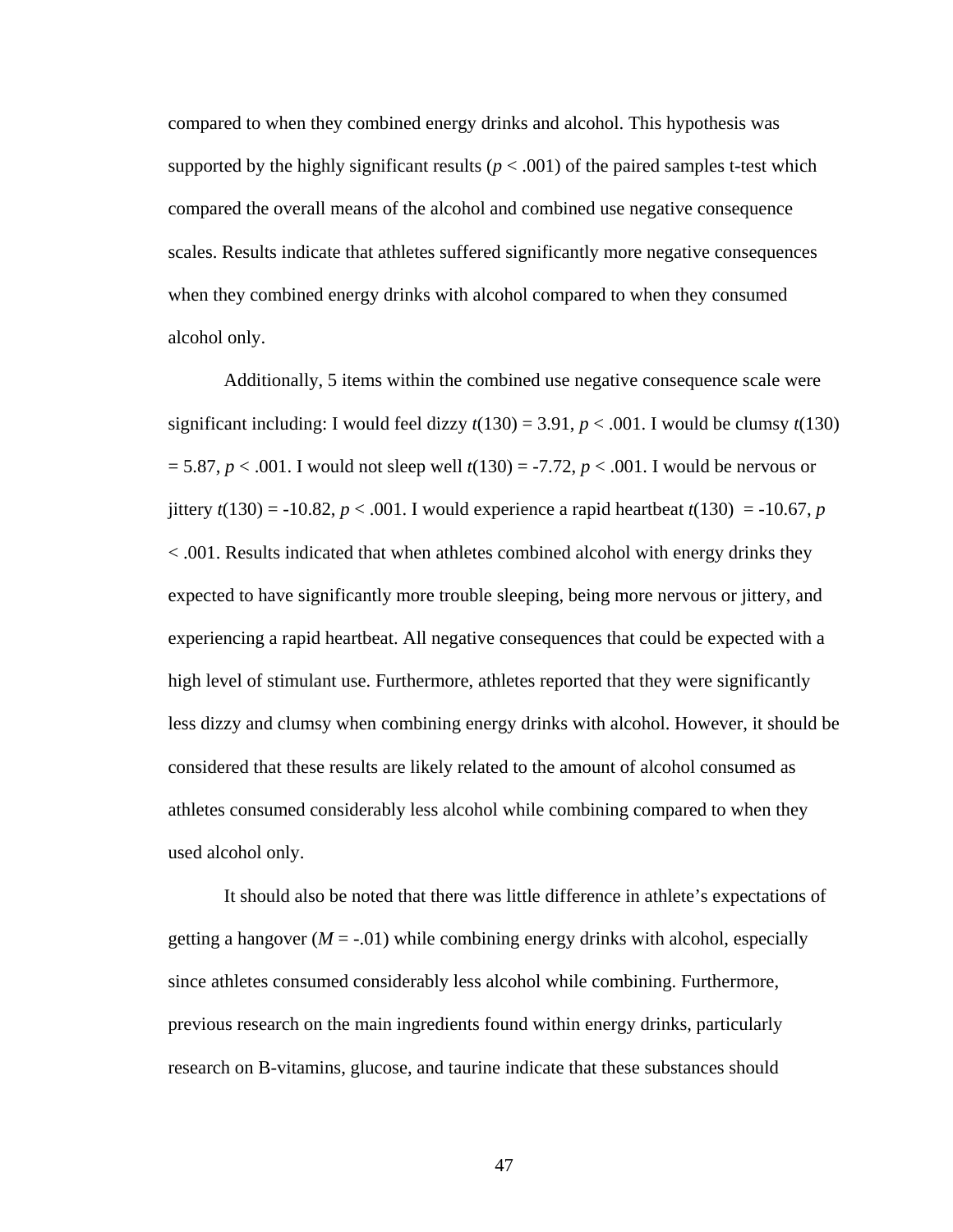partially reduce the negative hangover side effects of alcohol (McArdle et al., 1996; Ferreira et al., 2004b; 2006; Vohra & Hui, 2000; Olive, 2002). A partial explanation for this is that alcohol rapidly depletes the body's stores of B-vitamins, which can lead to side effects such as lack of energy and headaches (McArdle et al., 1996). Thus, energy drinks should help reduce alcohols vitamin leaching effects. Another effect caused by the metabolism of alcohol is that it causes users to become hypoglycemic due to alcohol inhibiting the livers ability to convert carbohydrates into glucose while alcohol is present in the blood (Freinkel & Ronald, 1966; Freinkel et al., 1988). Some of the side effects of alcohol induced hypoglycemia include problems with thinking and memory, brain damage, dizziness, clumsiness, rapid heartbeat, and difficulty sleeping. Alcohol induced hypoglycemia is a significant contributor the hangover symptoms caused by alcohol (Freinkel et al., 1988). Since energy drinks directly contain glucose they should theoretically help keep the user from becoming hypoglycemic while alcohol is present in the body. Thus, it would make sense for energy drinks directly containing glucose to slightly reduce the hypoglycemic side effects such as dizziness and clumsiness, which agrees with the results from the current investigation. "Taurine is one of the most abundant amino acids found naturally in the central nervous system and it has several important functions in physiological processes such as osmoregulation, neuroprotection, and neuromodulation" (Olive, 2002, p. 345). Microdialysis studies have shown that ethanol raises extracellular levels of taurine in numerous brain regions (Olive, 2002). In experiments with mice, Vohra & Hui (2000) showed that taurine can be effective in reducing the symptoms of amnesia induced by alcohol without compromising other behavioral aspects. Similar to alcohols leaching effects on vitamins, alcohol can also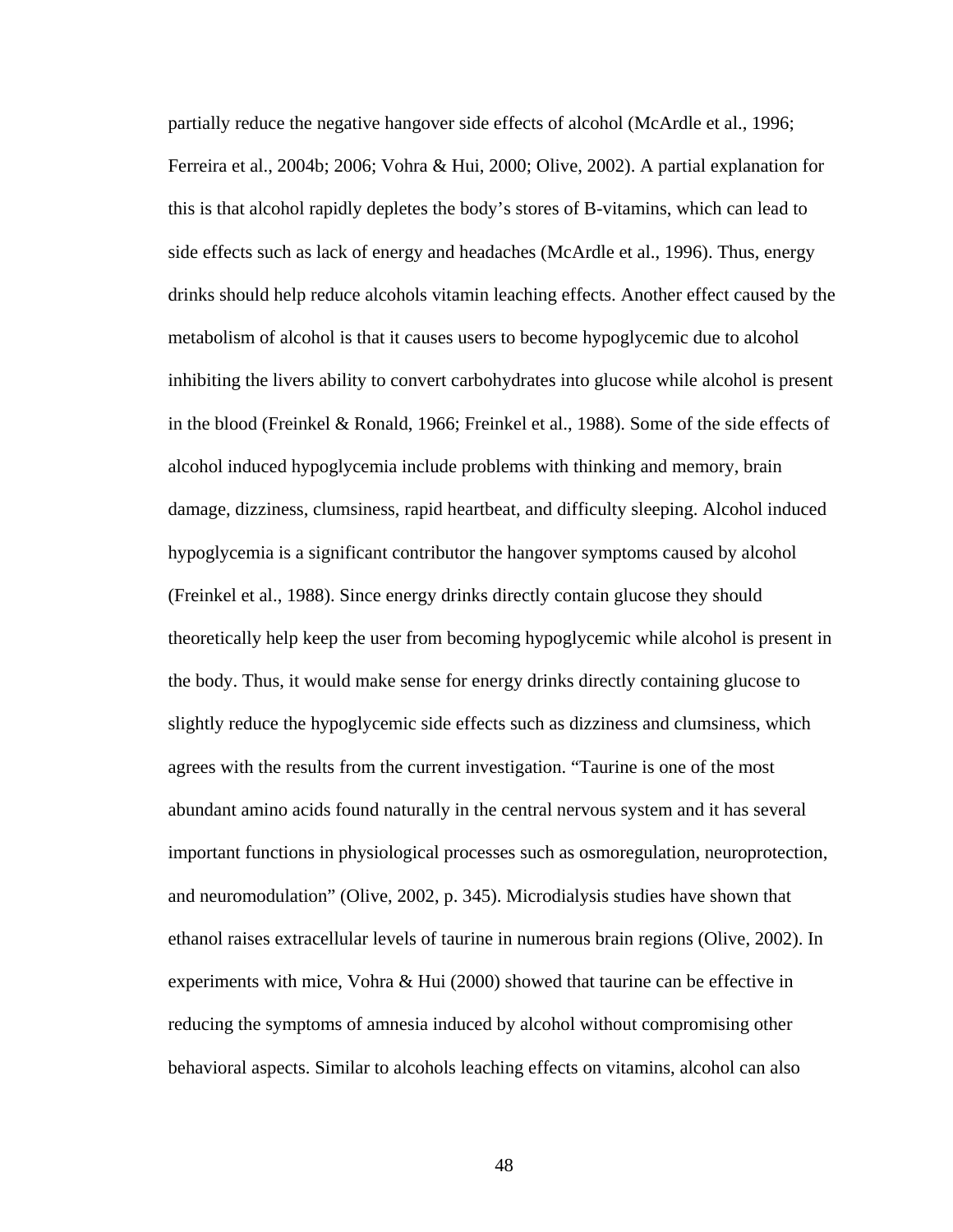cause a person to become deficient in taurine, which could possibly lead to hangover side effects. With all of these qualities considered towards the hangover question, the sleep side effects caused by the stimulants found in energy drinks such as caffeine could likely balance out any of the positive effects such as reducing vitamin deficiencies and alcohol induced hypoglycemia.

Hypothesis 3 stated that there would be significant differences in reported risk taking behaviors between men and women on alcohol use. To test hypothesis 3, comparing men and women on alcohol use only, the item "I would sober up quicker" was logically replaced since it is only valid when comparing alcohol to combined use. This hypothesis was supported by the highly significant results  $(p < .001)$  of the independent samples t-test which compared the overall means of the alcohol and combined use risk taking scales. Results indicated that men were likely to take significantly more risks then women while drinking alcohol.

When examining individual variables, men reported taking more risks on all 10 alcohol risk variables. Significant gender differences existed between men and women on 5 of the alcohol risk taking variables: I would enjoy sex more  $t(279) = 3.72$ ,  $p < .001$  with a mean difference of .45. I would act aggressively  $t(254) = 3.34$ ,  $p = .001$ , with a mean difference of .39. I would feel stronger  $t(279) = 2.84$ ,  $p = .005$ , with a mean difference of .33. I would drive a motor vehicle  $t(271) = 2.10$ ,  $p = .037$ , with a mean difference of .21. I would be more likely to fight  $t(279) = 6.12$ ,  $p < .001$ , with a mean difference of .81.

Agreeing with previous alcohol research, results indicated that men were more likely to act aggressively, drive a motor vehicle, and fight while under the influence of alcohol. Results of studies on drinking and sexual behavior have shown that men and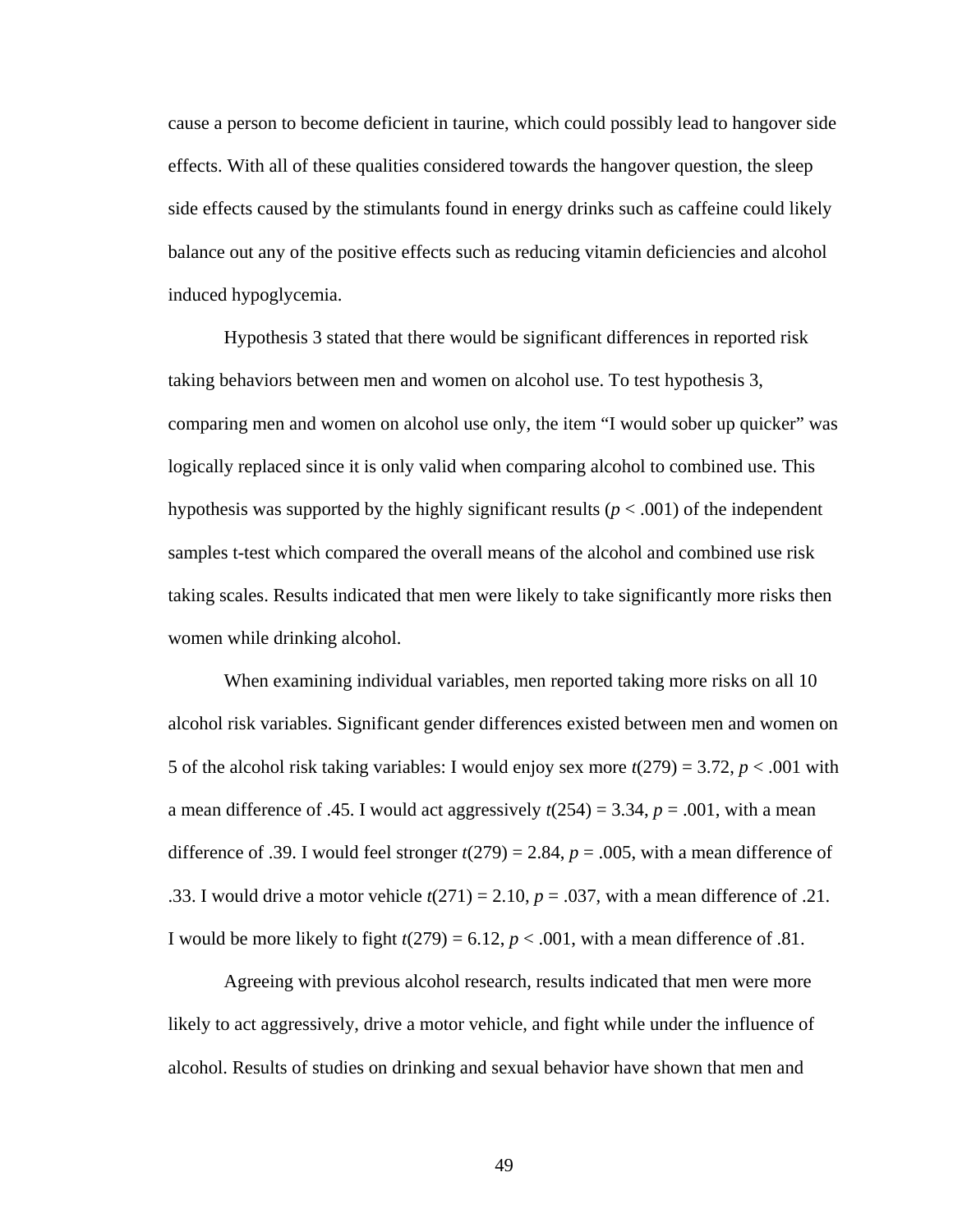women differ in their beliefs about the effects of alcohol on sexual responding (Leigh, 1990; Mongeau & Johnson, 1995). In addition, expectations of sexual enhancement and disinhibition were related to the initiation of sexual activity, number of sexual encounters that took place while drinking, and the amount of alcohol consumed (Leigh, 1990). In previous B-CEOA expectancy research, there has been a trend for greater expectancies related to enhanced sexuality from drinking to be related to greater alcohol related problems (Ham et al., 2005). Agreeing with other alcohol expectancy research, males in this study reported having higher sexual expectancies with alcohol than females (Mongeau & Johnson, 1995).

 Hypothesis 4 stated that there would be significant differences in reported risk taking behaviors between men and women on combined use. This hypothesis was supported by the highly significant results ( $p < .001$ ) of the independent samples t-test which compared the overall means of the combined use risk taking scale. Results indicated that men took significantly more risks then women when combining alcohol with energy drinks.

 Significant gender differences existed between men and women on 4 of the combined use risk taking variables: I would enjoy sex more  $t(129) = 3.19$ ,  $p = .002$  with a mean difference of .64, I would act aggressively  $t(129) = 3.37$ ,  $p = .001$ , with a mean difference of .69. I would drive a motor vehicle  $t(116) = 4.04$ ,  $p = .001$ , with a mean difference of .65, and I would be more likely to fight  $t(129) = 4.82$ ,  $p = .001$ , with a mean difference of 1.00. Another variable that was nearly significant was, I would be courageous  $t(129) = 2.74$ ,  $p = .059$ , with a mean difference of .32 between men and women. Results indicated that men reported being considerably more likely to expect to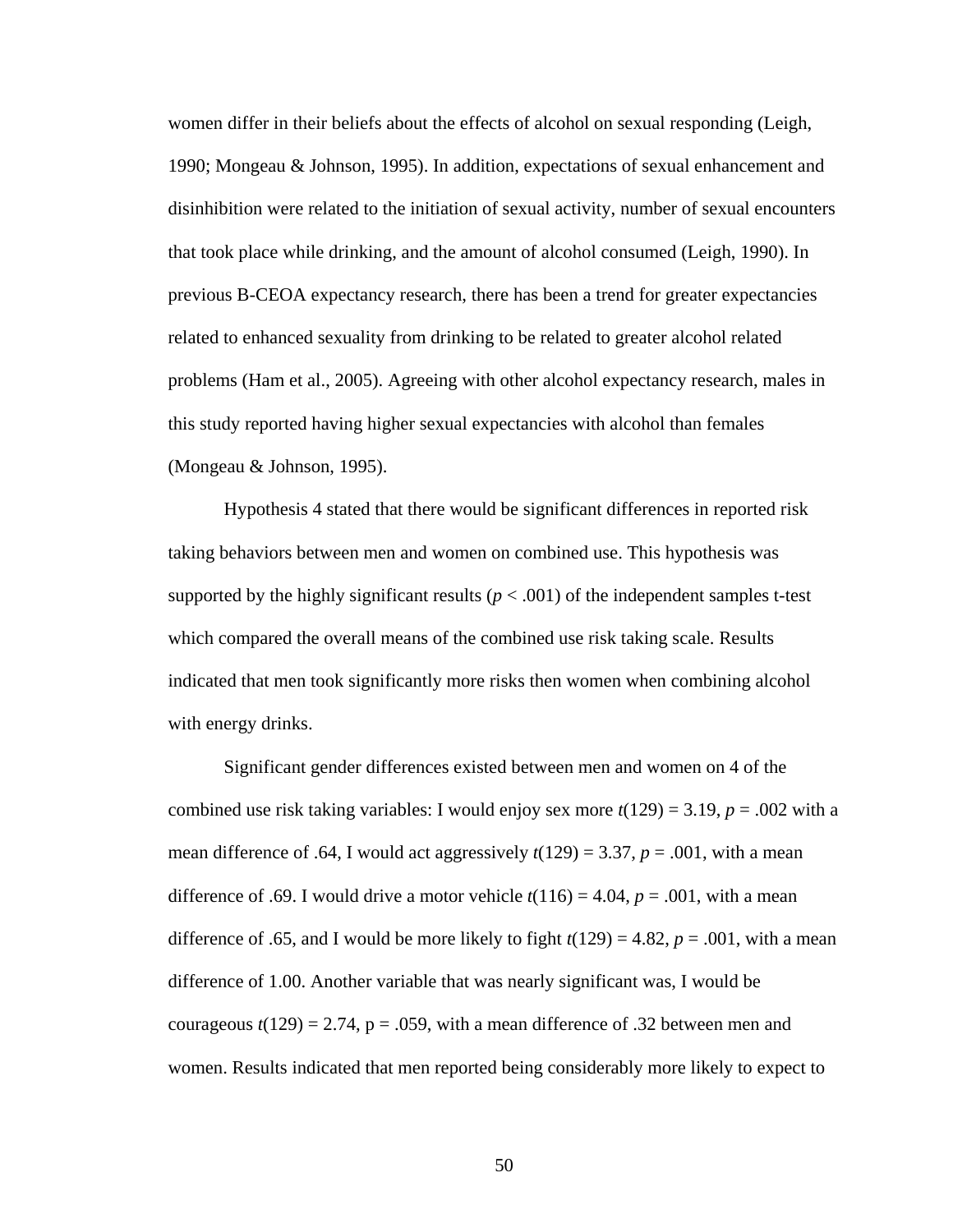enjoy sex more, act aggressively, drive a motor vehicle, and fight while under the combined influence of alcohol and energy drinks. Surprisingly, the item I would feel stronger, was not significant between men and women for combined use, even though it was a significant variable when examining differences for alcohol only use. Refer to Table 12 for results of the individual variables.

 Results indicated greater mean differences between men and women for each variable when alcohol was combined with energy drinks. A likely contributor to this is that men consumed considerably more alcohol and energy drinks than women. When combining alcohol with energy drinks men consumed an average of  $7.31$  ( $SD = 4.75$ ) alcoholic drinks and 2.39 ( $SD = 2.49$ ) energy drinks per occasion compared to 3.91 ( $SD = 2.23$ ) alcoholic drinks and  $1.70$  ( $SD = 1.10$ ) energy drinks per occasion for women. Therefore, proportionally women consumed more energy drink per alcoholic drink than men. Results indicate that the combined use drinking patterns of men are riskier than women.

 It is interesting to note that both men and women reported drinking considerably less alcohol on average and as their greatest number of drinks when they combined alcohol with energy drinks. Previous research by Ferriera et al. (2006) has suggested that combined use could lead to an increase in the amount of alcohol consumed. Results do suggest that combined users consume more alcohol than those that do not combine when they drink alcohol only. However, combined users appear to drink less alcohol while they are using energy drinks. While consuming alcohol only men drank an average of 10.12 drinks per occasion with the average greatest number of drinks on one occasion being  $21.76$  ( $SD = 10.42$ ) compared to an average of 7.31 drinks per occasion with an average greatest number of  $12.88$  ( $SD = 8.42$ ) while combining. While consuming alcohol only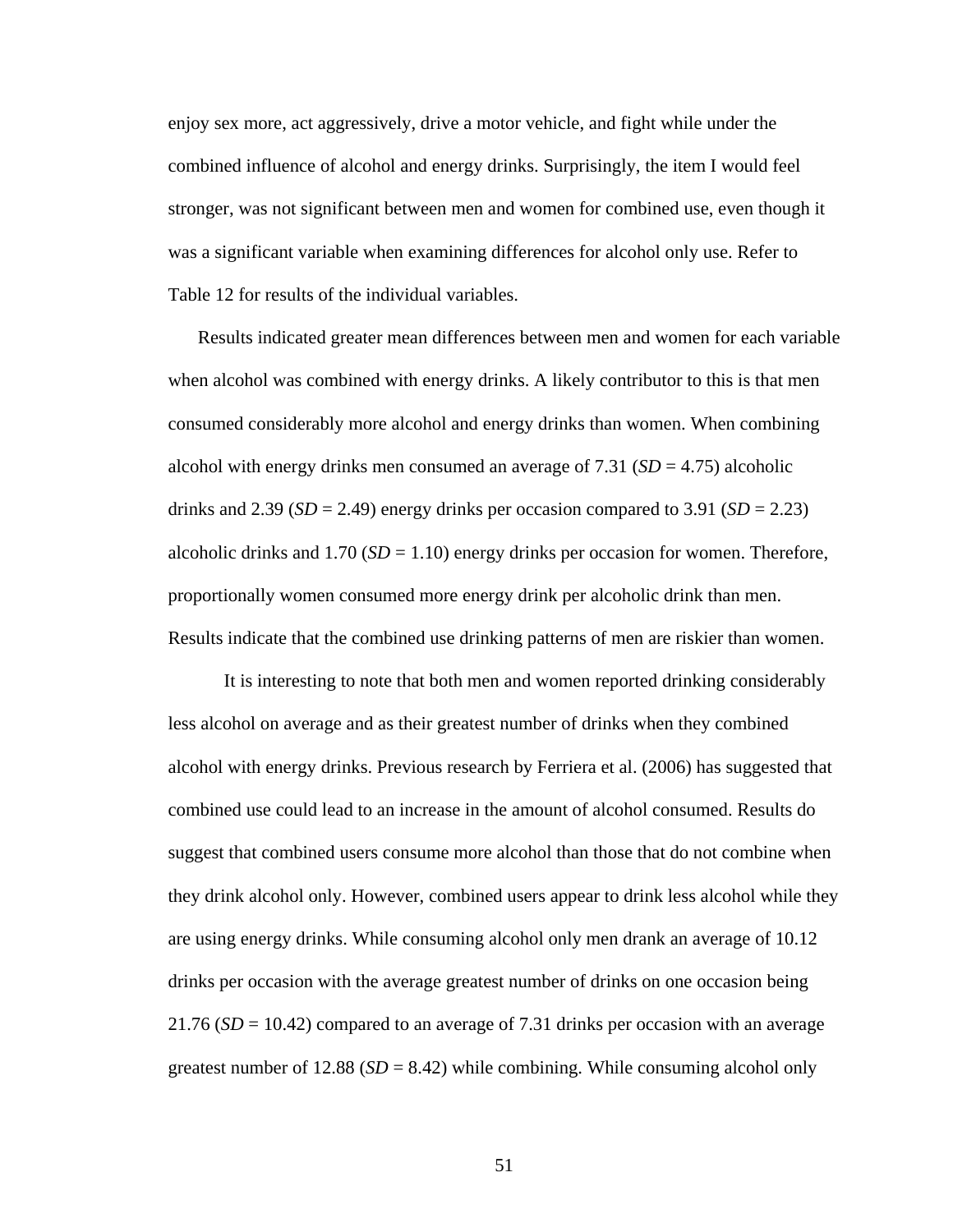women drank an average of 5.17 drinks per occasion with the average greatest number of drinks on one occasion being 10.38 (*SD* = 5.38) compared to an average of 3.91 drinks per occasion with an average greatest number of  $6.29$  (*SD* = 4.05) while combining. *Implications for Future Research*

 With researchers suggesting that the combination of energy drinks and alcohol can lead to increased risk taking behaviors and health problems (Ferreira et al., 2006), and athletes being shown to be likely to drink both of these substances (Froiland et al., 2004; Leichliter et al., 1998; Wechsler et al., 1997), there is a clear need for further combined use research. The current research study indicated that the combination of alcohol and energy drinks leads to an increase in risk taking behaviors and negative health consequences. Therefore, combined use consumption rates and athletes expectancies of combined use should be studied in greater detail. It would be a good idea for the NCAA and other researchers to start measuring the amount of energy drinks that athletes are consuming as they are a potential health risk. Further research should be conducted on athletes and non-athletes to examine their amount of use and expectancies of using alcohol vs. the combined use of alcohol and energy drinks. The health risks and reasons for using energy drinks should also be further examined. Further scientific research should also be conducted on the effects of energy drinks on alcohol metabolism. *Implications for Practice*

Currently, NCAA schools have alcohol education programs. As part of this, the risks associated with combined use should be discussed as it may lead to an increase in alcohol consumption, risk taking behaviors, and negative health consequences. It would be a good idea for coaches to address these issues with their athletes to educate them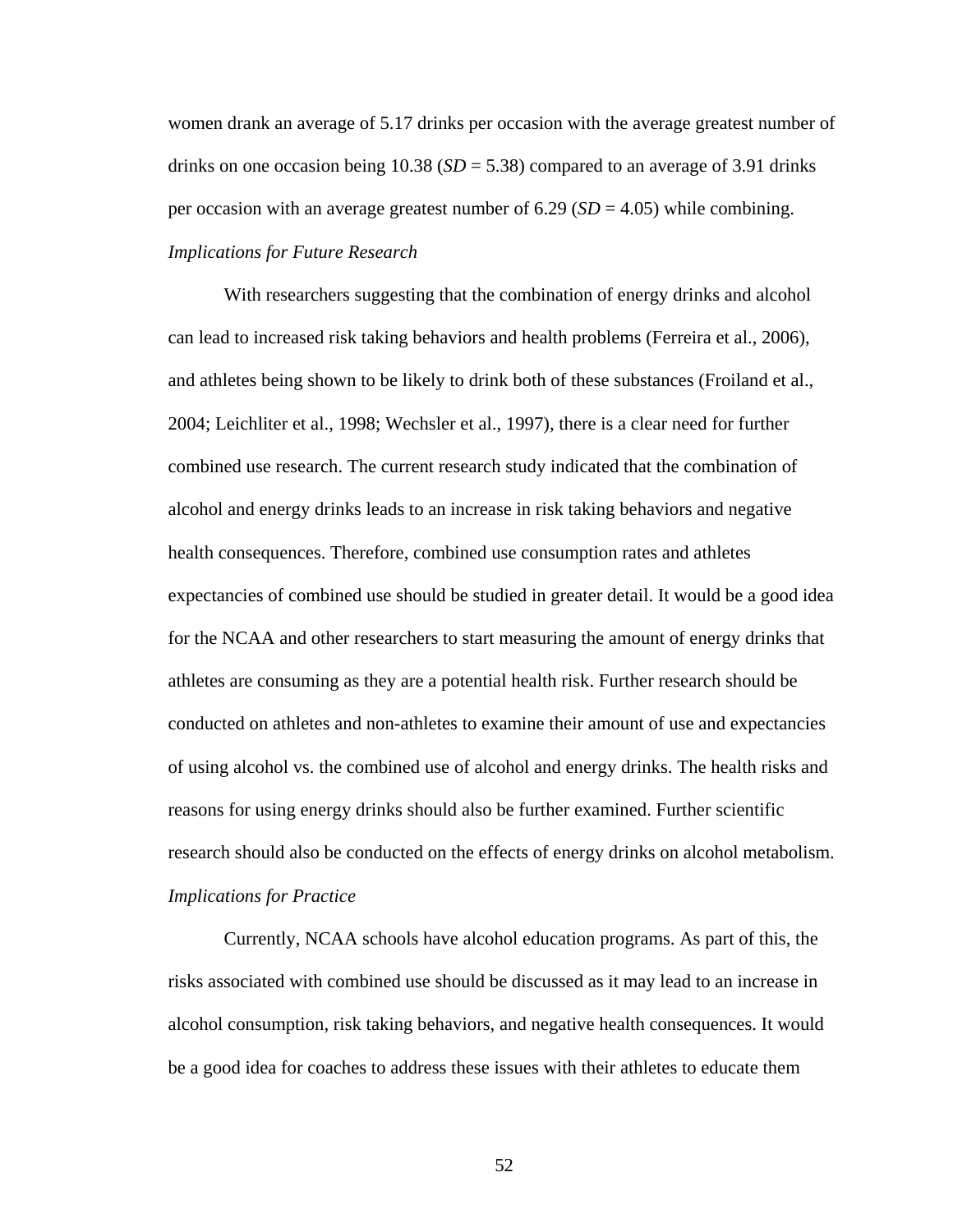about the dangers of combined use. Furthermore, the health risks and use of energy drinks without alcohol before practices, weight training, studying, or other various reasons should be addressed. In several circumstances, it has been witnessed that the use of energy drinks before athletic competitions and training sessions has not been greatly discouraged. For example, at the 2005 World Outdoor Track and Field Championships, energy drinks were a complimentary beverage made readily available for the athletes to use at the competition site. It has become common for athletes who have had trouble sleeping or feel under aroused to use energy drinks prior to and even during competitions - a risky practice for those who may have underlying heart conditions.

In previous research, users have reported that energy drinks reduce the negative affects and increase the stimulating effects of alcohol (Ferreira et al., 2006). By researching how widespread these beliefs are we can better determine why energy drinks may be leading to increased risk taking behaviors and negative health consequences in college athletes. By investigating athlete's expectations of combined use it will help determine why athletes are using this combination. This research could help protect future athletes from experiencing the negative consequences of using energy drinks and alcohol. By better understanding athletes' expectancies of using energy drinks and alcohol, we may be able to help athletes more effectively.

#### *Limitations*

 As with all studies, the present investigation has limitations. Although the sample demographics were representative of the athletic department from which they were drawn, there was very little racial/ethnic diversity. Thus, the results of the study may not generalize as well to non-Caucasian racial/ethnic groups. Furthermore, results of this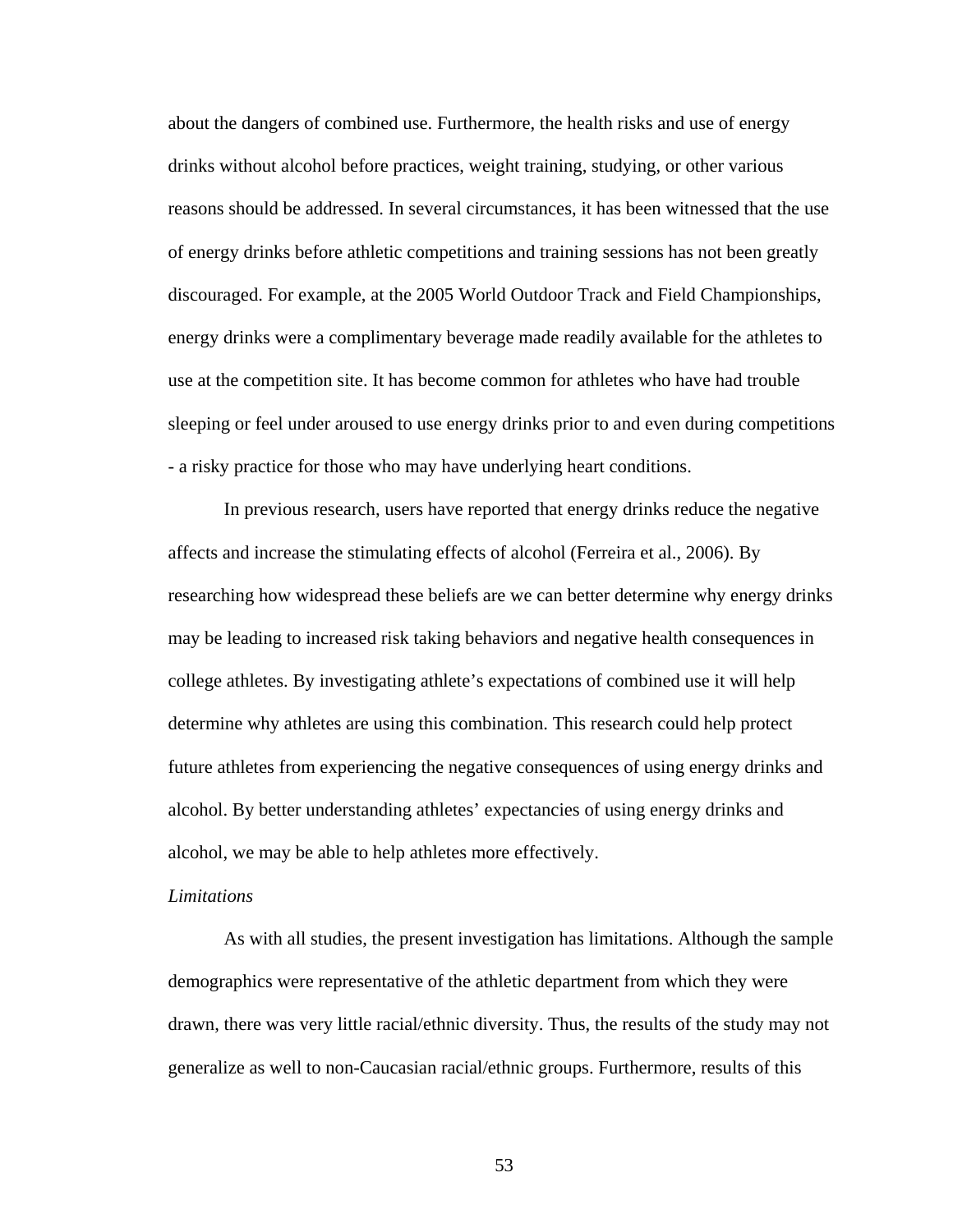study are on a specific population of Division I athletes, which may not generalize as well to other populations. As with other expectancy research, results of the current study are limited to indicating participant level of agreement. Another limitation was that the research was based on Likert scale scoring (Scored1-4 disagree-agree) asking participants for their level of agreement on questions. Therefore, this study was limited by the assumption that a higher level of agreement indicates an increase in risk and negative health consequences. For questions such as "I would drive a motor vehicle" we do not know if they did in fact drive a motor vehicle or if they perceived that they would be more likely to drive under the influence. Finally, in any self-report data there is a concern with social desirability and the truthfulness of participants' responses. The effects of these concerns were held to a minimum in the present investigation through assurances of confidentiality and requests for honesty in responding.

### *Summary of Findings*

Results of this study support many previous quantity-frequency and expectancy research findings. However, there were a few discrepancies from previous research. Ferriera et al. (2006) suggested that it is important to examine the combined use of alcohol and energy drinks as it may lead to an increase in risk taking behaviors such as drinking and driving and increased alcohol consumption. Results indicated that athletes took significantly more risks and were more likely to drive under the influence when they combined alcohol with energy drinks. Results also indicated that athletes experienced significantly more negative consequences when they combined alcohol with energy drinks. It is important to note that combined users drank considerably less alcohol when they used alcohol with energy drinks. Yet, athletes still reported taking significantly more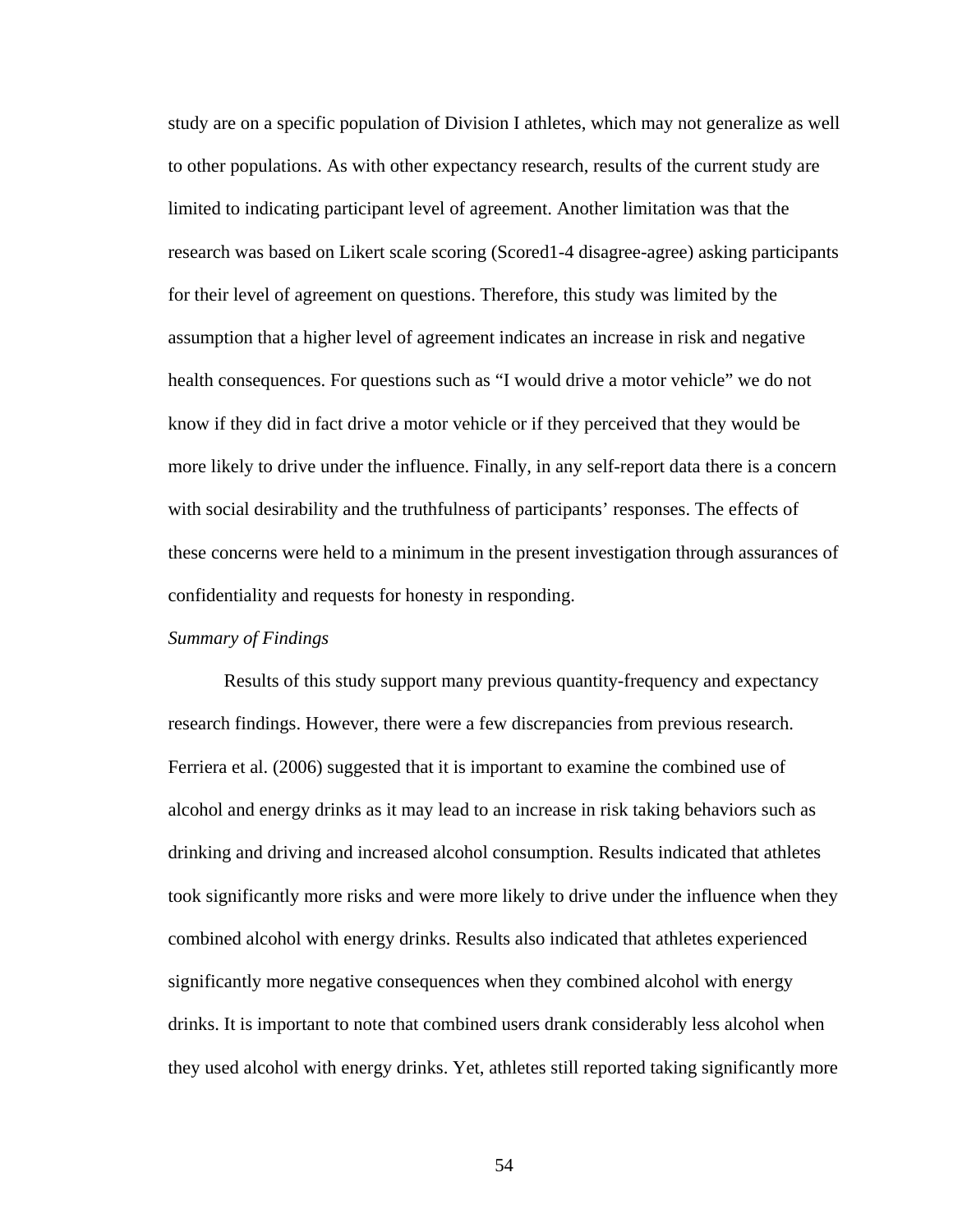risks and experienced significantly more negative consequences. Within combined users, men and women consumed an average of 10.12 and 5.17 drinks with alcohol only compared to 7.31 and 3.91 when combining alcohol with energy drinks. On the greatest number of alcoholic drinks on one occasion, both men and women combined users consumed nearly double the amount of alcohol when they did not combine. However, in considering combined use as a risk factor for increased alcohol consumption, combined users did consume significantly more alcohol than athletes that used alcohol only. Agreeing with previous combined use research by Ferreira et al. (2006), results of the current investigation indicated that athletes also expected for energy drinks to reduce the depressant side affects of alcohol and to increase its excitatory effects. Supporting previous research, results indicated that men were likely drink more and to take significantly more risks then women while drinking alcohol. Results also indicated that men took significantly more risks when combining alcohol with energy drinks. This study has great practical significance and should serve as a catalyst for continued research on the combined use of alcohol and energy drinks.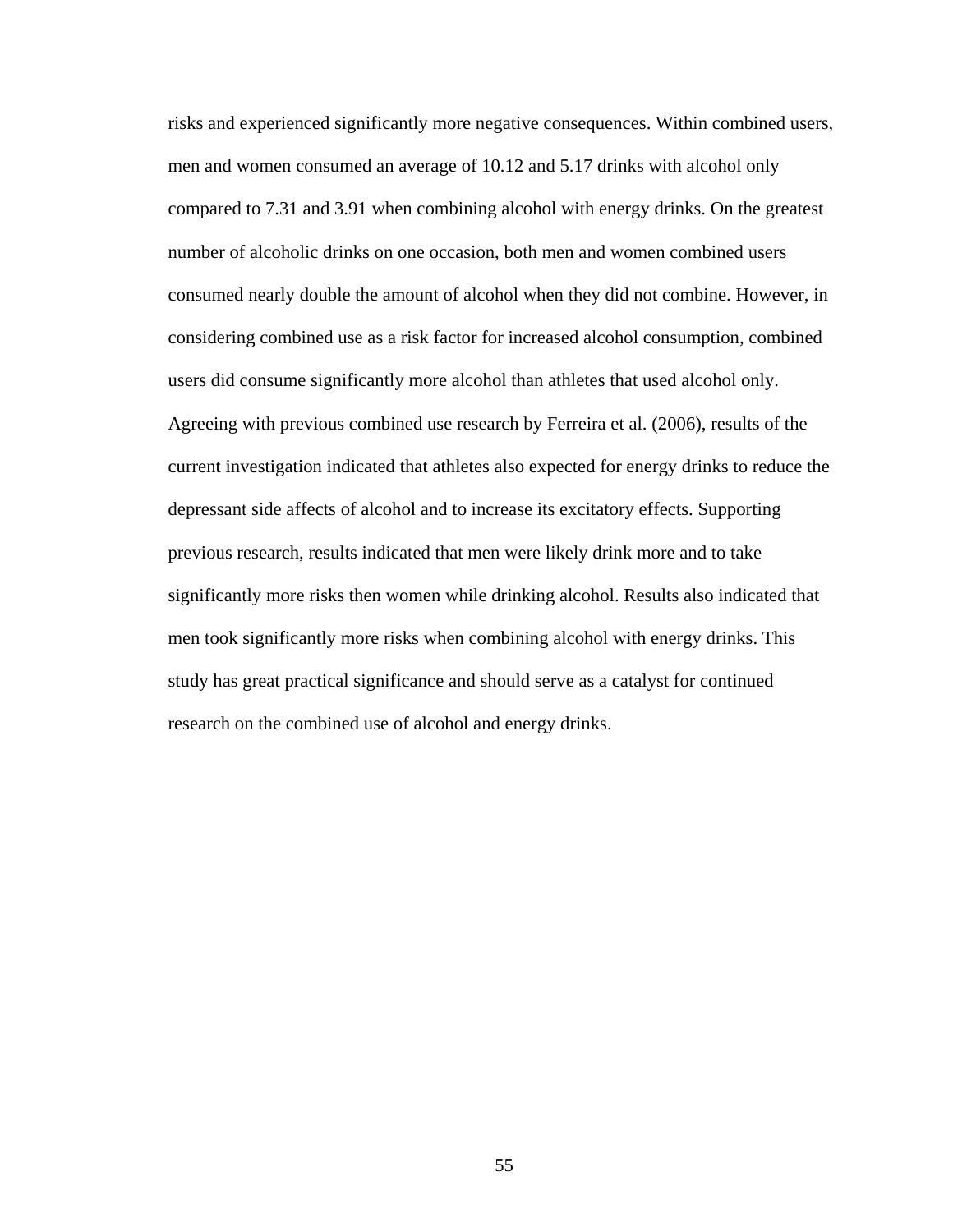#### References

- Addictive Behaviors Research Center. (1997). *The alcohol skills training program facilitators manual.* Unpublished manual, Psychology Department, University of Washington.
- Alford, C., Cox, H., & Wescott, R. (2001). The effects of red bull energy drink on human performance and mood. *Amino Acids*, 21, 139-150.
- Bauer, L., & Smith, J. (2006, October 26). Juicy jolts or risky sips? *The Kansas City Star*, pp. A1, A4.
- Benjamin, J., Li, L., Patterson, C., Greenberg, B. D., Murphy, D., & Hamer, D. (1996). Population and familial association between the D4 dopamine receptor gene and measures of novelty seeking. *Nature Genetics*, 12, 81-84.
- Brown, S. A. (1985). Expectancies versus background in the prediction of college drinking patterns. *Journal on Consulting and Clinical Psychology*, 53(1), 123- 130.
- Brown, S. A., Goldman, M., Inn, A., & Anderson, L. (1980). Expectations of reinforcement by alcohol: Their domain and relation to drinking patterns. *Journal of Consulting and Clinical Psychology*, 48, 419-426.
- Bunsen, N. (1991). Development of an adolescent risk-taking instrument. *Journal Child Practical Nursing*, 4(4), 143-149.
- The Core Institute. (1998). Recent statistics on alcohol and other drug use on American college campuses: 1995-1996. (1998). Carbondale, IL: The Core Institute.
- Carey, K. B., & Correia, C. J. (1997). Drinking motives predict alcohol-related problems in college students. *Journal of Studies on Alcohol*, 58, 100-105.
- Clark, D., Sommerfeldt, L., Schwarz, M., Hedeker, D., & Watel, L. (1990). Physical recklessness in adolescence trait or byproduct of depressive/suicidal states? *The Journal of Nervous Mental Disease*, 178(7), 423-433.
- Deixelberger-Fritz, D., Tischler, M. A., & Kallus, K. W. (2003). Changes in performance, mood state and workload due to energy drinks in pilots. *International Journal of Applied Aviation Studies*, 3(2), 195-205.
- Engs, R. C. & Hanson, D. J. (1985). The drinking patterns and problems of college students: 1983. *Journal of Alcohol and Drug Education,* 31(l), 65-83.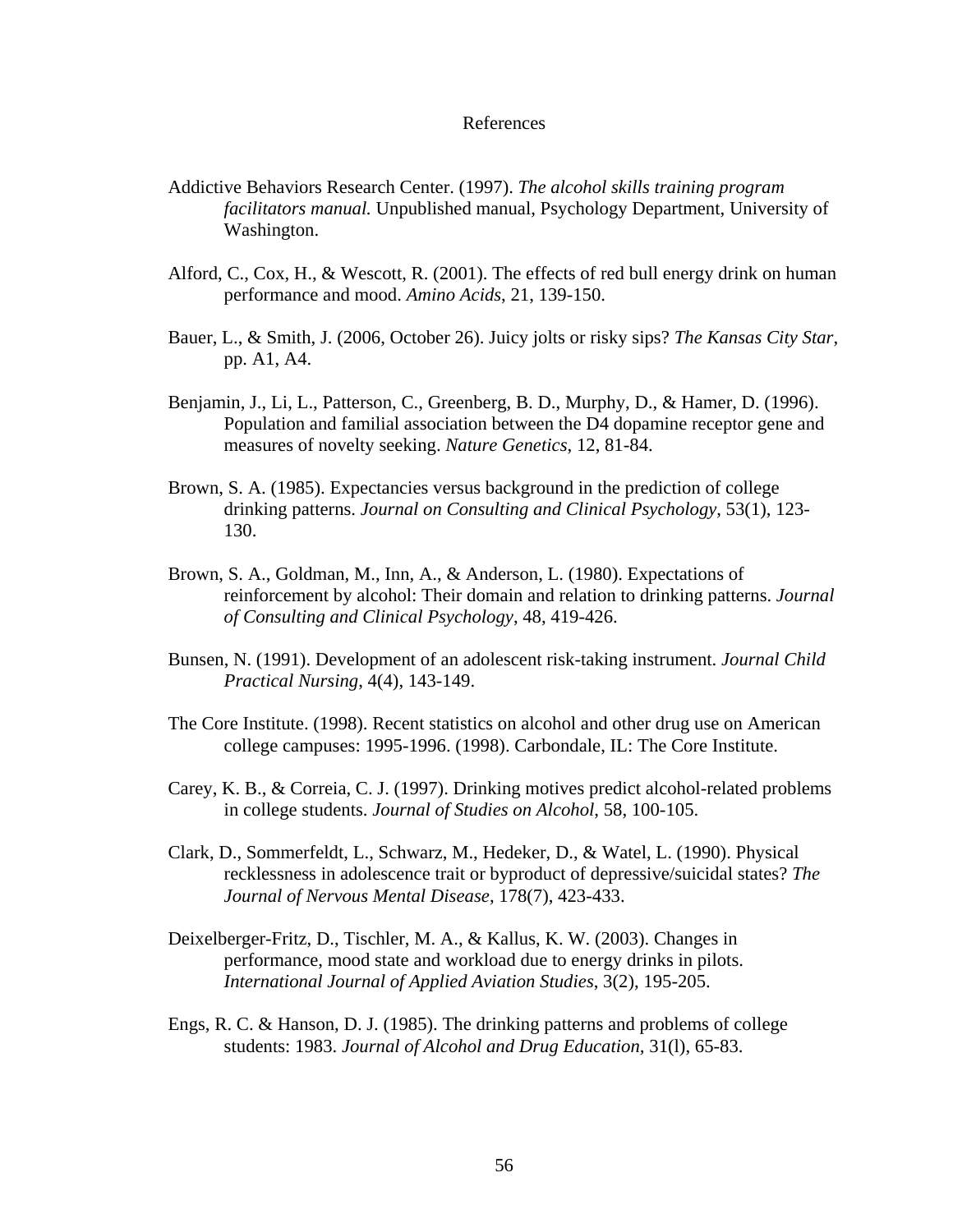- Ferreira, S. E., Mello, M. T., Pompe´ia, S., & Souza-Formigoni, M. L. O. (2006). Effects of energy drink ingestion of alcohol intoxication. *Alcoholism: Clinical and Experimental Research*, 30(4), 598-604.
- Ferreira, S. E., Mello, M. T., & Souza-Formigoni, M. L. O. (2004a). Can energy drinks affect the effects of alcoholic beverages? A study with users. *Rev. Assoc. Med. Bras.*, 50, 48-51.
- Ferreira, S. E., Mello, M. T., Rossi, M. V., & Souza-Formigoni, M. L. O. (2004b). Does an energy drink modify the effects of alcohol in a maximal effort test? *Alcohol Clinical Experimental Research*, 28, 1408-1412.
- Ferreira, S. E., Quadros, I. M. H., Trindade, A. A., Takahashi, S., Koyama, R. G., & Souza-Formigoni, M. L. O. (2004c). Can energy drinks reduce the depressor effect of ethanol? An experimental study in mice. *Physiology of Behavior*, 82, 841-847.
- Freinkel, N., & Arky, R. A. (1966). Effects of alcohol on carbohydrate metabolism in man. *Human Behavior & Biology*, 27(4), 551-563.
- Freinkel, N., Singer, D. L., Arky, R. A., Bleicher, S. J., Anderson, J. B., Silbert, C. K. (1988). Journal of Clinical Investigation, April; 81(4): 1137–1145.
- Froiland, K., Koszewski, W., Hingst, J., & Kopecky, L. (2004). Nutritional supplement use among college athletes and their sources of information. *International Journal of Sport Nutrition & Exercise Metabolism*, 14(1), 104-20.
- Fromme, K., Stroot, E., & Kaplan, D. (1993). Comprehensive effects of alcohol: Development and psychometric assessment of a new expectancy questionnaire. *Psychological Assessment*, 5(1), 19-26.
- Graham, T. E. (2001). Caffeine and exercise metabolism, endurance and performance. *Sports Medicine*, 31(11), 785-807.
- Green, A., Uryasz, F., Petr, T., & Bray, C. (2001). NCAA study of substance use and abuse habits of college student athletes. *Clinical Journal of Sport Medicine*, 11, 51-56.
- Ham, L. S., Stewart, S. H., Norton, P. J. & Hope, D. A. (2005). Psychometric assessment of the comprehensive effects of alcohol questionnaire: Comparing a brief version to the original full scale. *Journal of Psychopathology and Behavioral Assessment*, 27(3), 141-158.
- Hildebrand, K., Johnson, D., & Bogle, K. (2001). Comparison of patterns of alcohol use between high school and college athletes and non-athletes. *College Student Journal*, 35, 358-365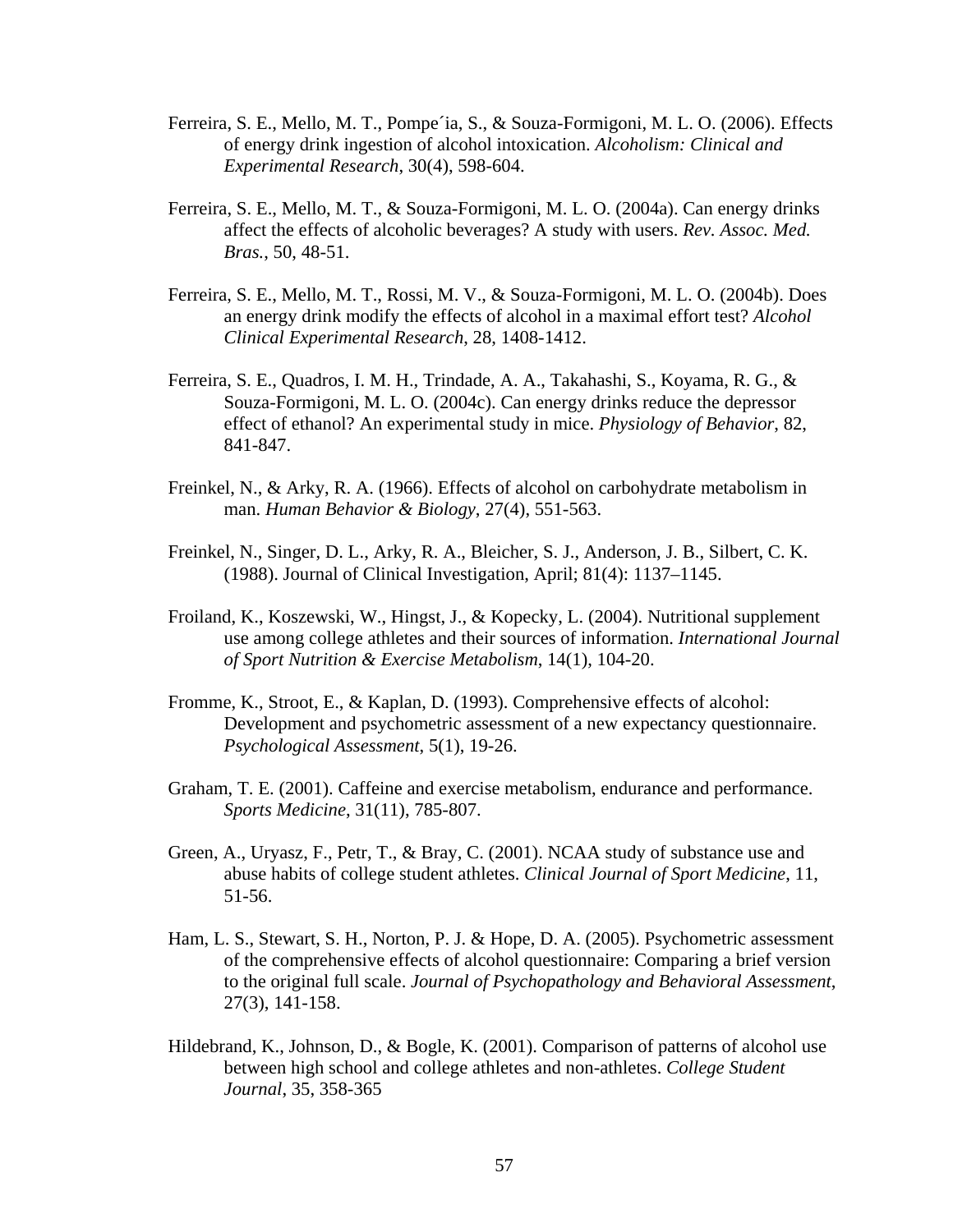- Horvath, P. & Zuckerman, M. (1993). Sensation seeking, risk appraisal, and risky behavior. *Personality and Individual Differences*, 16, 109-125.
- Irmak, C., Block, L. G., & Fitzsimons, G. J. (2005). The placebo effect in marketing: sometimes you just have to want it to work. *Journal of Marketing Research*, XLII, 406-409.
- Jackson, C. & Matthews, G. (1988). The prediction of habitual alcohol use from alcohol related expectancies and personality. *Alcohol & Alcoholism*, 23(4), 305-314.
- Kane, J. (1971). Personality, arousal, and performance. *International Journal of Sport Psychology*, 2(1), 338-346.
- Kassel, J. D., Jackson, S. I. & Unrod, M. (2000). Generalized expectancies for negative mood regulation and problem drinking among student athletes. *Journal of Studies on Alcohol*, 61, 332-340.
- Kerr, J. (1991a). Arousal-seeking in risk sport participants. *Personality and Individual Differences*, 12(6), 613-616.
- Lecci, L., MacLean, M. G. & Croteau, N. (2002). Personal goals as predictors of college student drinking motives, alcohol use and related problems. Journal of Studies on Alcohol, 63, 620-630.
- Leigh, B. C. (1990). The relationship of sex-related alcohol expectancies to alcohol consumption and sexual behavior. *Addiction*, 85(7), 919–928.
- Leichliter, J. S., Meilman, P. W., Presley, C. A., Cashin, J. R. (1998). Alcohol use and related consequences among students with varying levels of involvement in college athletics*. Journal of American College Health*, 46*,* 257-262.
- Liguori, A., Robinson, J. H. (2001). Caffeine antagonism of alcohol-induced driving impairment. *Drug and Alcohol Dependence*, 63(2), 123-129.
- McArdle, W. D., Katch, F. I., Katch, V. L. (1996). *Exercise physiology: Energy, nutrition and human performance (4th ed.)*. Baltimore: Lippincott Williams & Wilkins.
- Merriam-Webster Online Dictionary. (2007). Retrieved May 8, 2007, from http://mw1.merriam-webster.com/dictionary/Extraversion
- Martens, M. P., Cox, R. H., & Beck, N. C. (2003). Negative consequence of intercollegiate athlete drinking: The role of drinking motives. *Journal of Studies on Alcohol*, 64, 825-828.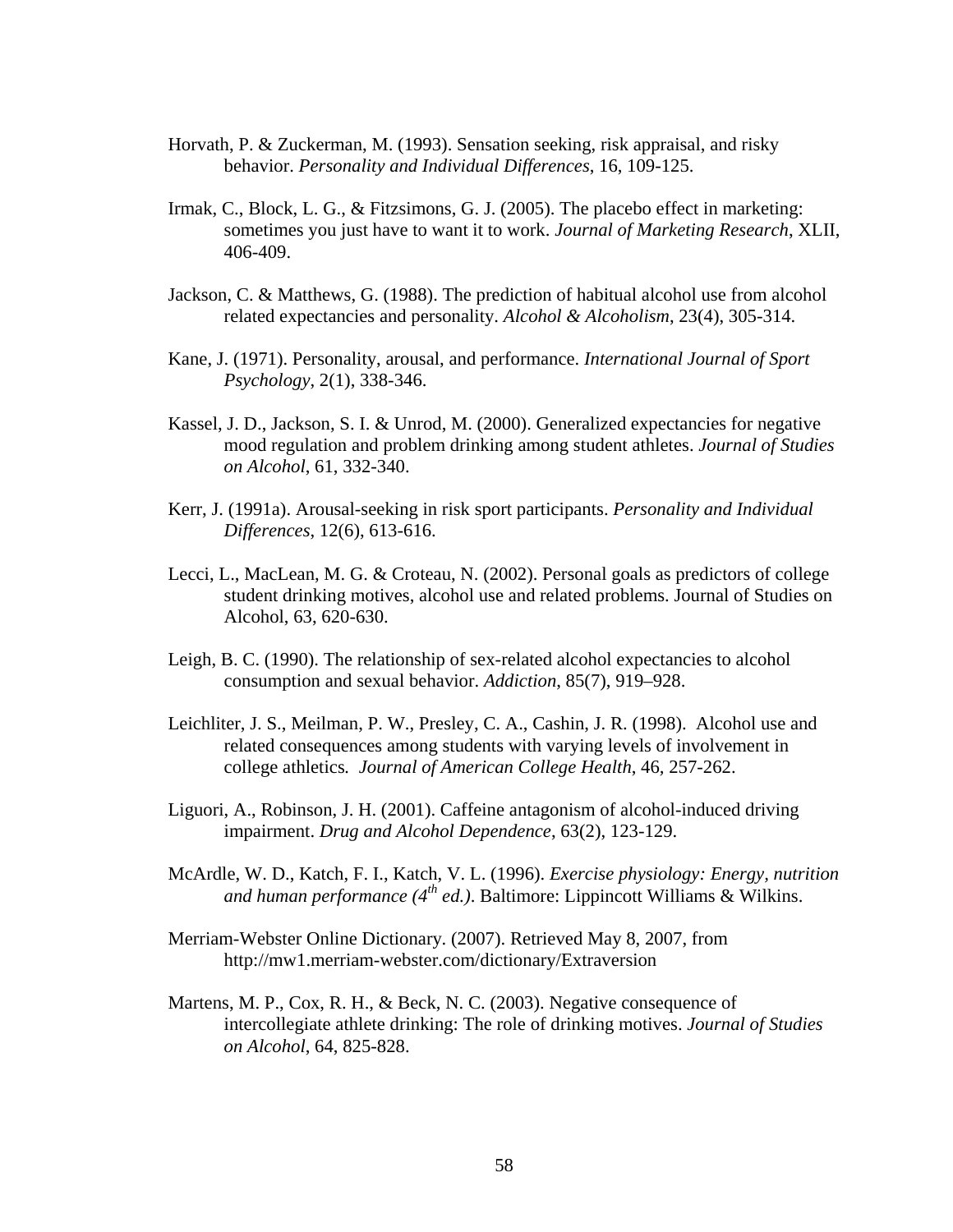- Martin, C. M., & Hoffman, M. A. (1993). Alcohol expectancies, living environment, peer influence, and gender: A model of college student drinking. *Journal of College Student Development*, 34, 206-211.
- McMillian, D., Smith, S., & Wells-Parker, E. (1989). The effects of alcohol, expectancy, and sensation seeking on driving risk taking. *Addictive Behaviors*, 14(4), 477-483.
- Miller, W. R., & Del Boca, F. K. (1994). Measurement of drinking behavior using the Form 90 family of instruments. *Journal of Studies on Alcohol*, Supplement No. 12 pp. 112-118.
- Mongeau, P. A., & Johnson, K. L. (1995). Predicting cross-sex first-date sexual expectations and involvement: Contextual and individual difference factors. *Personal Relationships*, 2(4), 301–312.
- National Collegiate Athletic Association. (2001). NCAA study of substance use habits of college student-athletes. Retrieved on November 14, 2006 from http://www.ncaa.org/library/research/substance\_use\_habits/2001/substance\_use\_a bits.pdf
- Nattiv, A., & Puffer, J. (1991). Lifestyles and health risks of collegiate athletes. *The Journal of Family Practice*, 33, 585-590.
- Nelson, T., & Wechsler, H. (2001). Alcohol and college athletes. *Medicine and Science in Sports and Exercise*, 33, 43-47.
- Olive, M. F. (2002). Interactions between taurine and ethanol in the central nervous system. *Amino Acids*, 23, 345-357.
- Presley, C. A., Meilman, P. W., & Cashin, J. R. (1996a). *Alcohol and Drugs on American College Campuses: Use, Consequences, and Perceptions of the Campus Environment (Vol. 4), 1992-94*. Carbondale, IL: Core Institute, Southern Illinois University.
- Presley, C. A., Meilman, P. W., & Lyerla, R. (1995). *Alcohol and Drugs on American College Campuses: Use, Consequences, and Perceptions of the Campus Environment (Vol. 2), 1990-92*. Carbondale, IL: Core Institute, Southern Illinois University.
- Presley, C. A., Meilman, P. W., Cashin, J. R. & Lyerla, R. (1996b). *Alcohol and Drugs on American College Campuses: Use, Consequences, and Perceptions of the Campus Environment (Vol. 3), 1991-93*. Carbondale, IL: Core Institute, Southern Illinois University.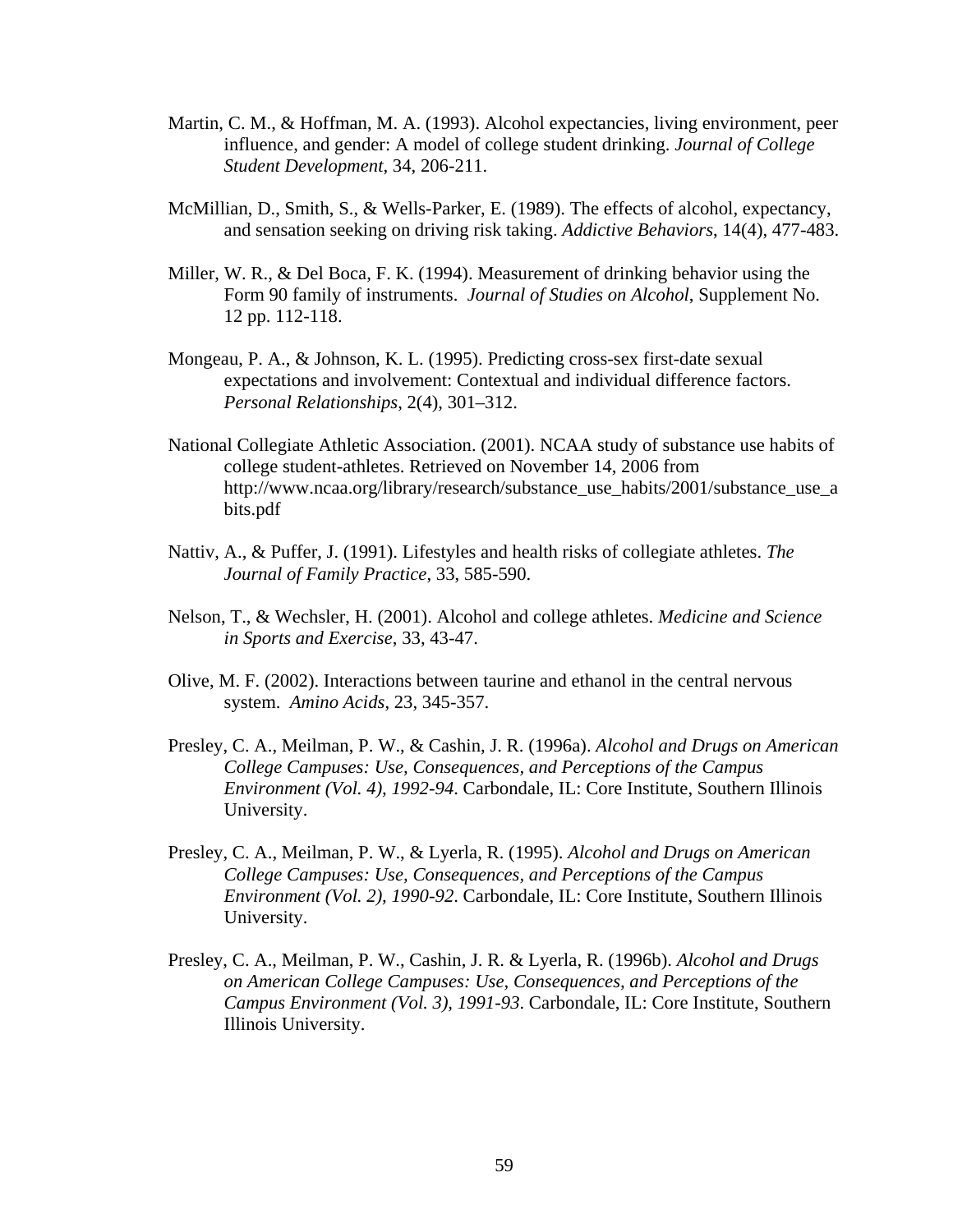- Reis, J., & Riley, W. L. (2000). Predictors of college students' alcohol consumption: Implications for student education. *The Journal of Genetic Psychology*, 16(3), 282-291.
- Reyner, L. A., & Horne, J. A. (2001). Beneficial effects of an "energy drink" given to sleepy drivers. *Amino Acids*, 20, 83-89.
- Reyner, L. A., & Horne, J. A. (2002). Efficacy of a functional energy drink in counteracting driver sleepiness. *Physiology and Behavior*, 75, 331-335.
- Riesselmann, B., Rosenbaum, F., & Schneider, V. (1996). Alcohol and energy drink can combined consumption of both beverages modify automobile driving fitness? *Blutalkohol*, 33, 201-208.
- Scholey, A. B., & Kennedy, D. O. (2004a). Cognitive and physiological effects of an "energy drink": an evaluation of the whole energy drink and of glucose, caffeine and herbal flavoring fractions. *Psychopharmacology*, 176, 320-330.
- Scholey, A. B., & Kennedy, D. O. (2004b). A glucose-caffeine 'energy drink' ameliorates subjective and performance deficits during prolonged cognitive demand. *Appetite*, 42, 331-333.
- Seidl, R., Peyrl, A., Nicham, R., Hauser, E. (2000). A taurine and caffeine-containing drink stimulates cognitive performance and well-being. *Amino Acids*, 19, 635- 642.
- Shiv, B., Carmon, Z., & Ariely, D. (2005). Placebo effects of marketing actions: consumers may get what they pay for. *Journal of Marketing Research*, XLII, 383- 393.
- Smit, H. J., & Rogers, P. J. (2002). Effects of 'energy' drinks on mood and mental performance: critical methodology. *Food Quality and Preference*, 13, 317-326.
- Sobell, L. C, Agrawal, S., Sobell, M. B., Leo, G. I., Young, L. J., Cunningham, J. A., & Simco, E. R. (2003). Comparison of a quick drinking screen with the timeline followback for individuals with alcohol problems. *Journal of Studies on Alcohol*, 64, 858-861.
- Sobell, L. C., & Sobell, M. B. (2003). Alcohol consumption measures. In J. P. Allen, & V. Wilson (Eds.), *Assessing alcohol problems*. (2nd Ed., pp. 78-99). Rockville, MD: National Institute on Alcohol Abuse and Alcoholism.
- Valdivia, I., & Stewart, S. H. (2005). A further examination of the psychometric properties of the Comprehensive Effects of Alcohol Questionnaire. *Cognitive Behavior Therapy*, 34(1), 22-33.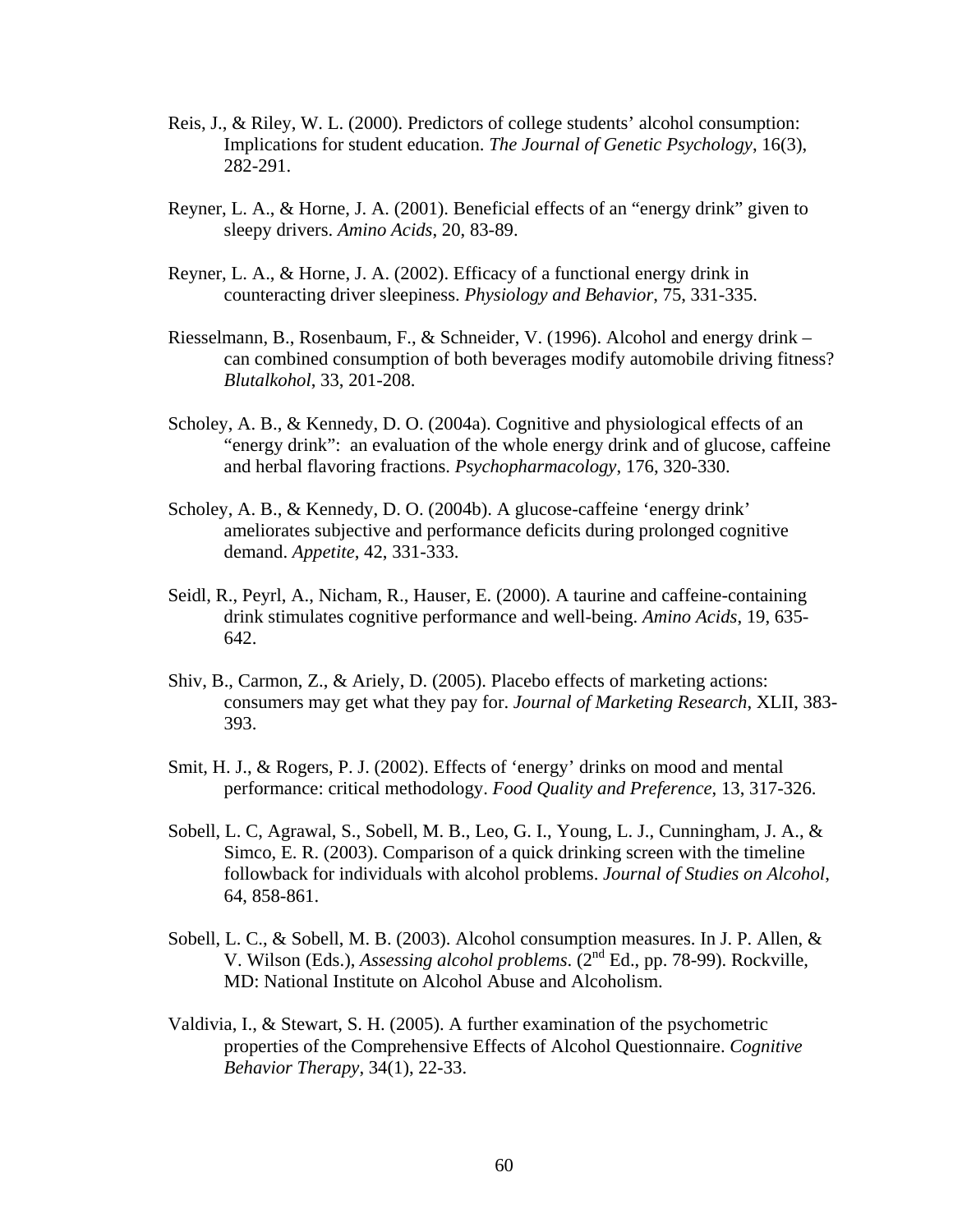- Vohra, B. P., & Hui, X. (2000). Improvement of impaired memory in mice by taurine. *Neural Plast*, 7, 245-59.
- Warburton, D. M., Bersellini, E., & Sweeney, E. (2001). An evaluation of a caffeinated taurine drink on mood, memory and information processing in healthy volunteers without caffeine abstinence. *Psychopharmacology*, 158, 322-328.
- Wechsler, H., Davenport, A. E., Dowdall, G. W., Grossman, S. J., & Zanakos, S. I. (1997). Binge drinking, tobacco, and illicit drug use and involvement in college athletics. *Journal of American College Health*, 45, 195-200.
- Wechsler, H., Davenport, A., Dowdall, G., Moeykens, B. & Costillo, S. (1994). Health and behavioral consequences of binge drinking in college: A national survey of students at 140 campuses. *Journal of the American Medical Association*, 272, 1672-1677.
- Wechsler, H., Moeykens, B., Davenport, A., Castillo, S., & Hansen, J. (1995). The adverse impact of heavy episodic drinkers on other college students. *Journal of Studies on Alcohol*, 56, 628-634.
- Wikipedia, The Free Encyclopedia. (2007, May 29). Red bull new york. Retrieved May 30, 2007, from http://en.wikipedia.org/wiki/Red\_Bull
- Wood, M. D., Nagoshi, C. T. & Dennis, D. A. (1992). Alcohol norms and expectations as predictors of alcohol use and problems in a college student sample. *American Journal of Drug and Alcohol Abuse*, 18, 461-476.
- Zuckerman, M. (1971). Dimensions of sensation seeking. *Journal of Consulting and Clinical Psychology*, 36(1), 45-52*.*
- Zuckerman, M. (1983). Sensation seeking and sports. *Personality and Individual Differences*, 4(3), 285-292.
- Zuckerman, M. (1996). The psychobiological model for impulsive unsocialized sensation seeking: A comparative approach. *Neuropsychobiology*, 34, 125-129.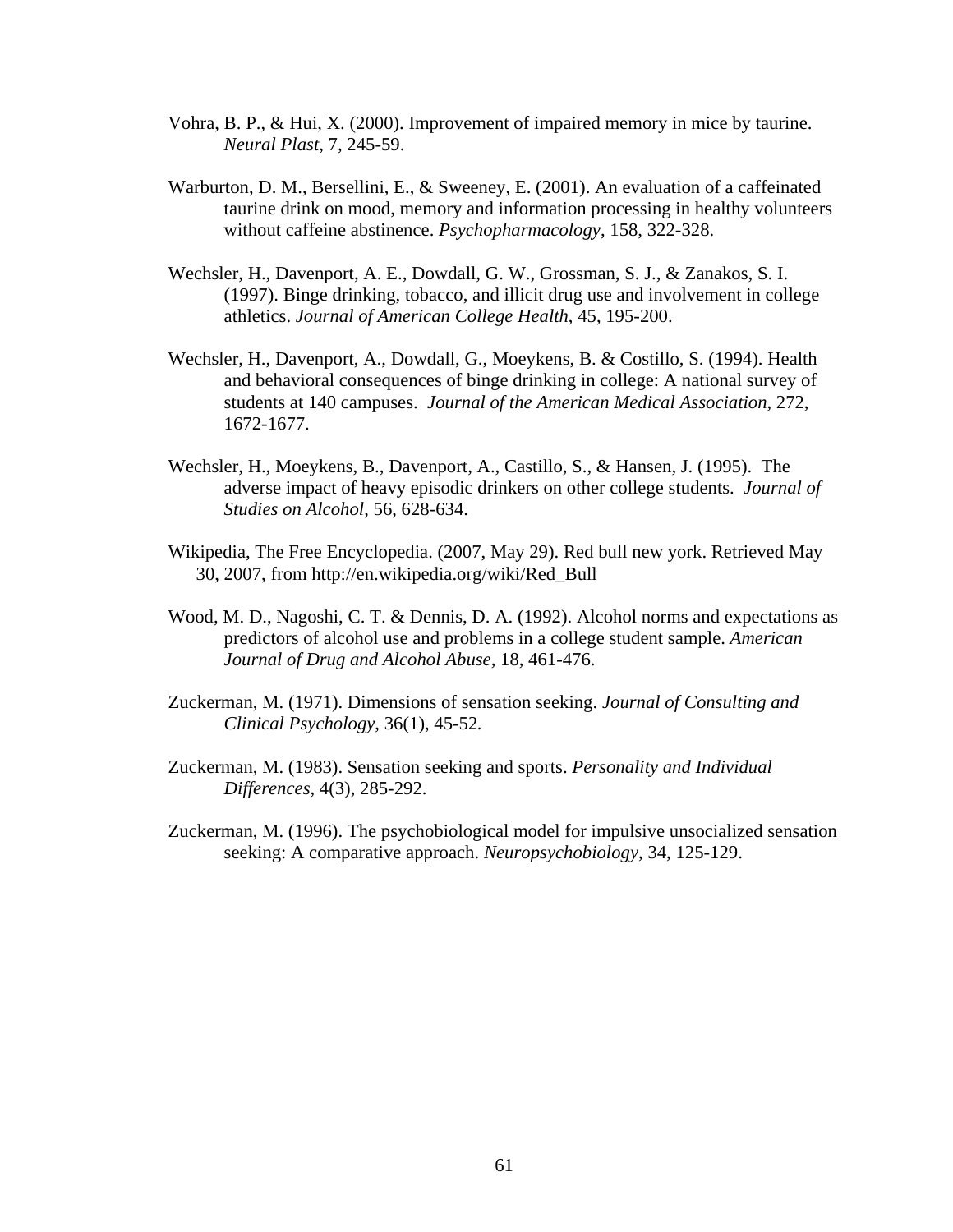| Variable             | Male           | Female         |
|----------------------|----------------|----------------|
| Baseball             | 31             | $\overline{0}$ |
| <b>Basketball</b>    | 9              | $\overline{4}$ |
| <b>Cross Country</b> | 15             | 13             |
| Football             | 98             | $\overline{0}$ |
| Golf                 | 10             | 11             |
| Gymnastics           | $\overline{0}$ | 14             |
| Soccer               | $\overline{0}$ | 21             |
| Softball             | $\overline{0}$ | 19             |
| Swimming & Diving    | 28             | 22             |
| Tennis               | $\overline{0}$ | 9              |
| Track & Field        | 31             | 21             |
| Wrestling            | 35             | $\overline{0}$ |
| Volleyball           | $\overline{0}$ | 10             |

*Quick Drink Screen Distribution by Gender and Sport (N = 401)*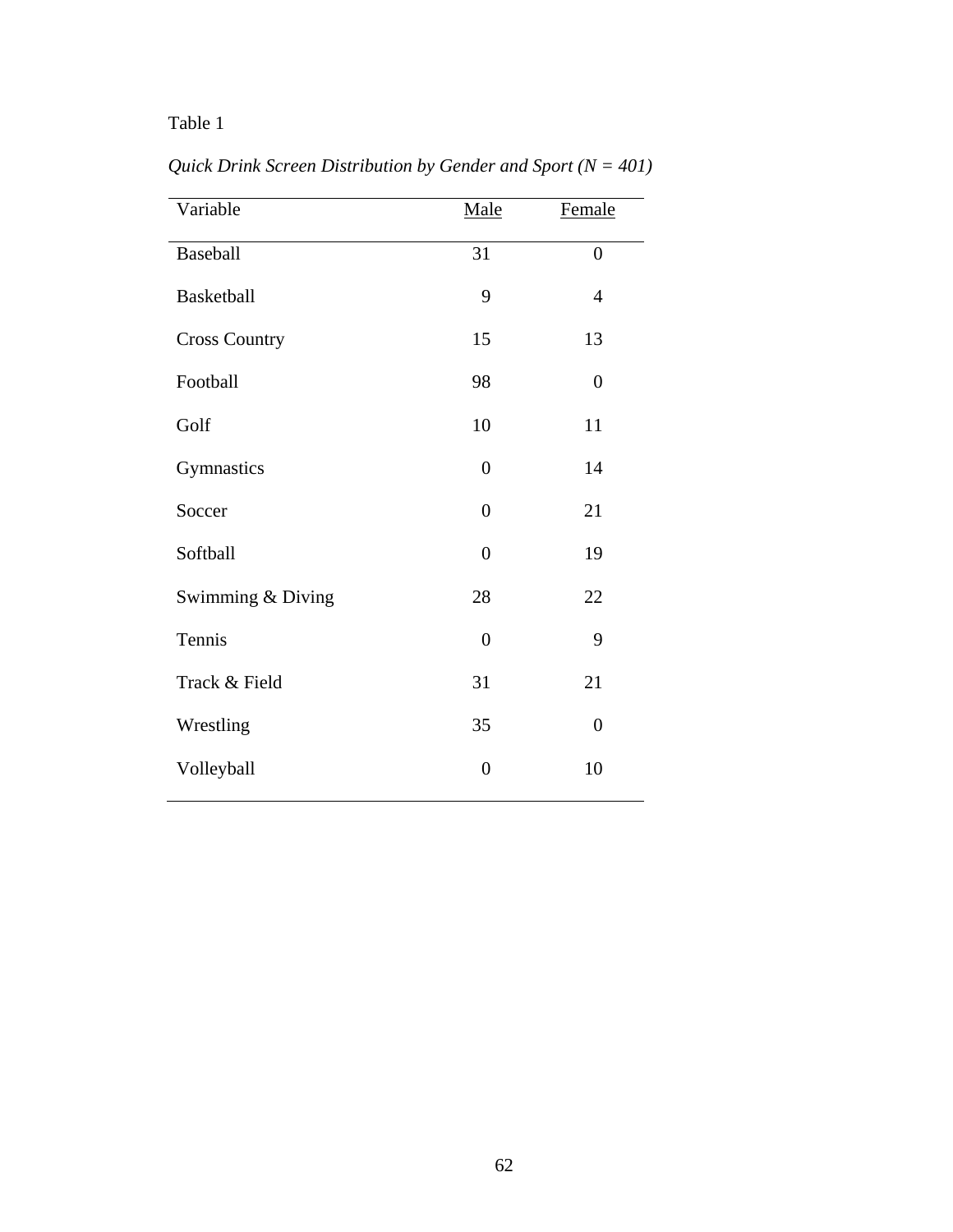| Variable             | Male           | Female         |
|----------------------|----------------|----------------|
| Baseball             | 16             | $\overline{0}$ |
| <b>Basketball</b>    | $\overline{0}$ | $\overline{0}$ |
| <b>Cross Country</b> | $\mathbf{1}$   | $\overline{4}$ |
| Football             | 34             | $\overline{0}$ |
| Golf                 | 3              | $\overline{2}$ |
| Gymnastics           | $\overline{0}$ | $\overline{4}$ |
| Soccer               | $\overline{0}$ | 7              |
| Softball             | $\overline{0}$ | 1              |
| Swimming & Diving    | 15             | 16             |
| Tennis               | $\overline{0}$ | 3              |
| Track & Field        | 7              | $\overline{0}$ |
| Wrestling            | 15             | $\theta$       |
| Volleyball           | $\overline{0}$ | $\overline{4}$ |

*Hypotheses 1, 2, & 4 Distribution by Gender and Sport (n = 132)*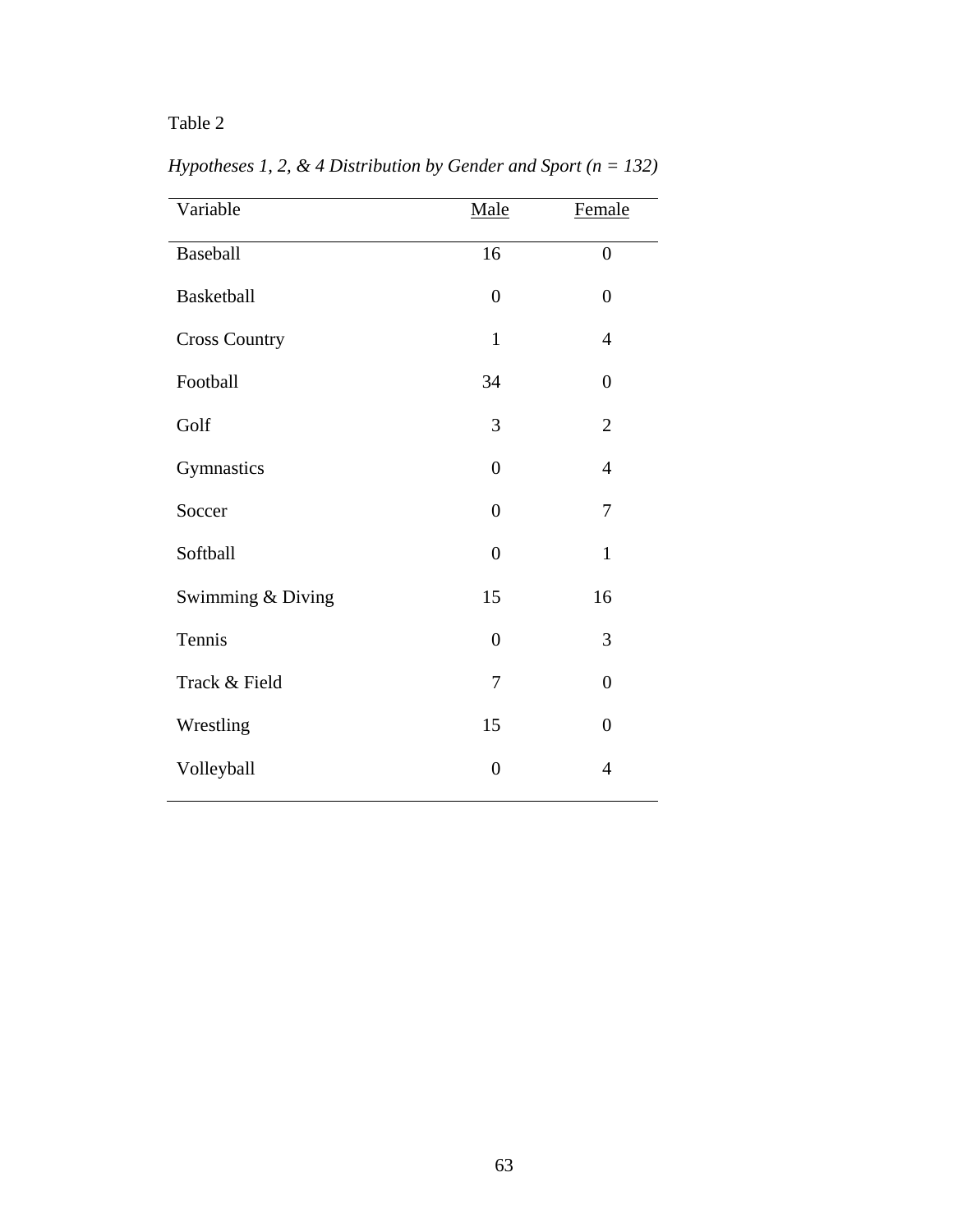| Variable             | Male             | Female         |
|----------------------|------------------|----------------|
| Baseball             | 27               | $\overline{0}$ |
| <b>Basketball</b>    | $\mathbf{2}$     | $\overline{0}$ |
| <b>Cross Country</b> | 11               | 13             |
| Football             | 51               | $\overline{0}$ |
| Golf                 | 6                | 9              |
| Gymnastics           | $\overline{0}$   | 13             |
| Soccer               | $\overline{0}$   | 18             |
| Softball             | $\overline{0}$   | 16             |
| Swimming & Diving    | 25               | 19             |
| Tennis               | $\overline{0}$   | 6              |
| Track & Field        | 22               | 11             |
| Wrestling            | 25               | $\overline{0}$ |
| Volleyball           | $\boldsymbol{0}$ | $\overline{7}$ |

*Hypothesis 3 Alcohol Only Distribution by Gender and Sport (n = 281)*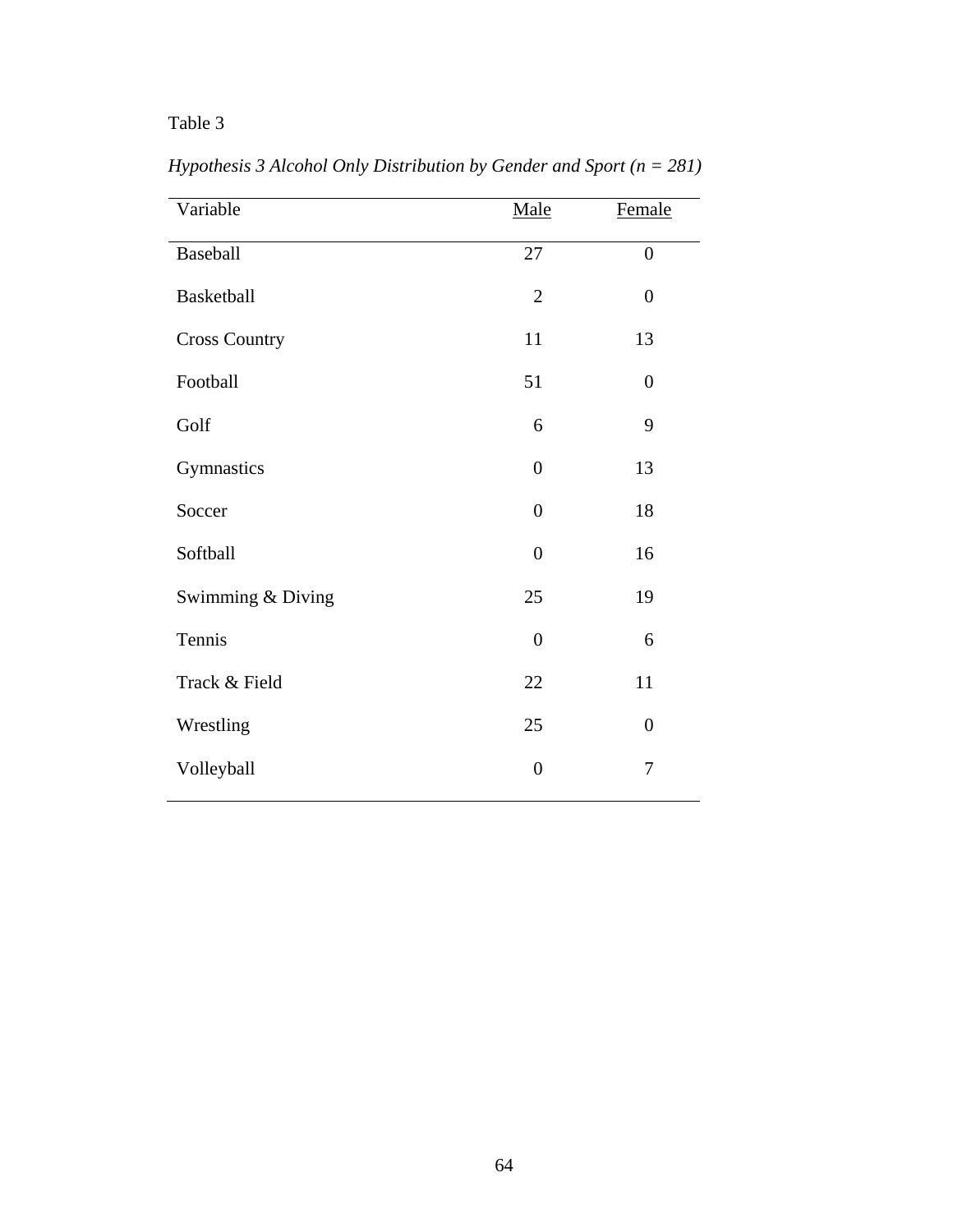| Variable                              | $\boldsymbol{N}$ | M     | SD    |
|---------------------------------------|------------------|-------|-------|
| Alcohol days/week<br>1.               | 132              | 1.76  | .95   |
| Combined days/week<br>1.              | 132              | 0.85  | .83   |
| Energy drink days/week<br>1.          | 132              | 1.24  | 2.17  |
| Alcohol average # drinks<br>2.        | 127              | 8.60  | 5.14  |
| 2a. Combined average # alcohol drinks | 123              | 6.28  | 4.41  |
| 2b. Combined average # energy drinks  | 132              | 2.17  | 2.18  |
| Energy drink average drinks<br>2.     | 132              | 0.90  | 0.87  |
| Alcohol binge drinking<br>3.          | 130              | 54.89 | 50.85 |
| 3a. Combined alcohol binge            | 131              | 16.00 | 22.79 |
| 3b. Combined energy binge             | 131              | 8.21  | 16.50 |
| Energy drink binge<br>3.              | 132              | 2.69  | 8.83  |
| Alcohol greatest # of drinks<br>4.    | 132              | 18.23 | 10.56 |
| 4a. Combined greatest # of alcohol    | 132              | 10.83 | 7.94  |
| 4b. Combined greatest # of energy     | 132              | 3.41  | 3.01  |
| Energy drink greatest #<br>4.         | 132              | 2.10  | 3.11  |
| Combined use energy binge drinking    | 81               | 8.21  | 16.50 |
| Energy drink binge without alcohol    | 43               | 2.69  | 8.83  |

*Quick Drink Screen Descriptive Statistics for the Combined Use Sample*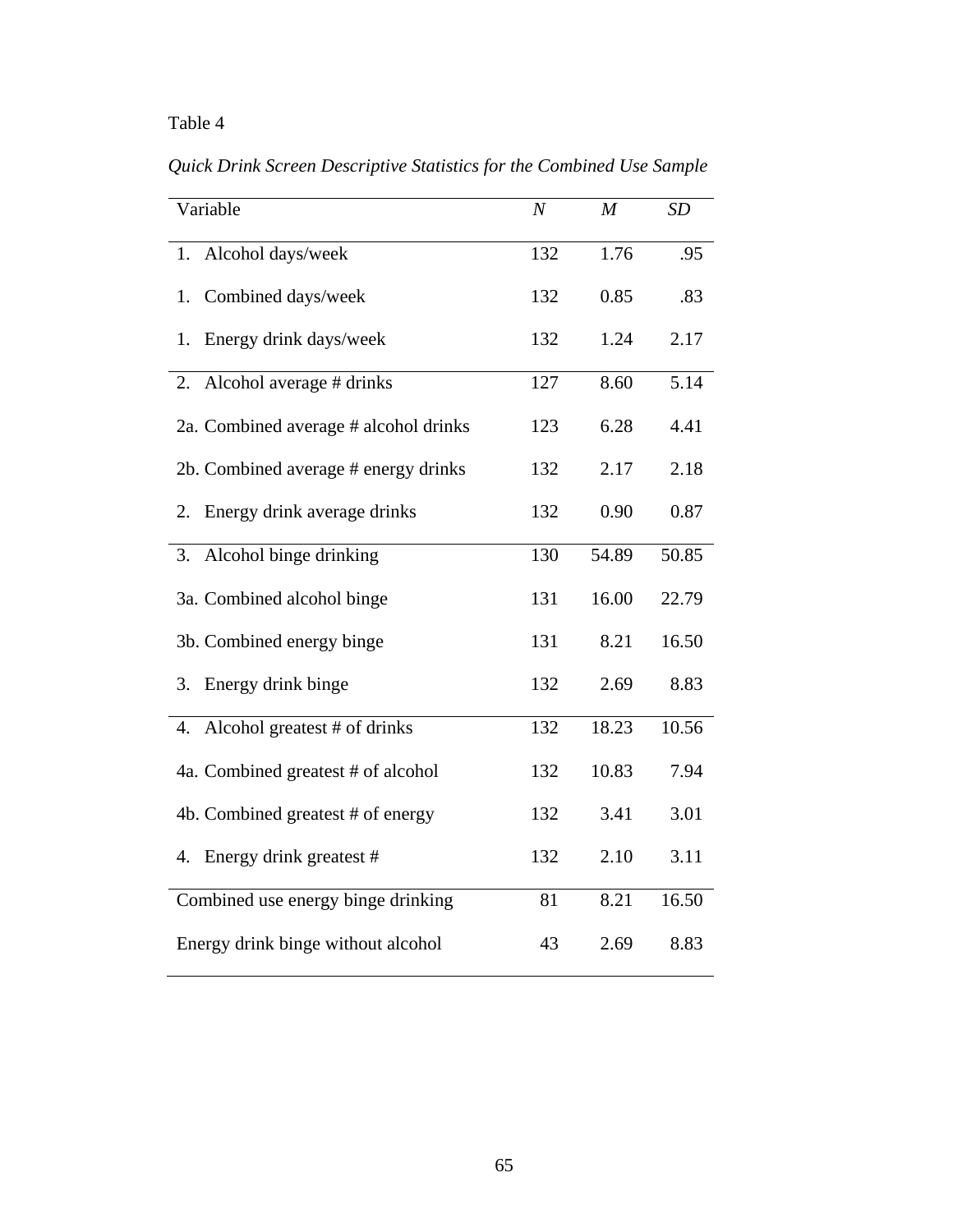| Variable                       |                 | Male            | Female           |                 |                  |                  |
|--------------------------------|-----------------|-----------------|------------------|-----------------|------------------|------------------|
|                                | $\underline{N}$ | $\underline{M}$ | $\underline{SD}$ | $\underline{N}$ | $\boldsymbol{M}$ | $\underline{SD}$ |
| Alcohol days/week              | 91              | 1.94            | 0.93             | 41              | 1.38             | 0.90             |
| Combined use days/week         | 91              | 0.88            | 0.78             | 41              | 0.79             | 0.93             |
| Energy drinks only days/week   | 91              | 1.52            | 2.49             | 41              | 0.63             | 0.99             |
| Average # alcoholic drinks     | 88              | 10.12           | 5.33             | 39              | 5.17             | 2.28             |
| Average # alco. drinks comb.   | 85              | 7.31            | 4.75             | 38              | 3.91             | 2.23             |
| Average # energy drinks comb.  | 91              | 2.39            | 2.49             | 41              | 1.70             | 1.10             |
| Average # energy drinks only   | 91              | 1.06            | 0.92             | 41              | 0.56             | 0.65             |
| Greatest # of alcoholic drinks | 91              | 21.76           | 10.42            | 41              | 10.38            | 5.38             |
| Comb. greatest # alco. drinks  | 91              | 12.88           | 8.42             | 41              | 6.29             | 4.05             |
| Comb. energy drink greatest #  | 91              | 3.77            | 3.42             | 41              | 2.59             | 1.50             |
| Energy drink only greatest #   | 91              | 2.59            | 3.57             | 41              | 0.98             | 0.99             |

*Quick Drink Screen Independent Samples t-test Descriptive Statistics for the Combined Use Sample (n = 132)*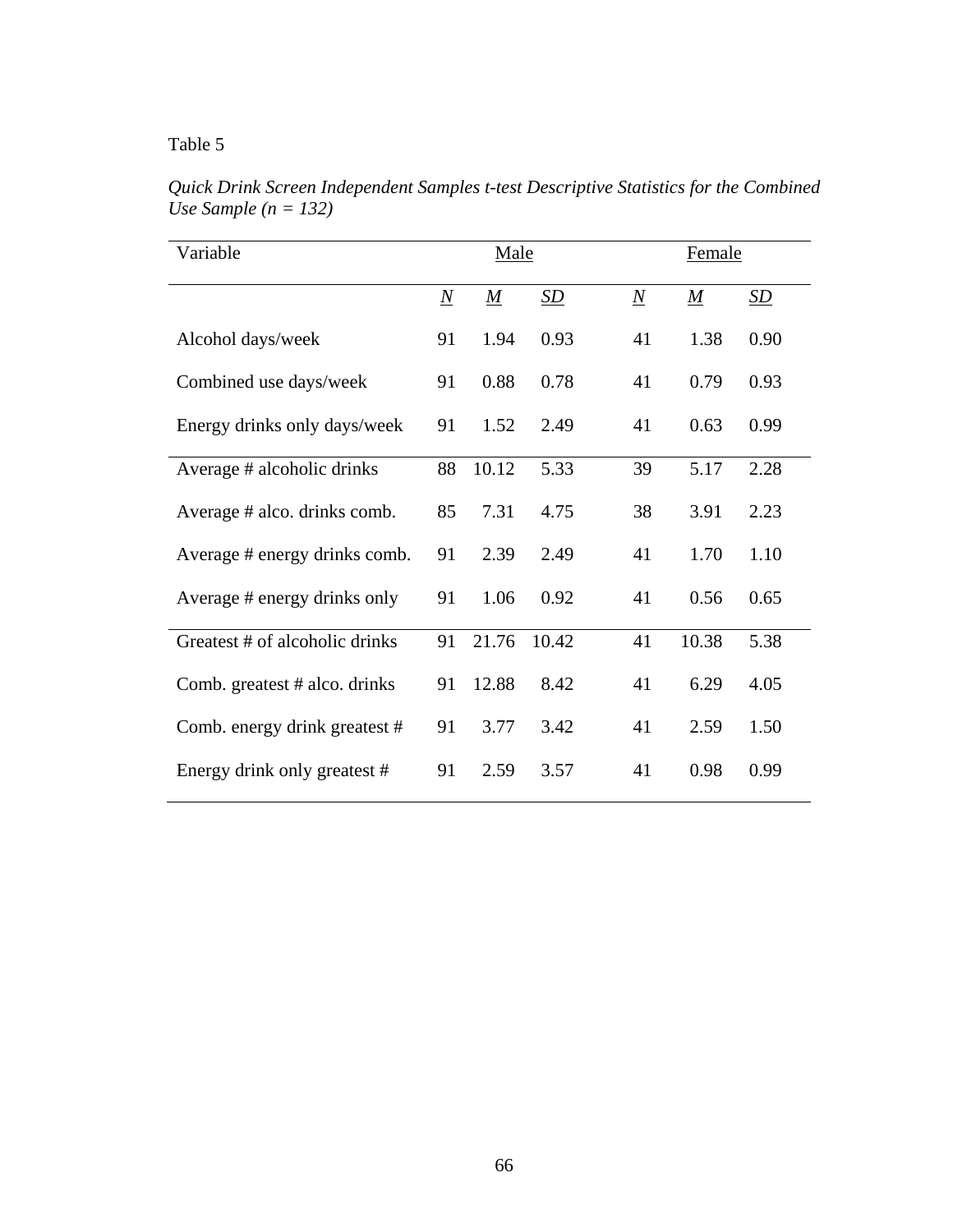| Variable                           |                | Male             |       | Female  |                  |       |
|------------------------------------|----------------|------------------|-------|---------|------------------|-------|
|                                    | $\overline{N}$ | $\boldsymbol{M}$ | SD    | $\it N$ | $\boldsymbol{M}$ | SD    |
| Alcohol days/week                  | 169            | 1.58             | 1.06  | 112     | 1.13             | 0.90  |
| Alcohol average # drinks           | 163            | 8.58             | 5.30  | 108     | 4.56             | 2.38  |
| Alcohol binge drinking             |                | 166 45.77        | 49.32 | 112     | 22.87            | 40.02 |
| Alcohol greatest $#$ of drinks 169 |                | 17.30            | 10.02 | 112     | 8.63             | 4.54  |

*Quick Drink Screen Independent Samples t-test Descriptive Statistics for Total Alcohol Use Sample (n = 281*)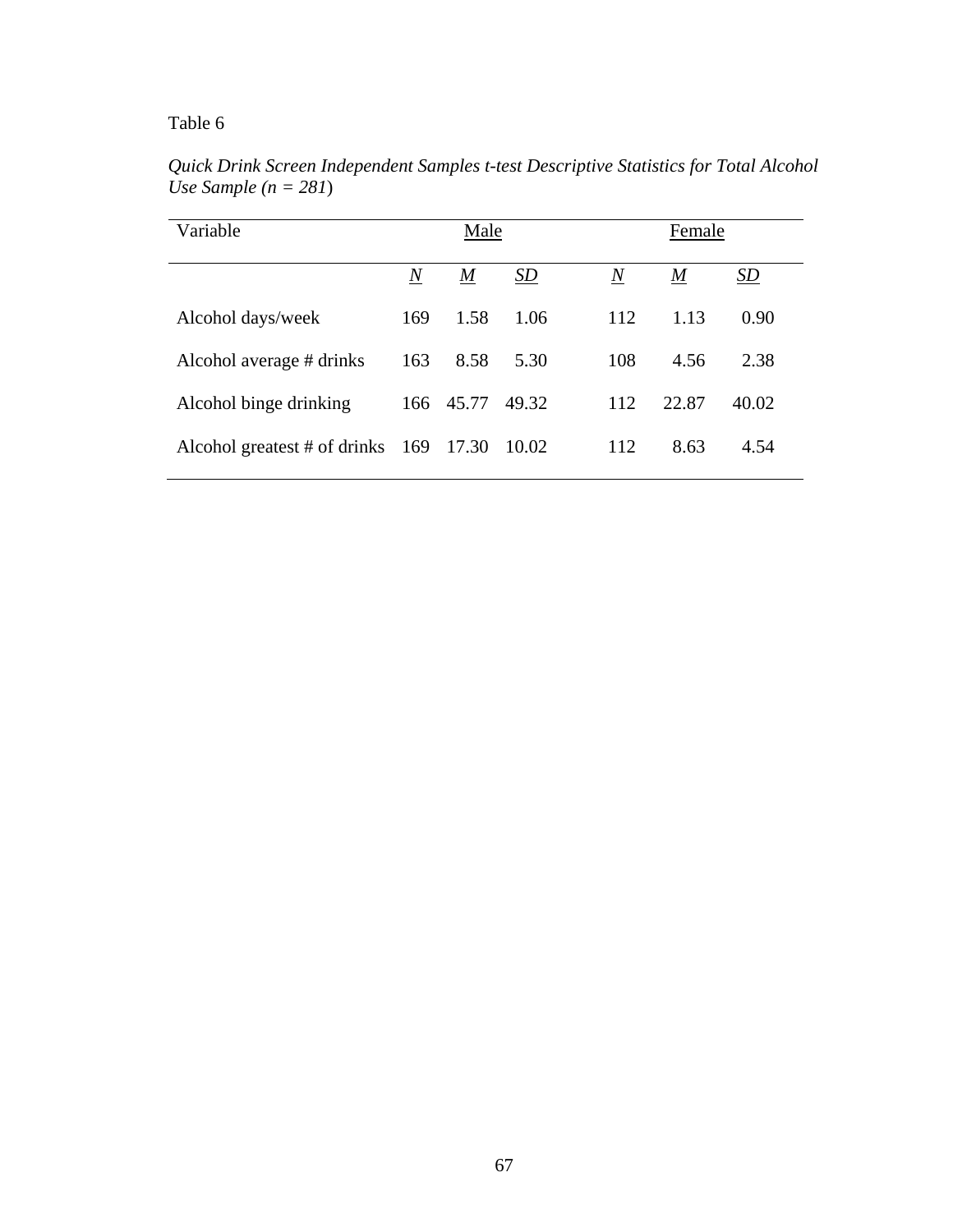| Variable (I would)                          | Alcohol Combined    |   |    |         | Paired Samples t-test |     |                               |    |          |
|---------------------------------------------|---------------------|---|----|---------|-----------------------|-----|-------------------------------|----|----------|
|                                             | M<br>SD.            | M | SD |         | $M_{dif}$ SD          | ES  | $\boldsymbol{t}$              | df | sig.     |
| Enjoy sex more                              | 2.69 1.03 2.61 1.09 |   |    | $.08\,$ | 0.83                  | .07 | 1.06 130                      |    | .294     |
| Be brave and daring                         | 3.17 0.77 3.06 0.93 |   |    |         | $.11 \quad 0.91$      | .13 | 1.34 130                      |    | .183     |
| Be courageous                               | 3.00 0.77 3.02 0.90 |   |    |         | $-.02 \quad 0.85$     | .03 | $-0.31$ 130                   |    | .757     |
| Act aggressively                            | 2.46 0.95 2.76 1.12 |   |    |         | $-.30 \quad 0.93$     |     | $.29 - 3.68$ 130              |    | $.000**$ |
| Take risks                                  | 3.18 0.72 3.21 0.81 |   |    |         | $-.03 \quad 0.76$     |     | $.04 - 0.46$ 130              |    | .648     |
| Be more alert                               | 1.79 0.74 2.69 1.02 |   |    |         |                       |     | $-0.91$ 1.13 1.03 $-9.18$ 130 |    | $.000**$ |
| Feel stronger                               | 2.25 1.01 2.66 1.09 |   |    | $-.41$  | 1.04                  |     | $.39 -4.55$ 130               |    | $.000**$ |
| Sober up quicker                            | 1.72 0.81 2.04 1.02 |   |    |         | $-.32 \quad 1.25$     |     | $.35 - 2.96$ 129              |    | $.004*$  |
| Drive a motor vehicle                       | 1.57 0.97 1.75 1.05 |   |    |         | $-.18$ 0.76           |     | $.18 - 2.79$ 129              |    | $.006*$  |
| Be more likely to fight 2.45 1.13 2.50 1.86 |                     |   |    | $-.05$  | 0.73                  | .04 | $-0.72$ 130                   |    | .475     |

*Paired Samples t-test Results of Variables within the Combined Use Risk Taking Scale (n = 131)* 

\**p* < .01, \*\**p* < .001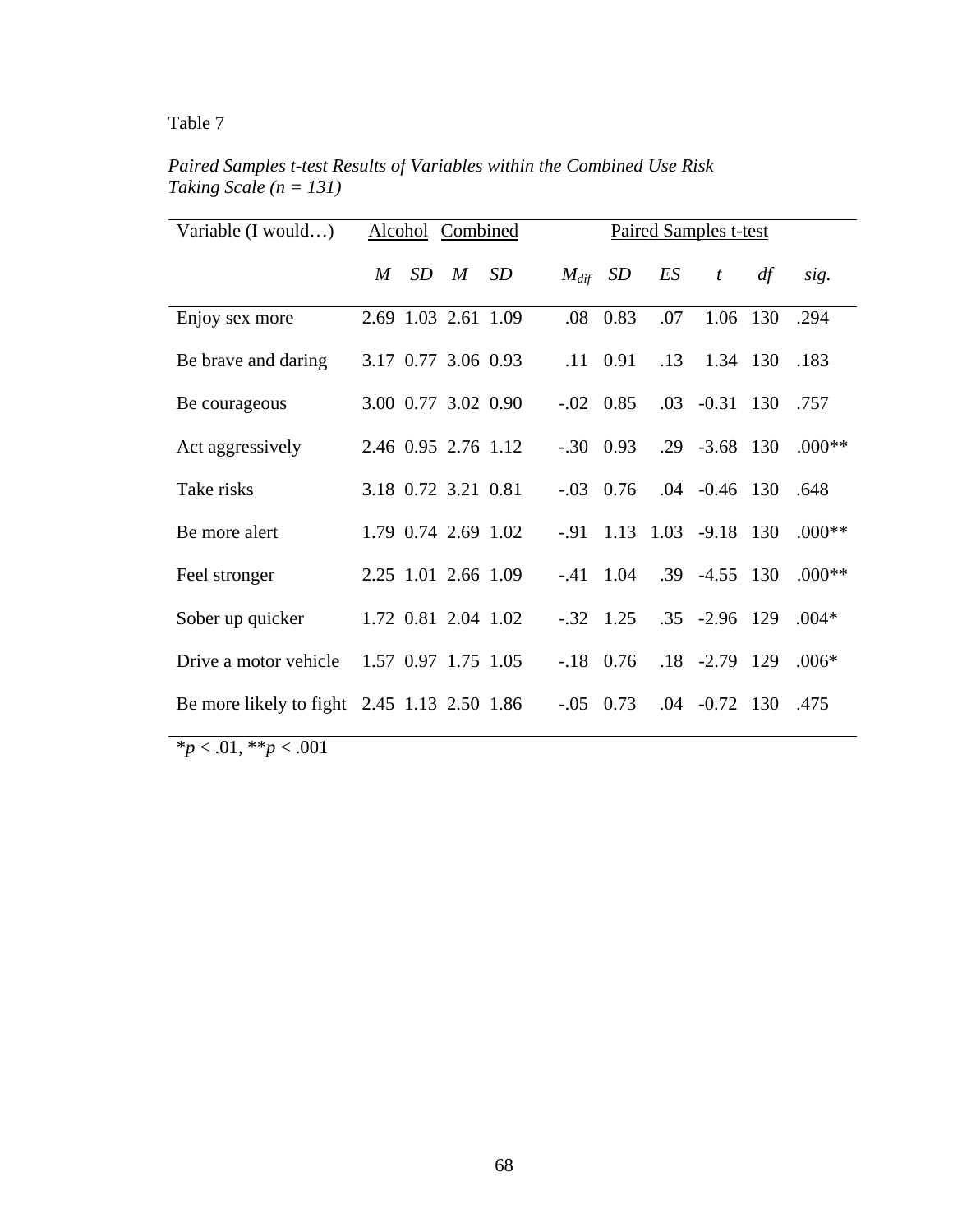| Variable (I would)                                |   |    | Alcohol Combined    |           |           |                   |                  | <b>Paired Samples t-test</b>   |    |          |
|---------------------------------------------------|---|----|---------------------|-----------|-----------|-------------------|------------------|--------------------------------|----|----------|
|                                                   | M | SD | $\boldsymbol{M}$    | <i>SD</i> | $M_{dif}$ | SD                | ES               | $\mathfrak{t}$                 | df | sig.     |
| Feel dizzy                                        |   |    | 3.02 0.89 2.67 1.06 |           | .34       | 1.01              | .35              | 3.91 130                       |    | $.000**$ |
| Be clumsy                                         |   |    | 3.17 0.81 2.69 1.01 |           |           | .47 0.92          | .52              | 5.87 130                       |    | $.000**$ |
| Be loud, boisterous,<br>or noisy                  |   |    | 3.10 0.96 3.11 0.98 |           |           | $-.01 \quad 0.85$ | .01              | $-0.10$ 130 .919               |    |          |
| Feel guilty                                       |   |    | 1.82 0.90 1.89 0.90 |           |           | $-.06$ 0.71       | .07              | $-0.99$ 130 .327               |    |          |
| Feel moody                                        |   |    | 2.17 0.98 2.22 0.96 |           |           | $-.05 \quad 0.81$ |                  | $.05 -0.65$ 129 .515           |    |          |
| Not sleep well                                    |   |    | 1.87 0.98 2.71 1.15 |           |           | $-.84$ 1.25       |                  | $.79$ $-7.72$ 130              |    | $.000**$ |
| Be nervous or jittery                             |   |    | 1.49 0.68 2.47 1.08 |           | -.98      |                   |                  | $1.03$ $1.11$ $-10.82$ $130$   |    | $.000**$ |
| Get a hangover                                    |   |    | 2.75 0.96 2.76 1.04 |           |           | $-.01 \quad 0.99$ | .01              | $-0.09$ 130 .930               |    |          |
| Experience a rapid<br>heartbeat                   |   |    | 1.85 0.85 2.90 1.06 |           |           |                   |                  | $-1.05$ 1.12 1.09 $-10.67$ 130 |    | $.000**$ |
| Be more likely to get<br>injured<br>** $p < .001$ |   |    | 2.63 1.05 2.72 1.04 |           |           | $-.08$ 0.86       | .08 <sub>1</sub> | $-1.12$ 130 .266               |    |          |

*P Consequence Scale (n = 131) aired Samples t-test Results of Variables within the Combined Use Negative*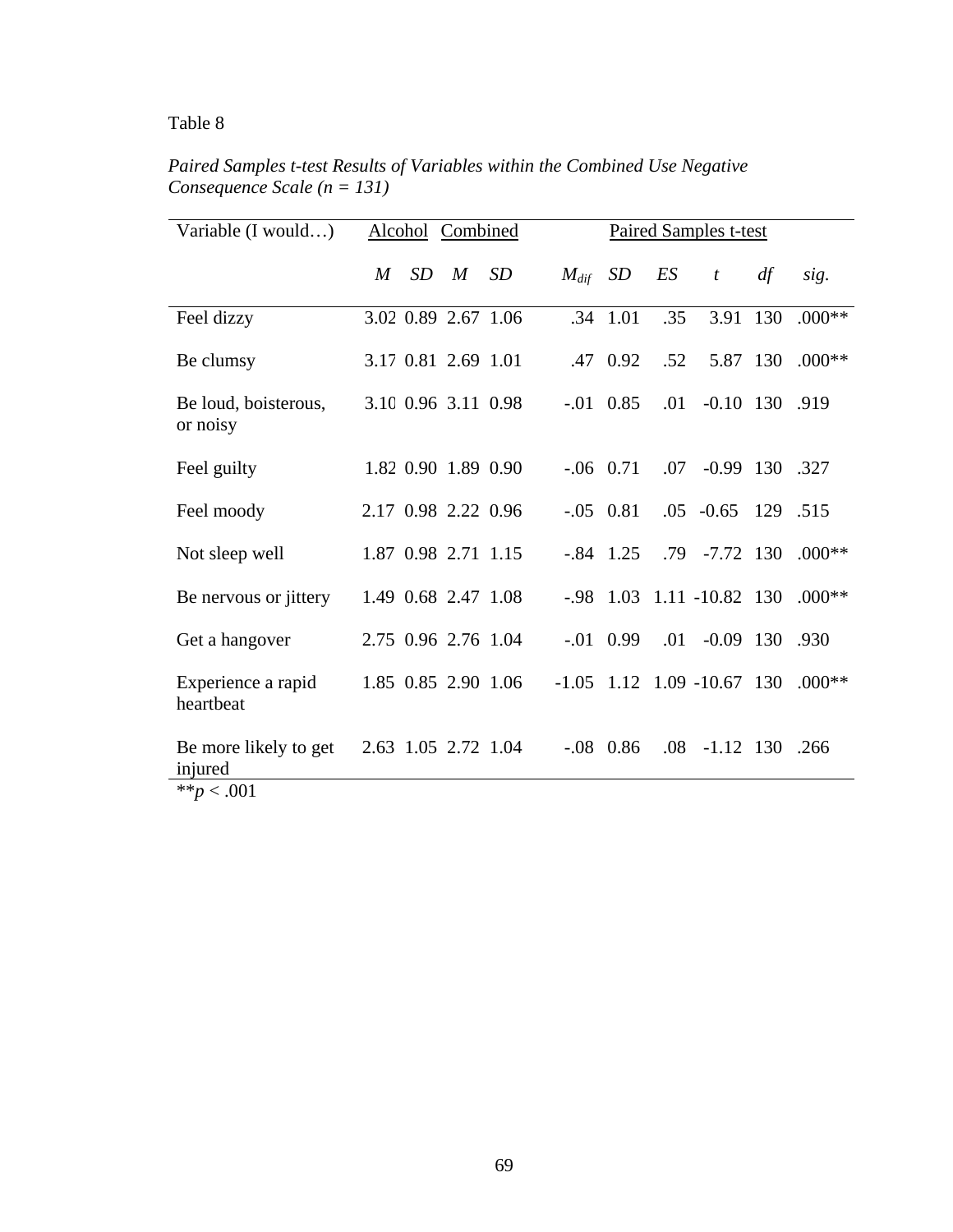| Variable (I would)                          | Male |                     | Female      |           | <b>Independent Samples t-test</b> |     |              |          |           |
|---------------------------------------------|------|---------------------|-------------|-----------|-----------------------------------|-----|--------------|----------|-----------|
|                                             | M    | SD                  | $M_{\odot}$ | <i>SD</i> | $M_{dif}$ ES                      |     | $\mathbf{t}$ | df       | sig.      |
| Enjoy sex more                              |      | 2.72 1.04 2.27 0.91 |             |           | $.45$ $.46$                       |     | 3.72         | 279      | $.000***$ |
| Be loud, boisterous,<br>or noisy            |      | 3.02 0.96 3.01 0.93 |             |           | .01                               | .01 | $0.13$ 279   |          | .899      |
| Be brave and daring                         |      | 3.05 0.82 2.87 0.83 |             |           | $\overline{18}$                   | .22 |              | 1.81 279 | .071      |
| Be courageous                               |      | 2.92 0.81 2.73 0.82 |             |           | .19                               | .23 | 1.87 279     |          | .063      |
| Act aggressively                            |      | 2.43 1.02 2.04 0.92 |             |           | .39                               | .40 | 3.34 254     |          | $.000***$ |
| Take risks                                  |      | 3.05 0.86 2.86 0.86 |             |           | $.20 \t .22$                      |     | 1.87         | 279      | .062      |
| Be more alert                               |      | 1.82 0.72 1.71 0.73 |             |           | .11                               | .15 |              | 1.23 279 | .220      |
| Feel stronger                               |      | 2.26 0.99 1.93 0.91 |             |           | .33                               | .35 | 2.84         | 279      | $.005**$  |
| Drive a motor vehicle                       |      | 1.51 0.93 1.78 0.72 |             |           | $.21 \quad .32$                   |     | 1.99         | 271      | $.037*$   |
| Be more likely to fight 2.59 1.13 1.78 1.02 |      |                     |             |           | .81                               | .75 | 6.12         | 279      | $.000***$ |

Independent Samples t-test Results for Alcohol Risk Taking Variables Comparing *Men (n = 169) and Women (n = 112)* 

 $* p < .05, ** p < .01, ** p < .001$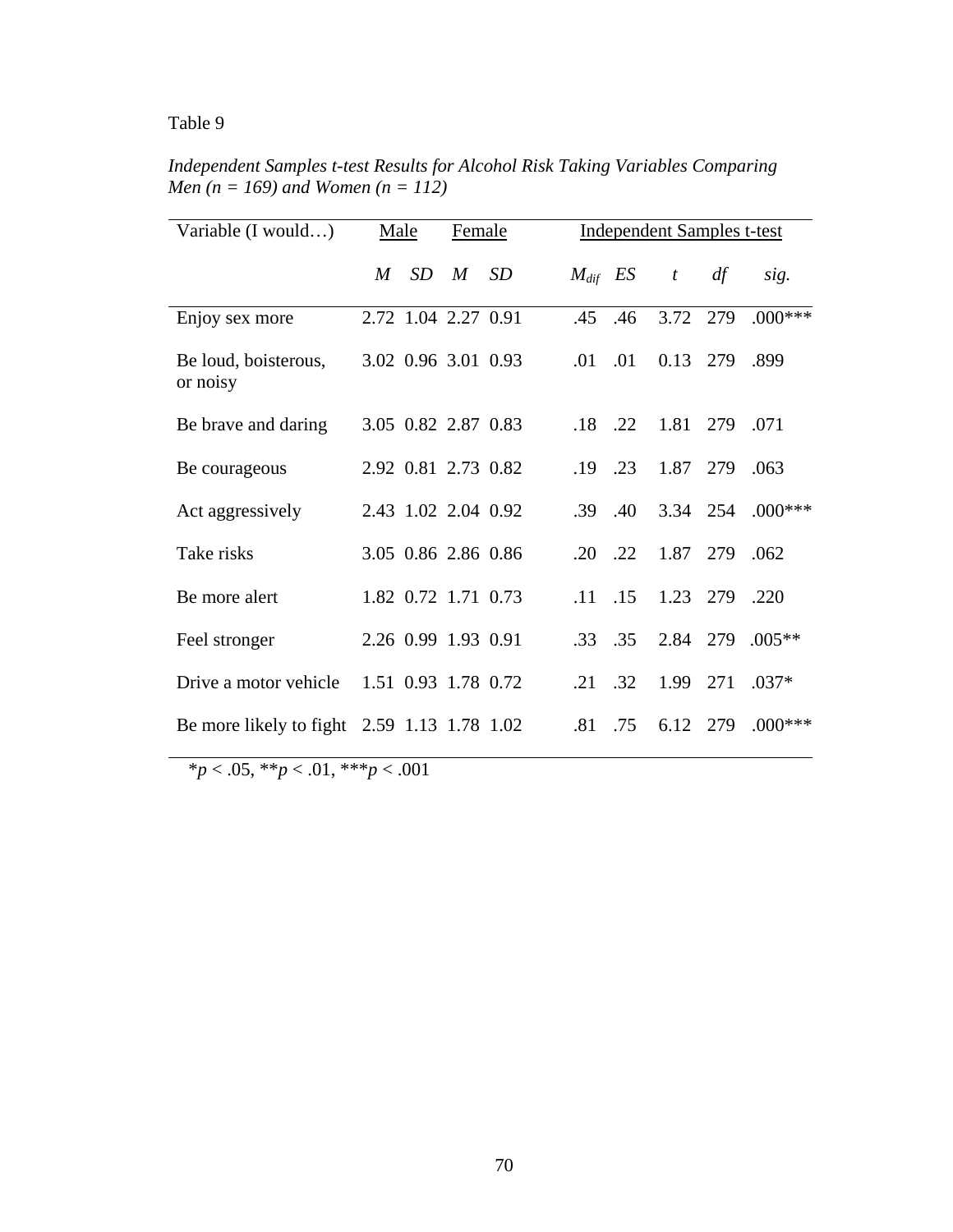| Variable (I would)                          |             | Male                | Female      |           | <b>Independent Samples t-test</b> |     |          |     |          |
|---------------------------------------------|-------------|---------------------|-------------|-----------|-----------------------------------|-----|----------|-----|----------|
|                                             | $M_{\odot}$ | SD                  | $M_{\odot}$ | <i>SD</i> | $M_{dif}$                         | ES  | t        | df  | sig.     |
| Enjoy sex more                              |             | 2.81 1.05 2.18 1.06 |             |           | 0.64                              | .58 | 3.19     | 129 | $.002*$  |
| Be brave and daring                         |             | 3.09 0.94 3.00 0.91 |             |           | 0.09                              | .11 | 0.50 129 |     | .619     |
| Be courageous                               |             | 3.12 0.84 2.80 0.99 |             |           | 0.32                              | .38 | 1.90 129 |     | .059     |
| Act aggressively                            |             | 2.97 1.07 2.28 1.11 |             |           | 0.69                              | .58 | 3.37     | 129 | $.000**$ |
| Take risks                                  |             | 3.24 0.79 3.15 0.86 |             |           | 0.09                              | .13 | 0.59     | 129 | .554     |
| Be more alert                               |             | 2.79 0.96 2.48 1.13 |             |           | 0.32                              | .30 | 1.64 129 |     | .103     |
| Feel stronger                               |             | 2.77 1.04 2.43 1.17 |             |           | 0.34                              | .31 | 1.67 129 |     | .097     |
| Sober up quicker                            |             | 2.12 1.04 1.85 0.96 |             |           | 0.27                              | .27 | 1.41     | 128 | .161     |
| Drive a motor vehicle                       |             | 1.95 1.12 1.30 0.69 |             |           | 0.65                              | .70 | 4.04     | 116 | $.000**$ |
| Be more likely to fight 2.80 1.14 1.80 0.99 |             |                     |             |           | 1.00                              | .94 | 4.82     | 129 | $.000**$ |

*Independent Samples t-test Results for the Combined Use Risk Taking Variables Comparing Men*  $(n = 91)$  *and Women*  $(n = 40)$ 

\**p* < .01, \*\**p* < .001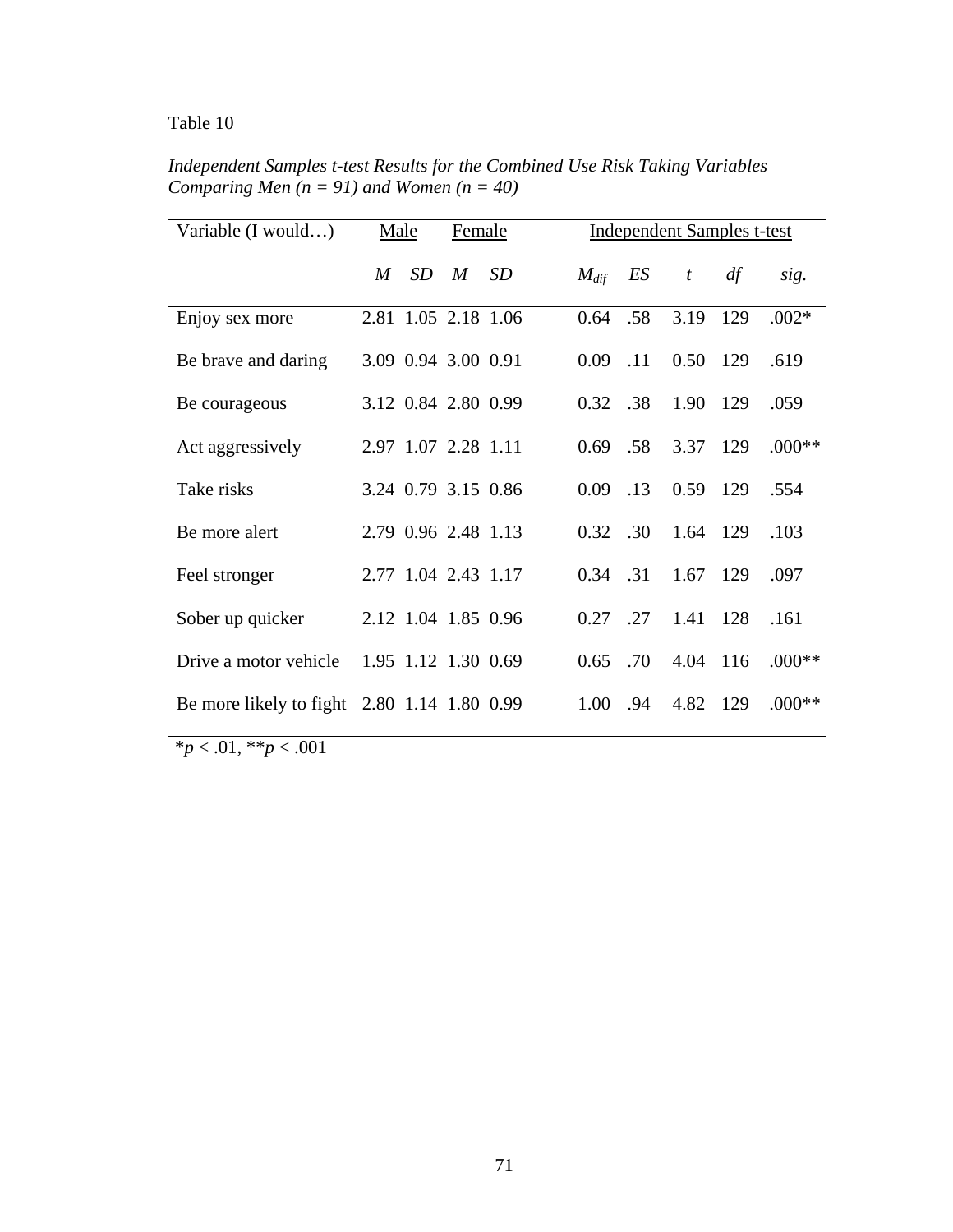# Figure Caption

Figure 1. Combined use expectancy risk taking and negative consequence scale items modified to measure combined use.

Figure 2. Men and women alcohol only expectancy risk taking scale items.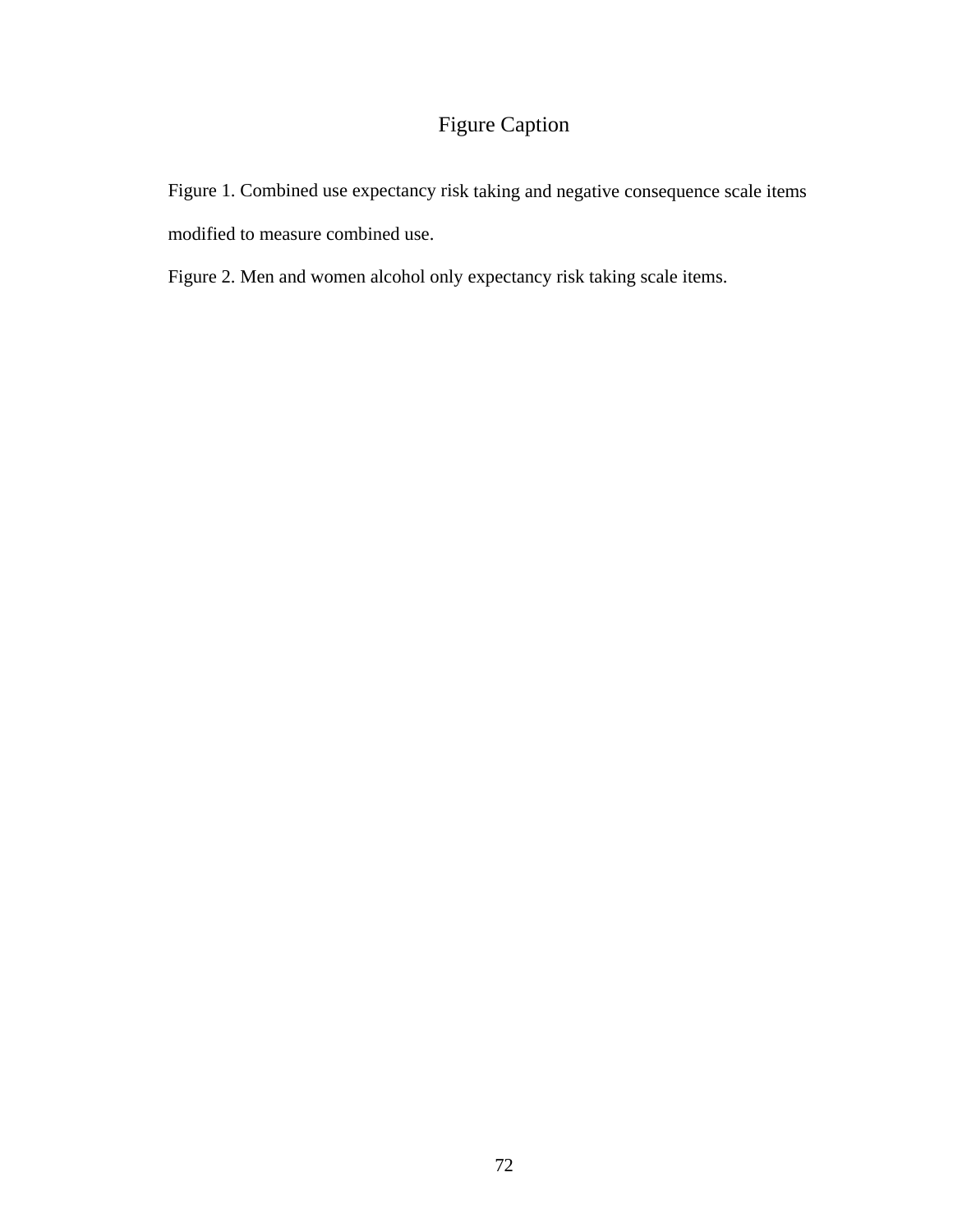| $1 = Disagree$          |
|-------------------------|
| $2 =$ Slightly Disagree |
| $3 =$ Slightly Agree    |
| $4 = \text{Agree}$      |

Risk Taking Variables:

| 1. I would enjoy sex more           |                                     |
|-------------------------------------|-------------------------------------|
| 6. I would be brave and daring      | 1/2/3/4                             |
| 7. I would be courageous            | 1/2/3/4                             |
| 8. I would act aggressively         | $\Omega$ $\Omega$ $\Omega$ $\Omega$ |
| 14. I would take risks              | $\Omega$ $\Omega$ $\Omega$ $\Omega$ |
| 16. I would be more alert           | (1)2)3(4)                           |
| 17. I would feel stronger           | 1234                                |
| 22. I would sober up quicker        | 1/2/3/4                             |
| 23. I would drive a motor vehicle   | 1/2/3/4                             |
| 24. I would be more likely to fight |                                     |

Negative Consequence Variables:

| 2. I would feel dizzy                     | 1(2)(3)(4)                           |
|-------------------------------------------|--------------------------------------|
| 3. I would be clumsy                      | 1234                                 |
| 4. I would be loud, boisterous, or noisy  | 1/2/3/4                              |
| 9. I would feel guilty                    | $\Omega$ $\Omega$ $\Omega$ $\Omega$  |
| 11. I would feel moody                    | (1)2)3(4)                            |
| 18. I would not sleep well                | (1)2)3(4)                            |
| 20. I would be nervous or jittery         | $\Omega$ (2) (3) (4)                 |
| 25. I would get a hangover                | 1234                                 |
| 26. I would experience a rapid heartbeat  | 1234                                 |
| 27. I would be more likely to get injured | $\Omega$ $\Omega$ $\Omega$ $\lambda$ |
|                                           |                                      |

From "Brief Comprehensive Effects of Alcohol (B-CEOA)" modified from original version created by L. Ham, S. Stewart, P. Norton, & D. Hope, 2005, Journal of Psychopathology and Behavioral Assessment, 27(3), 141-158. Copyright 2005 by The American Psychological Association. Adapted with permission of the author.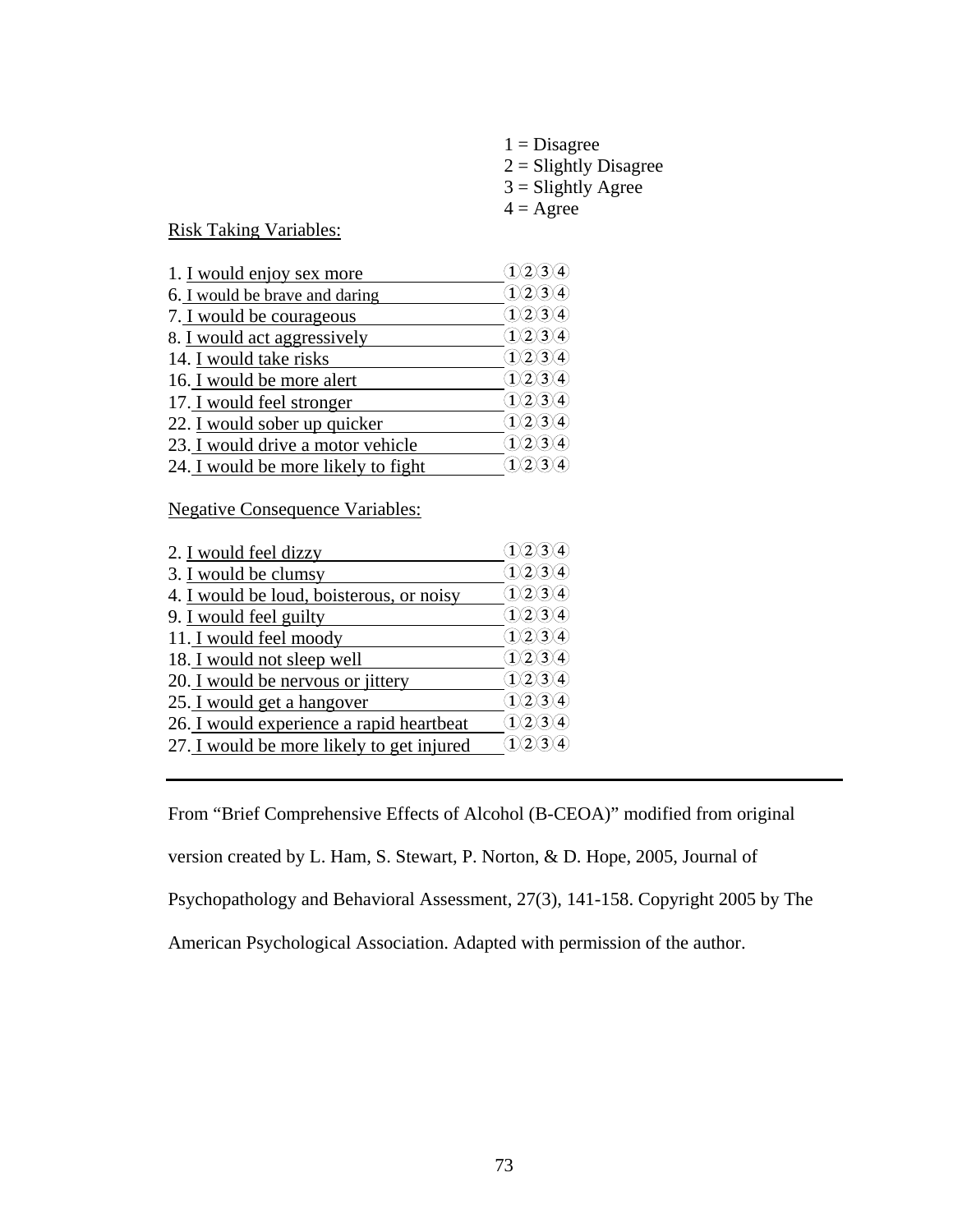$1 = Disagree$  $2 =$ Slightly Disagree  $3 =$ Slightly Agree  $4 = \text{Agree}$ 

Alcohol Risk Taking Variables:

| 1. I would enjoy sex more                | $3\lambda$ 4)                                  |
|------------------------------------------|------------------------------------------------|
| 4. I would be loud, boisterous, or noisy | 1/2/3/4                                        |
| 6. I would be brave and daring           | (1)2)3(4)                                      |
| 7. I would be courageous                 | (1)2)3(4)                                      |
| 8. I would act aggressively              | (1)(2)(3)(4)                                   |
| 14. I would take risks                   | (1)2)3(4)                                      |
| 16. I would be more alert                | 1234                                           |
| 17. I would feel stronger                | 1/2/3/4                                        |
| 23. I would drive a motor vehicle        | 1/2/3/4                                        |
| 24. I would be more likely to fight      | $\widehat{1}\widehat{2}\widehat{3}\widehat{4}$ |
|                                          |                                                |

From "Brief Comprehensive Effects of Alcohol (B-CEOA)" modified from original version created by L. Ham, S. Stewart, P. Norton, & D. Hope, 2005, Journal of Psychopathology and Behavioral Assessment, 27(3), 141-158. Copyright 2005 by The American Psychological Association. Adapted with permission of the author.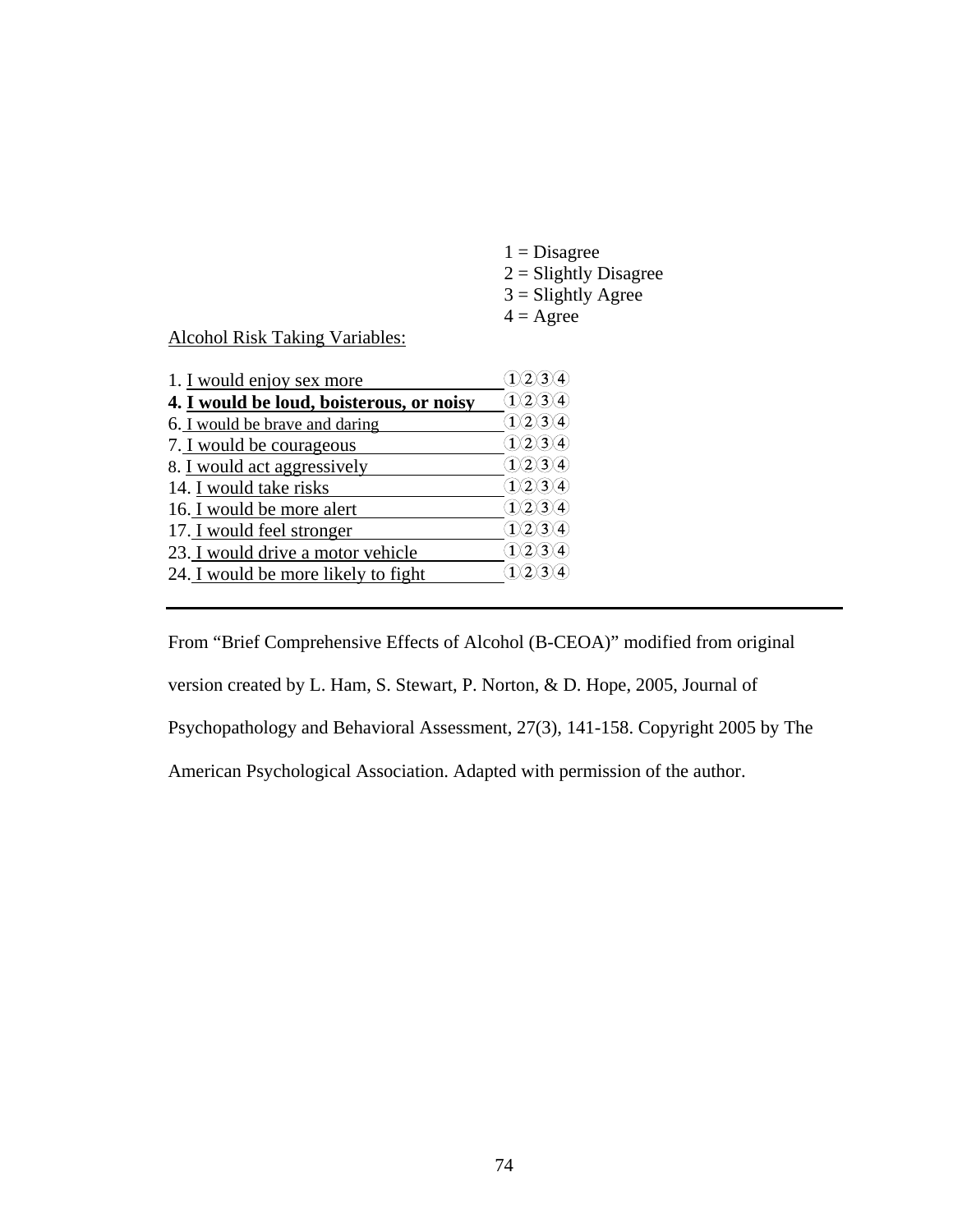## PART THREE

# Appendix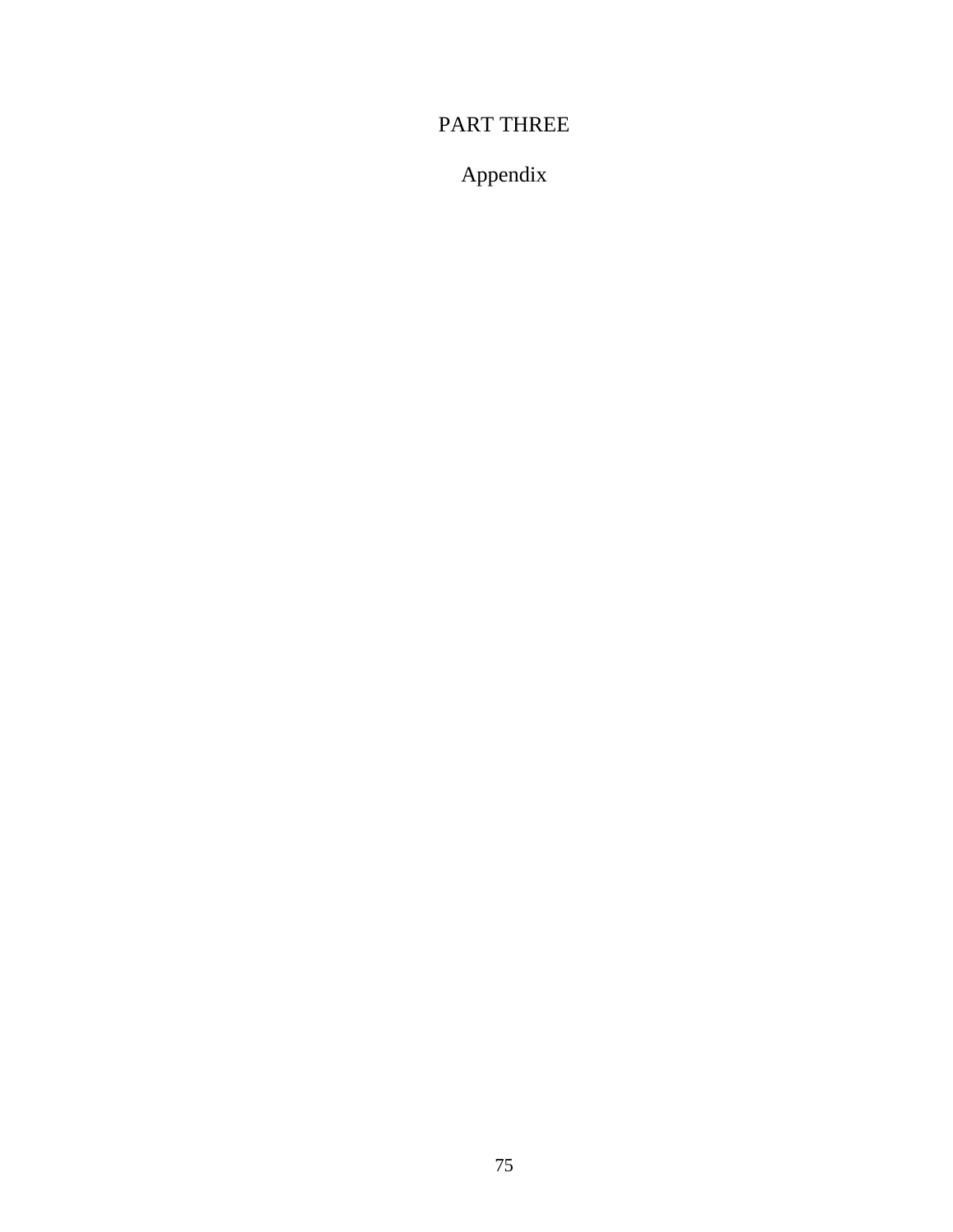### EXTENDED LITERATURE REVIEW

research investigation. This section contains additional information about: (a) athlete alcohol consumption rates, (b) athlete risk taking behaviors, (c) energy drink studies, combined alcohol and energy drink studies, (d) energy drink ingredients, and (e) expectancy instrument research. Previous research has examined the affects of energy drinks and if the "whole energy drink" has an impact on reducing the depressant effects of alcohol. Prior to the creation of energy drinks, numerous studies were conducted researching how the individual ingredients found within energy drinks interacted with alcohol. Many studies have been conducted to determine if these ingredients in fact reduce the depressant side effects of alcohol. Therefore, to better understand how energy drinks work, previous research on the affects of energy drinks and what ingredients are found in energy drinks are presented in the extended literature review section. The extended literature review section further describes research related to the

### *Athlete Alcohol Consumption Rates*

Research indicates that the majority of college students consume alcohol, and a considerable percentage of those that drink are binge drinkers (The Core Institute, 1998; Wechsler et al., 1994). Though alcohol use is not confined to any particular subgroup of students, historically alcohol research has focused on various demographics factors such as gender, ethnicity, socioeconomic status, fraternity or sorority affiliation, and intercollegiate athletic status (Humara & Sherman, 1999; Kahler et al., 2003; Meilman et al., 1999; Nelson & Wechsler, 2001; Wechsler et al., 1997). Research indicates that college athletes are more likely to consume larger amounts of alcohol and to drink more frequently than other college students (Nelson & Wechsler, 2001; Wechsler et al., 1997;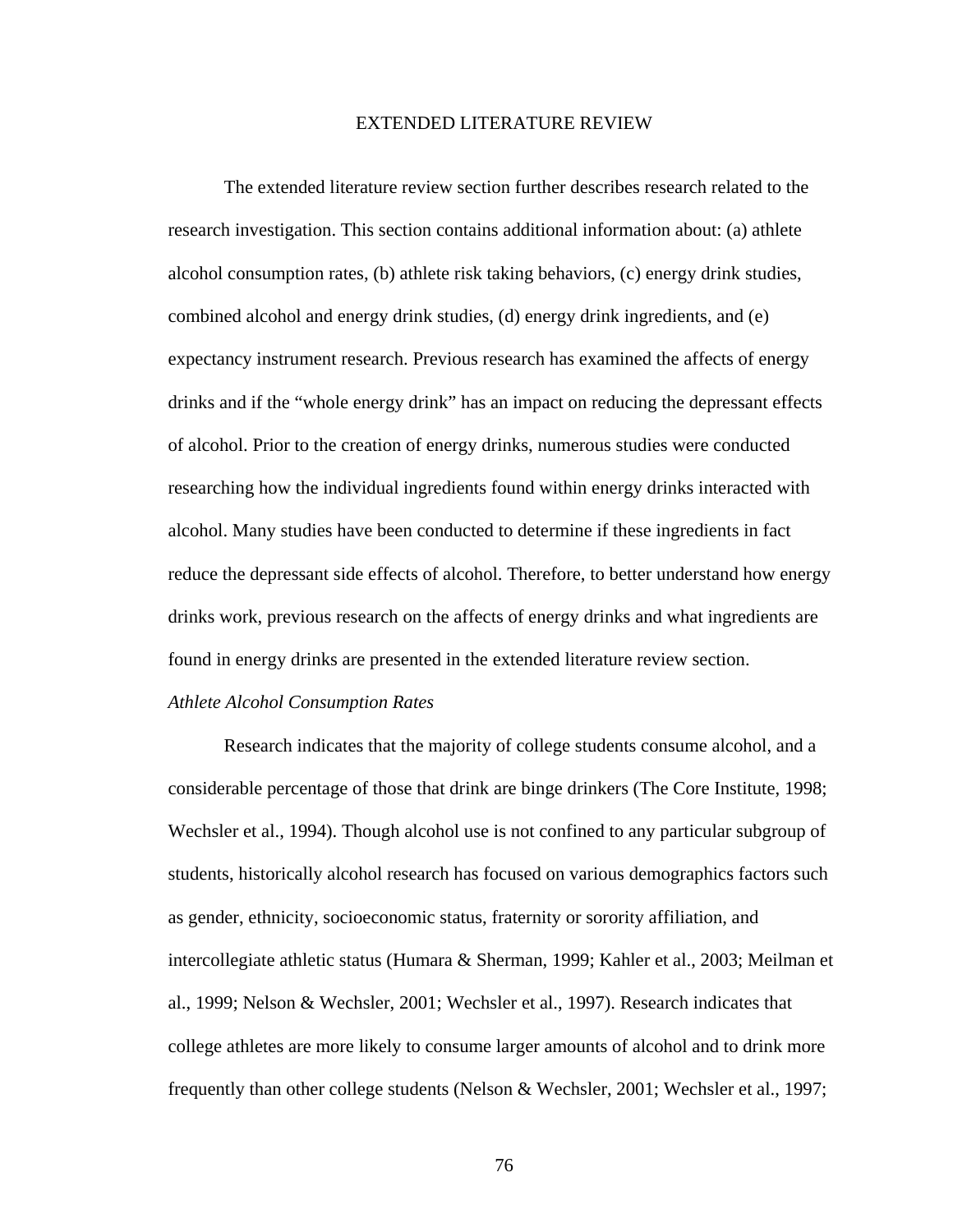Leichliter et al., 1998). Several research studies have consistently shown that athletes exhibit higher rates of alcohol consumption and related consequences. Furthermore, several studies have also indicated that college athletes report higher alcohol use and misuse than non-athletes (Hildebrand et al., 2001; Leichliter et al., 1998; Nelson & Wechsler, 2001; Wechsler et al., 1997).

Leichliter, Meilman, Presley, & Cashin (1998) conducted a survey on 51,483 students from 125 U.S. and found that athletes consumed significantly more alcoholic drinks per week than non-athletes. The researchers categorized the sample by sport nonparticipant ( $N = 42,734$ ), team member ( $n = 6,651$ ), or team leader ( $n = 2,098$ ). In this survey, athletes averaged 8.25 drinks per week for team leaders and 7.34 for team members, whereas non-athletes averaged 4.12 drinks per week (Leichliter et al., 1998). As a result of abusing alcohol, more athletic team members than non-athletes experienced negative consequences such as hangovers (68% vs. 56%) and driving under the influence (37% vs. 30%). Furthermore, the negative consequences for team leaders were extreme (Leichliter et al., 1998). As athletic involvement increased, results indicated a significant increase in drinking. Athletes also indicated considerably higher rates of binge drinking at 58% for team leaders and 54% team members, versus 36% for non-athletes (Leichliter et al., 1998).

results, in a study of 17,251 students from 140 U.S. colleges. In this study, respondents were divided into three groups: "those involved in athletics"  $(n = 2,088,$  spending one hour or more per day in intercollegiate sports and thinking that sport is important, "partially involved in athletics" (*n* = 3,888, spending one or more hours per day in Wechsler, Dowdall, Grossman, and Zanakos (1997) reported similar drinking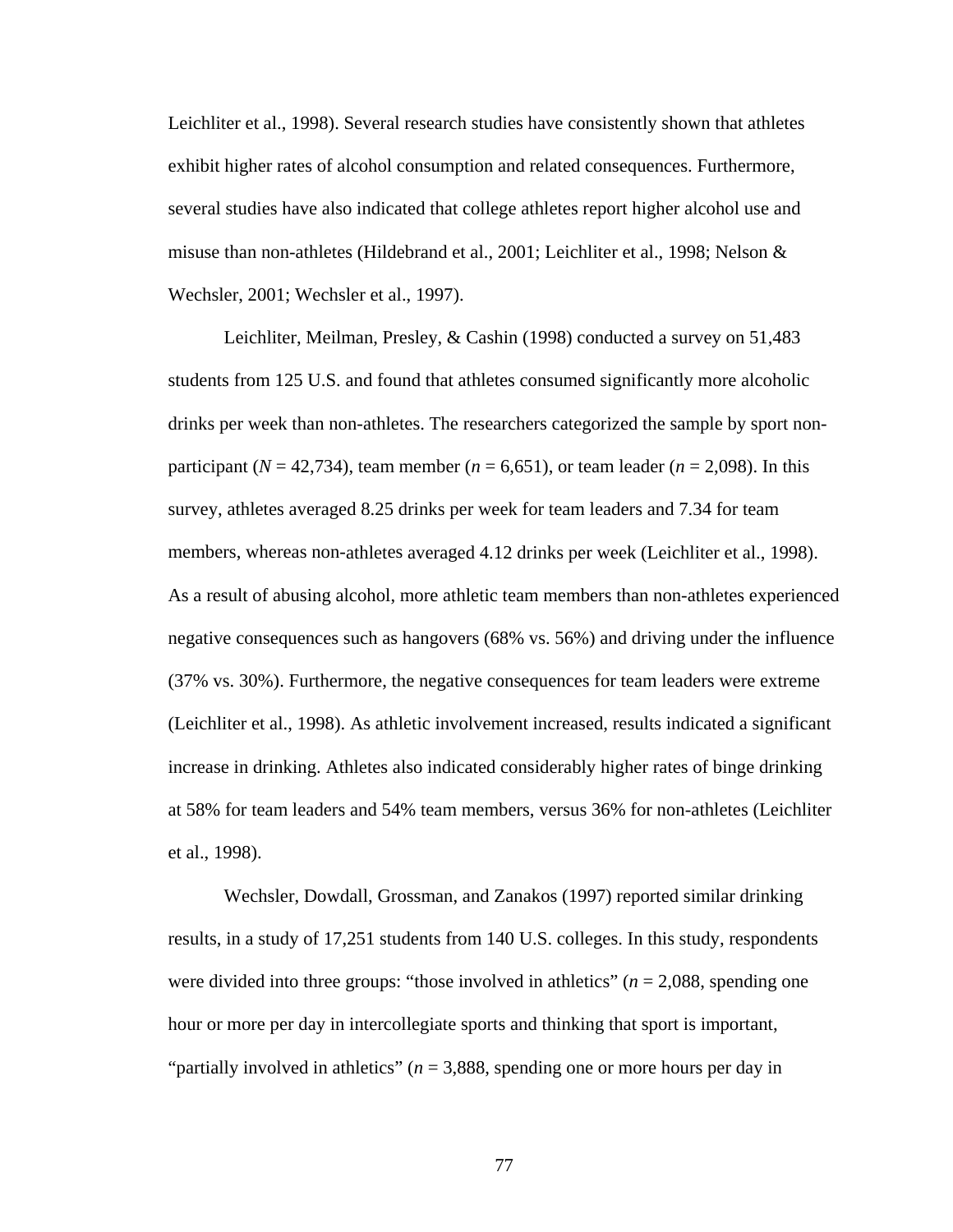intercollegiate sports or thought participation in sports is important), and "not involved"  $(n = 11,122)$ . For the purposes of this literature review, the results of those involved in athletics and those "not involved", were exam ined since one cannot be sure that those only partially involved actually participated in intercollegiate athletics. Results of this study indicated that male and female athletes were significantly more likely to binge drink and to binge more often than those not involved in athletics (Wechsler et al., 1997). Significantly more males involved in intercollegiate athletics binged, or consumed five or more drinks in a row, in the past two weeks than males not involved  $(61\% \text{ vs. } 43\%).$ Wechsler et al. (1997) also discovered gender differences, with more male athletes reporting binge drinking than female athletes, which is comparable to rates with the general US student population. Twenty-nine percent of males involved in intercollegiate athletics reported bingeing three or more times in the past two weeks, compared to 18% females involved in intercollegiate athletics bingeing in the past two weeks (consuming 4 or more drinks in a row) compared to 36% of females not involved. Furthermore, 24% of female intercollegiate athletes reported bingeing three or more times in the past two weeks, compared to 15% of those not involved (Wechsler et al., 1997). for those not involved. Results indicated a similar pattern for females, with 50% of

### *thlete Risk Taking Behaviors A*

Several research studies have indicated that college athletes participate in more alcohol risk taking behaviors when compared to other college students (Leichliter et al., 998; Wechsler et al., 1994, 1995, 1997; Nattiv & Puffer, 1991). In 2001, Hildebrand et 1 al., published a study comparing athletes to non-athletes, which indicated that athletes were more prone to engage in alcohol-related risk taking behaviors. In this study, risk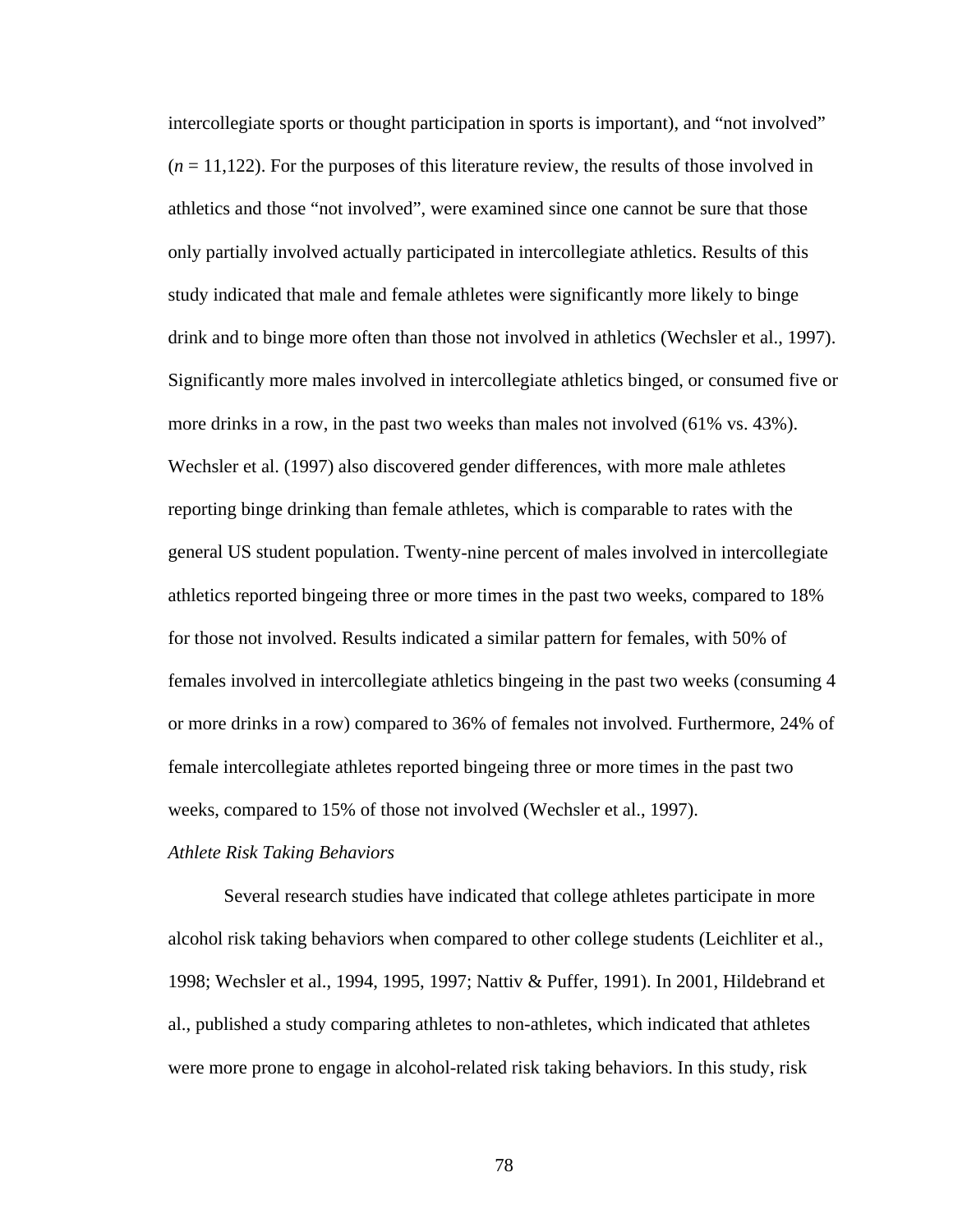taking behaviors were determined by reporting the frequency of sexual intercourse after alcohol use, riding with a driver under the influence, and driving after alcohol consumption. It was noted that drinking and risk taking behaviors increased as athletes entered college.

Research has shown that college athletes are predisposed to have high risk taking personalities (Benjamin et al., 1996; Nattiv & Puffer, 1991; Zuckerman, 1983; 1996). A number of common personality characteristics have been cited to be associated with both college athletic participation and involvement in risk taking behaviors. Some of these characteristics include high levels of sensation seeking, extraversion, and a learned bias to expect optimistic outcomes (Zuckerman, 1971; Kerr; 1991; Jackson & Mathews, 1988; Kane, 1971). Sensation seeking reflects people's optimal level of "arousal" or level of stimulation (Zuckerman, 1979). Zuckerman (1994) defined sensation seeking as "the seeking of varied, novel, complex, and the willingness to take physical, social, legal, and financial risks for the sake of such experience." Research studies have indicated that athletes are high in thrill and adventure seeking personalities and low in inhibition, compared to non-athletes (Zuckerman, 1983, 1996).

Research has also suggested that there is a strong genetic link to sensation seeking personalities in athletes, which is related to brain chemistry and level of arousal. Two researchers, Marvin Zuckerman and C. Robert Cloninger have theorized that the neural circuits in the brain containing the neurotransmitters serotonin, dopamine, and norepinephrine (nor-adrenaline) have an influence on sensation seeking (Zuckerman, 1994; Cloninger, 1987). Alcohol and energy drinks both have a large influence on these same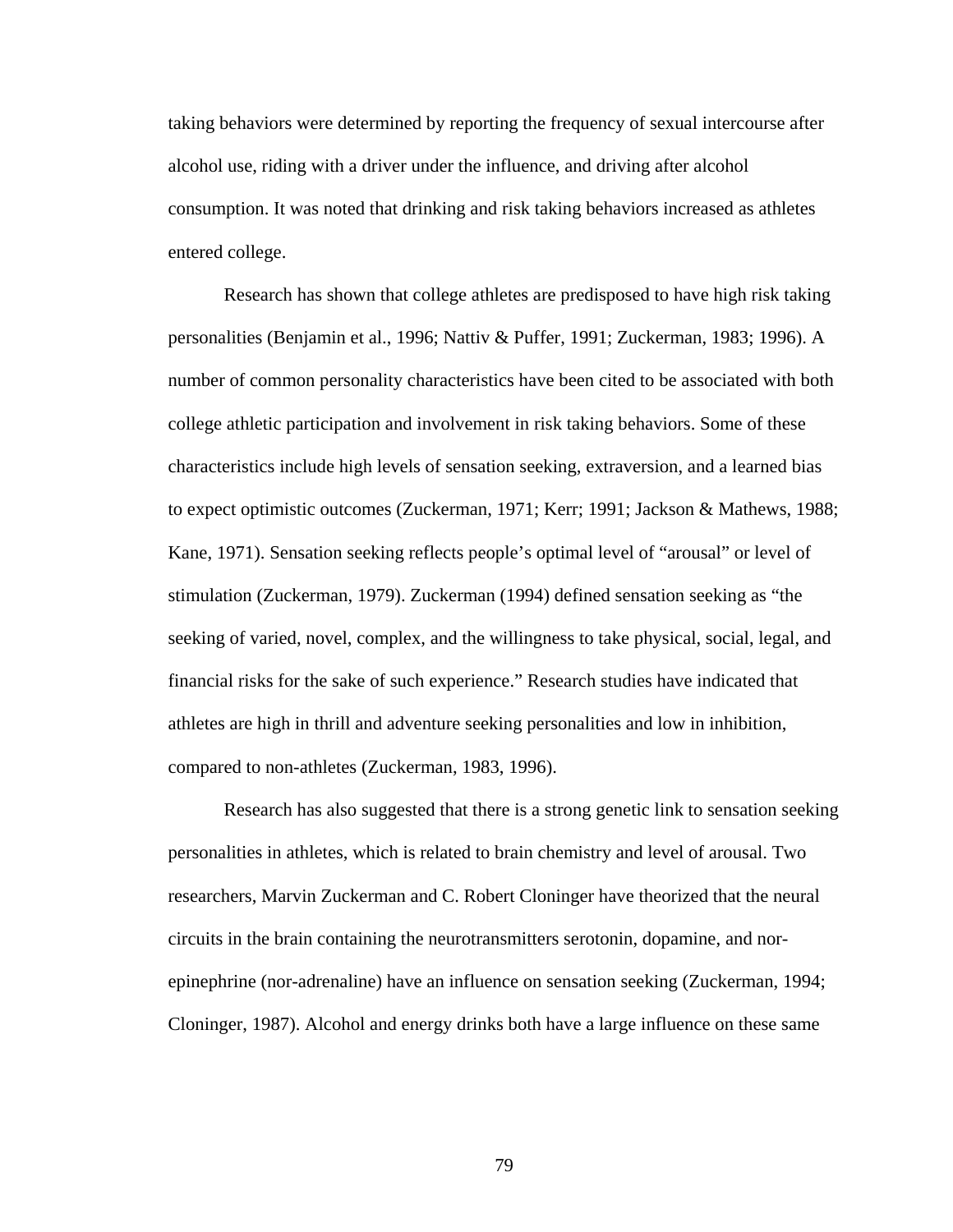neurotransmitters, with both substances causing a large release of these stored mood and arousal regulating hormones (Zuckerman, 1994, 1996; Cloninger, 1987).

#### *Energy Drink Studies*

Since its inception, in 1987, Red Bull® has been the most heavily marketed and sold energy drink (Wikipedia, 2007). Possibly for this reason, the main ingredients found within it have also been used in many of the energy drink research studies (Seidl et al., 2000; Warburton et al., 2001; Kennedy & Scholey, 2004a, 2004b; Deixelberger-Fritz et al., 2003; Ferreira et al., 2004a, 2004b, 2006). The main ingredients within Red Bull® are caffeine, taurine, sugar, gluconolactone, inositol, niacin, pantenol, and B-complex vitamins. Researchers have noted a likely synergistic affect when the individual ingredients within energy drinks are mixed together (Deixelberger-Fritz et al., 2003; Scholey and Kennedy, 2004a; 2004b; Ferreira et al., 2006).

Many research studies have been conducted on the traditional main ingredients found in energy drinks (caffeine, taurine, and glucuronolactone), which supports energy drink manufacturers claims of increased performance, endurance, concentration, reaction time, and enhanced mood (Seidl et al., 2000; Warburton et al., 2001; Kennedy & Scholey, 2004a, 2004b; Deixelberger-Fritz et al., 2003). These studies have identified improvements in aerobic and anaerobic performance (Alford et al., 2000), sustained attention and reaction time (Alford et al., 2000; Warburton et al., 2001), driving performance (Reyner and Horne, 2002) and improved alertness (Alford et al., 2000; Warburton et al., 2001; Reyner and Horne, 2002).

Seidl, Peyrl, Nicham, & Hauser (2000) tested caffeine, taurine, and glucuronolactone in capsule form in a double-blind placebo controlled crossover study.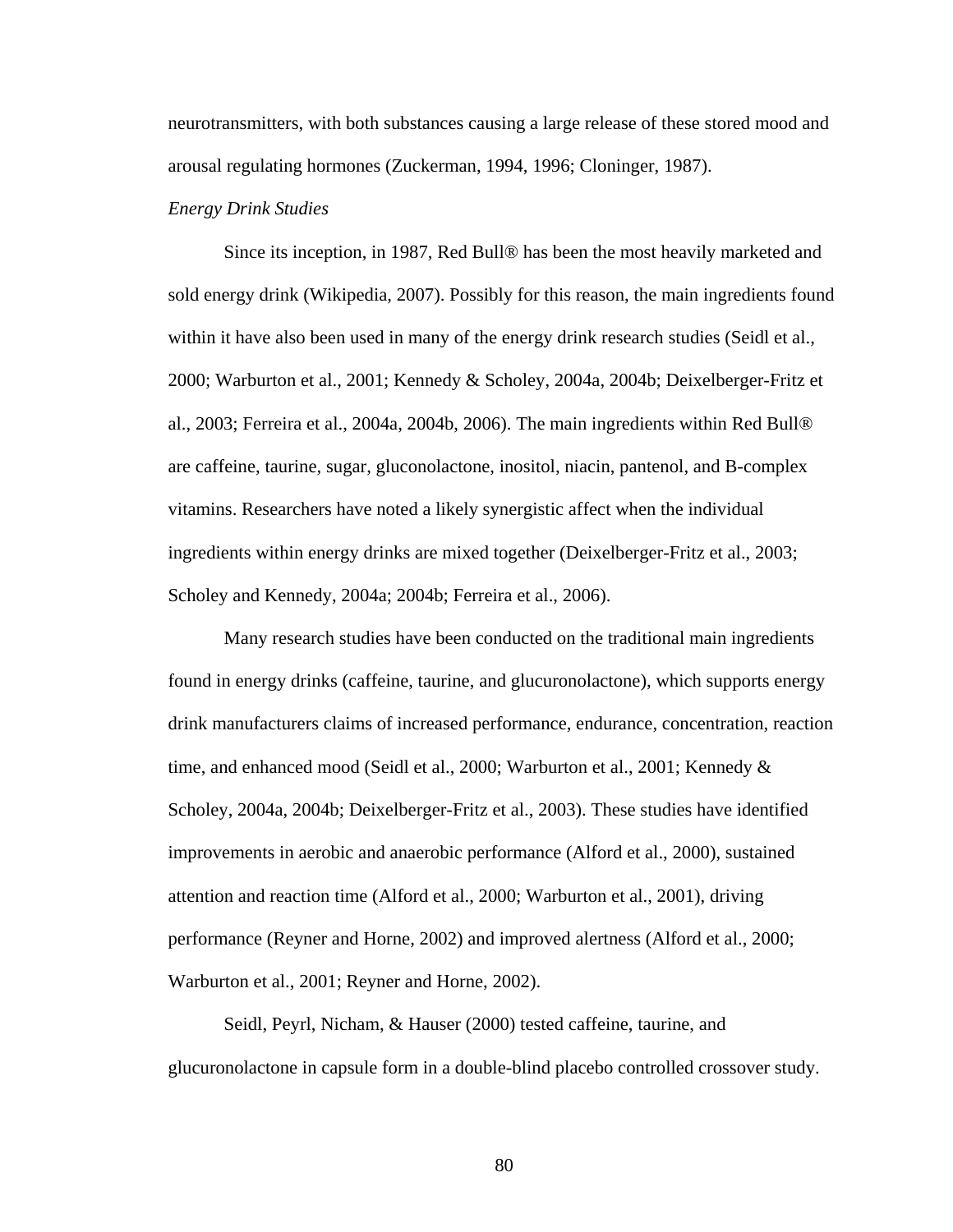The objective of the study was to examine the effects of these ingredients on cognitive performance and mood at night when subjects were expected to be sleepy (Seidl et al., 2000). Participants were 10 graduate students (4 male, 6 female) ranging from 20-28 years of age. Five subjects were non-caffeine users and 5 were regular caffeine consumers for more than one year (Seidl et al., 2000). Seidl et al. (2000) did address the previou s concerns of earlier caffeine studies about the increases in performance and mood possibly being due to an alleviation of caffeine withdrawal symptoms (James, 1997; Rogers & Dernoncourt, 1998) by depriving subjects of caffeine for at least 24 hours prior to testing (Seidl et al., 2000).

(Seidl et al., 2000). A repeated-measures ANOVA was used to measure the effects of caffeine, taurine, and glucuronolactone on P300 amplitude/latency and psychological test latency and motor reaction time were significantly longer in the placebo group, whereas the energy drink group remained the same (Seidl et al., 2000). The researchers found that To measure cognitive performance, Seidl et al. (2000) used an event-related potential (ERP) recording, where participants had to distinguish between frequent and infrequent stimuli in the form of tones. Subjects were instructed to count the infrequent tones, and to report the total number at the end of the session. Additionally, the researchers measured reaction time by having subjects press a button to the target sound as quickly as possible (Seidl et al., 2000). To make comparisons between the placebo and CTG groups, the researchers calculated mean scores of the P300 wave peak latencies, the baseline-to-peak amplitude of P300, and reaction time in response to the target stimuli parameters (Seidl et al., 2000). In this experiment, the researchers found that response the decrements in P300 latency and reaction times, attention task performance and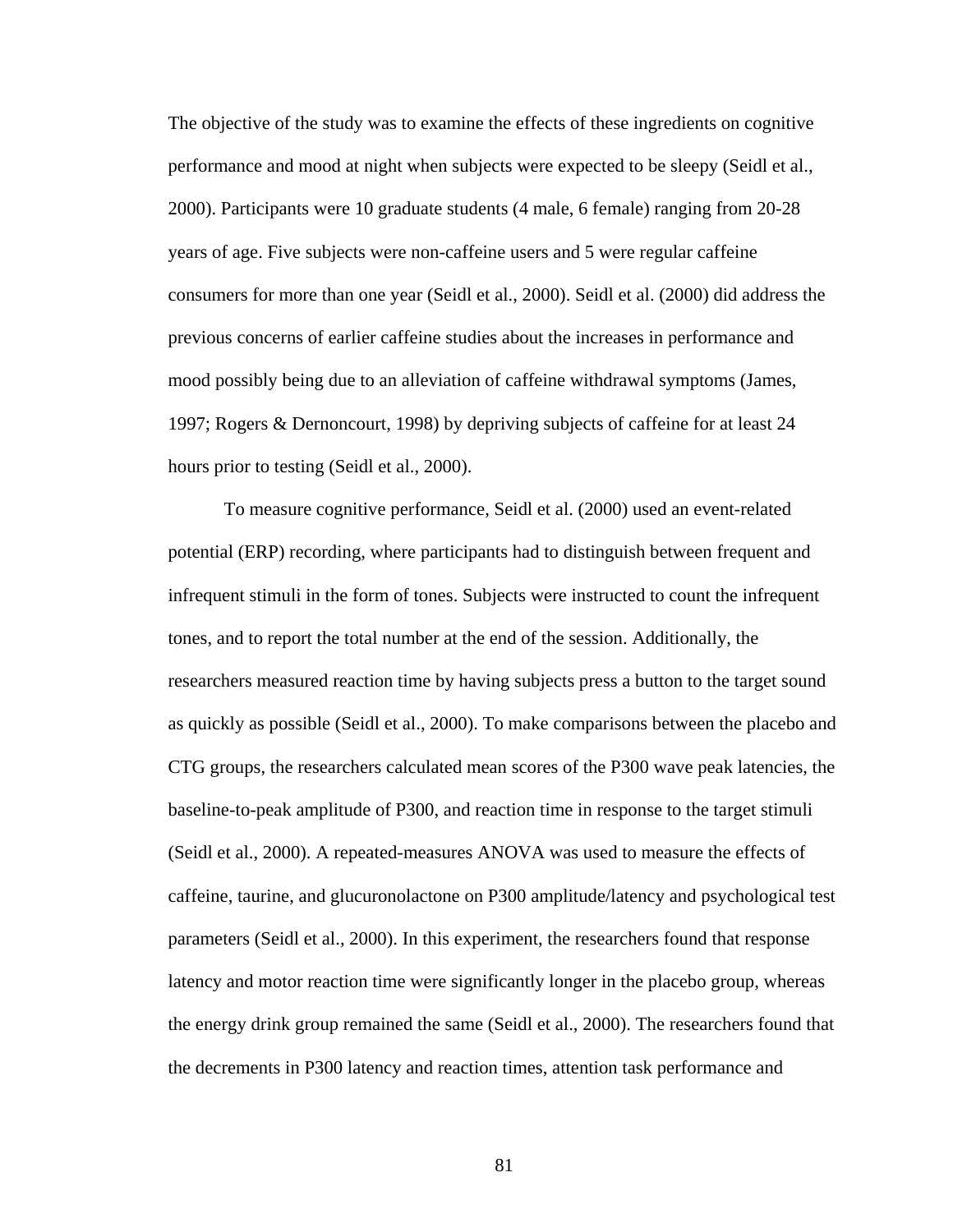alertness associated with night time testing, were improved in the active condition in comparison to the placebo (Seidl et al., 2000). Thus, the ingredients found within energ y drinks were found to enhance cognitive performance and mood when subjects were performing a sustained task.

Many of the past psychopharmacological studies on cognitive performance an d mood have used an excessive dose of caffeine, where participants were generally deprived of caffeine for 10 hours or more (Seidl et al., 2000; Wartburton et al., 2001). Seidl et al. (2000) mentioned that improvements in performance could be due to caffe ine abstinence, yet they still had volunteers go at least 24 hours without caffeine prior to their study. In response to this, Warburton, Bersellini, & Sweeney (2001) did two similar studies on visual information processing, verbal reasoning, verbal/non-verbal memory, and mood where volunteers went only one hour or less without caffeine prior to testing. Within these two studies, Warburton et al. (2001) also evaluated the affects of glucose on 42 participants who were all regular caffeine users. In both studies the active drink improved participant's accuracy and speed on information processing, reasoning speed, and mood. Results indicated that the beneficial effects of energy drinks were not sim ply due to the alleviation of caffeine deprivation. Results from both studies s howed that the drink containing caffeine and taurine produced improved attention and verbal reasoning when c ompared to other sugar and sugar free beverages (Warburton et al., 2001). The group that used energy drinks showed more correct answers on cognitive tests and faster reaction times (Warburton et al., 2001). The researchers concluded that drinks containing caffeine and taurine can cause improvements in information processing in individuals who have not been deprived of caffeine (Warburton et al., 2001).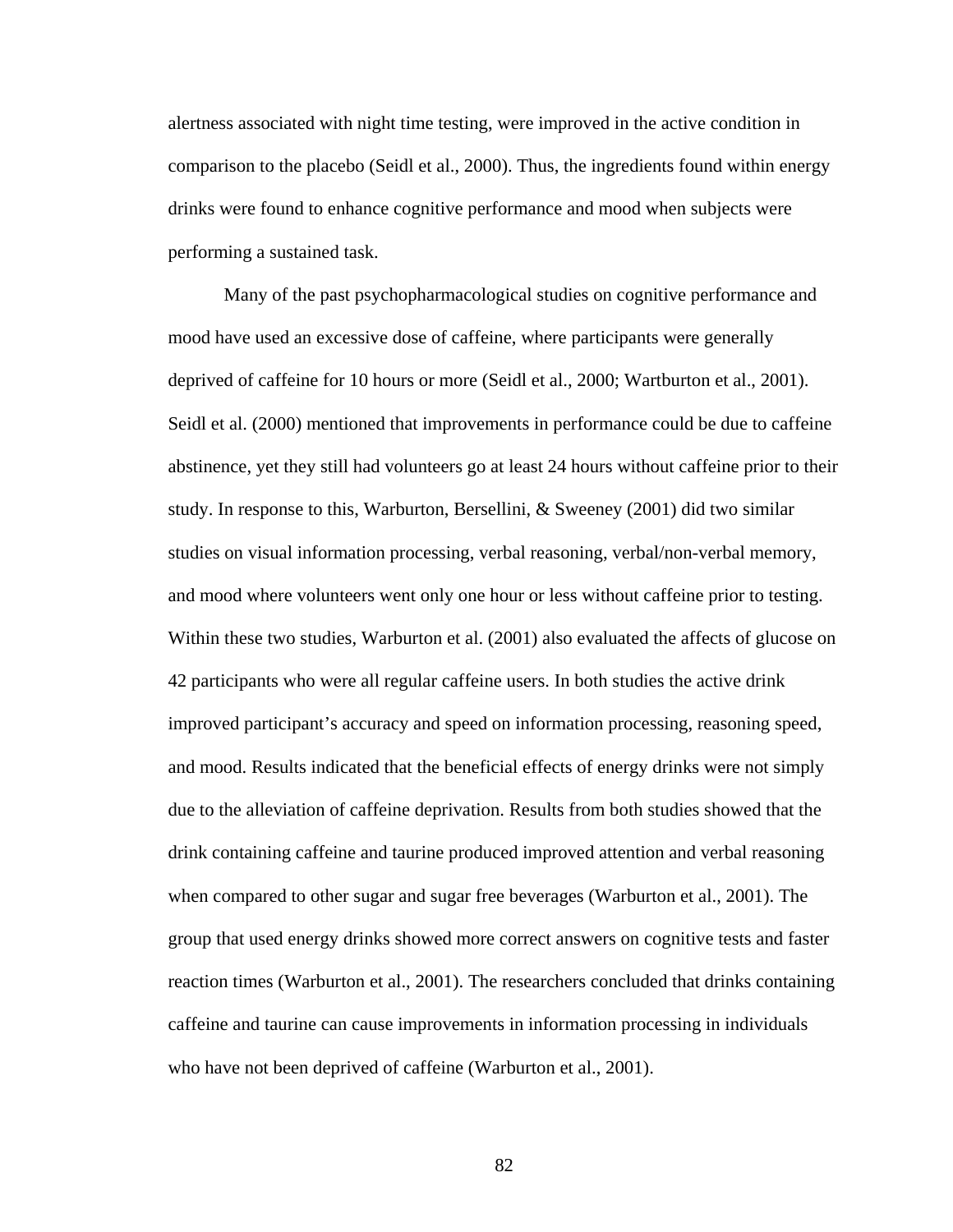Smit & Rogers (2002) continued research on energy drinks effects on mood and mental performance and designed their study aiming to account for variations i n data on previous research studies. To control for possible problems, Smit & Rogers (2002) made two new energy d rinks and compared the behavioral effects of two drinks with a still water c ondition and "no-treatment" condition. Both energy drinks contained the same reaction time and participants ratings of increased energy and alertness (Smit & Rogers, concentration of glucose and caffeine. In their experiment, participants were tested once per week for five weeks after completing a tiring mental task. No baseline differences were found between treatments. In comparison to water, no effects of the two active treatments were found on either memory or rapid visual information processing. Results indicated no week by treatment interactions between mood and performance (Smit & Rogers, 2002). However, both energy drinks showed significant improvements on 2002).

counteract driver sleepiness. The researchers compared the effects of a popular energy drink with a very similar tasting control that did not contain caffeine, taurine, or glucuro nolactone. After being restricted to 5 hours of sleep the previous night, drivers monitored throughout. There was a trend for the EEG measurements to match the driver's (Reyner & Horne, 2001, 2002). The researchers concluded that energy drinks are Reyner & Horne (2001, 2002) conducted research on energy drinks ability to were tested for 2 hours under monotonous afternoon driving conditions. Subject's lane drifting, subjective sleepiness and electroencephalogram (EEG) measurements were perceptions of sleepiness. For the first 90 minutes of the test, energy drinks improved driving performance by significantly reducing driver sleepiness and driving incidents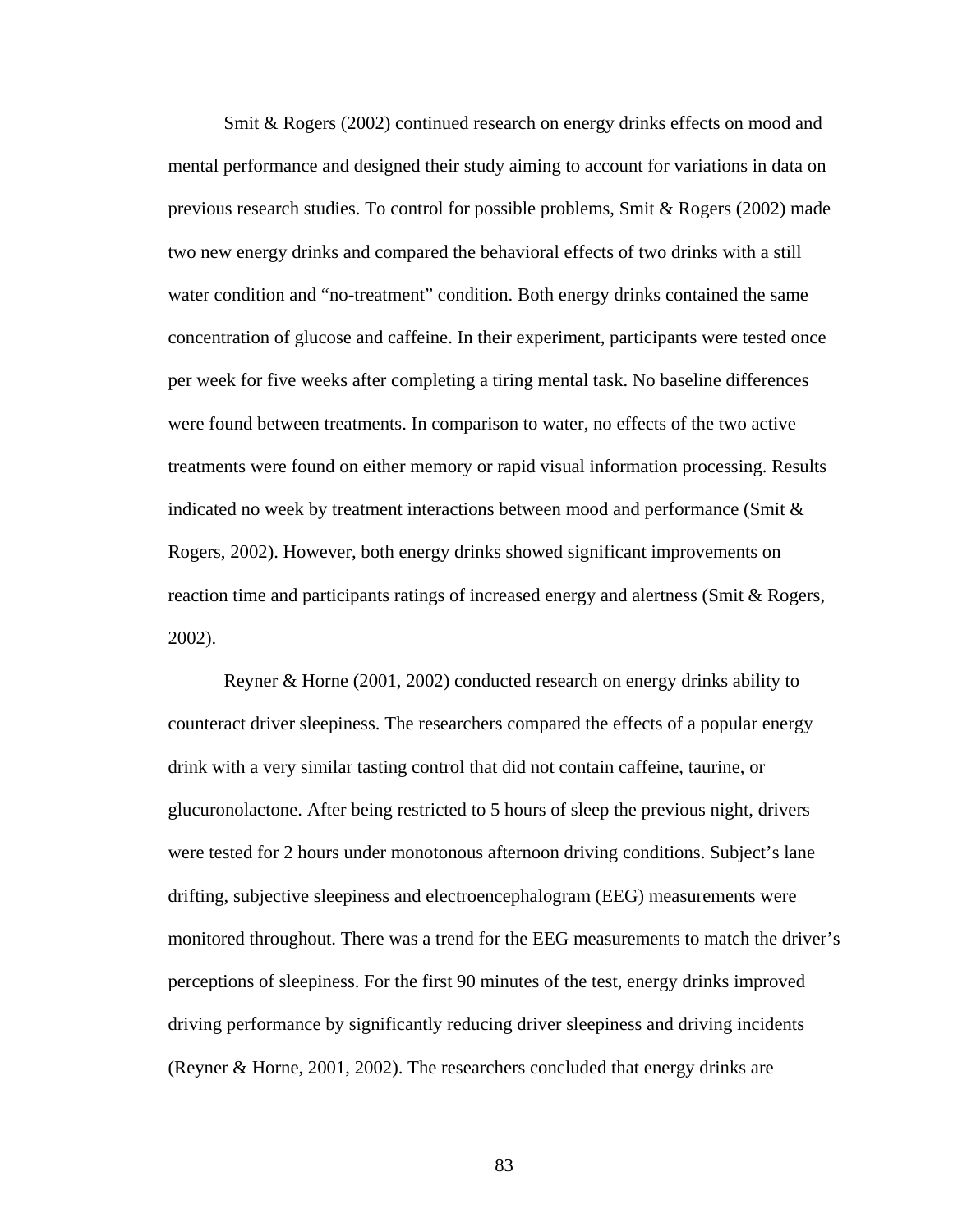beneficial in reducing sleepiness and sleep related driving incidents (Reyner & Horne, 2001, 2002).

Deixelberger-Fritz, Tischler, & Kallus (2003) continued previous energy drink researc h by examining changes in performance, mood state and workload in pilots after moderate users of caffeine ranging from drinking 3-6 cups of coffee per day. Participants were tested in the early evening hours on two different days without caffeine deprivation (Deixelberger-Fritz et al., 2003). Results indicated that participants performed "markedly better" on a continuous performance task and had quicker reaction times when they used Red Bull® compared to when they used the placebo. The placebo was a closely comparable tasting drink that also contained glucose and vitamins (Deixelberger-Fritz et caffeine or taurine (Deixelberger-Fritz et al., 2003). This added additional support to previous research on the effects of Red Bull® energy drink on improved performance and mood (Seidl et al., 2000; Warburton et al., 2001; Smit & Rogers, 2002; Horne & Reyner, 2002). In accordance with results found by Horne and Reyner (2002), this study showed a clear positive effect on attention after Red Bull® was consumed (Deixelberger-Fritz et al., 2003). According to Deixelberger-Fritz et al. (2003), "Clear-cut positive effects of the energy drink could be demonstrated on choice reaction time and on performance on a the consumption of energy drinks. In the Deixelberger-Fritz et al. study, 24 airplane pilots and 8 non-pilots participated in a randomized double-blind crossover study on performance changes in two fatiguing 6 hour testing sessions. All participants were al., 2003). Results showed that subjects had improvements in subjective mood states when they used the energy drink compared to the placebo drink which did not contain concentration test" (p. 195). The effects of Red Bull® lasted for more than two hours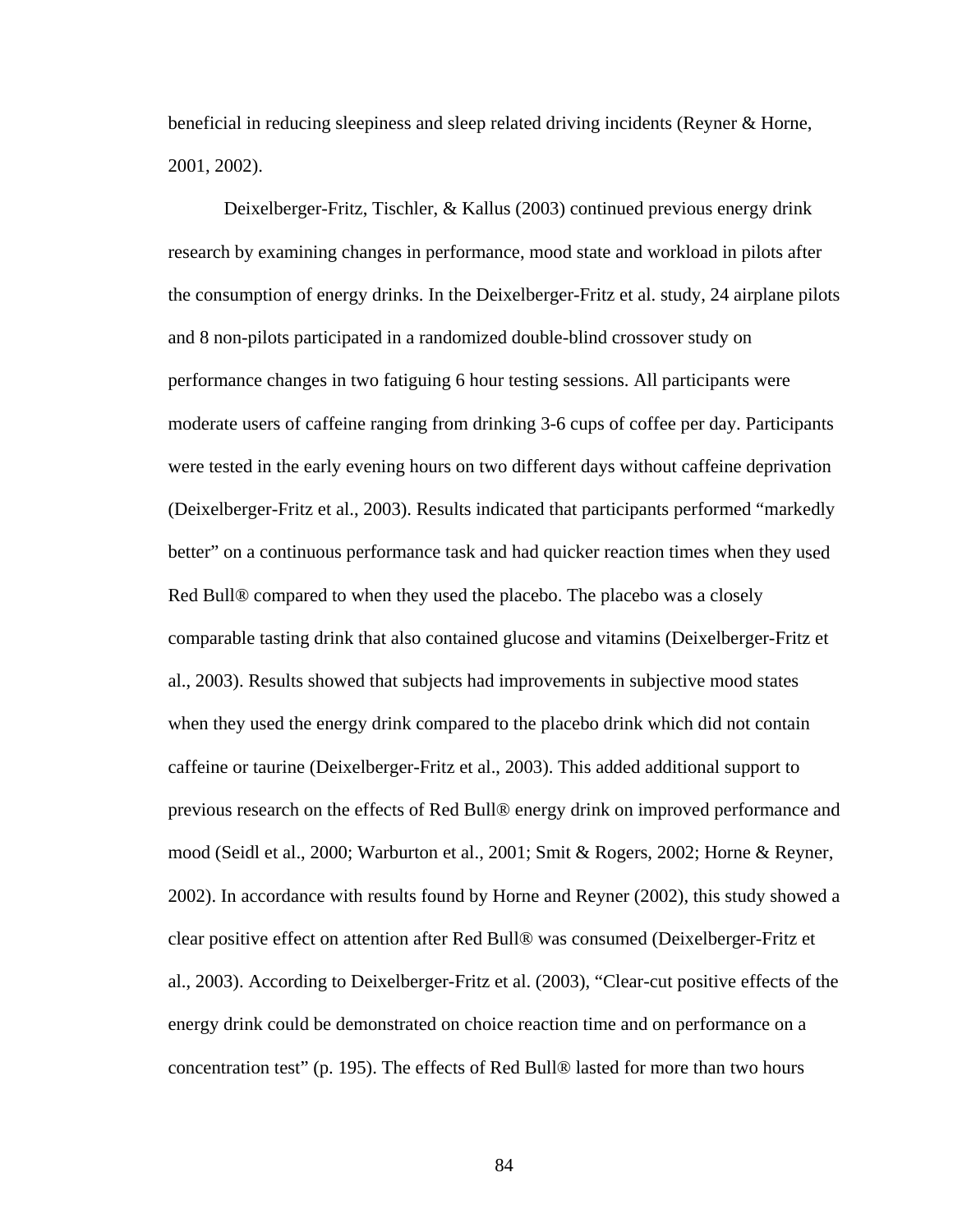after consumption (Deixelberger-Fritz et al., 2003). Deixelberger-Fritz et al. suggested that "the long lasting positive effect on performance can hardly be explained by the small 80 mg dose of caffeine" (p. 195) and that the other ingredients within energy drinks su ch as taurine have additional positive effects on performance.

Scholey & Kennedy (2004a) continued to further examine the cognitive and physiological effects of energy drinks. Specifically, the researchers focused on furthe r examining the effects of the combination of glucose and caffeine within the whole en ergy drink. The researchers used a randomized, double-blind, balanced, five-way crossove r design where 20 participants were fasted an d caffeine deprived overnight. Unlike previous studies, participants consumed additional ingredients within a 250 ml energy drink such as ginseng and ginkgo biloba (Scholey & Kennedy, 2004a). Results indicated that the whole energy drink resulted in significant improvements in "secondary memory" and "speed of attention", but there were no other noticed effects on cognitive performance or mood (Scholey & Kennedy, 2004a). The findings suggest that there is a synergistic effect when caffeine and glucose are combined, since these results would not typically be seen when these ingredients are administered in isolation (Scholey  $\&$ Kennedy, 2004a).

 $(n=30)$  participants received low doses of glucose and caffeine (68 g/38 mg and 68g/46 Scholey & Kennedy (2004b) continued to examine their previous research by performing two more double-blind, placebo-controlled, cross-over studies additional studies on the interaction of glucose and caffeine. Within these studies, the researchers concluded that glucose and caffeine can "ameliorate" subjective performance deficits during a prolonged cognitive demand (Scholey & Kennedy, 2004b). In the first study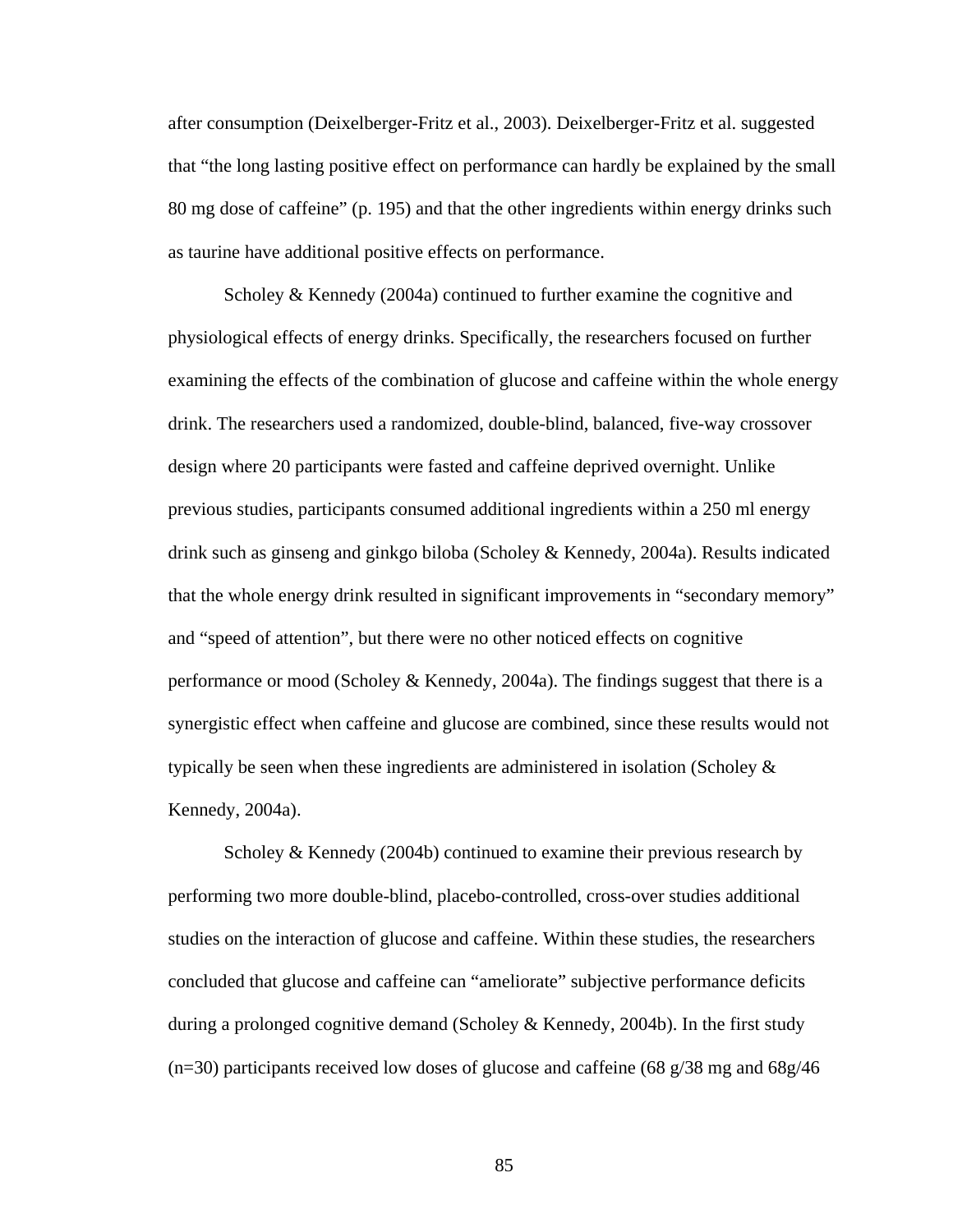mg, respectively). In the second study,  $(n = 26)$  participants received a drink containing 60 grams of carbohydrate and 33 mg of caffeine. In each of the three active energy drink treatments there was greater accuracy on the rapid visual information processing task versus the respective placebo drinks (Scholey & Kennedy, 2004b). Thus, confirming that a drink containing glucose and caffeine can improve vigilance during extended periods of high cognitive demand (Scholey & Kennedy, 2004b).

### *Combined Alcohol and Energy Drink Studies*

2002; Ward et al., 2001) when combined with alcohol. However, few have examined the Many studies have been conducted on the individual ingredients of caffeine (Liguori & Robinson, 2001; Fudin & Nicastro, 1988; Jain et al., 1999) and taurine (Olive, effects of all of these ingredients found within the whole energy drink when combined with alcohol (Ferreira et al., 2006, 2004a, 2004b). To date, in the literature, there is little scientific evidence of the effects of energy drinks on alcohol metabolism and human functioning (Ferreira et al., 2006, 2004a, 2004b). Three main experiments have been conducted on the affects of Red Bull® combined with alcohol in humans. These experiments were conducted by a team of Brazilian researchers from the Federal University of Sao Paulo (Ferreira et al., 2006, 2004a, 2004b, 2004c).

drinks. Volunteers answered a questionnaire on their pattern of use of energy drinks and alcoholic beverages. The majority of the sample (76%) reported combining energy drinks Ferreira, Mello, & Souza-Formigoni (2004a) were the first to examine combined users perceived effects of energy drinks and alcohol. In their study "*Can energy drinks affect the effects of alcoholic beverages? A study with users"* the sample consisted of 136 volunteers aged  $24 \pm 6$  years, who had reported at least one previous use of energy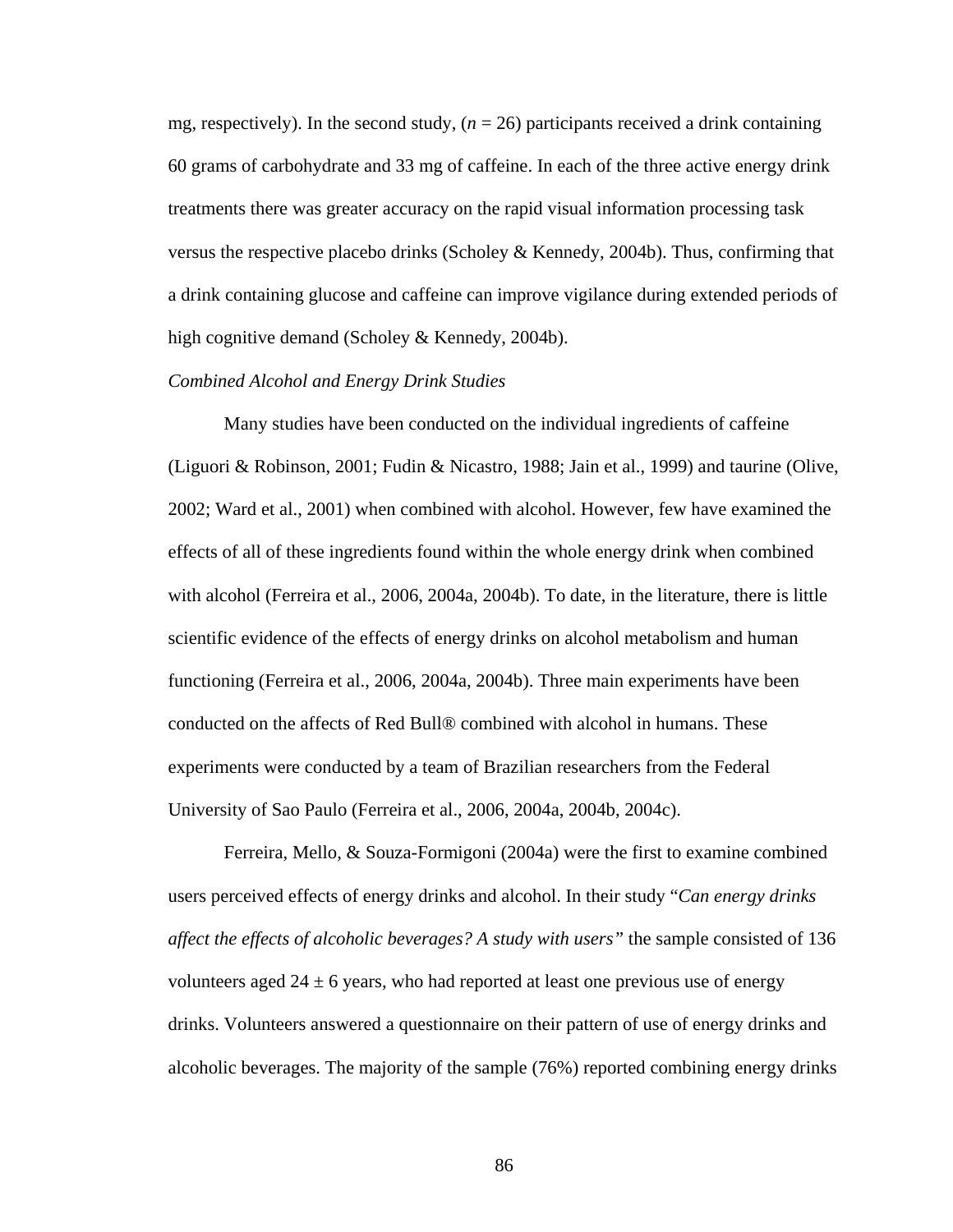with al cohol. 79% of the sample also reported using energy drinks alone. Out of those who combined alcohol and energy drinks, 14% reported feeling no difference, 38% increase in happiness, 30% euphoria, 27% uninhibited behavior, 24% increase of physical vigor, and 11% experienced insomnia. The researchers found a high variability in the number of lifetime uses of energy drinks  $(14 \pm 16)$ , but there was a consistency in the number of cans ingested per occasion  $(1.5 \pm 0.7)$ . The researchers concluded that the effects of energy drinks are variable, most likely depending on the dose used and individual sensitivity (Ferreira et al., 2004a).

*s* study on the effects of energy drinks on the metabolism of alcohol. In their study "*Doe* an energy drink modify the effects of alcohol in a maximal effort test?" the researchers effort cycle ergometer test on 14 male participants. In comparison to the control group, the peak oxygen uptake of volunteers was 5% lower with alcohol alone versus 2.7% for the alcohol and energy drink treatment. No significant differences were detected between the alcohol and combined use treatment group. Compared to the control session, lactate alcohol plus energy drink showed no improvement in the cycle ergometer test. At the low exchange rate, blood lactate, or nor-adrenaline levels were detected between the alcohol researcher's concluded that their "findings suggest that small doses of Red Bull® do not Ferreira, Mello, Rossi, & Souza-Formigoni (2004b) performed the first scientific examined whether an energy drink would modify the effects of alcohol in a maximal and nor-adrenaline levels were higher in the alcohol only and alcohol with energy drink sessions (Ferreira et al., 2004b, pp. 1409-1410). Volunteers who received 1.0 g/kg of tested doses, no significant differences in heart rate, energy expenditure, respiratory only and alcohol plus energy drink groups (Ferreira et al., 2004b, pp. 1409-1410). The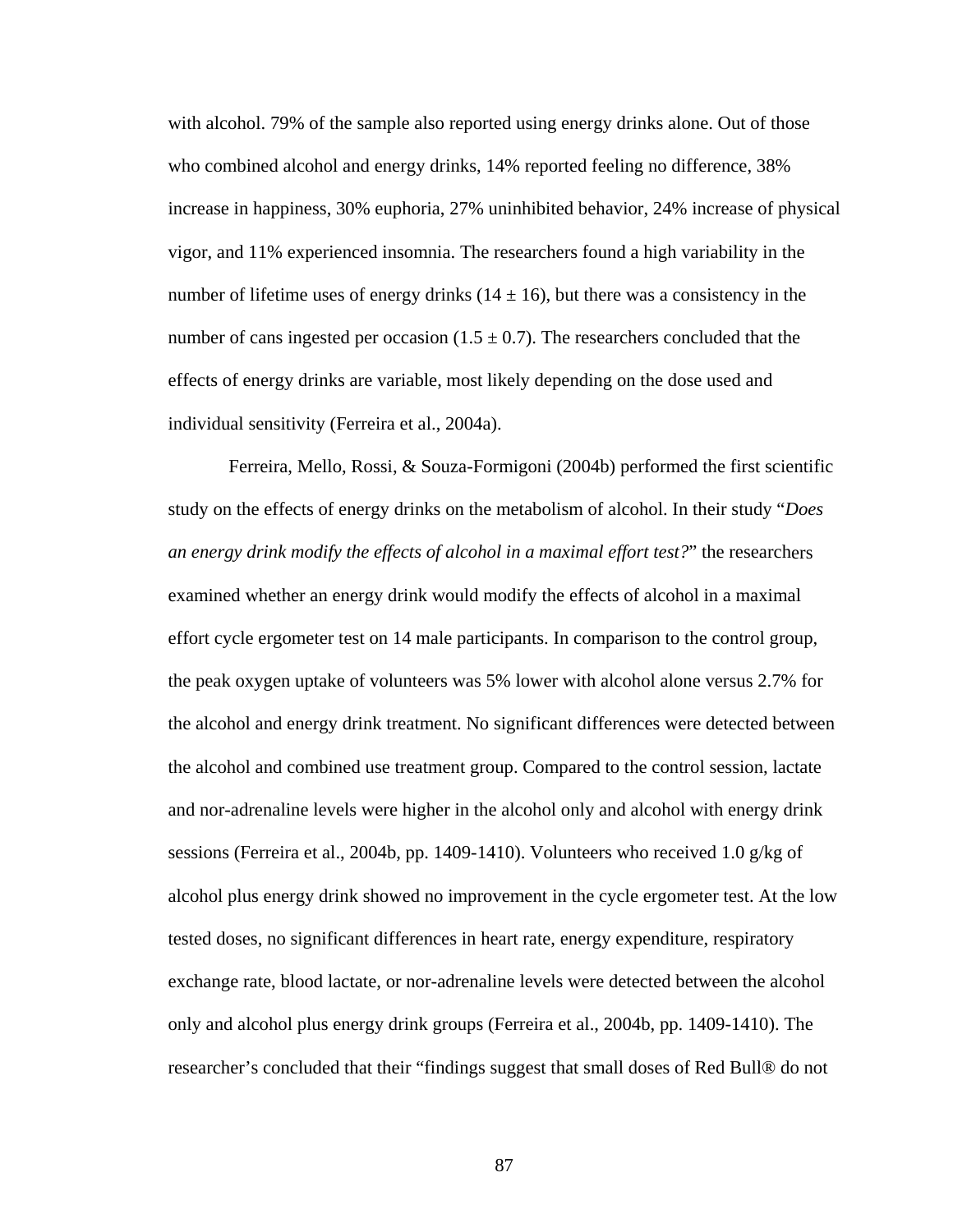improve cycling performance or reduce alterations after acute alcohol ingestion" (Ferre ira et al., 2004b, p . 1408).

Ferreira, Mello, Pompe'ia, & Souza-Formigoni (2006) continued their research on reduce the depressant effects of alcohol. In this experiment Ferreira et al. (2006) used last 6 months) participated in the study. The energy drink was administered at 3.57 ml/kg, to twelve randomly assigned volunteers at doses of .6  $g/kg$  and fourteen at 1.0  $g/kg$ . This energy drink (Ferreira et al., 2006, p. 599). Motor coordination and visual reaction time the effects of energy drink consumption on alcohol. Their research study, "*Effects of energy drink ingestion on alcohol intoxication*" investigated whether energy drinks small doses of alcohol and energy drinks and measured participants breath alcohol concentration, subjective sensations of alcohol intoxication, objective effects on coordination, and visual reaction time (Ferreira et al., 2006, pp. 599-602). Twenty-six male volunteers between the ages of 20 and 26 that were moderate drinkers (less than 14 doses per week) and moderate users of energy drinks (fewer than 10 cans of 250 ml in the which is equivalent to one can for a 70-kg person. Vodka at 37.5% v/v was administered equals about 2.5 and 4 standard alcoholic drinks for the two groups along with 1 can of were tested before alcohol ingestion, 30 minutes, and 120 minutes after consumption. To measure fine motor coordination, the Grooved Peg-board test was used where participants fit pegs into 25 holes. Visual reaction time was tested using a well known computer software program (Ferreira et al., 2006, p. 600).

evaluated by objective tests (Ferreira et al., 2006). After combined ingestion of alcohol The ingestion of one Red Bull® in this study showed a reduction in the intensity of some subjective symptoms of alcohol intoxication, but did not reduce the deficits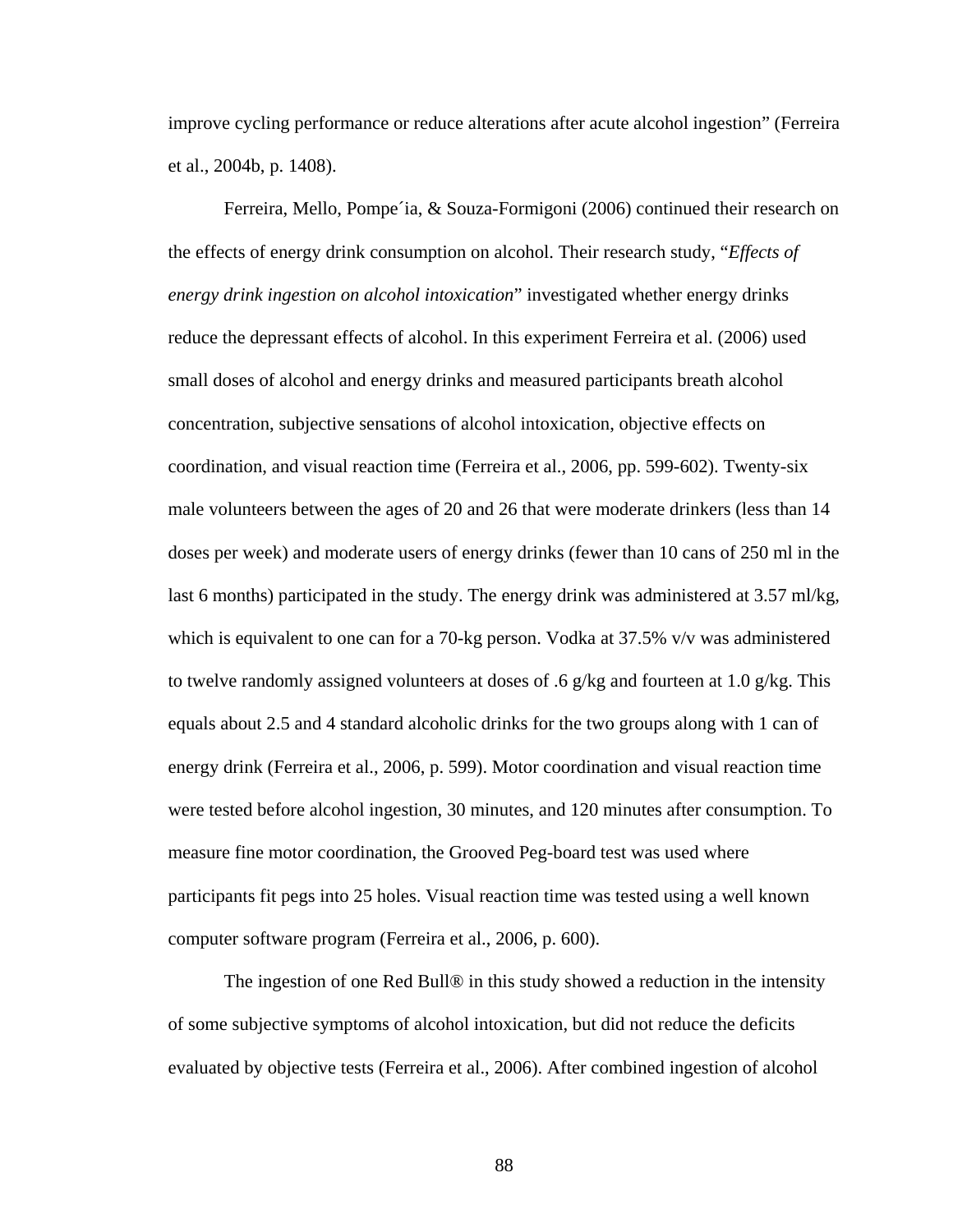and energy drink, volunteers reported fewer intoxication symptoms such as headache, weakness, and motor coordination versus alcohol alone (Ferreira et al., 2006, pp. 600- 602). However, the ingestion of the energy drink did not alter participant's breath alcohol concentration, or significantly reduce decrements in motor coordination and visual reaction time (Ferreira et al., 2006, pp. 600-602). Although with the low doses of the energy drink being tested, it is possible that higher doses could counteract the effects of alcohol (Ferreira et al., 2006, p. 603).

experimental study in mice" Ferreira, Quadros, Trindade, Takahashi, Koyama, & Souzasensations of tiredness and sleepiness, and actual capabilities (pp. 600-602). Therefore, it is important to further examine the combined use of energy drinks and alcohol as it may In the study, "Can energy drinks reduce the depressor effect of ethanol? An Formigoni (2004c) showed that an energy drink dose equivalent to three times the amount used in the Ferreira et al. (2006) experiment did have a significant affect on locomotor activity. Considering that newer energy drinks such as "Burn2®, Rockstar®, and Cocaine®" contain roughly 3 times the amount of caffeine with the combination of caffeine and guarana equaling roughly 250-280 mg compared to the 80 mg of caffeine found in Red Bull®, this is an important future consideration. The results from the Ferreira et al. (2006) study indicate a considerable difference between subjects' lead to an increase in risk taking behaviors such as drinking and driving and increased alcohol consumption (Ferreira et al., 2006. pp. 603-604).

The results of studies by Ferreira et al. (2004b, 2006) suggest that the combined use of alcohol and energy drinks can impair a users judgement of their level of alcohol intoxication. These studies come to agreement with the only other case report found in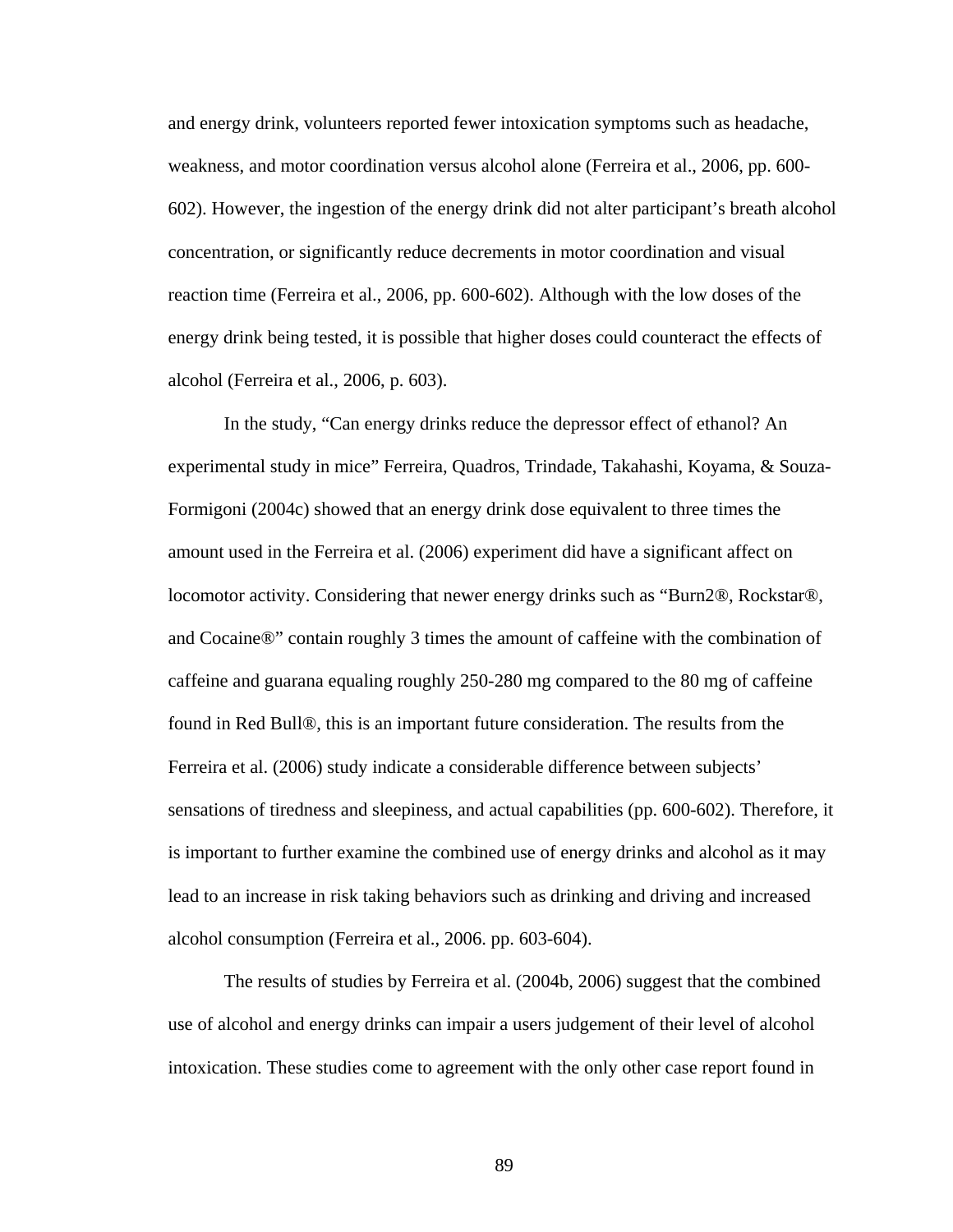the literature on the interaction of alcohol and energy drinks. Riesselmann et al. (1996) suggested that the combined use of alcohol and energy drinks could impair the judgment of users, causing them to perceive a reduced sensation of intoxication, thus increasing the probability of drivers being involved in accidents. To the researcher's knowledge, Red Bull® has been the only energy drink thus far tested in conjunction with alcohol (Ferreira et al., 2004a, 2004b, 2004c, 2006).

### *Energy Drink Ingredients*

Laboratory animal studies have shown an interaction between ethanol and some vitamins. Prior to the production of energy drinks, the effects of some of the ingredients found within energy drinks were evaluated for their effects on alcohol intoxication and metabolism (Ferreira et al., 2006). Prior research has also shown that sugars such as glucose and fructose have a limited effect on reducing alcohol intoxication (de Souza et al., 1982; Levy et al., 1977; Zacchia et al., 1991). Many of the vitamins found within energy drinks, especially B-vitamins, have also been evaluated and have shown to have a ; slight antagonizing affect on alcohol intoxication (Kelly et al., 1971**;** Moretti et al., 1969 of the components of energy drinks such as taurine (Aragon et al., 1992; Dahchour et al., 1996; Martin-Algarra et al., 1998) and caffeine (Kuribara et al., 1992; Koo, 1999; Kunin et al., 2000; Liguori & Robinson, 2001). The main ingredients found Red Bull® are caffeine, taurine, sugar, gluconolactone, inositol, niacin, pantenol, and B-complex Muir et al., 1973). Caffeine, taurine, glucose, and other ingredients will be discussed in greater detail in the following paragraphs.

*Caffeine*. In previous research studies, caffeine users have reported increased alertness and wakefulness and that their ability to work and concentrate is enhanced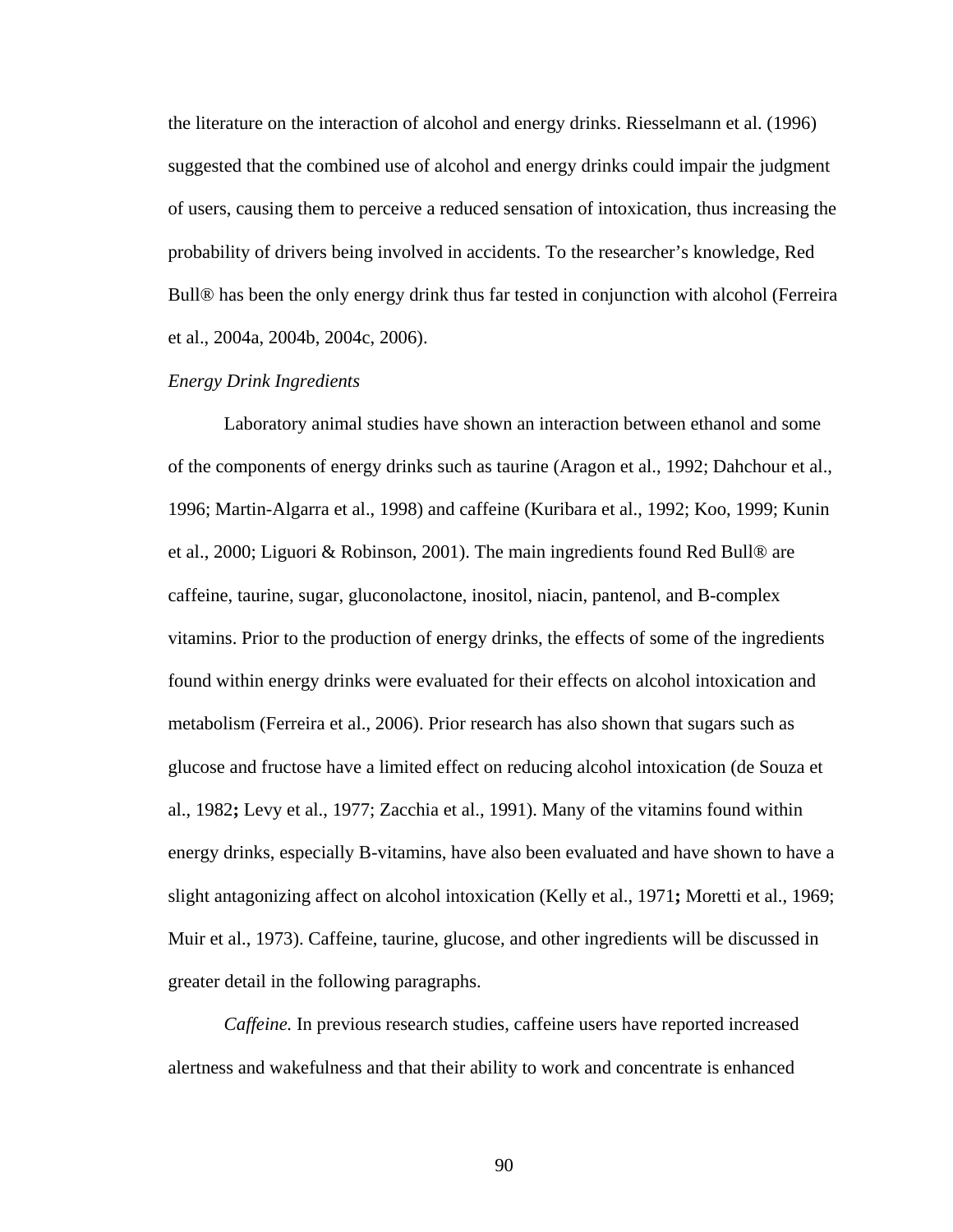(Zwygheuizen-Doorenbos et al., 1990; Griffiths & Mumford, 1994; Smit & Rogers, 2000, 2002; Warburton et al., 2001; Scholey & Kennedy, 2004a; 2004b). The literatu re pertaining to caffeine has reported several psychological and performance benefits. Caffeine alone has been shown to decrease reaction time (Lieberman et al., 1987; Kerr et al., 1991) and to enhance attentional processing of information (Smith et al., 1990; Frewer & Lader, 1991; Warburton, 1995). Early studies on caffeine used high doses exceeding 250 mg (Battig & Buzzi, 1986), and it has been shown that doses excee ding 500 mg are dangerous to users (Hasenfratz & B attig, 1994). Consequently, many studies have be en performed with lower doses of caffeine, which would be more similar to the stimulant properties of low doses of alcohol (Koo, 1999; Kunin et al., 2000; Kuribara et amounts found in many energy drinks (Durlach, 1998; Hindmarch et al., 1998; Smit & Rogers, 2000). Even when used in low doses, caffeine can improve performance by reducing reaction times and improving attention (Warburton, 1995; Koelega, 1998; Smith, 2000, 2002). Performance enhancement can generally be seen across sustained psychomotor and vigilance tasks (Scholey & Kennedy, 2004b). Furthermore, caffeine is also consistently associated with improvements in mood by reducing fatigue and increasing alertness (Smith, 2002; Scholey & Kennedy, 2004a). When examining human risk-taking behaviors associated with drinking alcohol, caffeine could have a significant impact on the amount of alcohol consumed (Ferreira et al., 2006, p. 604 discussion). Animal studies suggest that caffeine can increase voluntary consumption and the al., 1992; Waldeck, 1974).

Previously, caffeine has been used in the treatment of moderate intoxication of depressants (DeLucia & Oliveira-Filho, 2004). The amount of caffeine in most standard 8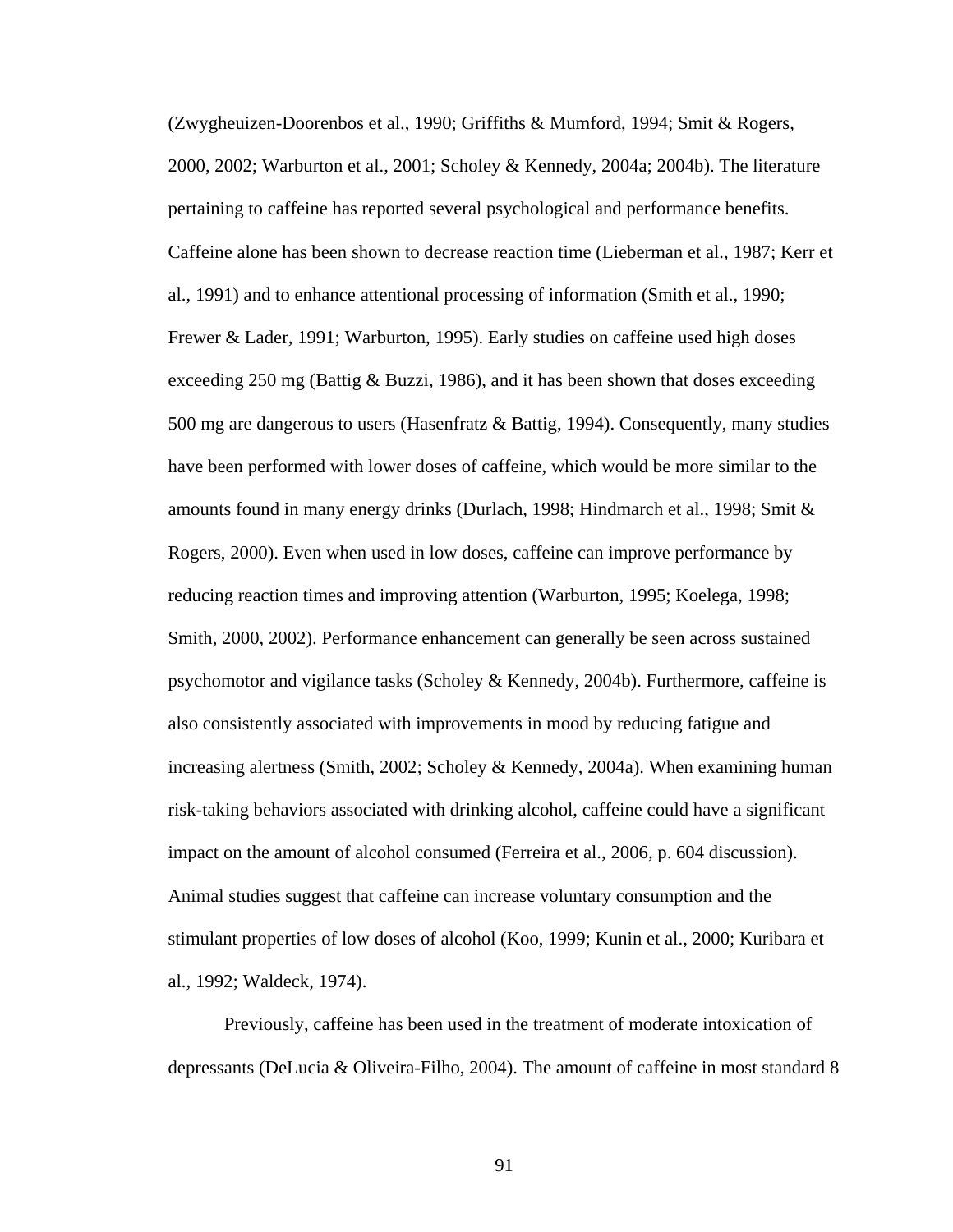ounce energy drinks is only 80 mg, which is not enough to justify its reported antagonistic effects on alcohol (Ferreira et al., 2006). Laboratory work outside of the field of drivi ng has shown that caffeine in moderate does of 150-200 mg significantly improves alertness in sleep deprived subjects (Lumley et al., 1987; Griffiths et al., 1990; caffeine models have indicated that energy drinks with only 80 mg of caffeine reduce Furthermore, there seems to be a synergistic stimulant effect when the ingredients within Lorist et al., 1994; Bonnet & Arand, 1994; Muehlbach & Walsh, 1995; Akerstedt & Ficca, 1997). However, energy drink studies with replicate designs from previous brake reaction time and perceived driver sleepiness (Horne & Reyner, 2001). energy drinks are combined. Other driving studies with just caffeine have indicated that high doses can partially antagonize the depressant effects of alcohol intoxication, but will not completely counteract alcohol impairment (Liguori & Robinson, 2001). These doses are typically high at 400 mg and above, which could potentially cause complications for the user at this dosage (Liguori & Robinson, 2001). Due to variables such as individual tolerance, researchers have been unable to reach a consensus on the dose of caffeine necessary to reduce the depressor effects of alcohol. Additionally, most of these studies gauge the effects of caffeine on alcohol specifically on tests of locomotor performance (Fudin & Nicastro, 1988; Jain et al., 1999).

Taurine is one of the most abundant amino acids found naturally in the central nervous system and it has several important functions in physiological processes such as *Taurine.* Taurine is thought to have a significant effect on alcohol metabolism. osmoregulation, neuroprotection, and neuromodulation (Olive, 2002). Animal studies have shown significant interactions between taurine and ethanol on locomotor activity,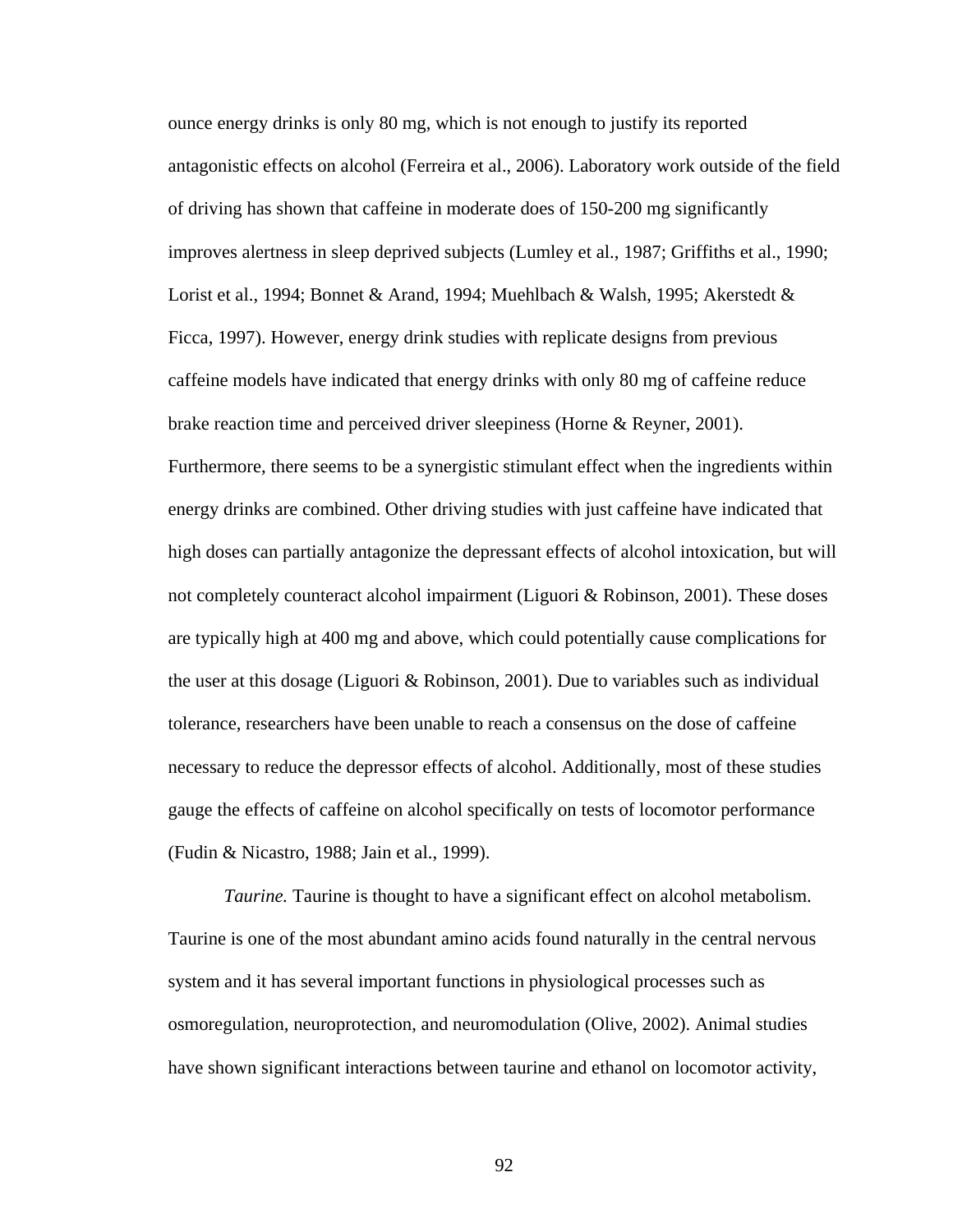the release of dopamine, and taurine reducing the effects of ethanol on liver metabolism (Aragon et al., 1992; Dahchour et al., 1996; Kerai et al., 1998). Taurine can alter the locomotor stimulatory, sedating, and motivational effects of ethanol in a strongly dosedependent manner (Olive, 2002; Quertemont et al., 1998). Taurine and ethanol both exert "positive allosteric modulatory effects" on GABA (an inhibitory neurotransmitter sim ilar to the chemical structure of ethanol) and glycine receptors, and inhibitory effects on Nmethyl-D-asparatate (NMDA) and posi tive calcium (Ca2+) channels (Olive, 2002). This suggests that taurine has an inhibitory or regulating effect on the central nervous system shown that ethanol raises extracellular levels of taurine in numerous brain regions (Olive, 2002). In a study on mice, Vohra  $& Hui (2000)$  showed that taurine can be effective in suggests that our body's "endogenous" or natural taurine system could be an important modulator of the effects of ethanol on the nervous system, and it may be beneficial to the and can help stabilize heart rate when used with stimulants. Microdialysis studies have reducing the symptoms of amnesia induced by alcohol without compromising other behavioral aspects. The interaction of taurine and ethanol on human cognitive performance is still unknown (Olive, 2002; Ferreira et al., 2006). Research on taurine development of future medications to treat alcoholism (Olive, 2002).

glucose. An effect of alcohol metabolism is that it causes users to become hypoglycemic due to alcohol inhibiting the livers ability to convert carbohydrates into glucose while alcohol is present in the blood (Freinkel & Ronald, 1966; Freinkel et al., 1988). Some of *Glucose.* Unlike most carbonated beverages, energy drinks directly contain the side effects of alcohol induced hypoglycemia include problems with thinking and memory, brain damage, dizziness, clumsiness, rapid heartbeat, and difficulty sleeping.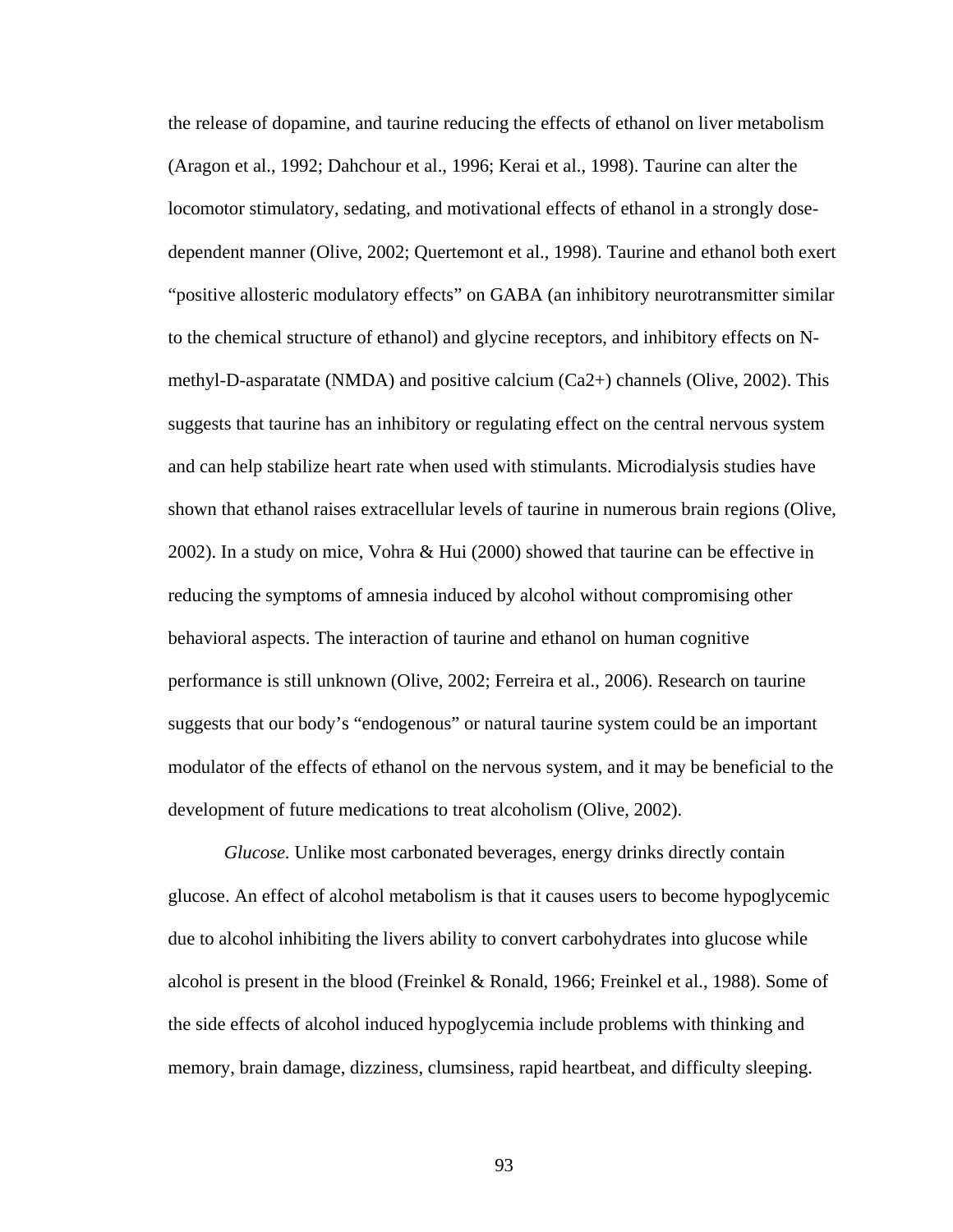Alcohol induced hypoglycemia is a significant contributor the hangover symptoms caused by alcohol (Freinkel et al., 1988). Since most energy drinks already contain glucose, the body's liver does not have to convert carbohydrates into glucose, which is important, since ethanol metabolism reduces the livers ability to regulate blood glucose levels when ethanol is present (Freinkel et al., 1988). Although, it would seem that glucose is not a stimulant, glucose ingestion has been associated with an acceleration of heart rate (Kennedy & Scholey, 2000; Ford et al., 2002). The direct administration of glucose does have an effect on cognitive performance and the metabolism of ethanol, consumption of drinks containing 25-50 grams of glucose (Scholey & Kennedy, 2004a; Donohoe & Benton, 1999), working memory (Martin & Benton, 1999), driving simulator not be predicted from the effects of these ingredients individually. Suggesting that there is a syn ergistic affect when caffeine and glucose are combined (Scholey & Kennedy, partially due to it counteracting alcohols hypoglycemic effect of lowering blood glucose levels (Kennedy and Scholey, 2000; Ford et al., 2002). Previous research has well documented that aspects of psychological performance can be enhanced by the 2004b). Research has shown several improvements in cognitive tasks including enhancement of memory (Foster et al., 1998; Sunram-Lea et al., 2002), reaction times (Owens & Benton, 1994), rapid visual information processing (Benton et al., 1994; performance (Keul et al., 1982), and improving kinesthetic performance (Scholey & Fowles, 2002). Scholey & Kennedy (2004b) found that when caffeine and glucose were combined in a "whole energy drink" compared to a placebo it resulted in significantly improved performance on "secondary memory" and "speed of attention" which would 2004b).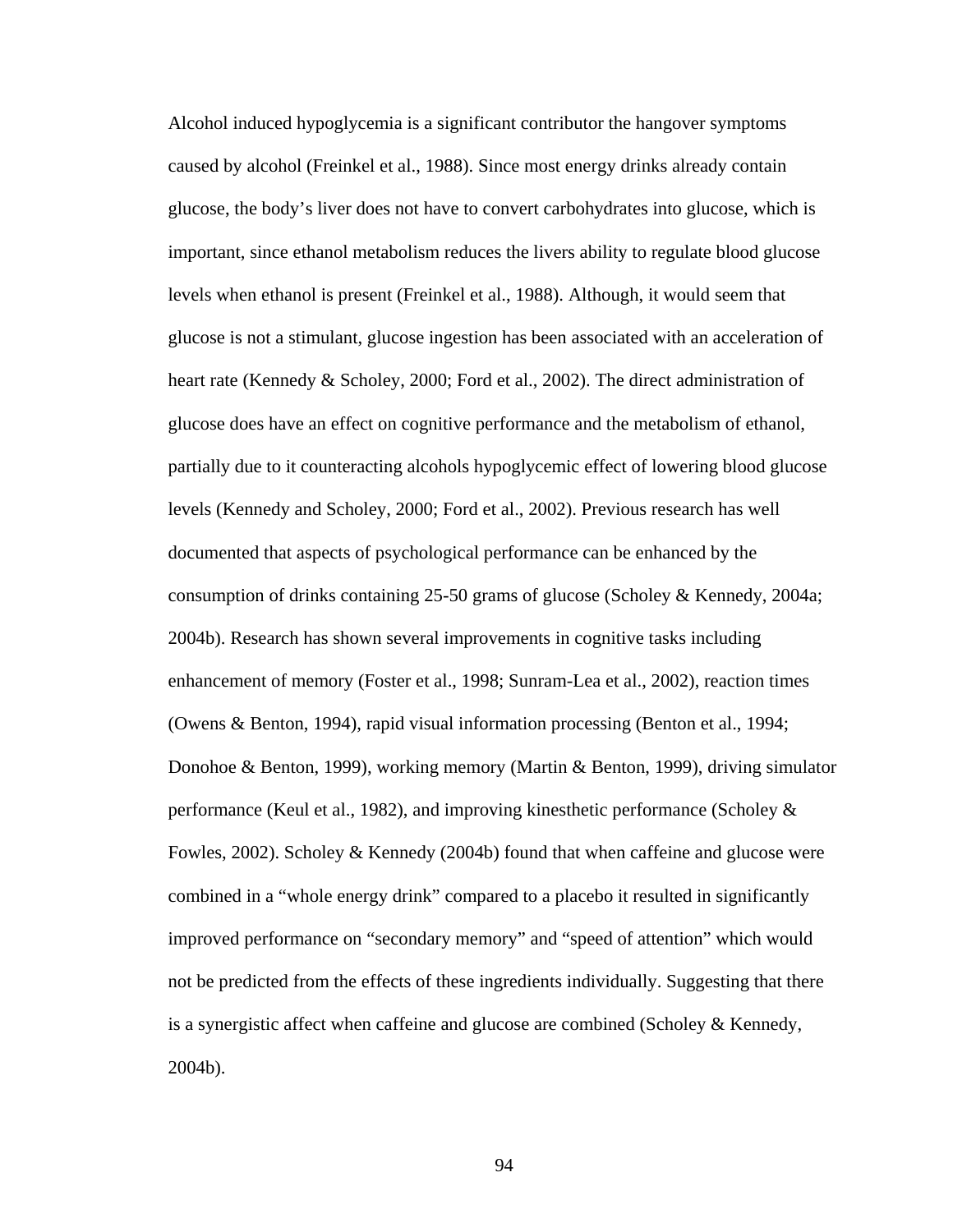*Vitamins/Herbals.* The effects of caffeine, taurine, and sugars on alcohol have been studied extensively, but little research exists on many of the other ingredients found in energy drinks. Research on the B-vitamins has shown that they increase energy metabolism (McArdle et al., 1996). The B complex vitamins found within energy drinks have also been evaluated on their physiological and psychological effects on alcoho l intoxication, and have shown to have a slight antagonizing effect on ethanol (Kelly et al., 1971; Moretti et al., 1969; Muir et al., 1973). Kelly et al., (1971) found that intravenous B-vitamins induced significantly improved performance and reduced alcohol intoxication.

Ginseng is another stimulant compound that is being used more commonly in beverages and in several different brands of energy drinks. Research on ginseng, indicates that ginseng likely reduces the sedative effects of ethanol, due to its stimulating affects on the central nervous system (Koo, 1999). In animal research by Koo (1999), ginseng was found to reduce blood alcohol concentration, which was suggested to be "partially due to ginseng slowing gastric emptying" (Koo, 1999, p. 153). In the Division I athlete supplement survey by Froiland et al. (2004), 13% reported using ginseng, with male athletes showing a significant intake of ginseng. Another very interesting ingredient that is now being found in some energy drinks such as Sobe Adrenaline Rush® is creatine. Froiland et al. (2004) found that 37.2% of athletes reported using creatin e. *Additional Expectancy Instrument Research* 

Expectancies are im portant in understanding drinking behavior, and can provide direction for problem drinking prevention and intervention (Ham et al., 2005). Given their importance on influencing drinking behaviors, it is crucial that alcohol expectancies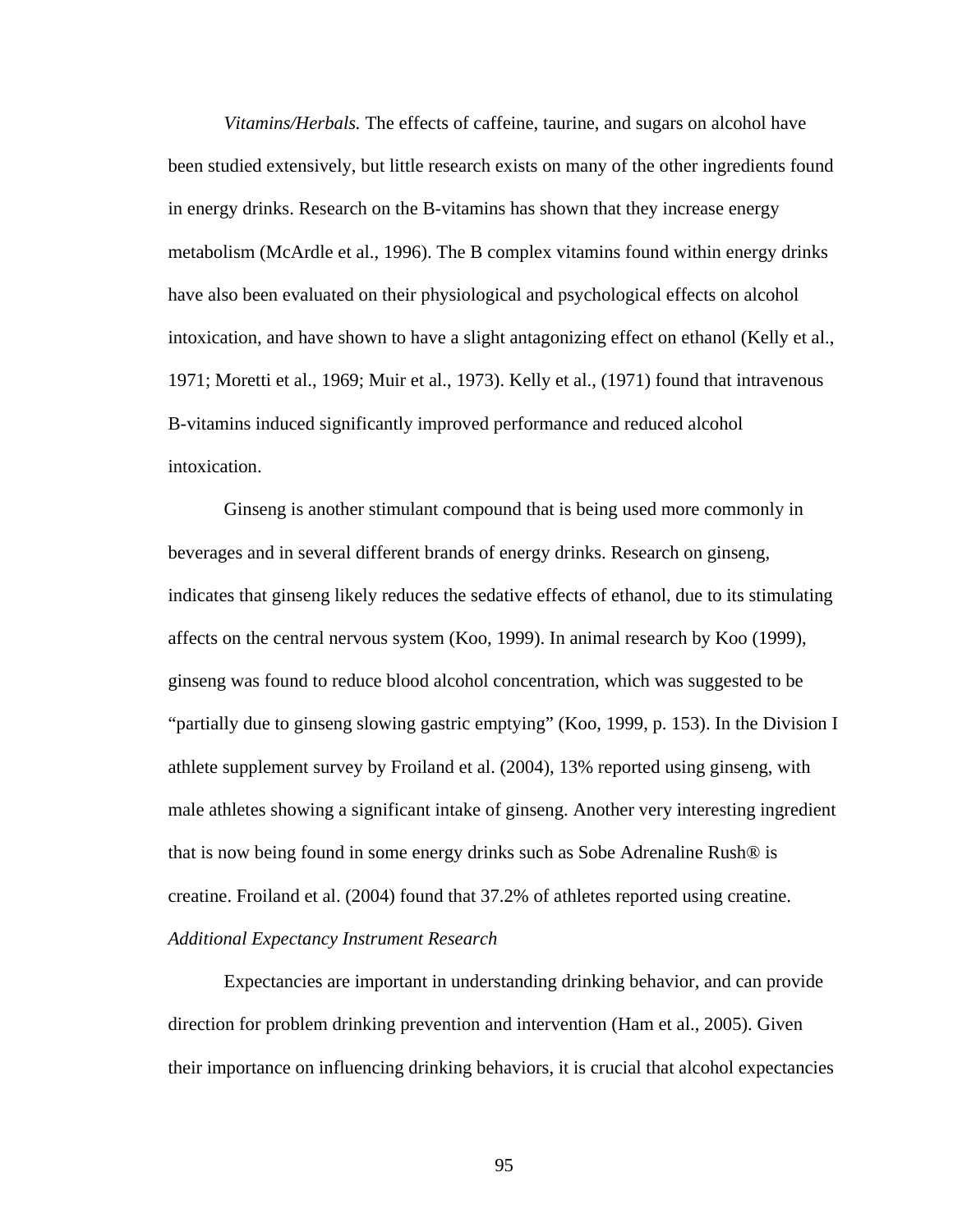are adequately assessed (Ham et al., 2005). The most widely used alcohol outc ome expectancies measure has been the Alcohol Expectancy Questionnaire (Brown et al., 1980), which assesses six distinct positive expectancies of using alcohol. In the past, the AEQ and other similar expectancy measures have been criticized for neglecting to assess negative expectancies/undesirable effects and perceived valuations/whether an indivi dual perceives the effect as good or bad (Adams & McNeil, 1991; Fromme et al., 1993; Leigh, 1989). In order to address both of these criticisms, the Comprehensive Effects of Alcoh ol questionnaire (CEOA) was developed (Fromme et al., 1993). Therefore, the C EOA includes items addressing both positive and negative expectancies, and subjective valuations of possible consequences of drinking alcohol. Positive expectancies have been studied considerably more than negative expectancies, and have typically been associated with increased and problem drinking (Brown, 1985; Fromme et al., 1993). In previous studies where participant's subjective valuations were not used, the connection between negative expectancies and drinking behavior has been less clear (Cox, 1993; Miller, 1985). Using the CEOA, Fromme et al. (1993) and Valdivia and Stewart (2005) foun d that negative expectancies predicted lower consumption of alcohol.

Expectancies have been studied more than valuations of ethanol's effects (Ham et al., 2005). According to Bandura's (1977) classic expectancy theory, an outcom e expecta ncy will only increase behavior if a person desires or values the expected than light drinkers (Williams & Ricciardelli, 1996), negative expectancies have a lower impact on preventing drinking (Ham et al., 2005). People's valuations of alcohol's effects outcome. Since heavy drinkers view the negative effects of alcohol as less significant have been found to increase the predictive ability and usefulness of expectancies of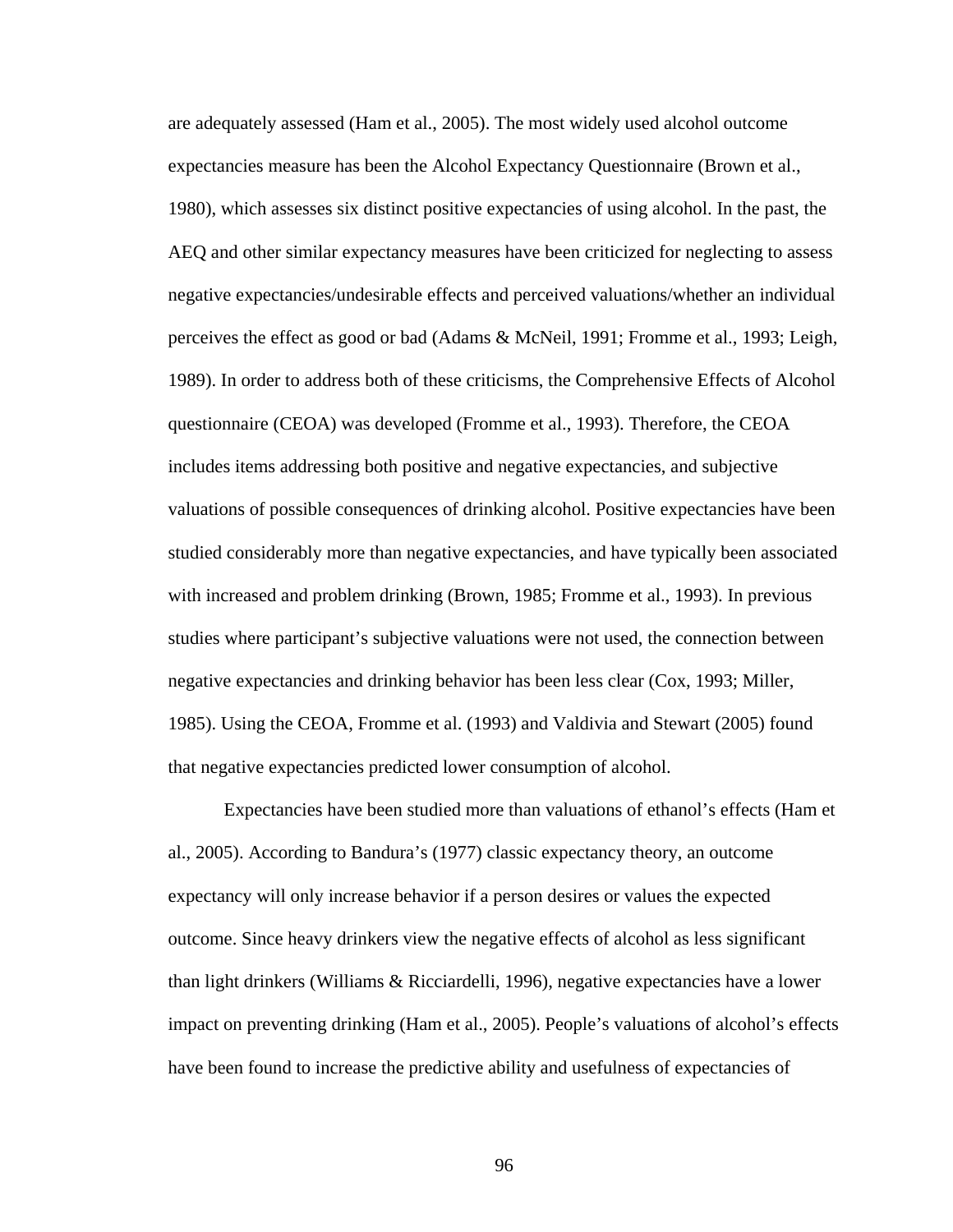alcohol use (Leigh, 1987; Valdivia & Stewart, 2005). Valuations have also successfully been used as an independent predictor of post treatment abstinence for alcoholics (Jon es & McMahon, 1996). According to Ham, Stewart, Norton, & Hope (2005) valuations ma y be the missing answer to account for previous discrepancies in positive and negative expectancy research. Research by Fromme & D'Amico (2000) indicated that subjective valuations of alcohol's effects may be more important predictors for the so-called "negative" expectances than positive expectancies in predicting alcohol use. In another study, Werner, Walker, & Greene (1993) found that positive expectancies and positive valuations of "negative" outcomes were significant independent predictors of alcohol consumption and related health problems. Ham et al. (2005) found that both negative expectancies and valuations are important constructs in addition to focusing on positive expectancies.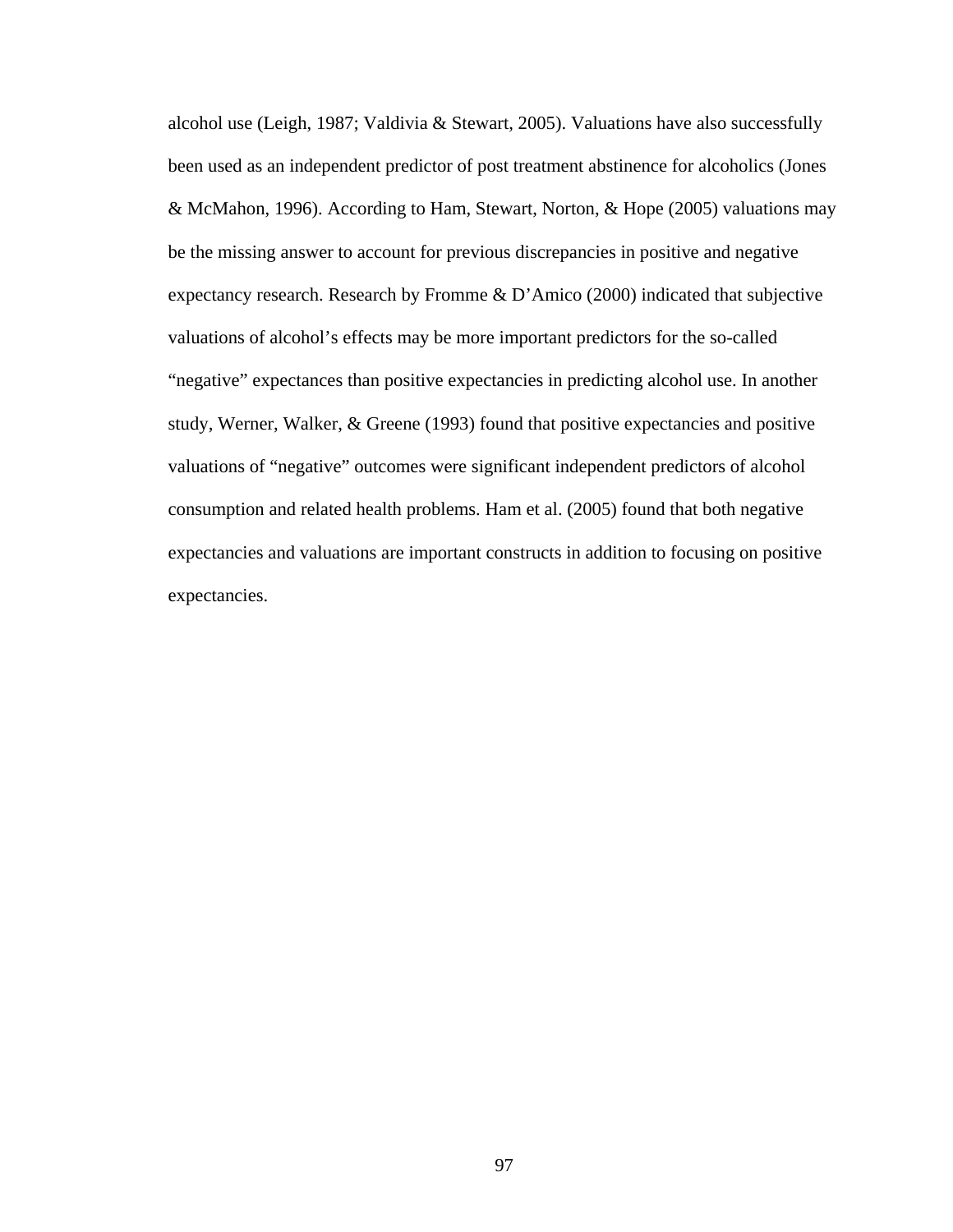### References

- *Psychology of Addictive Behaviors*, 5, 9-14. Adams, S. L., & McNeil, D. W. (1991). Negative alcohol expectancies reconsidered.
- Addictive Behaviors Research Center. (1997). *The alcohol skills training program*  Washington. *facilitators manual.* Unpublished manual, Psychology Department, University of
- Alford, C., Cox, H., & Wescott, R. (2001). The effects of red bull energy drink on human performance and mood. *Amino Acids*, 21, 139-150.
- changes in open-field locomotor activity. *Psychopharmacology (Berlin)*, 107(2 Aragon, C. M., Trudeau, L. E., & Amit, Z. (1992). Effect of taurine on ethanol induced 3), 337-340.
- Bandura, A. (1977). *Social learning theory*. Englewood Cliffs, NJ: Prentice-Hall.
- information processing. *Neuropsychobiology*, 16, 126-130. Battig, K., & Buzzi, R. (1986). Effect of coffee on the speed of subject-paced, rapid
- Bauer, L., & Smith, J. (2006, October 26). Juicy jolts or risky sips? *The Kansas City Star* , pp. A1, A4.
- Population and familial association between the D4 dopamine receptor gene and Benjamin, J., Li, L., Patterson, C., Greenberg, B. D., Murphy, D., & Hamer, D. (1996). measures of novelty seeking. *Nature Genetics*, 12, 81-84.
- drinking patterns. *Journal on Consulting and Clinical Psychology*, 53(1), 123- Brown, S. A. (1985). Expectancies versus background in the prediction of college 130.
- reinforcement by alcohol: Their domain and relation to drinking patterns. *Journal* Brown, S. A., Goldman, M., Inn, A., & Anderson, L. (1980). Expectations of *of Consulting and Clinical Psychology*, 48, 419-426.
- *Practical Nursing*, 4(4), 143-149. Bunsen, N. (1991). Development of an adolescent risk-taking instrument. *Journal Child*
- The Core Institute. (1998). Recent statistics on alcohol and other drug use on American college campuses: 1995-1996. (1998). Carbondale, IL.
- Carey, K. B., & Correia, C. J. (1997). Drinking motives predict alcohol-related problems in college students. *Journal of Studies on Alcohol*, 58, 100-105.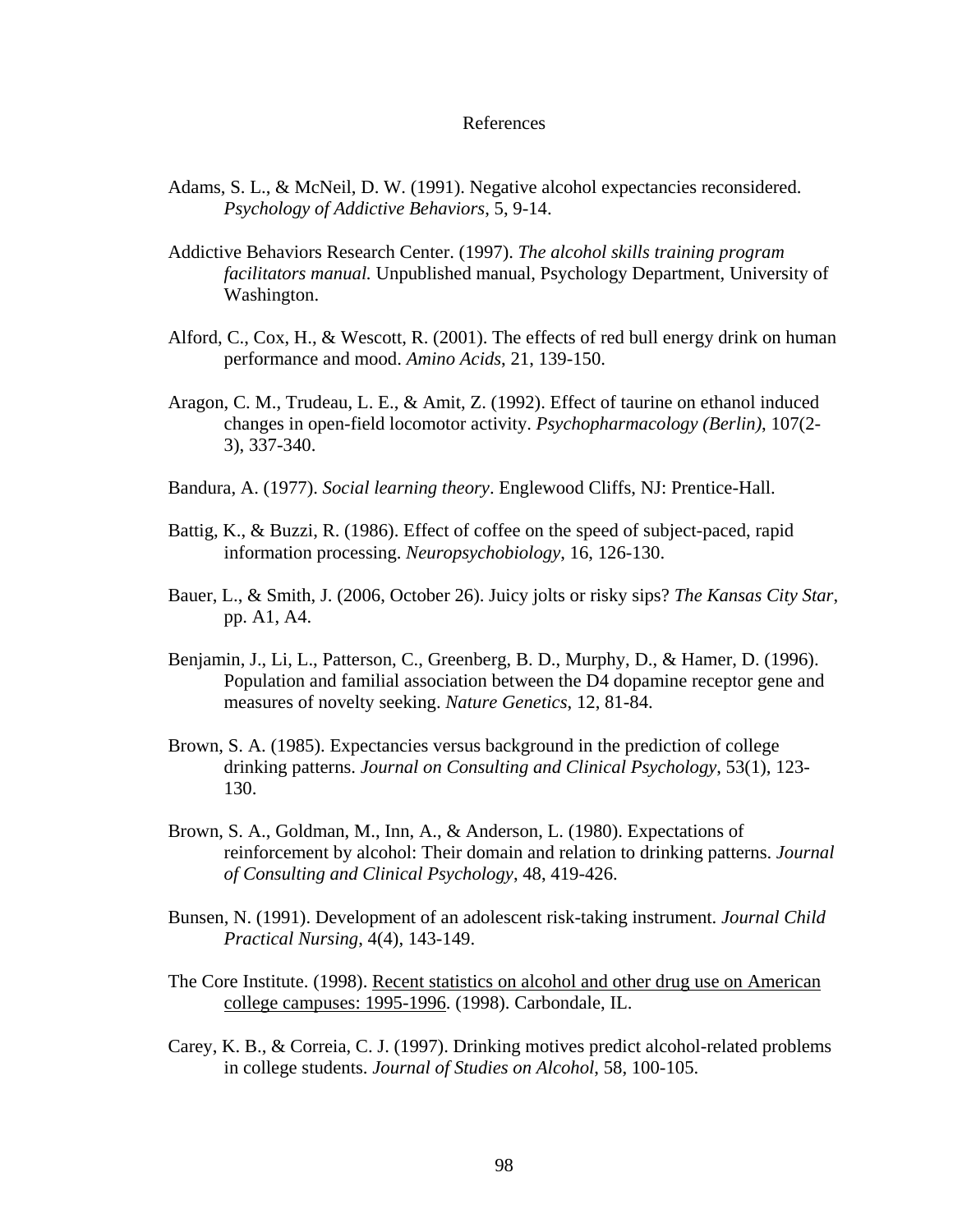- Clark, D ., Sommerfeldt, L., Schwarz, M., Hedeker, D., & Watel, L. (1990). Physical recklessness in adolescence trait or byproduct of depressive/suicidal states? *The Journal of Nervous Mental Disease*, 178(7), 423-433.
- Systematic motivational counseling for alcoholics. In W. R. Miller & S. Rollnick (pp. 361-371). New York: Guilford Press. Cox, W. M., Klinger, E., & Blount, J. P. (1993). Alcohol use and goal hierarchies: (Eds.), Motivational interviewing: Preparing people to change addictive behavior
- Dahchour, A., Quertemont, E., & De Witte, P. (1996). Taurine increases in the nucleus chronically alcoholised rats. *Brain Research*, 73(5), 9-19. accumbens microdialysate after acute ethanol administration to naive and
- de Souza, M. L. O., Laranjeira, R. R., & Masur, J., (1982). Glucose administration in acute alcoholic intoxication. A double-blind study in volunteers. *AMB*; Revista *Da Associacao Medica Brasileira*, 28, 171-173.
- Deixelberger-Fritz, D., Tischer, M. A., & Wolfgang, K. K. (2003). Changes in *International Journal of Applied Aviation Studies*, 3(2), 195-205. performance, mood state and workload due to energy drinks in pilots.
- Dimeff, L. A., Baer, J. S., Kivlahan, D. R., & Marlatt, G. A. (1999). *Brief alcohol approach.* New York: Guilford Press. *screening and intervention for college students (BASICS): A harm reduction*
- Durlach, P. J. (1998). The effects of a low dose of caffeine on cognitive performance. *Psychoopharmacology*, 140, 116-119.
- students: 1983. *Journal of Alcohol and Drug Education,* 31(l), 65-83. Engs, R. C. & Hanson, D. J. (1985). The drinking patterns and problems of college
- Ferreira, S. E., Mello, M. T., Pompe´ia, S., & Souza-Formigoni, M. L. O. (2006). Effects *Experimental Research*, 30(4), 598-604. of energy drink ingestion of alcohol intoxication. *Alcoholism: Clinical and*
- Ferreira, S. E., Mello, M. T., & Souza-Formigoni, M. L. O. (2004a). Can energy drinks *Associacao Medica Brasileira*, 50, 48-51. affect the effects of alcoholic beverages? A study with users. *Revista Da*
- Ferreira, S. E., Mello, M. T., Rossi, M. V., & Souza-Formigoni, M. L. O. (2004b). Does *Clinical Experimental Research*, 28, 1408-1412. an energy drink modify the effects of alcohol in a maximal effort test? *Alcohol*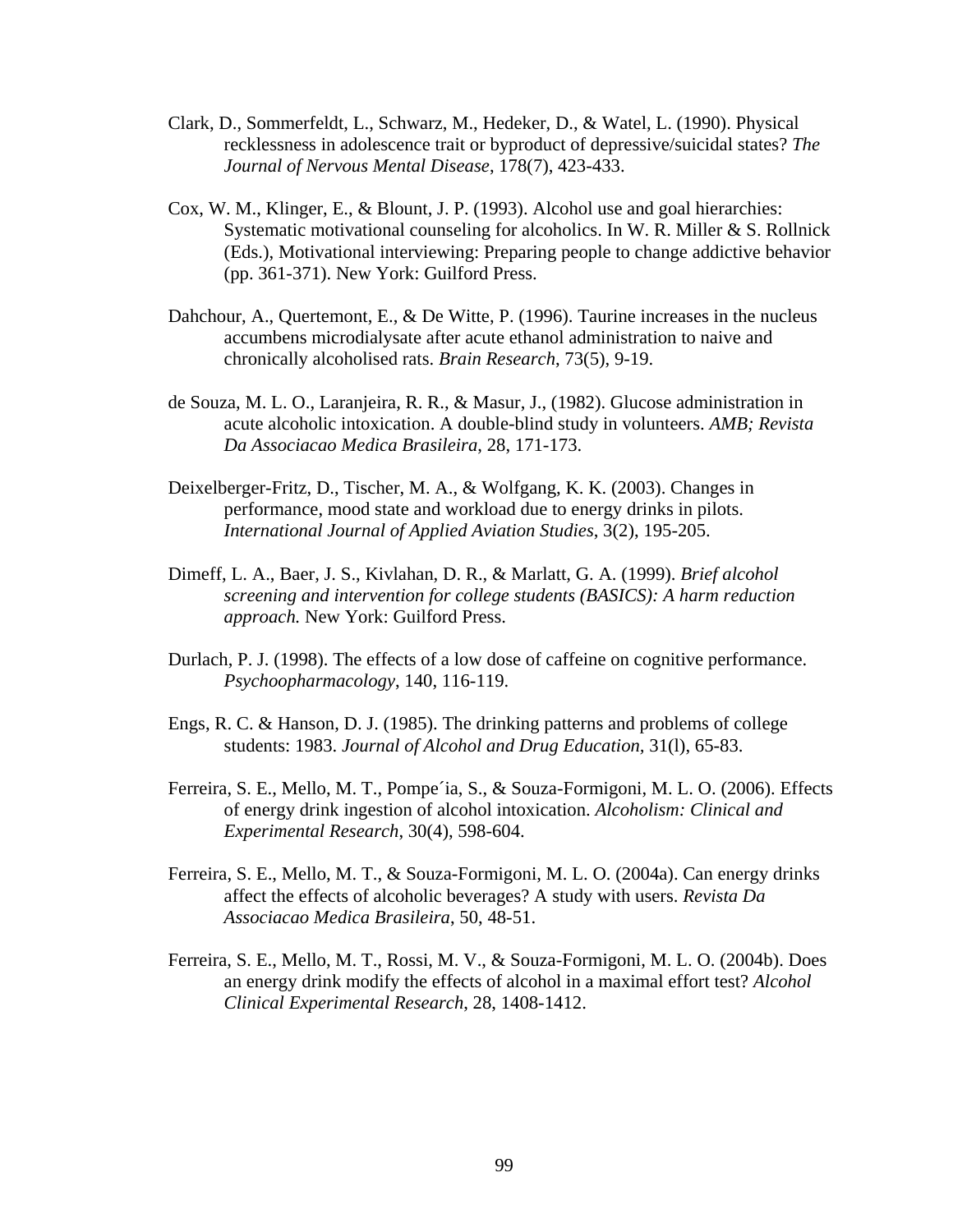- Ferreira, S. E., Quadros, I. M. H., Trindade, A. A., Takahashi, S., Koyama, R. G., & effect of ethanol? An experimental study in mice. *Physiology of Behavior*, 82, Souza-Formigoni, M. L. O. (2004c). Can energy drinks reduce the depressor 841-847.
- administration and the emotional content of words on heart rate and memory. Ford, C.E., Scholey, A.B., Ayre, G., Wesnes, K. (2002). The effect of glucose *Journal of Psychopharmacology*, 16, 241-244.
- decrements in humans? *Perceptual Motor Skills*, 67, 375-391. Fudin, R., & Nicastro, R. (1988). Can caffeine antagonize alcohol-induced performance
- Freinkel, N., & Arky, R.A. (1966). Effects of alcohol on carbohydrate metabolism in man. *Human Behavior & Biology*, 27(4), 551-563.
- (1988). Journal of Clinical Investigation, April; 81(4): 1137–1145. Freinkel, N., Singer, D. L., Arky, R. A., Bleicher, S. J., Anderson, J. B., Silbert, C. K.
- Froiland, K., Koszewski, W., Hingst, J., & Kopecky, L. (2004). Nutritional supplement *of Sport Nutrition & Exercise Metabolism*, 14(1), 104-20. use among college athletes and their sources of information. *International Journal*
- Fromme, K., & D'Amico, E. J. (2000). Measuring adolescent alcohol expectancies. *Psychology of Addictive Behaviors*, 14(2), 206-212.
- Development and psychometric assessment of a new expectancy questionnair e. Fromme, K., Stroot, E., & Kaplan, D. (1993). Comprehensive effects of alcohol: *Psychological Assessment*, 5(1), 19-26.
- *Sports Medicine*, 31(11), 785-807. Graham, T. E. (2001). Caffeine and exercise metabolism, endurance and performance.
- Green, A., Uryasz, F., Petr, T., & Bray, C. (2001). NCAA study of substance use and abuse habits of college student athletes. *Clinical Journal of Sport Medicine*, 11, 51-56.
- Griffiths, R. R., & Mumford, G. K. (1994). Caffeine a drug of abuse? In F. E., Bloom & D. J., Kupfer (Eds.), *Psychopharmacology: The fourth generation of progress*  (pp. 1699-1713). New York: Raven Press.
- Ham, L. S., Stewart, S. H., Norton, P. J. & Hope, D. A. (2005). Psychometric assessment of the comprehensive effects of alcohol questionnaire: Comparing a brief version 27(3), 141-158. to the original full scale. *Journal of Psychopathology and Behavioral Assessment*,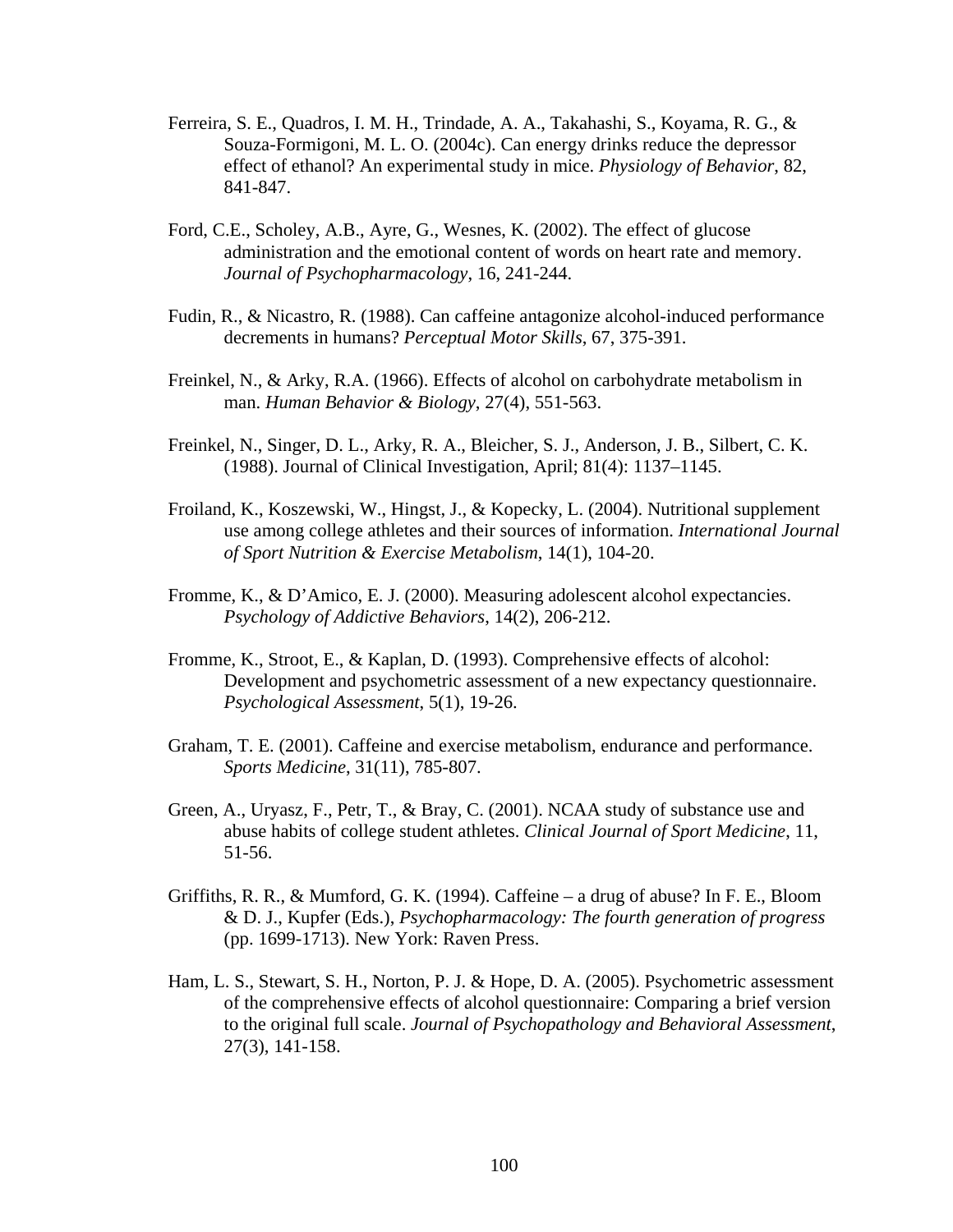- Hasenfratz, M., & Battig, K. (1994). Acute dose-effect relationships of caffeine and *Psychopharmacology*, 114, 281-287. mental performance, EEG, cardiovascular and subjective parameters.
- Hildebrand, K., Johnson, D., & Bogle, K. (2001). Comparison of patterns of alcohol use *Journal*, 35, 358-365 between high school and college athletes and non-athletes. *College Student*
- Hindmarch, I., Quinlan, P. T., Moore, K. L., & Parkin, C. (1998). The effects of black tea *Psychopharmacology*, 139, 230-238. and other beverages on aspects of cognition and psychomotor performance.
- Horne, J. A., & Reyner, L. A. (2001). Beneficial effects of an "energy drink" given to sleepy drivers. *Amino Acids*, 20, 83-89.
- behavior. *Personality and Individual Differences*, 16, 109-125. Horvath, P. & Zuckerman, M. (1993). Sensation seeking, risk appraisal, and risky
- Humara, M., & Sherman, M. (1999). Situational determinants of alcohol abuse among 138. Caucasian and African-American college students. *Addictive Behaviors*, 24, 135-
- Irmak, C., Block, L. G., & Fitzsimons, G. J. (2005). The placebo effect in marketing: sometimes you just have to want it to work. *Journal of Marketing Research*, XLII, 406-409.
- Jackson, C. & Matthews, G. (1988). The prediction of habitual alcohol use from alcohol related expectancies and personality. *Alcohol & Alcoholism*, 23(4), 305-314.
- Jain, A. C., Mehta, M.C., & Billie, M. (1999). Combined effects of caffeine and alcohol on hemodynamics and coronary artery blood flow in dogs. *Journal of Cardiovascular Pharmacology*, 33, 49-55.
- James, J. E. (1997). Understanding caffeine: A biobehavioral analysis. Behavioral Medicine and Health Psychology Series. California: Sage Publications.
- Jones, B. T., & McMahon, J. (1996). A comparison of positive and negative alcohol expectancy and value and their multiplicative composite as predictors of posttreatment abstinence survivorship. *Addiction*, 91(1), 89-99.
- Kahler, C., Read, J., Wood, M., & Palfai, T. (2003). Social environmental selection as a mediator of gender, ethnic, and personality effects on college student drinking. *sychology of Addictive Behaviors*, 17, 226-234. *P*
- Kane, J. (1971). Personality, arousal, and performance. *International Journal of Sport Psychology*, 2(1), 338-346.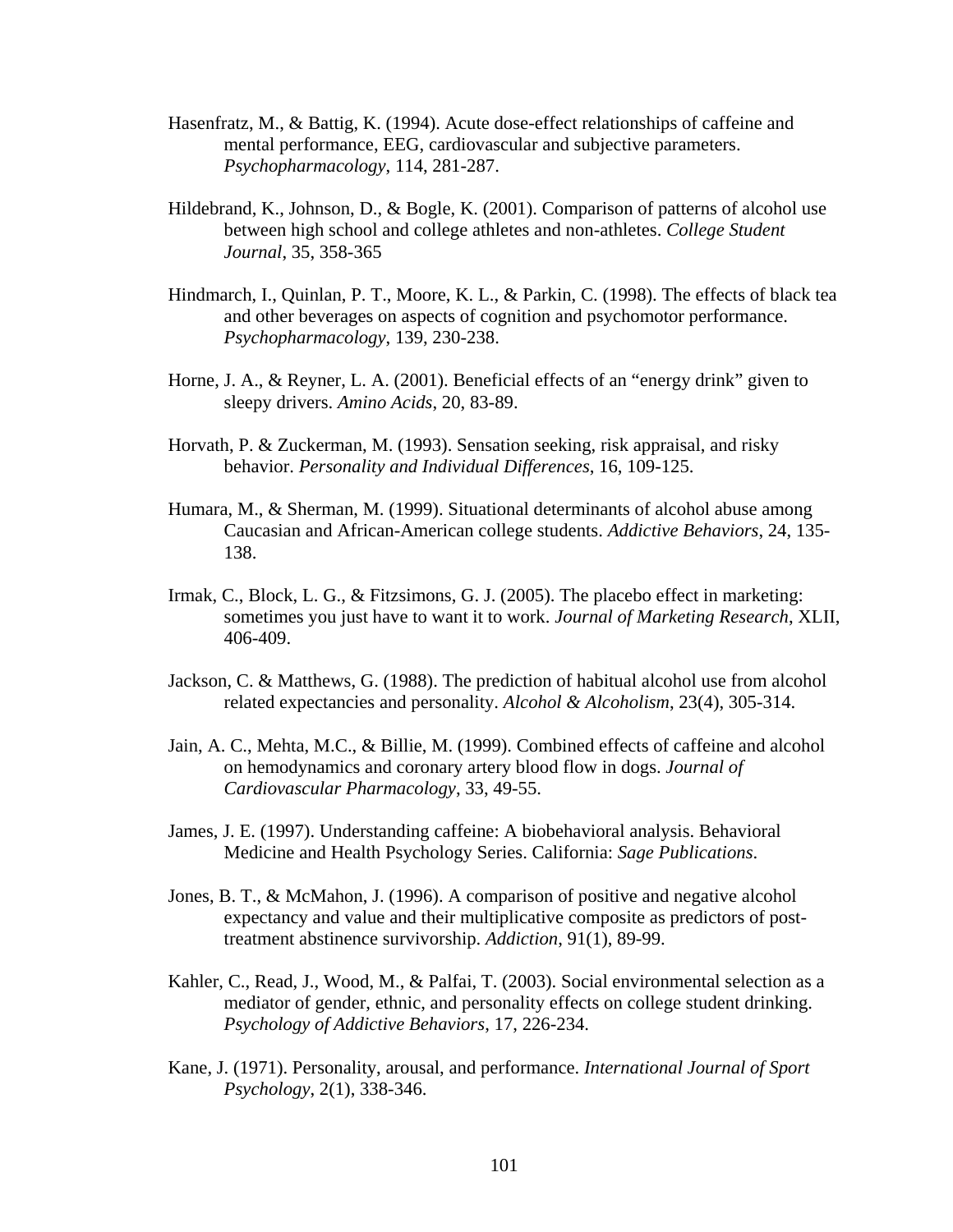- Kassel, J.D., Jackson, S.I. & Unrod, M. (2000). Generalized expectancies for negative mood regulation and problem drinking among student athletes. *Journal of Studies on Alcohol*, 61, 332-340.
- Kelly, M., Myrsten, A.L., Goldberg, L. (1971). Intravenous vitamins in acute alcoholic intoxication: effects on physiological and psychological functions. *Brazil Journal Addiction of Alcohol and Other Drugs*, 66, 19-30.
- Kennedy, D.O., Scholey, A.B. (2000). Glucose administration, heart rate and cognitive performance: effects of increasing mental effort. *Psychopharmacology*, 149, 63- 71.
- Kennedy, D.O., Scholey, A.B. (2004a). Cognitive and physiological effects of an "energy flavouring fractions. *Psychopharmacology*, 176: 320-330. drink": an evaluation of the whole drink and of glucose, caffeine and herbal
- Kennedy, D.O., Scholey, A.B. (2004b). A glucose-caffeine 'energy drink' ameliorates subjective and performance deficits during prolonged cognitive demand. *Appetite*, 42, 331-333.
- Kerai, M.D., Waterfield, C.J., Kenyon, S.H., Asker, D.S., Timbrell, J.A. (1998). Taurine: peroxidation during chronic ethanol consumption in rats. Amino Acids, 15, 53-76. protective properties against ethanol-induced hepatic steatosis and lipid
- Kerr, J. (1991). Arousal-seeking in risk sport participants. *Personality and Individual Differences*, 12(6), 613-616.
- Kerr, J. S., Sherwood, N., & Hindmarch, I. (1991). Separate and combined effects of social drugs on psychomotor performance. *Psychopharmacology*, 104, 113-119.
- Koelega, H. S. (1998). Effects of caffeine, nicotine and alcohol on vigilance performance. In J. Snel, & M. M. Lorist (Eds.), Nicotine, caffeine and social drinking: Behavior and brain function (pp. 363-373). Amsterdam, Netherlands: Hardwood Academic Publishers.
- Koo, M. W. (1999). Effects of ginseng on ethanol induced sedation in mice. Life Science, 64, 153-160.
- Kunin, D., Gaskin, S., Rogan, F., Smith, B. R., & Amit, Z. (2000). Caffeine promotes . ethanol drinking in rats. Examination using a limited-access free choice paradigm *Alcoholism*, 21, 271-277.
- pentobarbital reduce the ambulation-increasing effect of caffeine in mice. Arukoru *Kenkyuto Yakubutsu Ison*, 27, 528-539. Kuribara, H., Asahi, T., Tadakoro, S. (1992). Ethanol enhances, but diazepam and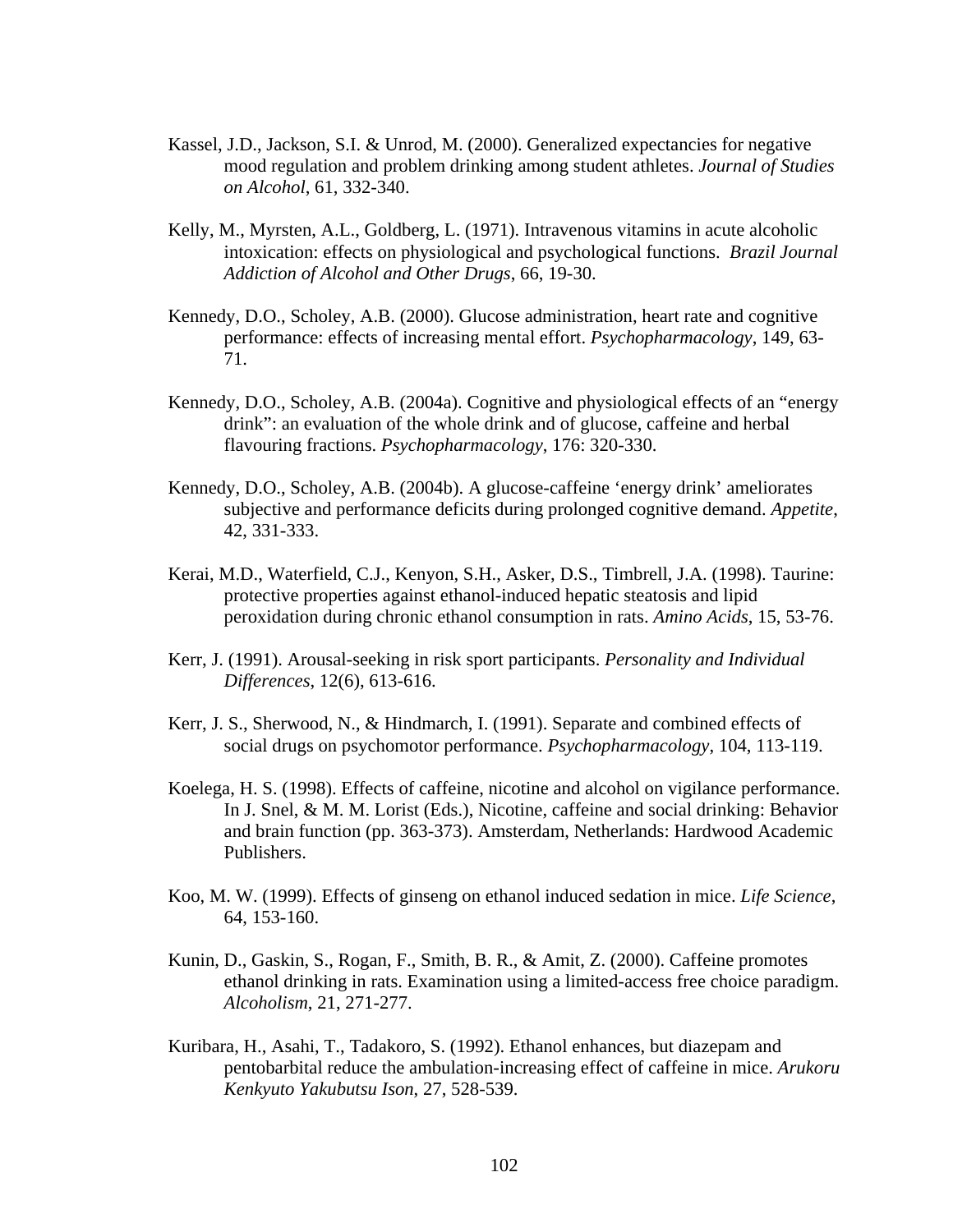- Lecci, L., MacLean, M.G. & Croteau, N. (2002). Personal goals as predictors of college student drinking motives, alcohol use and related probl ems. *Journal of Studies on Alcohol*, 63, 620-630.
- Leigh, B. C. (1987). Evaluations of alcohol expectancies: Do they add up to the prediction of drinking patterns? *Psychology of Addictive Behaviors*, 1, 135-139.
- Leigh, B. C. (1989). In search of the seven dwarves: Issues of measurement and meaning in alcohol expectancy research. *Psychological Bulletin*, 105(3), 361-373.
- Leigh, B. C. (1990). The relationship of sex-related alcohol expectancies to alcohol consumption and sexual behavior. *Addiction*, 85(7), 919–928.
- Leichliter, J. S., Meilman, P. W., Presley, C. A., & Cashin, J.R. (1998). Alcohol use and related consequences among students with varying levels of involvement in college athletics*. Journal of American College Health*, 46*,* 257-262.
- Lieberman, H. R., Wurtman, R. J., Emde, G. G., Roberts, C., & Coviella, I. L. G. (1987). . Effects of low doses of caffeine on human performance and mood *Psychopharmacology*, 92, 308-312.
- Levy, R ., Elo, T., & Hanenson, I. B., (1977). Intravenous fructose treatment of acute alcohol intoxication. Effects on alcohol metabolism. Archives of International *Medicine*, 137, 1175-1177.
- Liguori, A., & Robinson, J. H. (2001). Caffeine antagonism of alcohol-induced driving impairment. *Drug and Alcohol Dependence*, 63(2), 123-129.
- McArdle, W. D., Katch, F. I., Katch, V. L. (1996). *Exercise physiology: Energy, nutrition* and human performance (4<sup>th</sup> ed.). Baltimore: Lippincott Williams & Wilkins.
- Marten s, M. P., Cox, R. H. & Beck, N. C. (2003). Negative consequence of intercollegiate athlete drinking: The role of drinking motives. *Journal of Studies on Alcohol*, 64, 825-828.
- Martin-Algarra, R. V., Polache, A. Fernandez-Villalba, E., Pla Delfina, J. M., & Guerri, C. (1998). Influence of chronic alcohol intake on intestinal taurine and antipyrine transport in pregnant rats. *Alcohol Clinical Experimental Research*, 22, 463-467.
- Martin, C. M., & Hoffman, M. A. (1993). Alcohol expectancies, living environment, peer influence, and gender: A model of college student drinking. Journal of College *Student Development*, 34, 206-211.
- McMillian, D., Smith, S., & Wells-Parker, E. (1989). The effects of alcohol, expectancy, and sensation seeking on driving risk taking. *Addictive Behaviors*, 14(4), 477-483.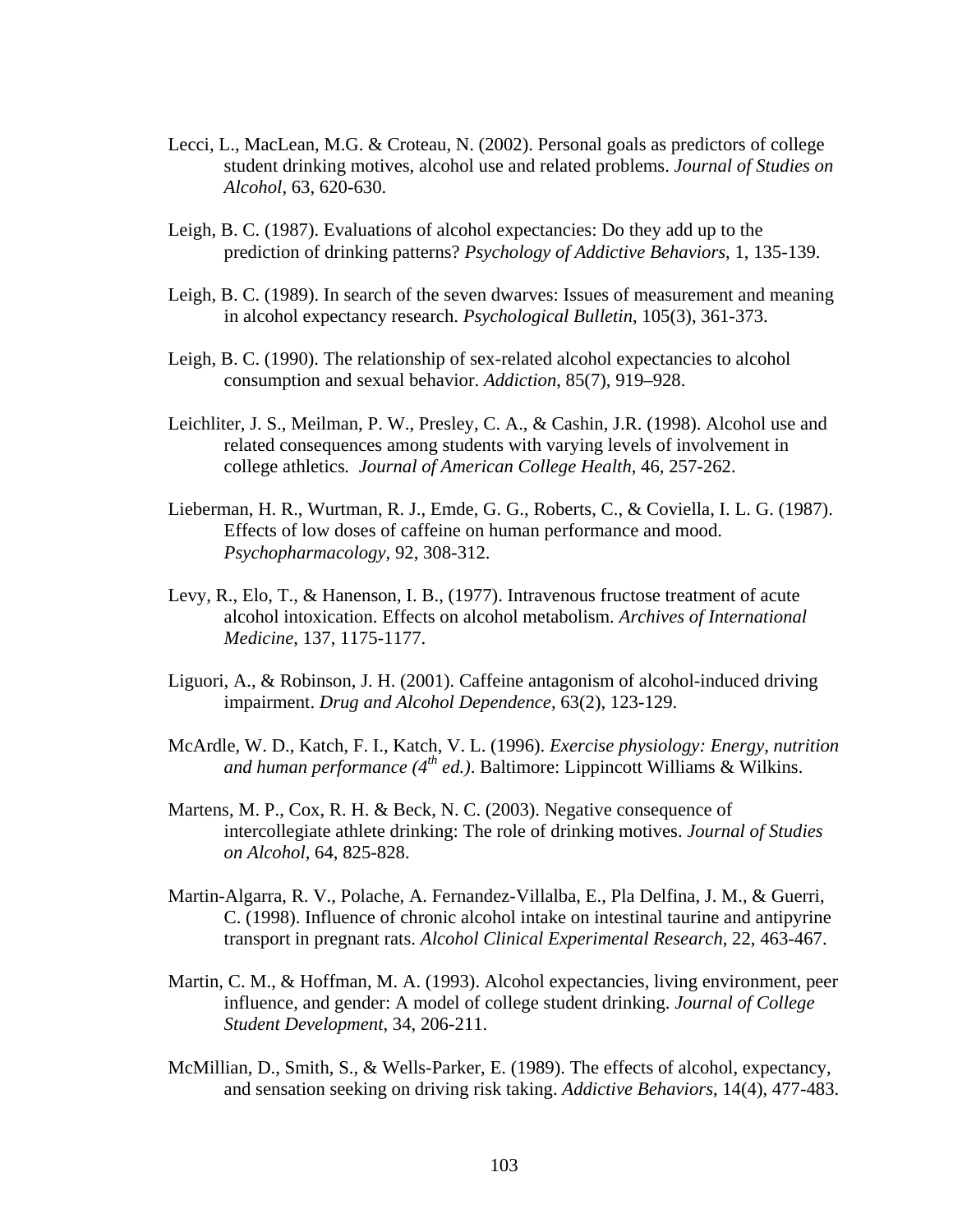- Meilman, P., Leichliter, J., & Presley, C. (1999). Greeks and athletes: Who drinks more? *Journal of American College Health*, 47, 187-190.
- Miller, W. M. (1985). Motivation for treatment: A review with special emphasis on alcoholism. *Psychological Bulletin*, 98, 84-107.
- Miller, W. R., & Del Boca, F. K. (1994). Measurement of drinking behavior using the Form 90 family of instruments. Quarterly *Journal of Studies on Alcohol*, Supplement, 12, 112-118.
- Mongeau, P. A. & Johnson, K. L. (1995). Predicting cross-sex first-date sexual expectations and involvement: Contextual and individual difference factors. *Personal Relationships*, 2(4), 301–312.
- complex vitamins and ascorbic acid on liver lipid content in rats intoxicated with ethyl alcohol. *Arzneimittelforschung*, 19, 1742-1743. Moretti, A., Ciceri, C., & Suchowsky, G. K. (1969). Effect of a combination of B
- Muir, G., Pollitt, N., & Rooney, J. (1973). Oral vitamins in alcohol intoxication. *Quarterly Journal of Studies on Alcohol*, 34, 373-380.
- National Collegiate Athletic Association. (2001). NCAA study of substance use habits of college student-athletes. Retrieved on November 14, 2006 from http://www.ncaa.org/library/research/substance\_use\_habits/2001/substance\_use\_a bits.pdf
- Nattiv, A., & Puffer, J. (1991). Lifestyles and health risks of collegiate athletes. *The Journal of Family Practice*, 33, 585-590.
- Nelson, T., & Wechsler, H. (2001). Alcohol and college athletes. *Medicine and Science in Sports and Exercise*, 33, 43-47.
- Olive, M . F. (2002). Interactions between taurine and ethanol in the central nervous *Amino Acids*, 23, 345-357. system.
- Presley, C. A., Meilman, P. W., & Cashin, J. R. (1996a). *Alcohol and Drugs on American* Environment (Vol. 4), 1992-94. Carbondale, IL: Core Institute, Southern Illinois University. *College Campuses: Use, Consequences, and Perceptions of the Campus*
- Presley , C. A., Meilman, P. W., & Lyerla, R. (1995). *Alcohol and Drugs on American l. 2), 1990-92*. Carbondale, IL: Core Institute, Southern Illinois *Environment (Vo* University. *College Campuses: Use, Consequences, and Perceptions of the Campus*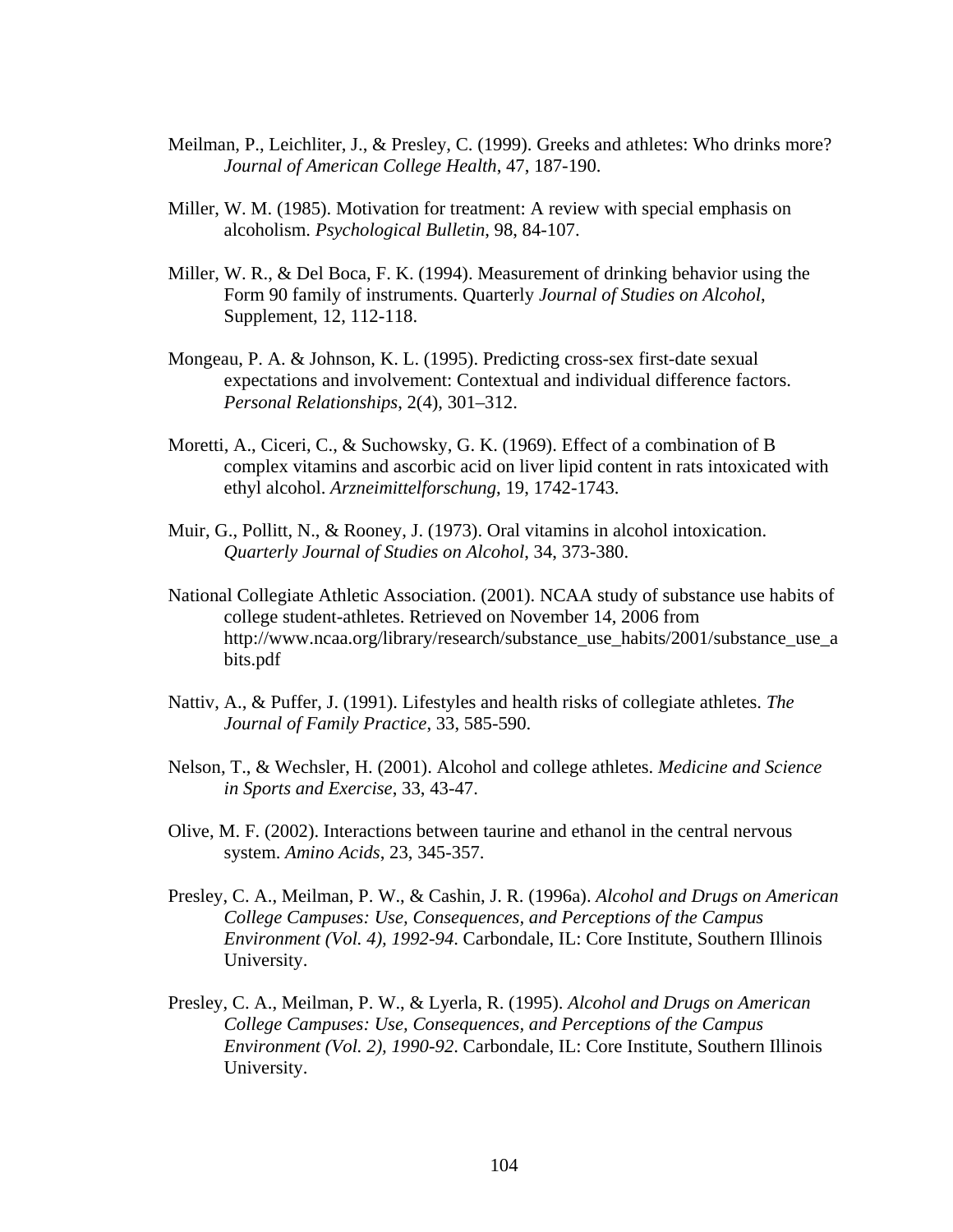- Presley, C. A., Meilman, P. W., Cashin, J. R. & Lyerla, R. (1996b). *Alcohol and Drugs on American College Campuses: Use, Consequences, and Perceptions of the Campus Environment (Vol. 3), 1991-93* . Carbondale, IL: Core Institute, Southern Illinois University.
- Quertemont, E., Goffaux, V., Vlaminck, A. M., Wolf, C., & De Witte, P. (1998). Oral taurine supplementation modulates ethanol-conditioned stimulus preference. *Alcohol*, 16, 201-206.
- Reis, J. , & Riley, W. L. (2000). Predictors of college students' alcohol consumption: Implications for student education. *The Journal of Genetic Psychology*, 16(3), 282-291.
- Reyner, L. A., & Horne, J. A. (2001). Beneficial effects of an "energy drink" given to sleepy drivers. *Amino Acids*, 20, 83-89.
- Reyner, L. A., & Horne, J. A. (2002). Efficacy of a functional energy drink in counteracting driver sleepiness. *Physiology and Behavior*, 75, 331-335.
- Riessel mann, B., Rosenbaum, F., & Schneider, V. (1996). Alcohol and energy drink can combined consumption of both beverages modify automobile driving fitness? *Blutalkohol*, 33, 201-208.
- Rogers , P. J., & Dernoncourt, C. (1998). Regular caffeine consumption: A balance of adverse and beneficial effects for mood and psychomotor performance. *Pharmacology of Biochemical Behavior*, 59, 1039-1045.
- Scholey , A. B., & Kennedy, D. O. (2004a). Cognitive and physiological effects of an "energy drink": An evaluation of the whole energy drink and of glucose, caffeine and herbal flavoring fractions. *Psychopharmacology*, 176, 320-330.
- Scholey, A. B., & Kennedy, D. O. (2004b). A glucose-caffeine 'energy drink' ameliorates subjective and performance deficits during prolonged cognitive demand. *Appetite*, 42, 331-333.
- Seidl, R., Peyrl, A., Nicham, R., & Hauser, E. (2000). A taurine and caffeine-containing drink stimulates cognitive performance and well-being. *Amino Acids*, 19, 635- 642.
- Shiv, B., Carmon, Z., & Ariely, D. (2005). Placebo effects of marketing actions: - consumers may get what they pay for. *Journal of Marketing Research*, XLII, 383 393.
- Smit, H. J., & Rogers, P. J. (2000). Effects of low doses of caffeine on cognitive 167-173. *Psychopharamacology*, 152, performance, mood and thirst in low and higher caffeine consumers.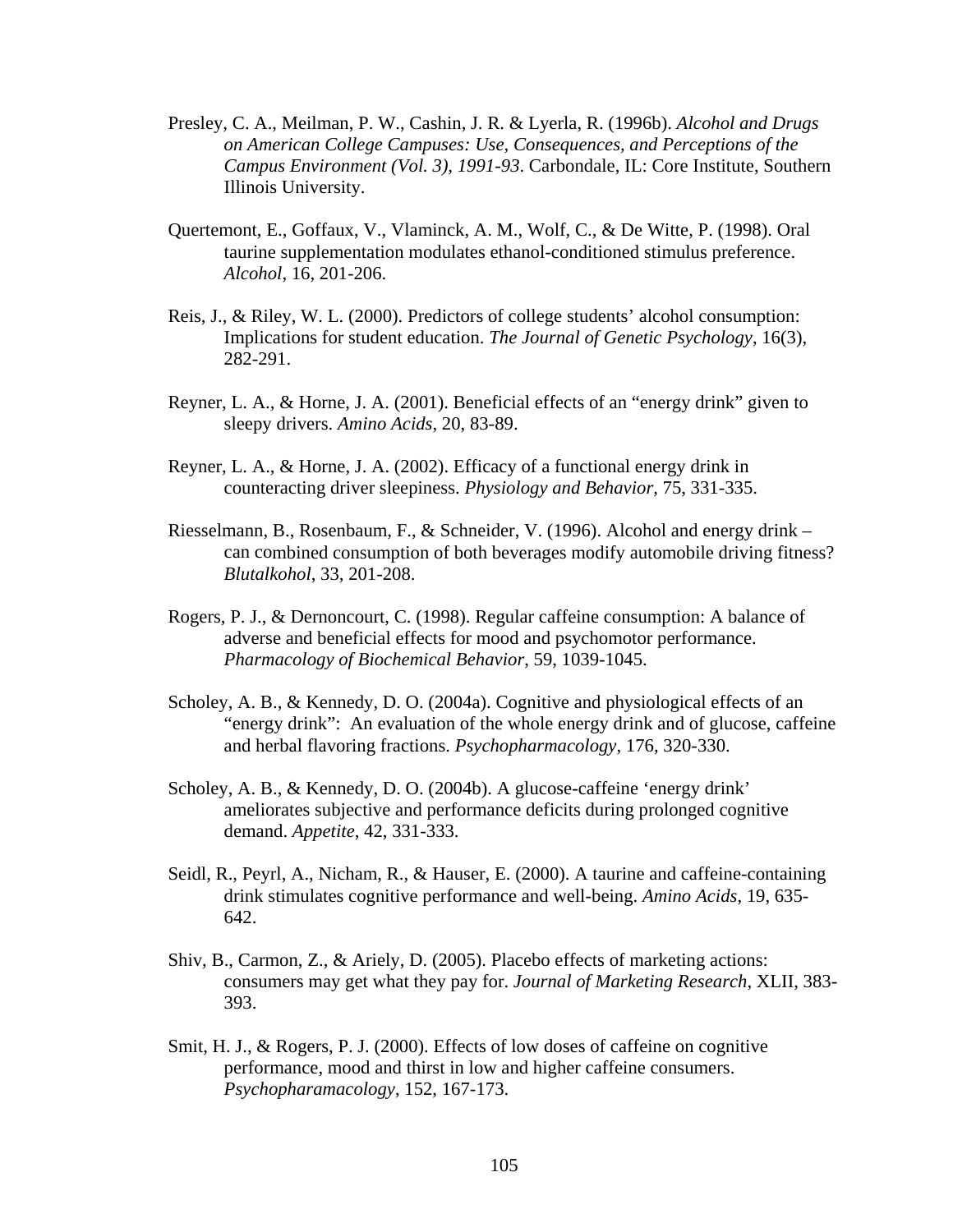- Smit, H. J., & Rogers, P. J. (2002). Effects of 'energy' drinks on mood and mental performance: Critical methodology. *Food Quality and Preference*, 13, 317-326.
- Smith, A. P., Rusted, J. M., Eaton-Williams, P., Savory, M., & Leathwood, P. (1990). Effects of caffeine given before or after lunch on sustained attention. *Neuropsychobiology*, 23, 160-163.
- Smith, A. P. (2000). Behavioral effects of caffeine. In Parliament, T. H., Ho, C., & Schieberle, P. (Eds.). Caffeinated beverages: Health benefits, physiological effects, and chemistry (pp. 30-45). New York: Oxford University Press.
- Smith, A. (2002). Effects of caffeine on human behavior. *Food Chemistry Toxicology*, 40, 1243-1255.
- Sobell, L. C, Agrawal, S., Sobell, M. B., Leo, G. I., Young, L. J., Cunningham, J. A., & Simco, E. R. (2003). Comparison of a quick drinking screen with the timeline followback for individuals with alcohol problems. *Journal of Studies on Alcohol*, 64, 858-861.
- Sobell, L. C., & Sobell, M. B., (2003). Alcohol consumption measures. In J. P. Allen & V. Wilson (Eds.), *Assessing alcohol problems*. (2nd ed., pp. 78-99). Rockville, MD: National Institute on Alcohol Abuse and Alcoholism.
- Trindad e, A. A., Takahashi, S., Quadros, I. M. H., Ferreira, S. E., & Souza-Formigoni, M. L. O. (2004). Energy drinks: Effects of caffeine and taurine in ethanol-induced *International Institute of Neuroscience of Natal*, Natal-RN, Brazil, p. 23. locomotor activity in mice*. Proceedings of the Inaugural Symposium of the*
- *Behavior Therapy.*  Valdivia, I., & Stewart, S.H. (2005). A further examination of the psychometric properties of the Comprehensive Effects of Alcohol Questionnaire. *Cognitive*
- Vohra, B. P., & Hui, X. (2000). Improvement of impaired memory in mice by taurine. *Neural Plast*, 7, 245-59.
- Waldeck, B. (1974). Ethanol and caffeine: a complex interaction with respect to locomotor activity and central catecholamines. *Psychopharmacologia*, 36, 209- 220.
- Warburton, D. M. (1995). The effects of caffeine on cognition and mood without caffeine abstinence. *Psychopharmacology*, 119, 66-70.
- Warburton, D. M., Bersellini, E., Sweeney, E. (2001). An evaluation of a caffeinated taurine drink on mood, memory and information processing in healthy volunteers without caffeine abstinence. *Psychopharmacology*, 158, 322-328.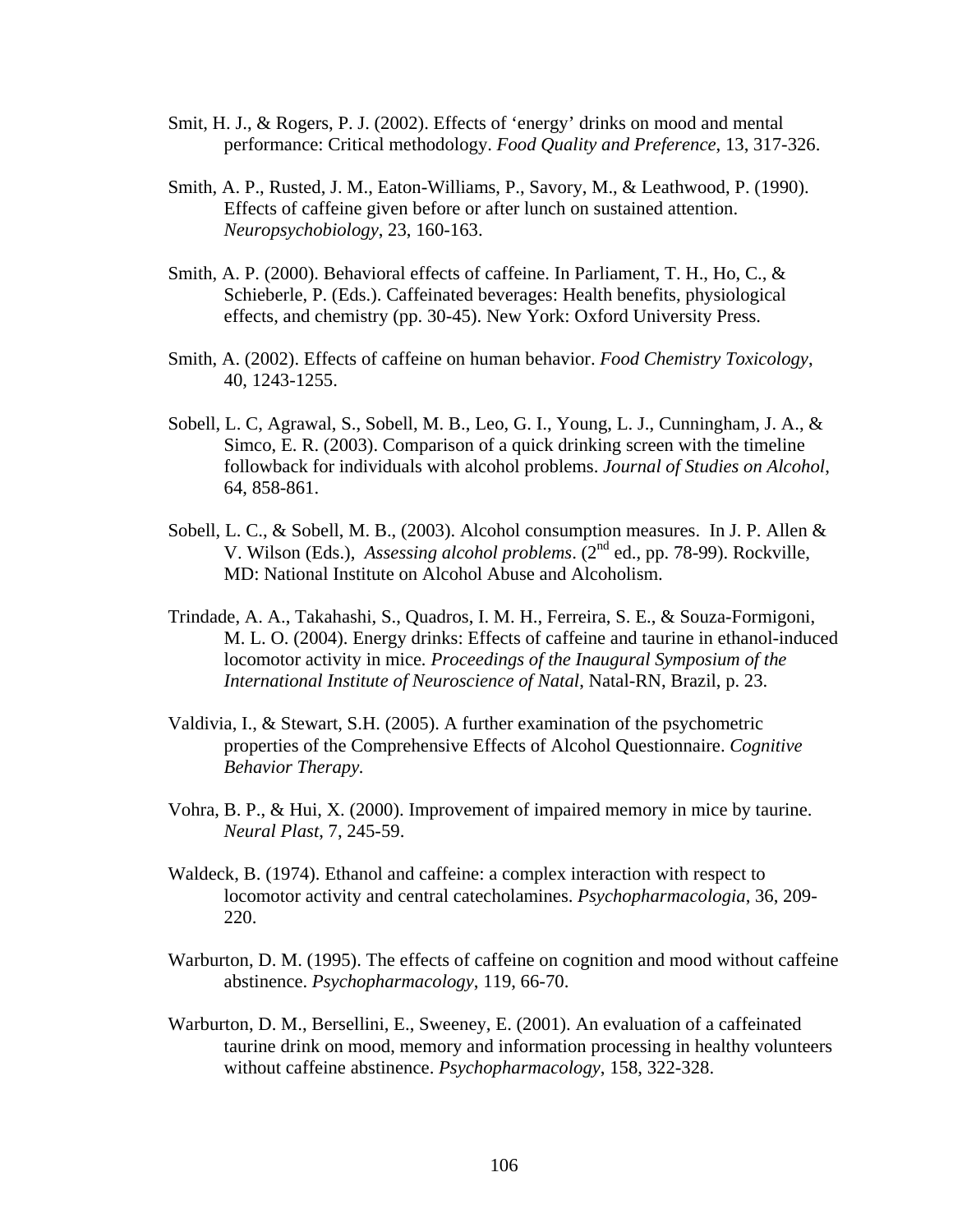- Ward, R. J., Kest, W., Bruyeer, P., Lallemand, F., & De Witte, P. (2001). Taurine modulates catalase, aldehyde dehydrogenase, and ethanol elimination rates in rat brain. *Alcohol and Alcoholism*, 36(1), 39-43.
- Wechsler, H., Davenport, A. E., Dowdall, G. W., Grossman, S. J., & Zanakos, S. I. (1997). Binge drinking, tobacco, and illicit drug use and involvement in college athletics. *Journal of American College Health*, 45, 195-200.
- and behavioral consequences of binge drinking in college: A national survey of students at 140 campuses. *Journal of the American Medical Association*, 272, Wechsler, H., Davenport, A., Dowdall, G., Moeykens, B. & Costillo, S. (1994). Health 1672-1677.
- Wechsler, H., Moeykens, B., Davenport, A., Castillo, S., & Hansen, J. (1995). The adverse impact of heavy episodic drinkers on other college students. *Journal of Studies on Alcohol*, 56, 628-634.
- Werner, M. J., Walker, L. S., & Greene, J. W. (1993). Alcohol expectancies, problem drinking, and adverse health consequences. *Journal of Adolescent Health*, 14(6), 446-452.
- Wikipedia The Free Encyclopedia. (2007, May 29). Red bull new york. Retrieved May 30, 2007, from http://en.wikipedia.org/wiki/Red\_Bull
- Williams, R., & Ricciardelli, L. (1996). Expectancies related to symptoms of alcohol dependence in young adults. Addiction, 91, 1031-1039.
- Wood, M. D., Nagoshi, C. T. & Dennis, D. A. (1992). Alcohol norms and expectations as predictors of alcohol use and problems in a college student sample. *American Journal of Drug and Alcohol Abuse*, 18, 461-476.
- Zacchia, C., Pihl, R. O., Young, S. N., & Ervin, F. R., (1991). Effect of sucrose consumption on alcohol-induced impairment in male social drinkers. *Psychopharmacology (Berlin)*, 105, 49-56.
- Zuckerman, M. (1971). Dimensions of sensation seeking. *Journal of Consulting and Clinical Psychology*, 36(1), 45-52*.*
- Zuckerman, M. (1979). Sensation Seeking: Beyond the Optimal Level of Arousal. Hillsdale, NJ. Lawrence Erlbaum Associates, Publishers.
- Zuckerman, M. (1983). Sensation seeking and sports. *Personality and Individual Differences*, 4(3), 285-292.
- Zuckerman, M. (1994). Behavioral Expressions and Biosocial Bases of Sensation Seeking: Cambridge University Press.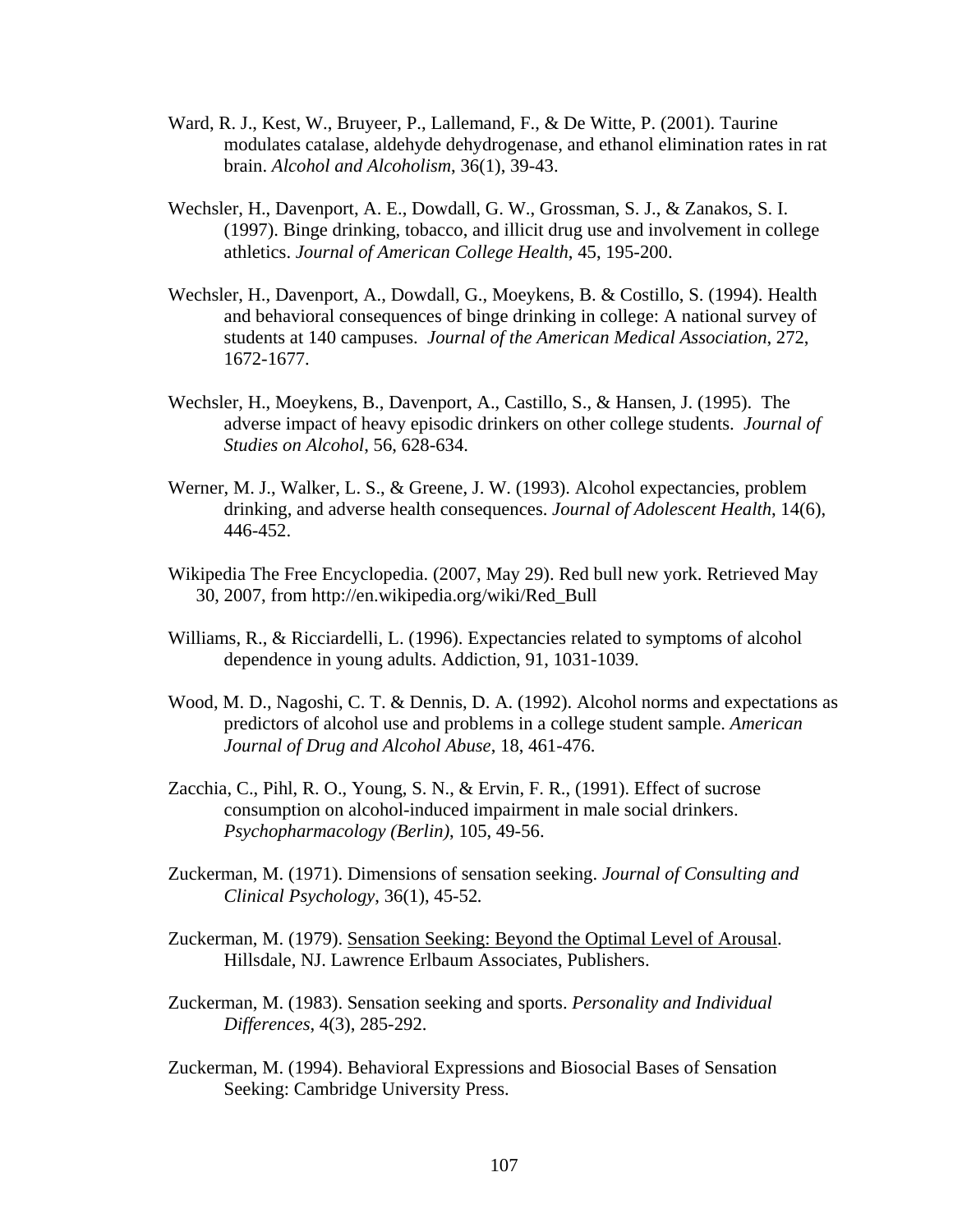Zuckerman, M. (1996). The psychobiological model for impulsive unsocialized sensation seeking: A comparative approach. *Neuropsychobiology*, 34, 125-129.

Zwygheuizen-Doorenbos, A., Roehrs, T. A., Lipschutz, L., Timms, V., Roth, T. (1990). The effects of caffeine on alertness. *Psychopharmacology*, 100, 36-39.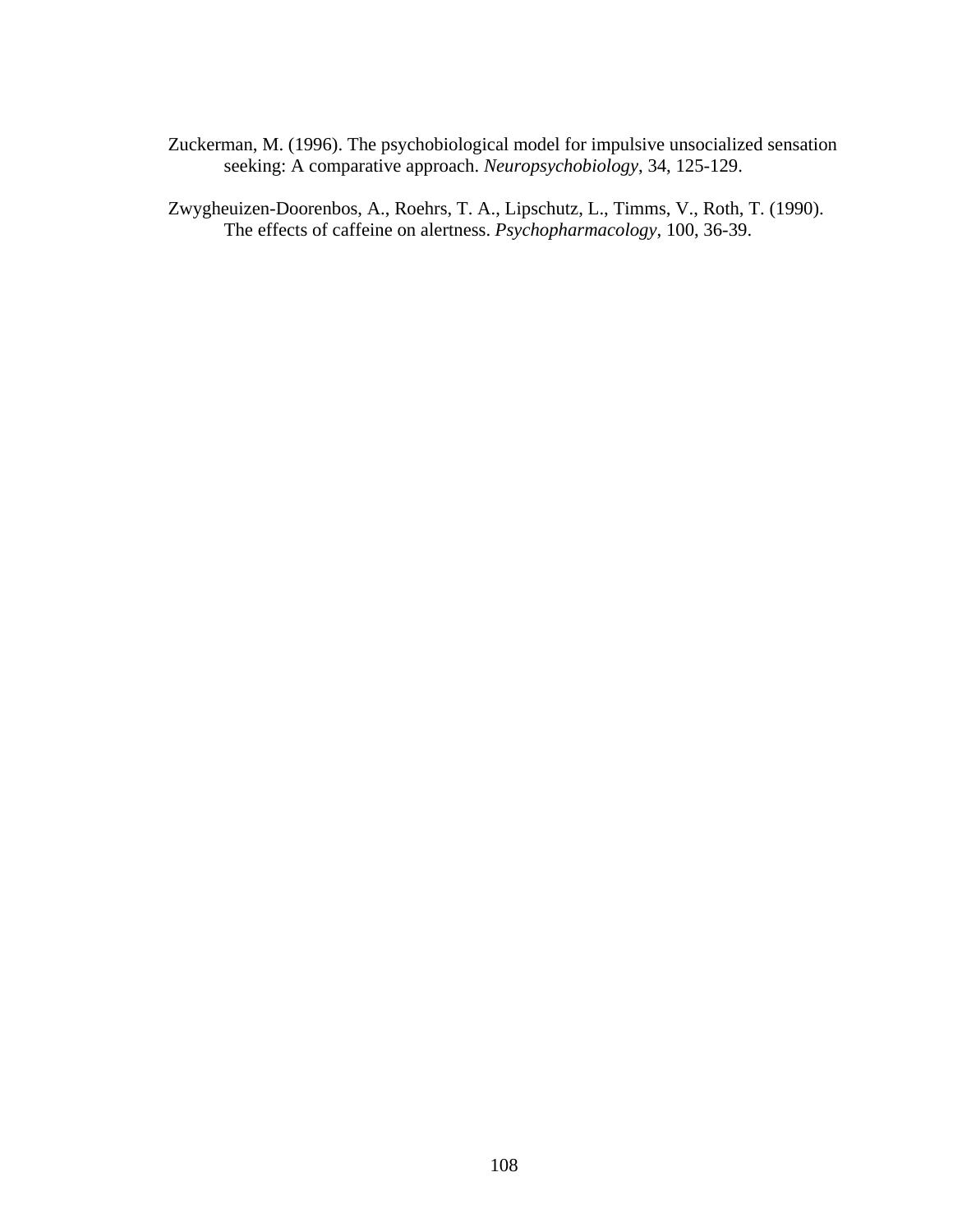#### PROJECT DESCRIPTION

The purpose of this study is to measure the quantity-frequency of use and expectancies of drinking alcohol and energy drinks. You will be asked to answer 13 quantity-frequency questions, 4 about total alcohol use, 5 about combined use, and 4 about energy drink only use. Be sure to carefully read the instructions for each of these sections. Next, you will be asked to answer an expectancy inventory, first asking for your expectancies of drinking alcohol only and then your expectancies of the combined use of energy drinks with alcohol. The entire study should take approximately 20 minutes to complete, with each section taking about 10 minutes.

As a participant in this study, I understand that:

- supervised by Dr. Alex Waigandt of the Educational, School, and Counseling Psychology Department. The information from this research will be used for 1. This research is being conducted by Conrad Woolsey and is sponsored and Conrad Woolsey's dissertation.
- 2. My participation in this study is completely voluntary. I am free to stop which I am normally entitled. In addition, I do not have to answer any item I do not wish to answer. participating at any time. If I do not volunteer or if my participation is ended for any reason by the researcher or me, it will have no effect on any other benefits to
- 3. All of my responses are strictly confidential. In no way will my responses be linked back to me. To further protect my identity, my signature will not be included on this informed consent letter. The data from this study will be kept locked in a secure file which will only be accessible by the researchers.
- 4. The results of this research may be published or presented, and I will not be identified in any such publication.
- 5. This research is primarily aimed at helping present and future college studentathletes by better understanding the interaction between alcohol and energy drinks. The risk inherent in completing the questionnaires is no more than encountered in ordinary daily life. The researcher has provided an environment that allows for the privacy of my answers.
- 6. My questions about this study have been answered. I may address further questions to Conrad Woolsey at clwbq6@mizzou.edu or by phone #816-223-Dr. Neils Beck at beckn@health.missouri.edu. For questions concerning human subject research I can call the Campus Institutional Review Board at 573-882- 2509, Dr. Alex Waigandt at waigandta@missouri.edu phone # 573-882-4721, or 9585.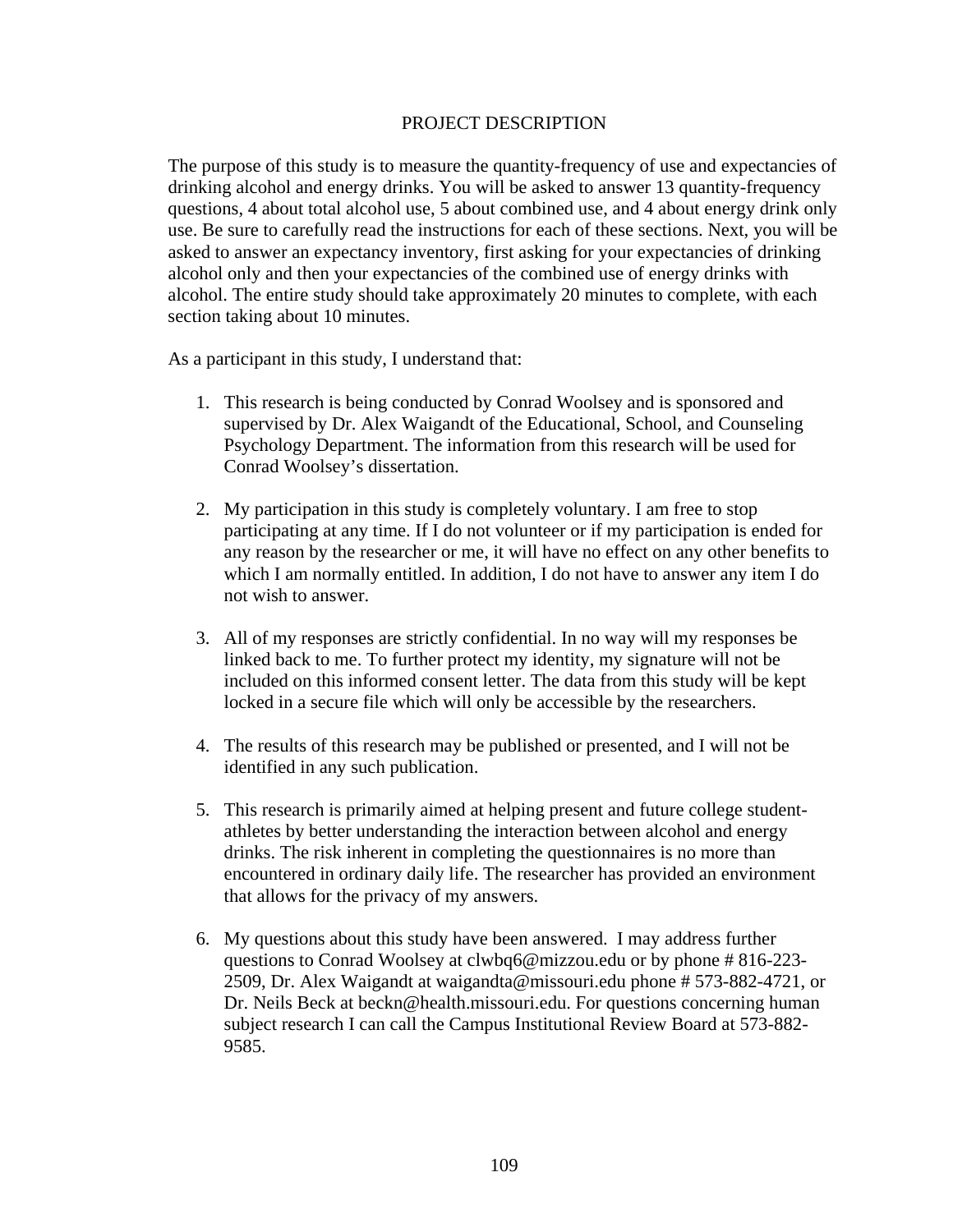#### **DEMOGRAPHIC INFORMATION**

Mark an X by your response. All responses will be kept confidential.

### **YEAR IN SCHOOL**:

 $\Box$  Freshman  $\square$  Sophomore □ Senior or grad student □ Junior

### **GE: A**

 $\Box$  19  $\Box$  20  $\square$  22  $\Box$  23+  $\Box$  18  $\Box$  21

### **ENDER: G**

 $\Box F$  $\square$  M

### **ACE: R**

 $\Box$  Hispanic Blac k □ Asian/Pacific Highlander □ Other White/Non-Hispanic

### **TEAM :**

□ Baseball □ Basketball □ Football  $\Box$  Golf Socc er □ Softball  $\square$  Swimming & Diving □ Track & Field  $\square$  Wrestling □ Cross Country  $\Box$  Gymnastics  $\Box$  Tennis Volleyball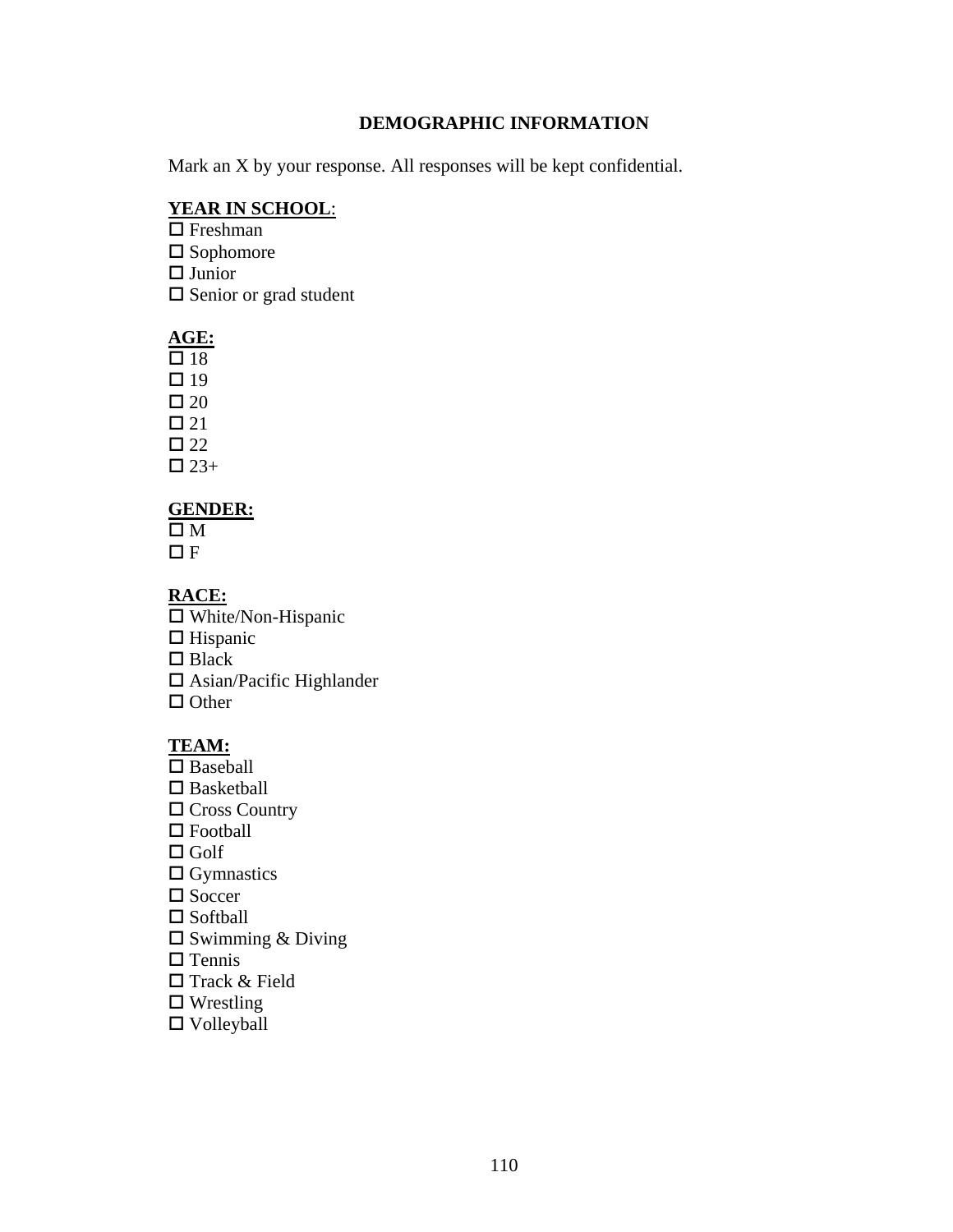**Instructions:** 

This questionnaire is designed to measure alcohol and energy drink consumption. It is divided into three sections. Please read the instructions for each section very carefully before completing **the it ems in that section.** 

# **Section 1: Total Alcohol Use**

Please describe your use of alcohol, whether or not it involves **the combined use of alcohol and energy drinks.** For instance, the

averag e, per week. If you drink alcohol alone an average of twice a week, and alcohol in combination with energy drinks an average of once a week, then please answer '3', because this represents the average number of times consum e alcohol in combination with energy drinks. first question (see below) asks how many times you drink alcohol, on you drink alcohol, regardless of whether you consume alcohol alone, or

**'sh ot'), 12 oz of beer, or 4-5 oz of wine**. A standard 'drink' of alcohol is defined as **1.5 oz. of 80 proof liquor (a** 

(1) On average in the last 12 months, how many days per week did you drink alcohol?

**Days/week\_\_\_\_\_\_\_\_\_** 

(2) When you did drink alcohol, on average, how many standard drinks would you have had in a day?

**\_\_\_\_\_\_\_\_\_ Alcoholic Drinks**

 $(3)$  How many times in the past 12 months have you had 5 or more standard alcoholic drinks (1 alcoholic drink  $=$  equals 1.5 oz. of 80 proof liquor, 12 oz of beer, or 4-5 oz of wine) on one occasion?

# **Alcoholic Drinks\_\_\_\_\_\_\_\_\_**

(4) In the past 12 months, what was the greatest number of standard drinks you consumed in one day?

# **\_\_\_\_\_\_\_\_\_ Greatest # Standard Alcoholic Drinks**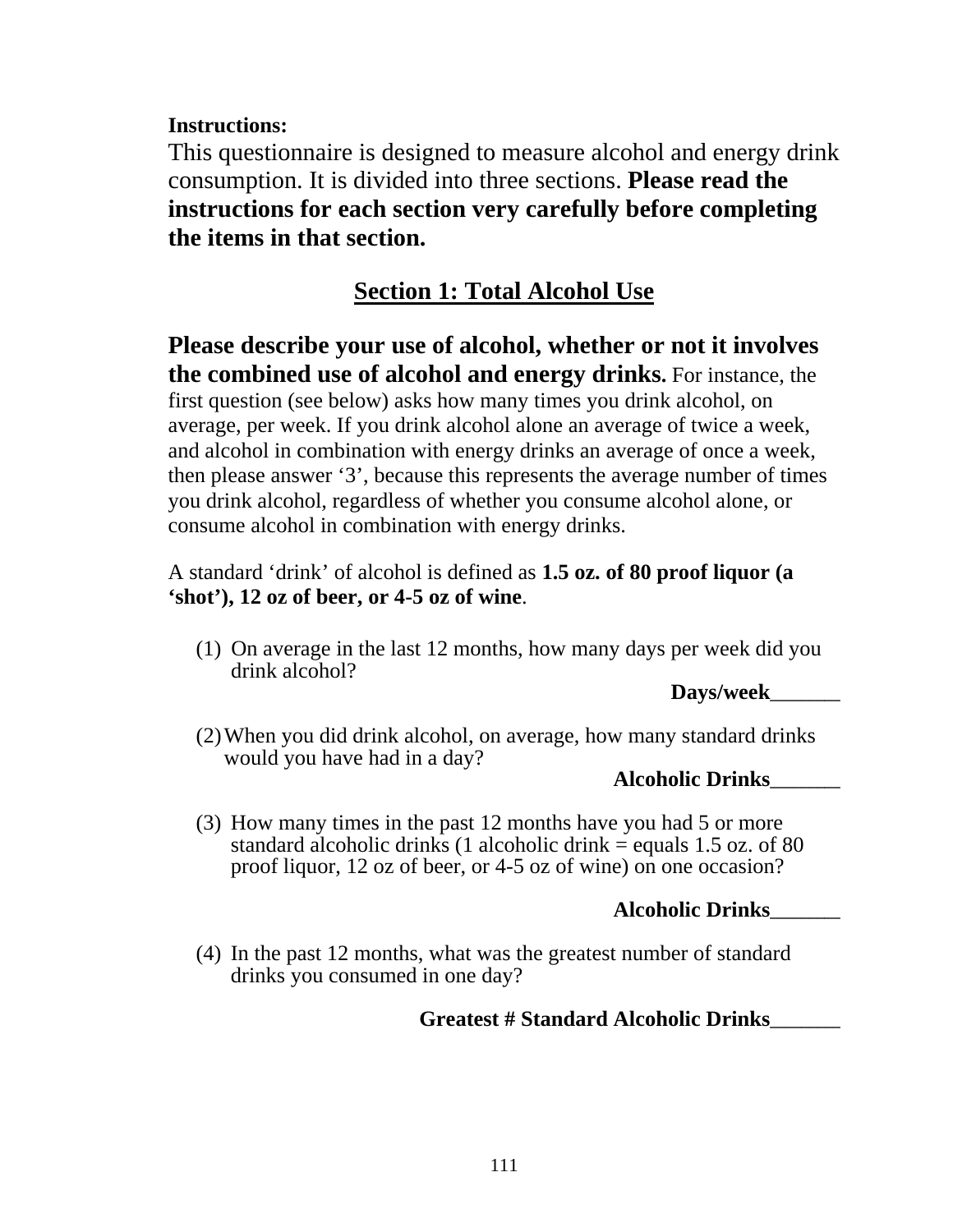# **Section 2: Combined Use**

**Combined' alcohol and energy drink use is defined as '** using alcohol. For example, if you had an energy drink at 6:00 pm and then started using alcohol at 10:00 pm this would still be considered combined use. Also, 'combined' use includes using an energy drink as a mixer for alcohol, or consuming alcohol and energy drinks in separate containers. **consuming an energy drink within plus or minus 4 hours of** 

(1) On average in the last 12 months, how many days per week did you combine energy drinks and alcohol?

**Days/week\_\_\_\_\_\_\_\_\_** 

(2)When you did combine energy drinks with alcohol, on average, how many standard drinks of alcohol and energy drinks would you have had in a day?

**Alcoholic Drinks\_\_\_\_\_\_\_\_\_**

**Energy Drinks**\_\_\_\_\_\_\_\_

 (3) How many times in the past 12 months have you used an energy drink while having 5 or more standard alcoholic drinks (1 alcoholic drink = equals  $1.5$  oz. of 80 proof liquor, 12 oz of beer, or 4-5 oz of wine) on one occasion?

# **Alcoholic Drinks\_\_\_\_\_\_\_\_\_**

(4) How many times in the past 12 months have you used alcohol while having 3 or more standard energy drinks (1 standard drink  $= 8$  oz) on one occasion?

**Energy Drinks\_\_\_\_\_\_\_\_\_**

(5) In the past 12 months, when combining energy drinks with alcohol what was the greatest number of alcoholic and energy drinks you consumed in one day?

 **Greatest # Standard Alcoholic Drinks\_\_\_\_\_\_\_\_\_**

 **Greatest # Standard Energy Drinks**\_\_\_\_\_\_\_\_\_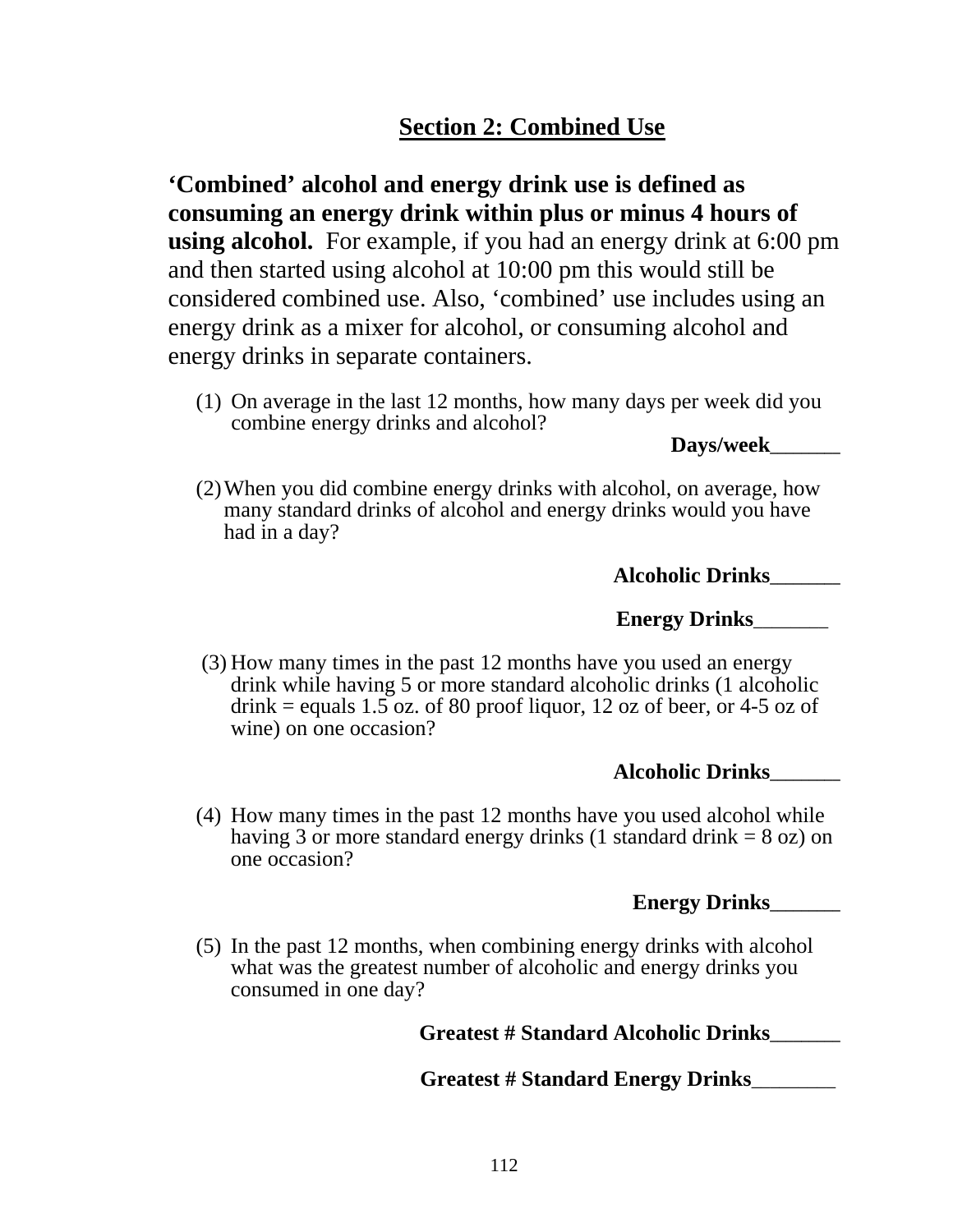# **Section 3: Energy Drink Only Use**

considered 'energy drink only' use. Using an energy drink on a day that you did not have any alcohol would also be an example of energy drink only use. A standard drink for energy drinks will be  **ounces of any energy drink. 8 In this section, please report your use of energy drinks alone; that is, energy drink use more than plus or minus 4 hours from using alcohol.** Thus, if you consumed an energy drink at 5PM, but did not start consuming alcohol until 10PM, this would be

(1) On average in the last  $12$  months, how many days per week did you consume energy drinks without combining them with alcohol?

## **Days/week\_\_\_\_\_\_\_\_**

standard (8 oz.) energy drinks would you have had in a day? (2)When you consumed energy drinks alone, on average, how many

# **\_\_\_\_ Energy Drinks\_\_\_\_\_**

standard energy drinks without alcohol  $(1 \text{ standard drink} = 8 \text{ oz.})$  on one occasion? (3) How many times in the past 12 months have you had 3 or more

## **Energy Drinks\_\_\_\_\_\_\_\_\_**

**\_\_**

(4) In the past 12 months, what was the greatest number of standard energy drinks you consumed in one day without alcohol?

# **Greatest # Standard Energy Drinks\_\_\_\_\_\_\_**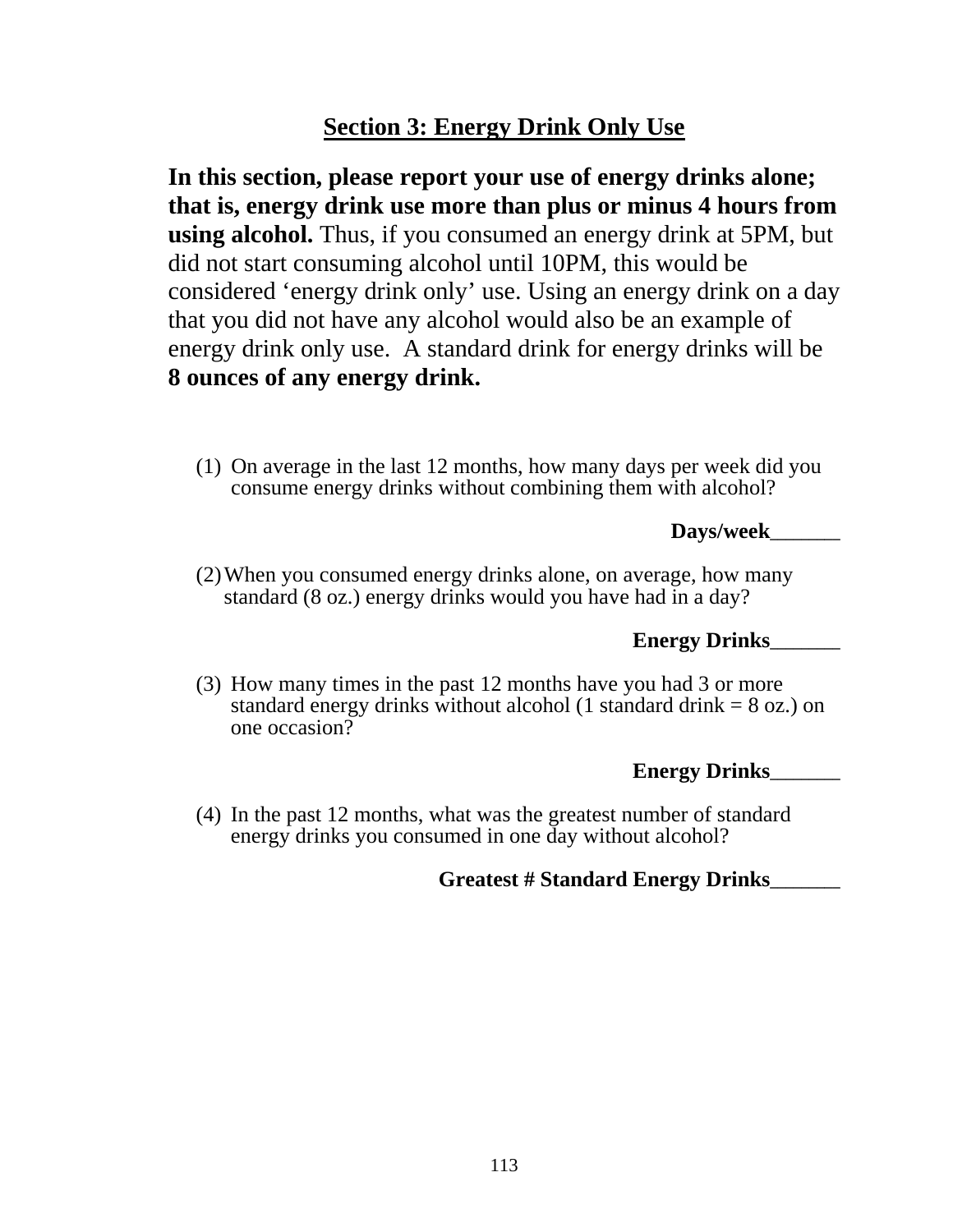## **Brief Comprehensive Effects of Alcohol**

**This questionnaire assesses two things:** 

**1.What you would expect to happen if you were under the influence of alcohol only, and 2.Whether you think the effect is good or bad**

#### **Instructions:**

- 1. Choose from **DISAGREE TO AGREE** depending on whether you expect the effect to happen to you **IF YOU WERE UNDER THE INFLUENCE OF ALCOHOL ONLY**. These effects will vary, depending on the amount of alcohol you typically consume. Fill in one answer for the first four boxes after each statement.
- 2. Choose from **BAD TO GOOD** depending on whether you think the particular effect is bad or good. We want to know if you think a particular effect is bad or good, regardless of whether or not you expect it to happen to you. Check only one answer for the last five boxes after each statement.

Example: 1. I would be...  $\widehat{1233}$  This effect is  $\widehat{12244}$ 

 $1 = Disagree$   $1 = Bad$ 

 $2 =$  Slightly Disagree 2 = Slightly Bad

 $3 =$  Slightly Agree  $3 =$  Slightly Good  $4 = \text{Agree}$   $4 = \text{Good}$ 

#### IF I WERE UNDER THE INFLUENCE FOR **DRINKING ALCOHOL ONLY**:

|            | on bimanno alleonol ordi.             |                                                                                                                                                                                                                                                                                                                                                                                                                                                                                                                |                |                         |
|------------|---------------------------------------|----------------------------------------------------------------------------------------------------------------------------------------------------------------------------------------------------------------------------------------------------------------------------------------------------------------------------------------------------------------------------------------------------------------------------------------------------------------------------------------------------------------|----------------|-------------------------|
|            | I would enjoy sex more                | 1/2/3/4                                                                                                                                                                                                                                                                                                                                                                                                                                                                                                        | This effect is | $\Omega$ 234            |
| 2.         | I would feel dizzy                    | 1234                                                                                                                                                                                                                                                                                                                                                                                                                                                                                                           | This effect is | 1234                    |
| 3.         | I would be clumsy                     | <u> DQ3A</u>                                                                                                                                                                                                                                                                                                                                                                                                                                                                                                   | This effect is | <u> DQ3A</u>            |
| 4.         | I would be loud, boisterous, or noisy | <u> DQ3A</u>                                                                                                                                                                                                                                                                                                                                                                                                                                                                                                   | This effect is | <u> DQ3A</u>            |
| 5.         | I would feel peaceful                 | <u> D234</u>                                                                                                                                                                                                                                                                                                                                                                                                                                                                                                   | This effect is | 1234                    |
| 6.         | I would be brave and daring           | <u> DQ3A</u>                                                                                                                                                                                                                                                                                                                                                                                                                                                                                                   | This effect is | <u> D234</u>            |
| 7.         | I would be courageous                 | <u> DQ3A</u>                                                                                                                                                                                                                                                                                                                                                                                                                                                                                                   | This effect is | 1234                    |
| 8.         | I would act aggressively              | <u> DQ3A</u>                                                                                                                                                                                                                                                                                                                                                                                                                                                                                                   | This effect is | <u> D234</u>            |
| 9.         | I would feel guilty                   | <u> D234</u>                                                                                                                                                                                                                                                                                                                                                                                                                                                                                                   | This effect is | $1\!\!1\!\!2\!\!3\!\!4$ |
| 10.        | I would feel calm                     | $\Omega$ 2030                                                                                                                                                                                                                                                                                                                                                                                                                                                                                                  | This effect is | <u> DQ3A</u>            |
| 11.        | I would feel moody                    | D23A                                                                                                                                                                                                                                                                                                                                                                                                                                                                                                           | This effect is | <u> DQ3O</u>            |
| <u>12.</u> | It would be easier to talk to people  | $\bigcirc \!\! \! \bigcirc \!\! \! \bigcirc \!\! \! \bigcirc \!\! \! \bigcirc \!\! \! \bigcirc \!\! \! \bigcirc \!\! \! \bigcirc \!\! \! \bigcirc \!\! \! \bigcirc \!\! \! \bigcirc \!\! \! \bigcirc \!\! \! \bigcirc \!\! \! \bigcirc \!\! \bigcirc \!\! \bigcirc \!\! \! \bigcirc \!\! \! \bigcirc \!\! \! \bigcirc \!\! \! \bigcirc \!\! \! \bigcirc \!\! \bigcirc \!\! \bigcirc \!\! \! \bigcirc \!\! \bigcirc \!\! \bigcirc \!\! \bigcirc \!\! \bigcirc \!\! \bigcirc \!\! \bigcirc \!\! \big$<br>$\bf 1$ | This effect is | <u> D234</u>            |
| 13.        | I would be a better lover             | (2)3)4)<br>$\mathbf{1}$                                                                                                                                                                                                                                                                                                                                                                                                                                                                                        | This effect is | <u> D234</u>            |
| 14.        | I would take risks                    | 1234                                                                                                                                                                                                                                                                                                                                                                                                                                                                                                           | This effect is | 1234                    |
| 15.        | I would act sociable                  | (2)3)4)                                                                                                                                                                                                                                                                                                                                                                                                                                                                                                        | This effect is | <u> DQ3A</u>            |
| 16.        | I would be more alert                 | 1234                                                                                                                                                                                                                                                                                                                                                                                                                                                                                                           | This effect is | <u> DQ3A</u>            |
| 17.        | I would feel stronger                 | 1/2/3/4                                                                                                                                                                                                                                                                                                                                                                                                                                                                                                        | This effect is | 1234                    |
| 18.        | I would not sleep well                | <u> DQ3A</u>                                                                                                                                                                                                                                                                                                                                                                                                                                                                                                   | This effect is | 1239                    |
| 19.        | I would maintain a good "buzz"        | $\bigcirc \!\! \! \bigcirc \!\! \! \bigcirc \!\! \! \bigcirc \!\! \! \bigcirc \!\! \! \bigcirc \!\! \! \! \bigcirc \!\! \! \bigcirc \!\! \! \bigcirc \!\! \! \bigcirc \!\! \! \bigcirc \!\! \! \bigcirc \!\! \! \bigcirc \!\! \! \bigcirc \!\! \! \bigcirc \!\! \! \bigcirc \!\! \! \bigcirc \!\! \! \bigcirc \!\! \! \bigcirc \!\! \! \bigcirc \!\! \! \bigcirc \!\! \! \bigcirc \!\! \! \bigcirc \!\! \! \bigcirc \!\! \! \bigcirc \!\! \! \bigcirc \!\! \! \bigcirc \!\! \! \big$                           | This effect is | <u> D234</u>            |
| 20.        | I would be nervous or jittery         | <u> 1234</u>                                                                                                                                                                                                                                                                                                                                                                                                                                                                                                   | This effect is | $1\!\!1\!\!2\!\!3\!\!4$ |
| 21.        | I would not get as drunk              | $\mathfrak{D} \mathfrak{D} \mathfrak{D} \mathfrak{A}$                                                                                                                                                                                                                                                                                                                                                                                                                                                          | This effect is | <u> D234</u>            |
| <u>22.</u> | I would sober up quicker              | 1239                                                                                                                                                                                                                                                                                                                                                                                                                                                                                                           | This effect is | 1234                    |
| 23.        | I would drive a motor vehicle         | 1234                                                                                                                                                                                                                                                                                                                                                                                                                                                                                                           | This effect is | 1234                    |
| 24.        | I would be more likely to fight       | (2)3(4)                                                                                                                                                                                                                                                                                                                                                                                                                                                                                                        | This effect is | 1234                    |
| <u>25.</u> | I would get a hangover                | 1234                                                                                                                                                                                                                                                                                                                                                                                                                                                                                                           | This effect is | 1234                    |
| 26.        | I would experience a rapid heartbeat  | $\bigcirc \!\! \! \! 2 \, \! 3 \! 4 \! 0$<br>$\bf 1$                                                                                                                                                                                                                                                                                                                                                                                                                                                           | This effect is | <u> D234</u>            |
| 27.        | I would be more likely to get injured | 1234                                                                                                                                                                                                                                                                                                                                                                                                                                                                                                           | This effect is | 1234                    |